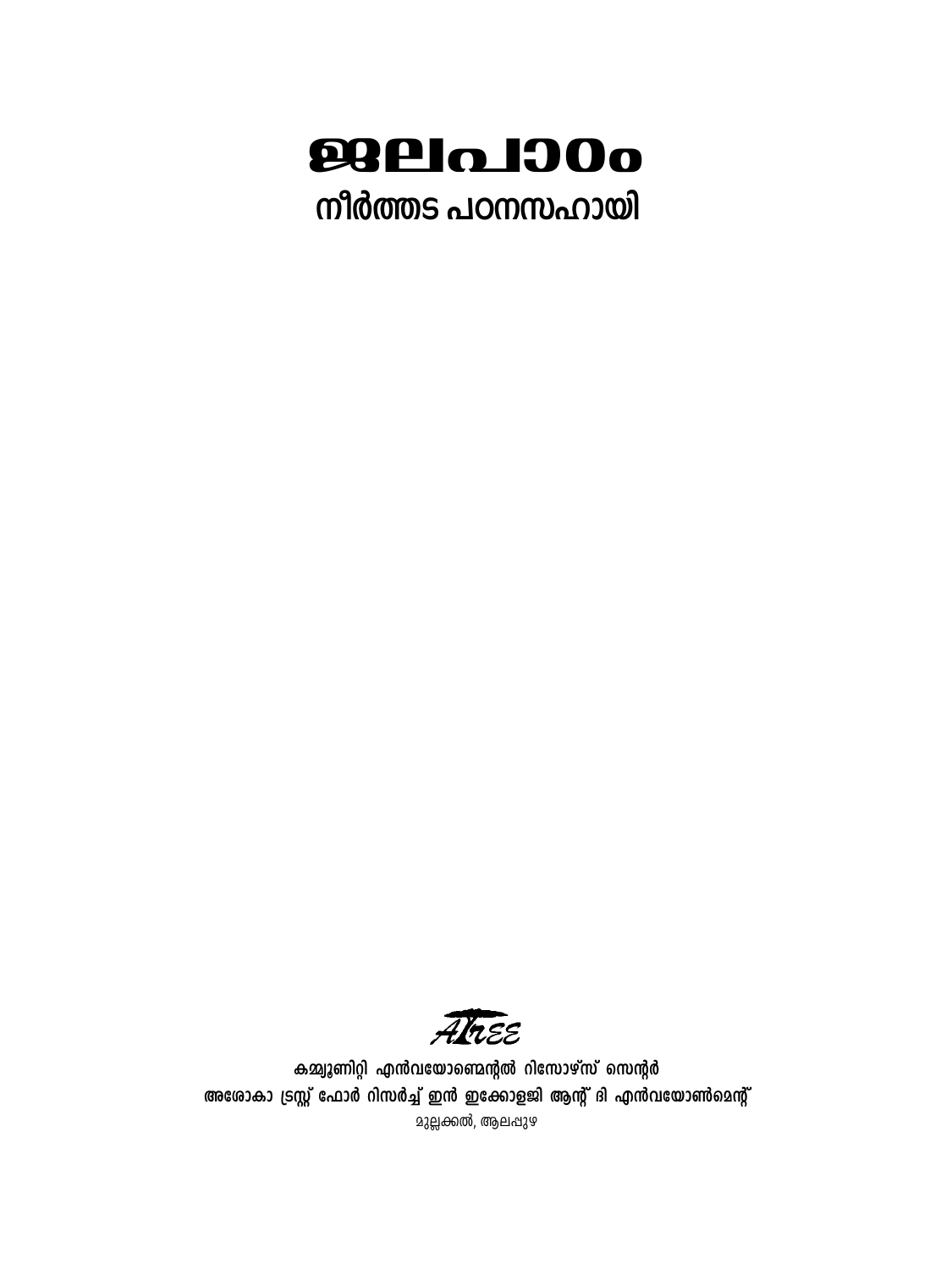| ജലപാഠം നീർത്തട പഠനസഹായി                     | <b>JALAPADOM</b> NEERTHADA PADANASAHAYI<br>(WETLAND EDUCATION MODULE HAND BOOK) |
|---------------------------------------------|---------------------------------------------------------------------------------|
| ഉള്ളടക്കം :                                 | Content:                                                                        |
| ശ്രീമതി അനിത ശർമ്മ                          | Smt. Anitha Sharma                                                              |
| കൺസൾട്ടന്റ്, ജലപാഠം പദ്ധതി                  | Consultant, Jalapadom Programme                                                 |
| എഡിറ്റേഴ്സ് :                               | Editors:                                                                        |
| ഡോ. ലത ഭാസ്കർ                               | Dr. Latha Bhaskar                                                               |
| ഡോ. പ്രിയദർശനൻ ധർമ്മരാജൻ                    | Dr. Priyadarsanan Dharma Rajan                                                  |
| എം.സി. കിരൺ                                 | M.C. Kiran                                                                      |
| ഏകോപനം :                                    | Co-ordination:                                                                  |
| ജോജോ ടി. <i>ഡി.</i>                         | Jojo T.D                                                                        |
| ഒന്നാം പതിപ്പ് :                            | First Edition:                                                                  |
| നവംബർ 2008                                  | November 2008                                                                   |
| പ്രസാധനം :                                  | Published By:                                                                   |
| കമ്മ്യൂണിറ്റി എൻവയോണ്മെന്റൽ റിസോഴ്സ് സെന്റർ | <b>Community Environmental Resource Center</b>                                  |
| അശോക ട്രസ്സ് ഫോർ റിസർച്ച് ഇൻ ഇക്കോളജി &     | Ashoka Trust For Research In Ecology &                                          |
| ദി എൻവയോണ്മെന്റ് (എട്രി)                    | the Environment (ATREE)                                                         |
| മുല്ലക്കൽ, അമ്മൻകോവിൽ സ്ട്രീറ്റ്            | Mullackal, Amman Kovil Street                                                   |
| ആലപ്പുഴ - 688 001, കേരള.                    | Alappuzha - 688 001, Kerala.                                                    |
| കവർ ഡിസൈൻ :                                 | Cover Design:                                                                   |
| നന്ദൻ                                       | Nandan                                                                          |
| അച്ചടി :                                    | Printed at:                                                                     |
| പ്രോ <mark>ഗ്രസീവ്,</mark> കൊച്ചി – 17      | Progressive, Kochi - 17                                                         |
|                                             |                                                                                 |

**CO OS O** This work is license.

This work is licensed under Creative Commons Attribution-Noncommercial Share Alike 2.5

Under this license you are free to copy, distribute and transmit this work, to adapt this work. You must attribute the work in the manner specified above (but not in any way that suggests that they endorse you or your use of the work). You may not use this work for commercial purposes. If you alter, transform, or build upon this work, you may distribute the resulting work only under the same or similar license to this one.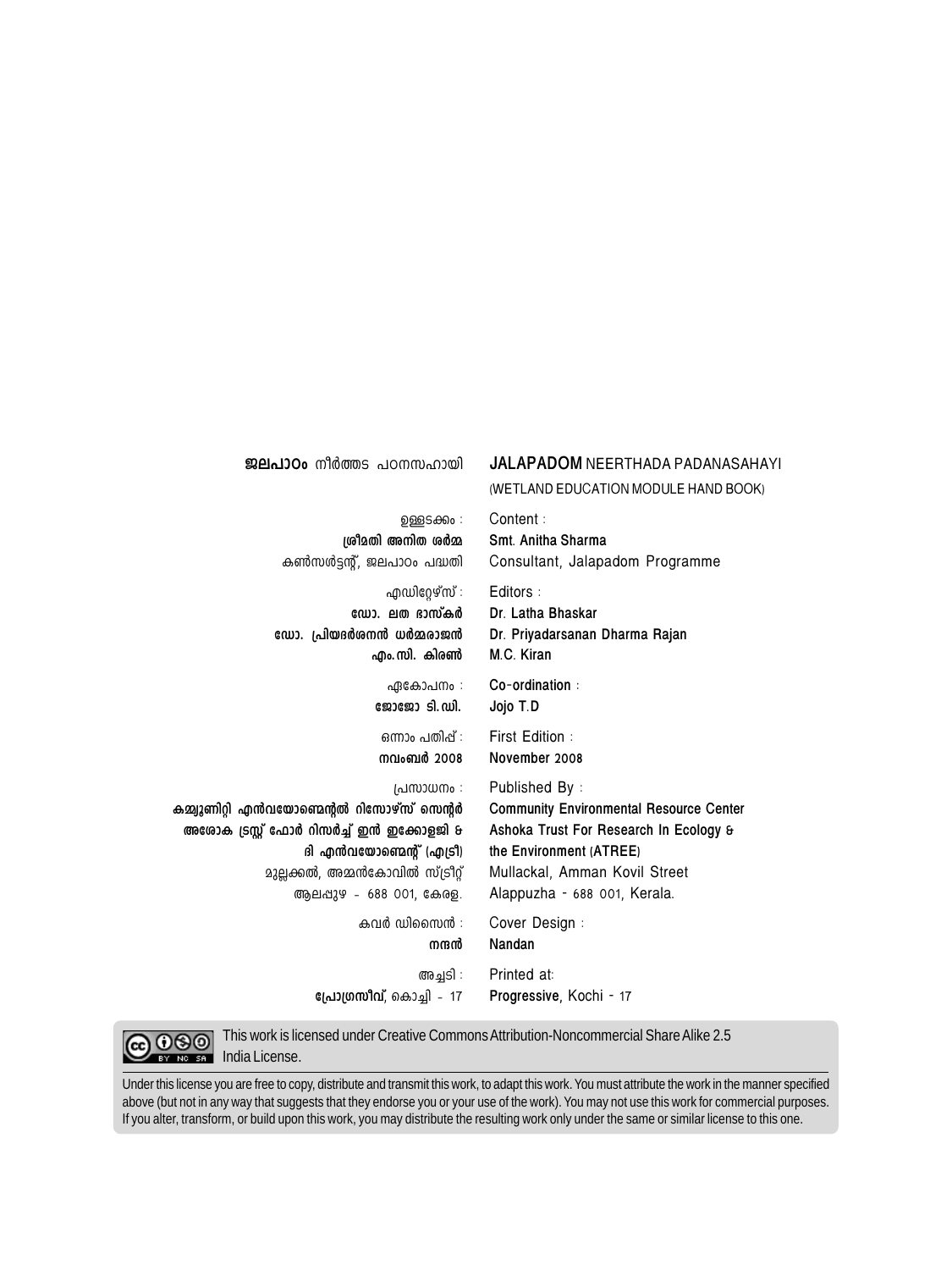### ജലപാഠം പരിസ്ഥിതി വിദ്വാഭ്വാസ പരിപാടി

#### ആമുഖം

 $\mathbf G$ )മിയിൽ ജീവന്റെ അടിത്തറയായ എല്ലാ ആവാസവ്യസ്ഥകളും ഇന്ന് നാശ ത്തിന്റെ വക്കിലാണ്. മലിനീകരണം, ആഗോളതാപനവർദ്ധനവ്, കാലാവസ്ഥാ വ്യതിയാനങ്ങൾ, ഭക്ഷ്യ-ശുദ്ധജലസുരക്ഷിതത്വച്യുതി, വംശനാശഭീഷണി, വിവിധരോഗങ്ങൾ എന്നിങ്ങനെ പല പ്രശ്നങ്ങളും നാം അഭിമുഖീകരിക്കുക യാണ്. ആരാണിതിനുത്തരവാദികൾ എന്ന ചോദ്യം നമ്മെ എത്തിക്കുന്നത് വികലമായ നമ്മുടെ വികസന സമീപനങ്ങളിലും ജീവിതശൈലികളിലുമാണ്.

പരിസ്ഥിതിയെക്കുറിച്ചും അനുബന്ധഘടകങ്ങളുടെ പരസ്പരാശ്രയബ ന്ധത്തെക്കുറിച്ചുമുള്ള അജ്ഞത കാരണം, പുരോഗതി വിഭാവനം ചെയ്ത് നടപ്പിൽ വരുത്തിയ പല വികസനപദ്ധതികളും തീരാനാശമാണ് വരുത്തിയ തെന്ന് നാം തിരിച്ചറിഞ്ഞു തുടങ്ങിയിരിക്കുന്നു. ഈ അജ്ഞത മാറ്റാൻ നമ്മുടെ ചുറ്റുപാടുകളെക്കുറിച്ച്, തിരിച്ചറിവോടുകൂടിയ നിരീക്ഷണങ്ങളും പഠനങ്ങളും ഉണ്ടായേ മതിയാവു

നമ്മുടെ വേമ്പനാട് കായൽ, അമൂല്യമായ ആവാസവ്യവസ്ഥയുടെ ഉത്ത മോദാഹരണമാണ്. ഇതിന്റെ ജൈവപരവും സാംസ്ക്കാരികവും സാമ്പത്തിക വുമായ പ്രസക്തി പരിഗണിച്ച് ആഗോള പ്രാധാന്യമുള്ള തണ്ണീർത്തടമായി അംഗീകരിക്കപ്പെട്ടിരിക്കുന്നു. കായലിനുചുറ്റുമുള്ള 50 സ്കൂളുകളിൽ, ഏട്രീ യുടെ ആഭിമുഖ്യത്തിൽ, ജലപാഠം എന്ന പരിസ്ഥിതി വിദ്യാഭ്യാസ പരിപാടി ആരംഭിക്കുന്നത് ഈ സാഹചര്യത്തിലാണ്. Wetlands (തണ്ണീർത്തടം) എന്ന വാക്കിലെ W മുതൽ S വരെയുള്ള ഓരോ അക്ഷരത്തിന്റെയും വിപുലീകര ണത്തിലൂടെ പാരിസ്ഥിതികമായ അറിവിന്റെ വാതിലുകൾ വിദ്യാർത്ഥിയുടെ മനസ്സിൽ അനാവരണം ചെയ്യുകയാണ് ഈ പുസ്തകത്തിന്റെ ലക്ഷ്യം. ഓരോ അടിസ്ഥാനതത്വത്തിനും ചേരുന്ന പ്രായോഗിക പ്രവർത്തനങ്ങളും (സർവ്വേ, ഇന്റർവ്യൂ) ക്ലാസ് മുറിയിലെ പ്രവർത്തനം, ക്രിയാത്മക പ്രവർത്തനം ഏന്നിവയും ഉൾക്കൊള്ളിച്ചിട്ടുണ്ട്. ഇതിന് പുറമേ 6 മുതൽ 9–ാം ക്ലാസ് വരെയുള്ള അടിസ്ഥാ നശാസ്ത്രം, സാമുഹൃശാസ്ത്രം, ഭാഷ എന്നീ വിഷയങ്ങളുമായി ഇതിലെ പാഠ ഭാഗങ്ങളെ ബന്ധിപ്പിച്ചിട്ടുമുണ്ട്.

പുസ്തകത്തിന്റെ രണ്ടാംഭാഗത്തിൽ, മുഖ്യ വിഷയങ്ങളെ അടിസ്ഥാ നമാക്കി സാങ്കൽപ്പിക സിദ്ധാന്തങ്ങൾ (Hypothesis) രൂപീകരിച്ച്, പരീക്ഷണ ങ്ങളിലൂടെ വിദ്യാർത്ഥികളെ പരിസ്ഥിതി സംരക്ഷണ വിദ്യാഭ്യാസപരിപാടി യുടെ ഭാഗമാക്കുന്നതെങ്ങിനെയെന്ന് ഉദാഹരണസഹിതം വിശദീകരിച്ചിട്ടുണ്ട്. ശാസ്ത്ര പഠനത്തിന്റെ അടിത്തറയായ സാങ്കൽപ്പിക സിദ്ധാന്തങ്ങൾ ശരിയോ തെറ്റോ എന്ന് പരീക്ഷിച്ച് തെളിയിക്കുവാൻ പാകത്തിൽ നിരീക്ഷണങ്ങൾ രൂപീകരിക്കുന്നതിനും പരീക്ഷണ പഠനരീതികളോ (Scientific Experiments) ആപേക്ഷിക (താരതമൃ) പഠനരീതിയോ (Comparative Study) അവലംബിച്ച് പഠനം നടത്തുന്നതിനും വിദ്യാത്ഥികൾക്ക് മാതൃക കാട്ടുകയാണ് ലക്ഷ്യം.

ഈ പുസ്തകത്തിന്റെ പാഠ്യവിഷയം തയ്യാറാക്കിയത് ഏട്രീയുടെ കൺസൾറ്റന്റായ ശ്രീമതി അനിതാ ശർമ്മയാണ്. ഒന്നാംവർഷ ജലപാഠം പദ്ധ തിയുമായി സഹകരിച്ച അദ്ധ്യാപകരുടെ, അഭിപ്രായങ്ങളും നിർദ്ദേശങ്ങളും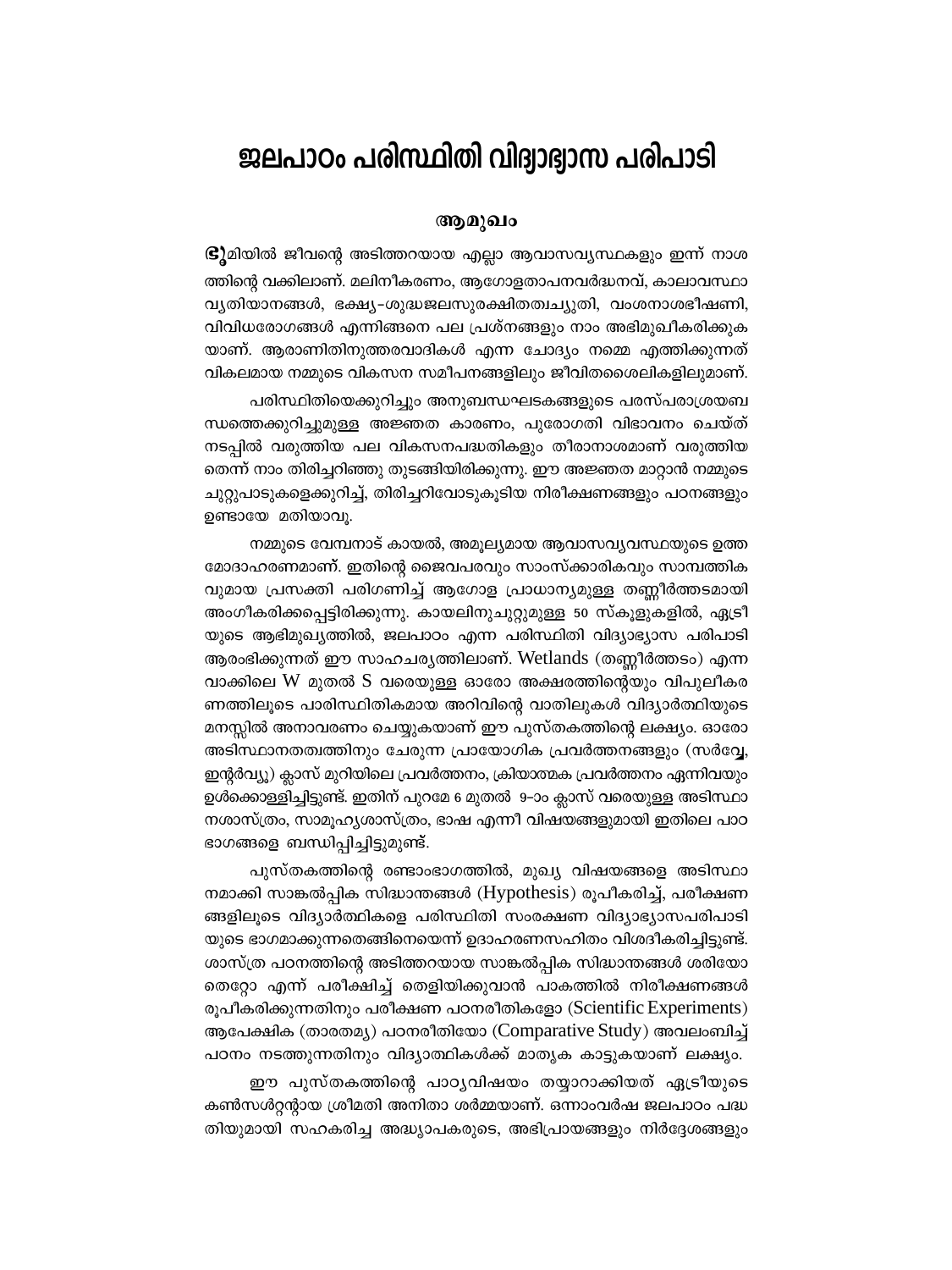പുസ്തകം രൂപപ്പെടുത്തുന്നതിന് സഹായകമായിട്ടുണ്ട്. പുസ്തകത്തിന്റെ കരട് പരിശോധിച്ച് ആവശ്യമായ നിർദ്ദേശങ്ങൾ നൽകുന്നതിൽ കരിക്കുലം കമ്മറ്റി യും ക്രിയാത്മകമായ പങ്കുവഹിച്ചു . എല്ലാവർക്കും നന്ദി രേഖപ്പെടുത്തുന്നു.

സ്ഥതം ചുറ്റുപാടുകളെക്കുറിച്ചുള്ള തിരിച്ചറിവോടെ, സുസ്ഥിരവികസ നത്തിലും പുതിയ ജീവിതശൈലികളിലും മാതൃക കാട്ടുവാൻ തണ്ണീർത്തട പഠനകേന്ദ്രത്തിലെ വിദ്യാർത്ഥികൾക്ക് കഴിയുമെന്നും അവരിലൂടെ ഈ ഭൂപ്ര ദേശത്തിലെ ജനസമൂഹത്തിനും ഈവിധ മാറ്റങ്ങൾ ഉൾക്കൊള്ളാൻ അവസര മൊരുങ്ങുമെന്നും പ്രതീക്ഷിക്കുന്നു. ഇപ്രകാരം, ജലപാഠം ഈ സമൂഹത്തിന്റെ ജീവിതപാഠമാകട്ടെയെന്ന ആശംസയോടെ, ഈ പുസ്തകം ഭാവിയുടെ വാഗ്ദാനങ്ങളായ കൊച്ചു കൂട്ടുകാർക്കായി സമർപ്പിക്കുന്നു.

### സ്നേഹപൂർവ്വം

ഡോ. ലതാ ഭാസ്കർ പ്രോജക്ട് കോർഡിനേററർ

 $c\approx 0.00$ പ്രോഗ്രാം ഓഫീസർ

ഡോ. പ്രിയദർശനൻ ധർമ്മരാജൻ പ്രിൻസിപ്പൽ ഇൻവെസ്ററിഗേററർ

> അശോകാ ട്രസ്റ്റ് ഫോർ റിസർച്ച് ഇൻ ഇക്കോളജി ആന്റ് ദി എൻവയോൺമെന്റ് മുല്ലക്കൽ, ആലപ്പുഴ, ഫോൺ: 0477 2251818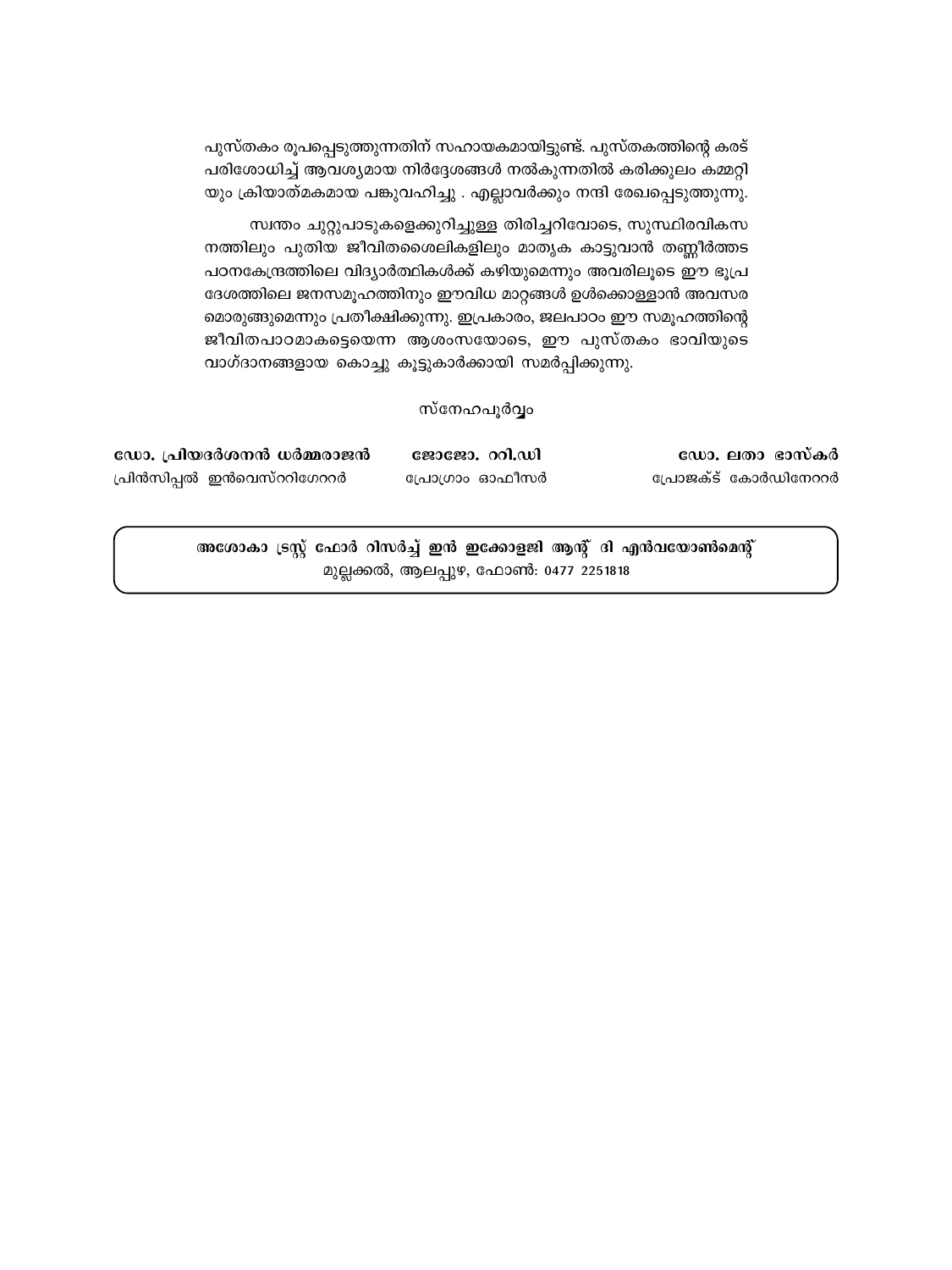## ജലപാഠം നീർത്തട പഠനസഹായി

## <u>ഉള്</u>ക്ക്കം

| ഇംഗ്ലീഷ്<br>അക്ഷരം | വിഷയം                                                                                                                                                                                                                                                                                                                                                                                                                                                                                                                                                                                                                | പേജ്<br>നമ്പർ                                                                                                            |
|--------------------|----------------------------------------------------------------------------------------------------------------------------------------------------------------------------------------------------------------------------------------------------------------------------------------------------------------------------------------------------------------------------------------------------------------------------------------------------------------------------------------------------------------------------------------------------------------------------------------------------------------------|--------------------------------------------------------------------------------------------------------------------------|
|                    | $B300 - 1$<br>1. ஜப <sub>்</sub> (Water)<br>ജലലഭ്വത - ശതമാനകണക്കുകളിൽ<br>ജലത്തിന്റെ രാസഘടന<br>ജലം ഉപയോഗിക്കുന്നത് ആരൊക്കെയാണ്?<br>ജലയുദ്ധങ്ങൾ<br>ജല അവകാശങ്ങൾ<br>ജല വാർത്ത<br>ഇന്ത്വയിലെ ജലലഭ്വത പ്രായോഗിക പ്രവർത്തനങ്ങൾ<br>2. തണ്ണീർത്തടങ്ങൾ (Wetlands)<br>എന്താണ് തണ്ണീർത്തടങ്ങളുടെ ഉടമ്പടി<br>വിവിധ തരം റാംസർ സങ്കേതങ്ങൾ<br>തണ്ണീർത്തടങ്ങൾ എത്ര തരം?<br>ഭൂമിയിലെ തണ്ണീർത്തടങ്ങൾ<br>തണ്ണീർത്തടങ്ങൾ - പാരിസ്ഥിതിക സേവനങ്ങൾ<br>തണ്ണീർത്തട മാഹാത്മ്യം<br>ഇന്ത്വയിലെ തണ്ണീർത്തടങ്ങൾ<br>ക്ഷയിക്കുന്ന തണ്ണീർത്തടങ്ങൾ<br>പ്രായോഗിക പ്രവർത്തനങ്ങൾ<br>3. midanimos. (Watershed)<br>4. വന്വത (Wild)<br>5. க். அவர் (Weather) | 9<br>9<br>10<br>10<br>10<br>11<br>11<br>12<br>14<br>14<br>15<br>15<br>16<br>16<br>18<br>18<br>19<br>19<br>20<br>21<br>21 |
|                    | 6. ജീവന്റെ രുംഖജാലിക (Web of life)<br>7. 20 eilmjo (Waste)                                                                                                                                                                                                                                                                                                                                                                                                                                                                                                                                                           | 22<br>23                                                                                                                 |
|                    | $1.$ $829$ $(Barth)$<br>2. പരിസ്ഥിതി (Environment)<br>3. പരിസ്ഥിതി രാസ്ത്രം (Ecology)<br>4. ആവാസവ്വവസ്ഥ (Ecosystem)<br>5. ഊർജ്ജം (Energy)<br>6. തദ്ദേശീയ ജീവജാതി (Endemic)<br>7. വംശനാശദീഷണി (Endangered)                                                                                                                                                                                                                                                                                                                                                                                                            | 24<br>25<br>25<br>25<br>25<br>26<br>26                                                                                   |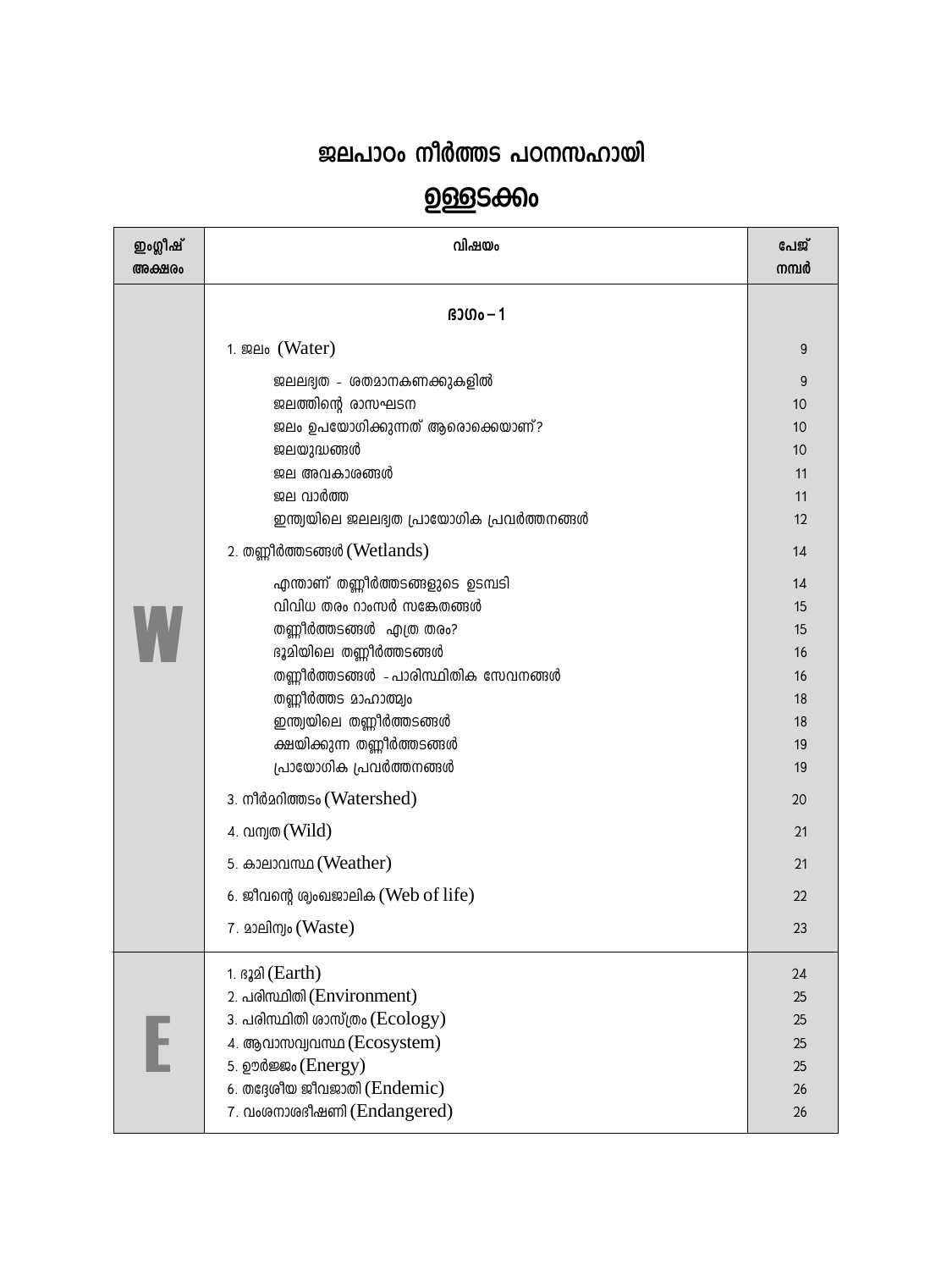| ഇംഗ്ലീഷ്<br>അക്ഷരം | വിഷയം                                         | പേജ്<br>നമ്പർ |
|--------------------|-----------------------------------------------|---------------|
|                    | 8. വംശനാശം (Extinction)                       | 26            |
|                    | 9. mmni njumna (Economy)                      | 26            |
|                    | 10. അഴിമുഖം (Estuary)                         | 27            |
|                    | 11. പരിസ്ഥിതി പുനരുജ്ജീവനം (Eco restoration)  | 27            |
|                    | 12. ഒരു ജലാശയത്തിന്റെ വൃഷ്ടി (Eutrophication) | 27            |
|                    | പ്രായോഗിക പ്രവർത്തനങ്ങൾ                       | 27            |
|                    | 1. ഉഷ്ണമേഖല പ്രദേശം (Tropical)                | 31            |
|                    | 2. താപനില / ഊഷ്മാവ് (Temperature)             | 31            |
|                    | 3. ഊർജജ/ ഭക്ഷ്യനില (Trophic Level)            | 31            |
|                    | 4. கാലയളവ് (Time Scale)                       | 31            |
|                    | 5. ദീഷണികൾ (Threats)                          | 32            |
|                    | 6. മാരകവസ്തുക്കൾ (Toxic)                      | 32            |
|                    | 7. പരമ്പരാഗത ജീവിതം (Traditions)              | 32            |
|                    | 8. വിനോദസഞ്ചാരം (Tourism)                     | 33            |
|                    | 9. പ്രായോഗിക പ്രവർത്തനങ്ങൾ                    | 33            |
|                    | 1. ഭൂപ്രകൃതി (Landscape)                      | 35            |
|                    | 2. തടാകം, കായൽ (Lake)                         | 35            |
|                    | 3. ജല ആവാസവ്വവസ്ഥ (Lentic/Lotic)              | 35            |
|                    | 4. പ്രകാരം (Light)                            | 35            |
|                    | 5. ജീവസന്ധാരണമാർഗ്ഗം (Livelihood)             | 36            |
|                    | 6. ജീവിതരൈലി (Life Style)                     | 36            |
|                    | 7. പ്രായോഗിക പ്രവർത്തനങ്ങൾ                    | 37            |
|                    | 1. അന്തരീക്ഷം (Atmosphere)                    | 39            |
|                    | 2. ജന്തു വൈവിധ്വം (Animal diversity)          | 39            |
|                    | 3. അനുകൂലനം (Adaptations)                     | 40            |
|                    | 4. ഉദയജീവികൾ (Amphibians)                     | 41            |
|                    | 5. കൃഷി /കാർഷിക സംസ്കാരം (Agriculture)        | 42            |
|                    | 6. 26m363010 (Attitudes)                      | 42            |
|                    | 7. പ്രായോഗിക പ്രവർത്തനങ്ങൾ                    | 43            |
|                    | 1. സ്വാദാവികപ്രകൃതി (Nature)                  | 44            |
|                    | 2. പരിസ്ഥിതിധർമ്മം (Niche)                    | 44            |
|                    | 3. (പാദേശികം (Native)                         | 44            |
|                    | 4. ஸ்வு / എണ്ണം (Numbers)                     | 45            |
|                    | 5. പോഷകങ്ങൾ (Nutrients)                       | 45            |
|                    | പ്രായോഗിക പ്രവർത്തനങ്ങൾ                       | 46            |
|                    |                                               |               |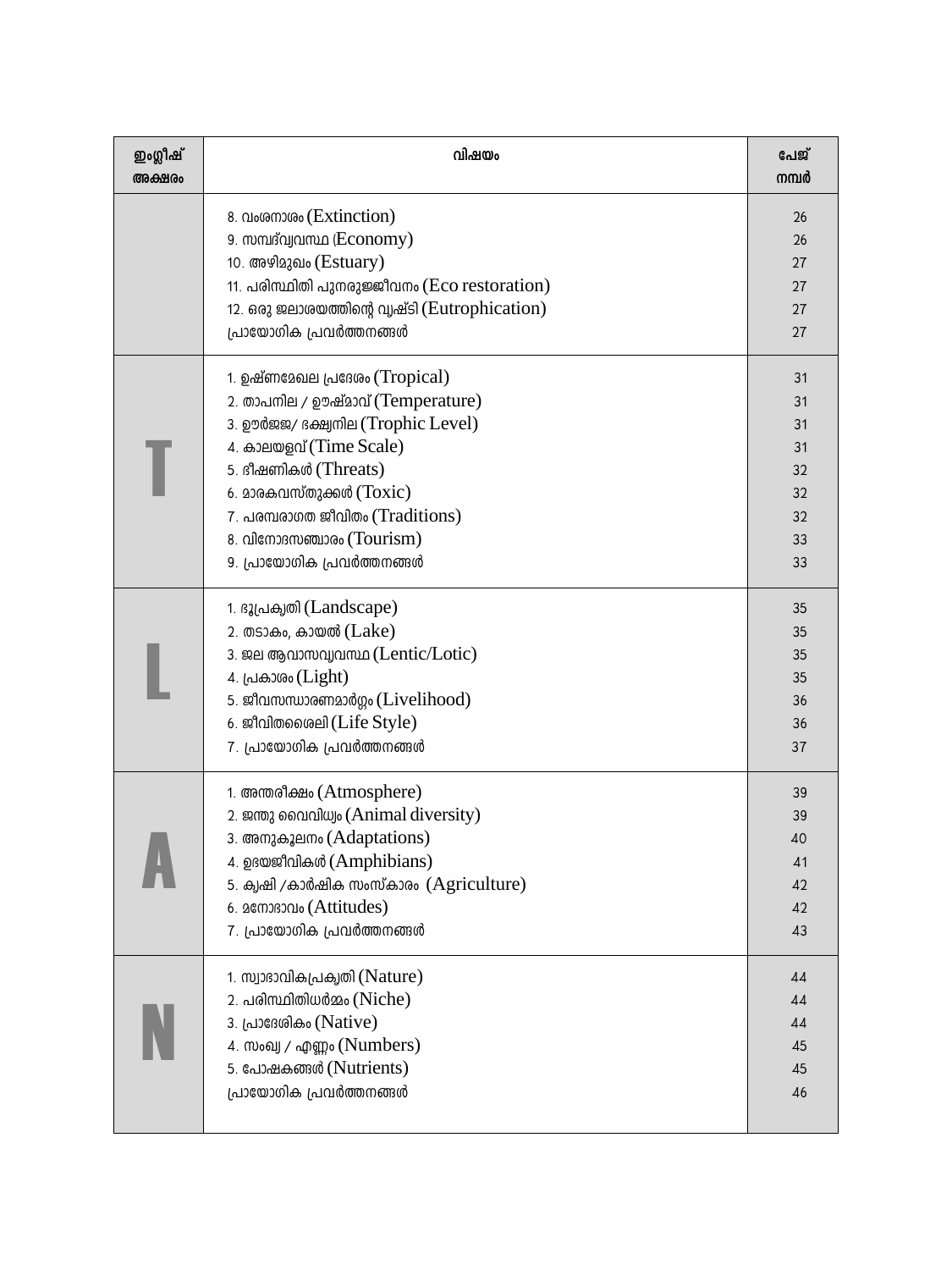| 1. ดดดบดาตม <sub>ง</sub> (Diversity)                           | 47 |
|----------------------------------------------------------------|----|
| 2. allemmo (Development)                                       | 47 |
| 3. BJ@COO (Disaster)                                           | 47 |
| 4. നദീപതനപ്രദേശം (Delta)                                       | 48 |
| പ്രായോഗിക പ്രവർത്തനങ്ങൾ                                        | 48 |
| 1. ആനുപൂർവ്വമായ വളർച്ച (Succession)                            | 49 |
| 2. ഊറൽ, കൽക്കം (Sediments)                                     | 49 |
| 3. ചതുപ്പ് (Swamp)                                             | 49 |
| 4. லைஜ் (Saline Intrusion)                                     | 50 |
| 5. പാരസ്പര്വജീവിതം (Symbiosis)                                 | 50 |
| 6. $\operatorname{sgn}(\mathrm{Soil})$                         | 50 |
| 7. 20 elmjo / 2 elme elo (Sewage)                              | 51 |
| 8. mamaloo (Sustainable)                                       | 52 |
| 9. പ്രായോഗിക പ്രവർത്തനങ്ങൾ                                     | 52 |
| $B$ 300 $-2$                                                   |    |
| സാങ്കൽപ്പിക സിദ്ധാന്ത രീതിരാസ്ത്രം (Hypothesis Testing method) | 53 |
| <b>ഉദ്ദേശ ലക്ഷ്യം</b>                                          | 54 |
| എന്താണ് സാങ്കൽപിക സിദ്ധാന്തം അഥവാ Hypothesis?                  | 54 |
| സാങ്കൽപ്പിക സിദ്ധാന്ത രീതിശാസ്ത്രം                             | 54 |
| സാങ്കൽപ്പിക സിദ്ധാന്ത രീതിരാസ്ത്രം - അടിസ്ഥാന സമീപനം           | 54 |
| മുഖ്വ വിഷയങ്ങൾ, മോഡ്വൂളുകൾ, ഉദാഹരണങ്ങൾ                         | 54 |
| ജൈവവൈവിദ്ധ്വം                                                  | 54 |
| ആവാസവ്വവസ്ഥാധർമ്മം / കർത്തവ്യം                                 | 55 |
| ആവാസവ്വവസ്ഥാ സേവനങ്ങൾ                                          | 56 |
| വിഭവങ്ങളുടെ ഗുണമേന്മ                                           | 56 |
| മനുഷ്വ പ്രവർത്തനങ്ങളുടെ ആഘാതം                                  | 57 |
| <b>Reference</b>                                               | 58 |
|                                                                |    |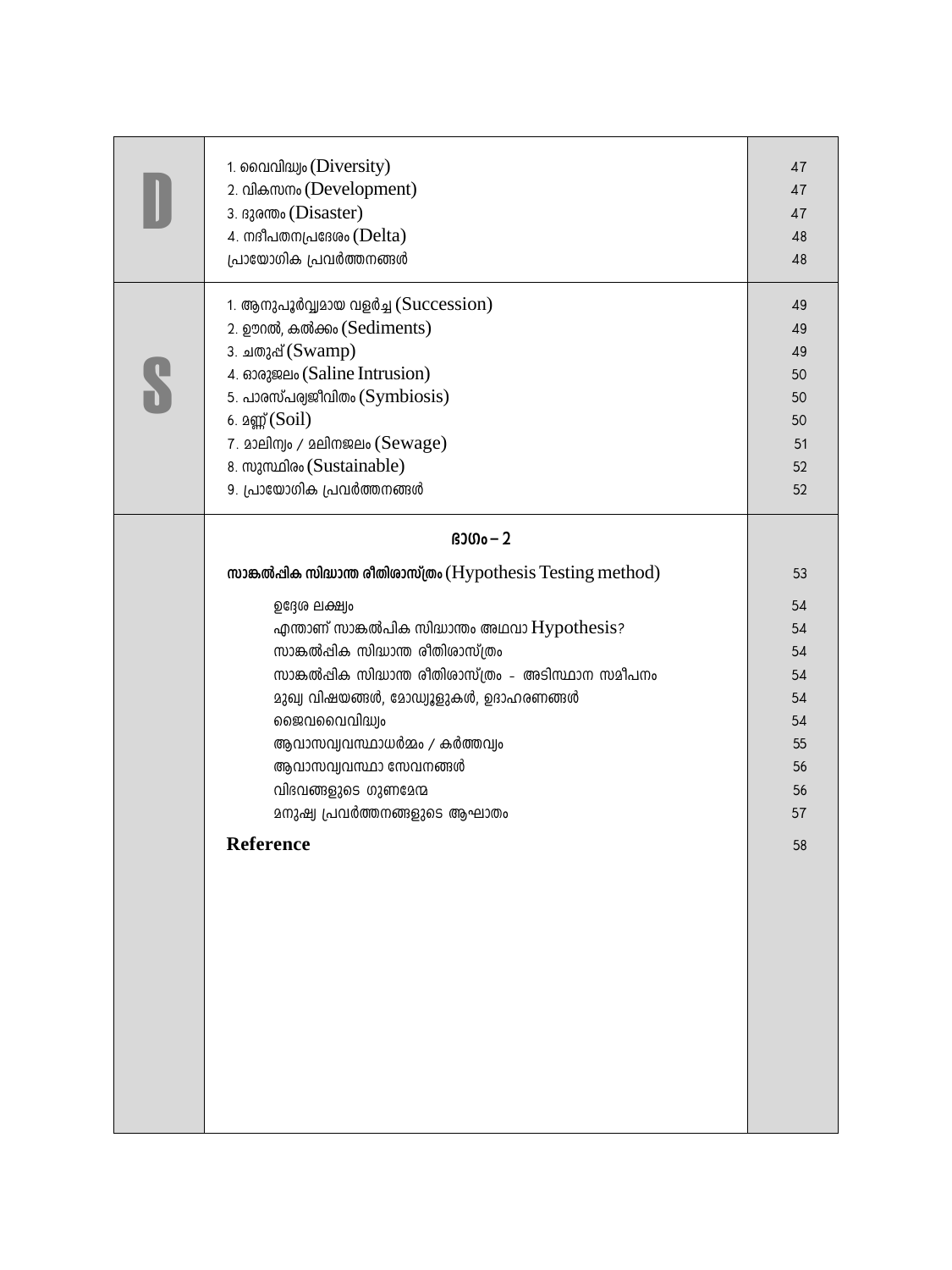### **ഉദലപാഠം** നീർത്തട പഠനസഹായി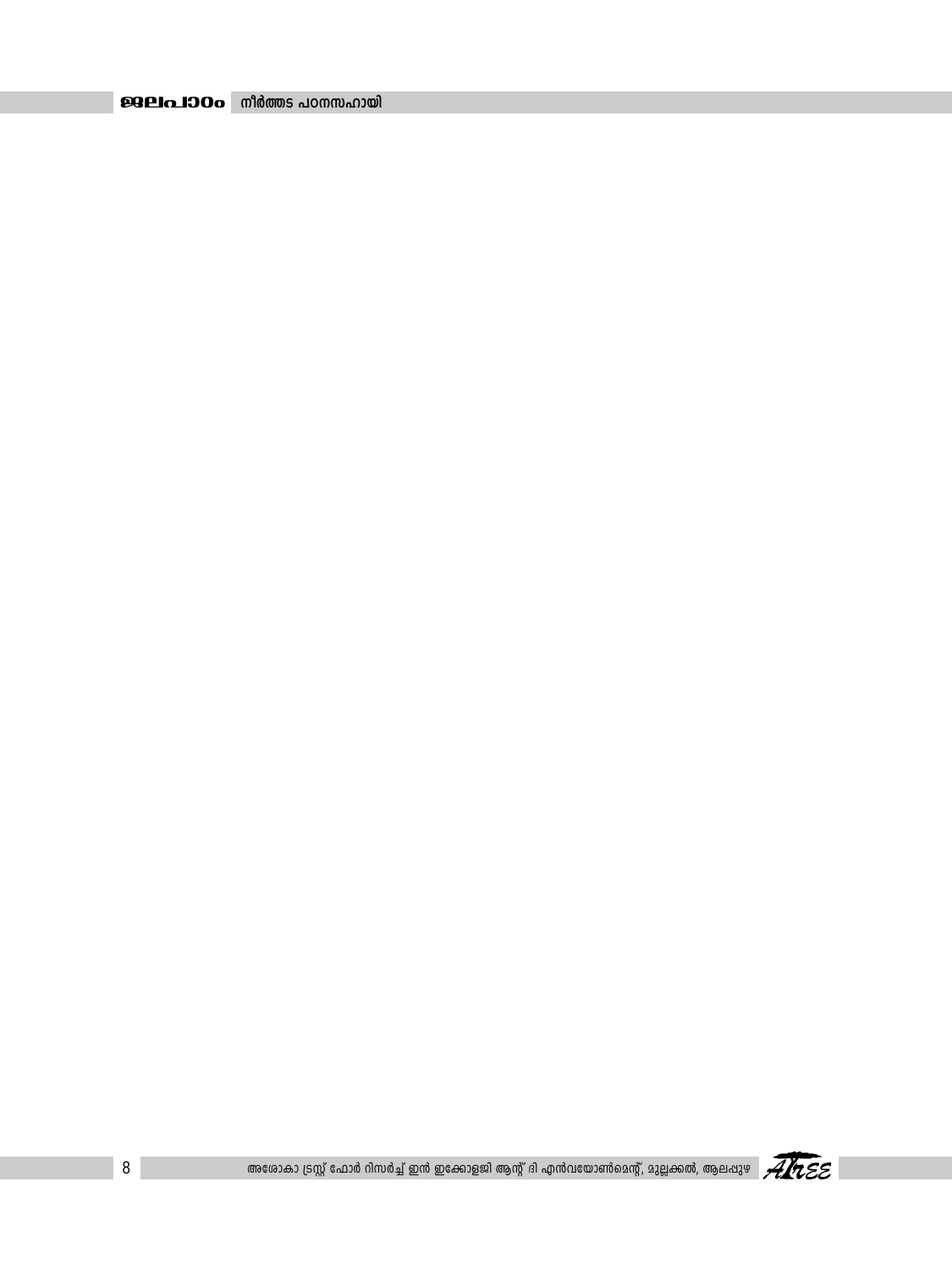## $\overline{\mathbf{1. W}}$ 1. gelo (Water)

(610നന്തമായ ചാക്രികതയിലൂടെ ഒരു രുപത്തിൽ നിന്നും മറ്റൊരു രുപത്തി ലേയ്ക്ക് മാറ്റം സംഭവിക്കുവാൻ കഴിവുള്ള ജീവന്റെ ആധാരമായ ഒരു അത്ഭുതവസ്തുവാണ് ജലം. സമുദ്രത്തിൽനിന്നും അന്തരീക്ഷത്തിലേ യ്ക്ക് നീരാവിയായും അവിടെ നിന്നും തിരിച്ച് ഭൂമിയിലേയ്ക്ക് മഴയായും പുഴകളിലുടെയും അരുവികളിലുടെയും സമുദ്രത്തിലേയ്ക്ക് പ്രയാണം നടത്തുന്ന ജലത്തെ മാനിക്കാത്ത മനുഷ്യ സംസ്ക്കാരങ്ങളില്ല.

ഭൂമിയുടെ 70 ശതമാനവും, മഹാസമുദ്രങ്ങൾ മുതൽ കുഞ്ഞരുവി കൾവരെയുൾപെടുന്ന ജലമാണ്. ഭൂമിയിൽ ജീവൻ നിലനിൽ ക്കുന്നത് ഇവിടെ ജലമുള്ളതുകൊണ്ടാണ്. മനുഷ്യ ശരീരത്തിന്റെ മൂന്നിൽ രണ്ടു ഭാഗവും ജലമാണ്. നമ്മുടെ രക്തത്തിന്റെ 75 ശതമാനത്തിൽ കുടുതൽ ജലമാണ്. അന്തരീക്ഷത്തിലെ ഏറ്റവും താഴത്തെ മണ്ഡലമായ ട്രോപ്പോ സ്ഫിയറിലാണ് നീരാവിയുടെ 90 ശതമാനം നിലകൊള്ളുന്നത്. കാലാ വസ്ഥാ നിയന്ത്രണത്തിൽ അന്തരീക്ഷത്തിലെ ജലാംശത്തിനുള്ള പങ്ക് നിസ്സാരമല്ല. അന്തരീക്ഷത്തിലെ ഈർപ്പത്തിന്റെ/ജലബാഷ്പത്തിന്റെ അളവിനെ ആർദ്രത (Humidity) എന്നു പറയുന്നു. ജലത്തിന്റെ ലഭ്യത യുമായി ബന്ധപ്പെട്ടാണ്, ഭൂമിയിലെ സസ്യ–ജന്തുജാലങ്ങളുടെ നില നിൽപ്പ്. ഊഷരത, വരൾച്ച, വെള്ളക്കെട്ട് എന്നിവ ജലലഭ്യതയുടെ വിവിധ ഭാവങ്ങളാണല്ലോ.

ഭൂമിയിൽ ലഭ്യമാകുന്ന ആകെയുള്ള ജലത്തിന്റെ 3 ശതമാനം മാത്ര മേയുള്ളു ശുദ്ധജലം. ബാക്കി 97 ശതമാനവും കടലിലെ ഉപ്പുവെള്ളമാ ണ്. ഈ 3 ശതമാനത്തിന്റെയും 77.5 ശതമാനം ഹിമപാളികളിലുള്ള ഖര രൂപത്തിലും ബാക്കി ബഹുഭൂരിപക്ഷവും ആഴത്തിലുള്ള ഭൂഗർഭജലവുമാ ണ്. അതായത് ആകെയുള്ള ജലത്തിന്റെ ഒരു ശതമാനത്തിന്റെ നൂറി ലൊന്ന് അംശം മാത്രമേ മനുഷ്യന് ഉപയോഗിക്കാവുന്ന തരത്തിൽ ഭുമി യിലുള്ളൂ. ശുദ്ധജലത്തിന്റെ അമൂല്യത ഇതിൽനിന്നും മനസ്സിലാക്കാം. ഭൂഗർഭജലം, ശുദ്ധജലതടാകങ്ങൾ, പുഴകൾ എന്നിങ്ങനെ ജലം മൂന്ന് രീതിയിൽ ജീവികളുടെ ആവശ്യങ്ങൾക്കായി ലഭ്യമാണ്. സൂക്ഷിച്ചാൽ ജീവന്റെ നിലനിൽപ്പിന് ഈ ജലം മതിയാവും.

#### സമുദ്രം 97.2 ഹിമപാളി  $02.0$ ഭൂഗർഭജലം 00.62 ശുദ്ധജലതടാകം 00.009 ഉൾക്കടൽ 00.008 അന്തരീക്ഷം 00.001 പൂഴ 00.0001 ആകെ 99.8381 %



ജലലഭ്വത – ശതമാനകണക്കുകളിൽ:

 $\widetilde{\mathscr{A}}\hspace{-0.1cm}\mathscr{A}$  . അശോകാ ട്രസ്റ്റ് ഫോർ റിസർച്ച് ഇൻ ഇക്കോളജി ആന്റ് ദി എൻവയോൺമെന്റ്, മുല്ലക്കൽ, ആലപ്പുഴ

#### Syllabus Linkage

Std. VIII So.Sc. Ch. 11,12,13 Mal. Ch. 8

Std. IX So.Sc. Ch.1 Bio. Ch.8 Phy. Ch. 1,5,9 Che. Ch.2,3,5



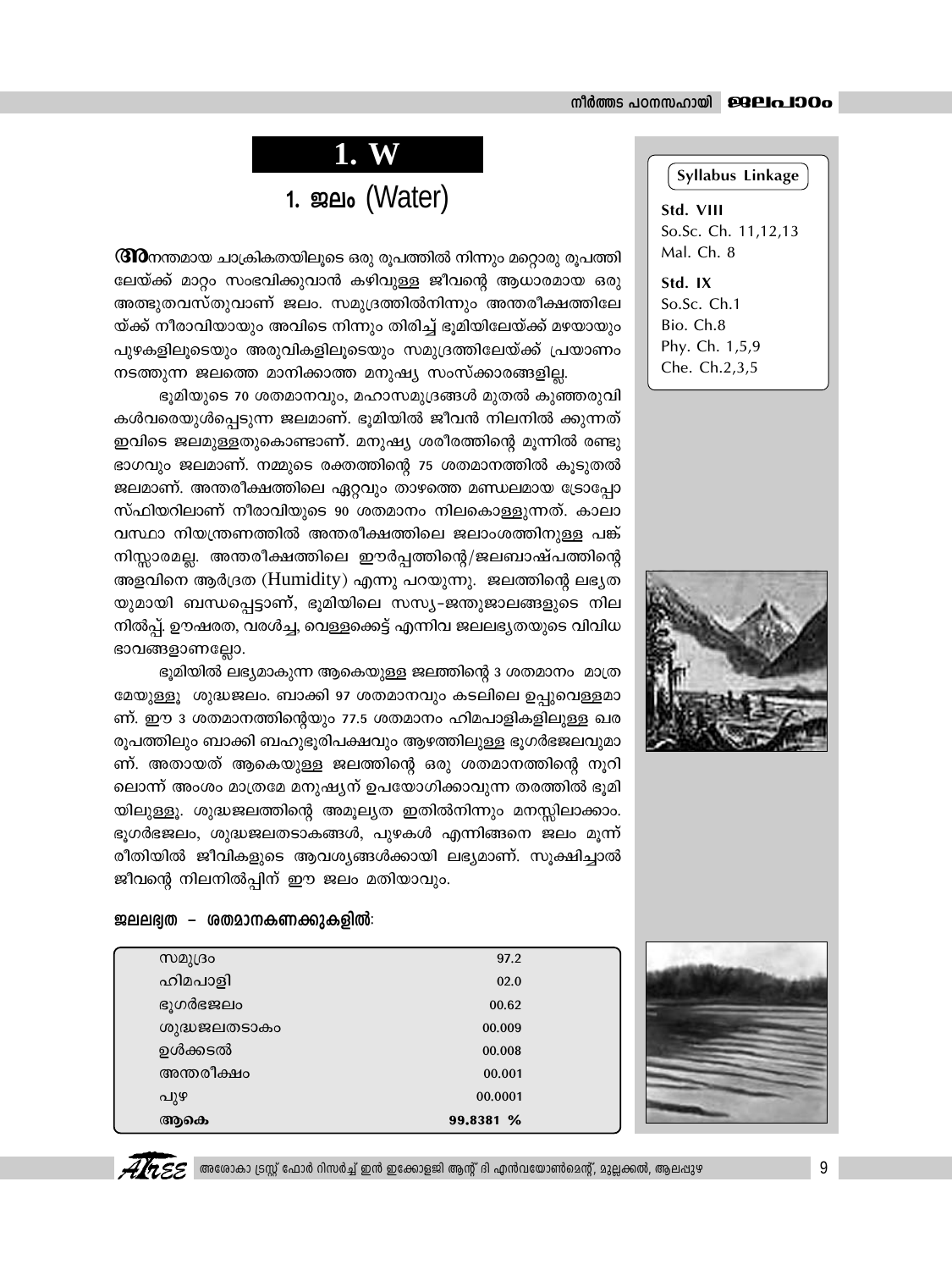### ജലത്തിന്റെ രാസഘടന

രണ്ടു ഹൈഡ്രജൻ (H) ആറ്റവും ഒരു ഓക്സിജൻ (O) ആറ്റവും ചേർന്നതാണ് ഒരു ജലതന്മാത്ര ( $\rm H_2O$ ). ഒട്ടേറെ പദാർത്ഥങ്ങളെ ലയിപ്പി ക്കുവാനുള്ള കഴിവ് കാരണം, ജലത്തിനെ സാർവികലായകം (Universal Solvent) എന്നു വിളിക്കുന്നു. ശുദ്ധജലം നിർവീര്യമാണ് (Neutral). അതിന് അമ്ലഗുണമോ ക്ഷാരഗുണമോ ഇല്ല. അമ്ലതയും ക്ഷാരതയും അളക്കുന്ന രീതിയാണ് പൊട്ടൻഷ്യൽ ഹൈഡ്രജൻ സ്കെയിൽ (pH scale). ജലത്തി ന്റെ പി.എച്ച്. മുല്യം (pH) നിർവീര്യാവസ്ഥയിൽ ഏഴ് ആണ്. ഏഴിൽ കുറഞ്ഞാൽ അമ്ലതയും, കുടിയാൽ അത് ക്ഷാരതയുമായി പരിഗണിക്കും. വെള്ള ത്തിൽ ലയിച്ചു ചേർന്നിരിക്കുന്ന കാൽഷ്യം, മഗ്നീഷ്യം എന്നീ ലവണ ങ്ങളുടെ സ്വഭാവം അനുസസരിച്ച് ശുദ്ധജലം മൃദൂവോ കഠിനമോ ആകാം. കാൽഷ്യം, മഗ്നീഷ്യം ലവണങ്ങൾ ഒട്ടുമില്ലാത്ത ജലം, മൃദുജലമെന്നും (Soft water) ഇവയുടെ അംശം കുടിയ ജലം കഠിന ജലമെന്നും (Hard water) അറിയപ്പെടുന്നു. സോപ്പ് കഠിനജലത്തിൽ പതയാത്തതിന് കാരണം കാൽസ്യവും മഗ്നീഷ്യവും സോപ്പിന്റെ അംശവും ചേർന്നുണ്ടാവുന്ന സംയുക്തകം കാരണമാണ്.

#### ജലം ഉപയോഗിക്കുന്നത് ആരൊക്കെയാണ്?

ലോകത്തിലെ ജലോപയോഗത്തിന്റെ കണക്കുകൾ നോക്കിയാൽ ആര് എന്തിനൊക്കെയാണ് ജലം ഉപയോഗിക്കുന്നതെന്ന് സ്പഷ്ടമാകും. കൃഷിക്കായി 70%, വൃവസായങ്ങൾക്ക് 22%, ഗാർഹിക ആവശ്യങ്ങൾക്ക് 8% എന്നാണ് ആഗോള കണക്ക്. എന്നാൽ വ്യവസായവൽകൃത വിക സിത രാജ്യങ്ങളിൽ കൃഷിക്ക് 30% വും, വ്യവസായങ്ങൾക്ക് 9% വും, ഗാർഹിക ആവശ്യങ്ങൾക്ക് 11% എന്നാണ് നിരക്ക്. വികസ്വര രാജ്യങ്ങ ളിൽ കൃഷിക്ക് 82% വും, വ്യവസായങ്ങൾക്ക് 10% വും, ഗാർഹിക ആവശ്യ ങ്ങൾക്ക് 8% വും ഉപയോഗിക്കുന്നു. ജലദൗർലഭ്യത്തേക്കാൾ ജല ഉപ യോഗത്തിന്റെ കാര്യത്തിൽ നടക്കുന്ന വ്യതിയാനങ്ങളാണ് ജലലഭ്യത യേയും മനുഷ്യജീവിതത്തേയും ബാധിക്കുന്നതെന്ന് മനസ്സിലാക്കാം.

#### ജല യുദ്ധങ്ങൾ

ഭൂമിയിലെ എണ്ണശേഖരങ്ങളെച്ചൊല്ലി 1932 മുതൽ ഗൾഫ് മേഖല യിൽ നടക്കുന്ന സംഘട്ടനങ്ങളും യുദ്ധങ്ങളും നമുക്കറിയുന്നതാണല്ലോ. അമൂല്യമായ ഈ പ്രകൃതി വിഭവത്തിനെക്കുറിച്ചുള്ള തർക്കങ്ങൾ, ഈ രാജ്യങ്ങളെ തീരാകെടുതികളിലേയ്ക്ക് നയിച്ചിരിക്കുന്നു. ശുദ്ധജലത്തിനു വേണ്ടിയുളള തർക്കങ്ങൾ വരാനിരിക്കുന്നതേയുള്ളു.

സ്വാഭാവിക ജലചാക്രികതയിലൂടെ പുനരുജ്ജീവിക്കപ്പെടുന്ന ജല വിഭവം ഓരോ സ്രോതസ്സിലേക്കും എത്താൻ സമയമെടുക്കും. പുഴക ളിൽ 18 ദിവസം കൊണ്ടും വലിയ തടാകങ്ങളിലും ഭൂഗർഭജല സ്രോത സ്ക്കുകളിലും ആയിരത്തിലേറെ വർഷങ്ങൾ കൊണ്ടും മാത്രമേ പുനരുജ്ജീ വനം നടക്കൂ. ജലദൗർലഭ്യമുള്ള രാജ്യങ്ങളുടെ എണ്ണം ഓരോ വർഷവും കൂടുകയാണ്. 1953 ഇത് 7 ആയിരുന്നുവെങ്കിൽ 1990–ൽ 13–ഉം, 2025–ൽ 23-ഉം ആകുമെന്നാണ് സൂചന. ജലദൗർലഭ്യം രാഷ്ട്രങ്ങൾ തമ്മിലും, വിവിധ സംസ്ഥാനങ്ങൾ തമ്മിലും സംഘട്ടനങ്ങളുണ്ടാക്കും. 1987-89





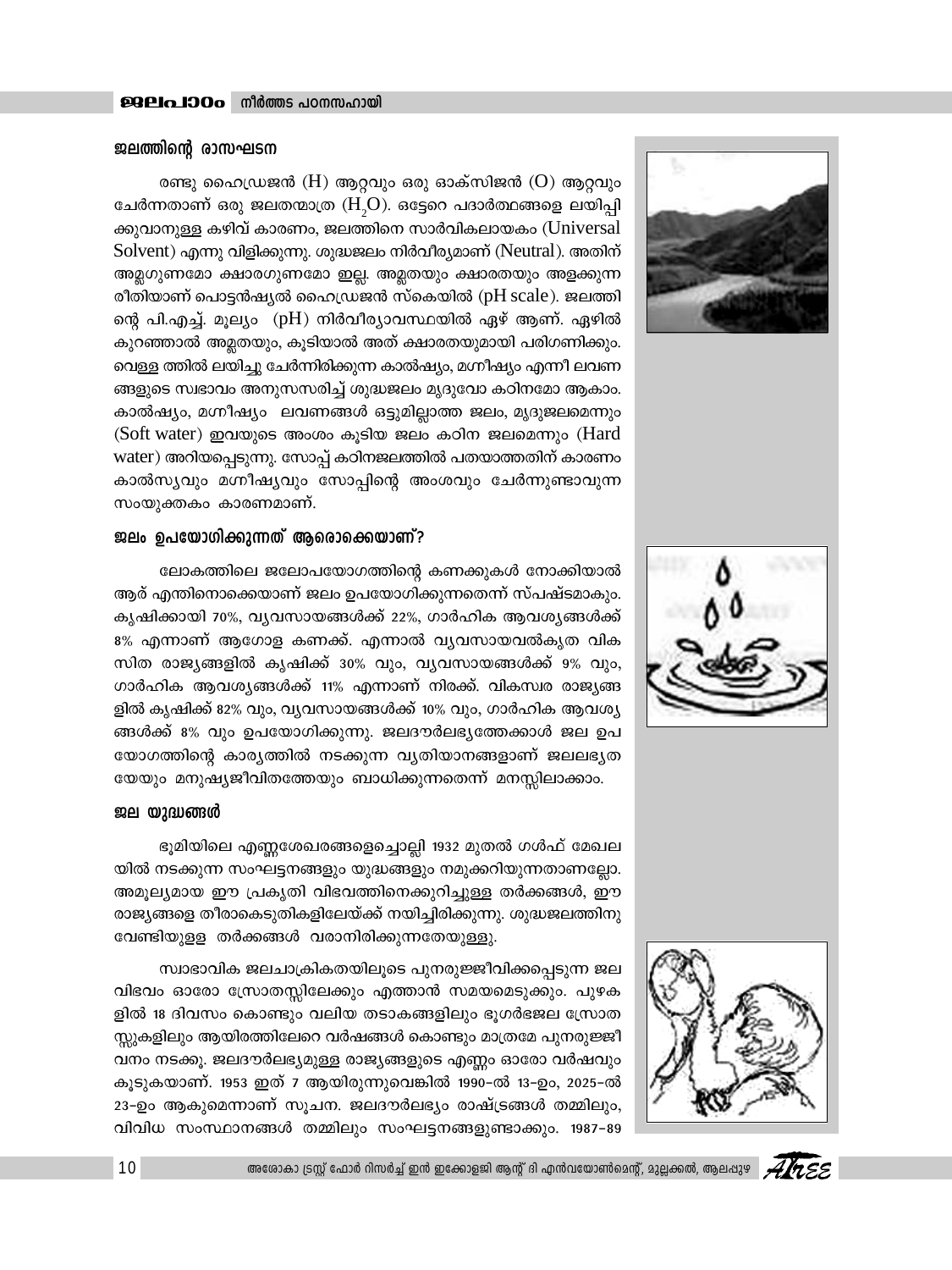കാലഘട്ടത്തിൽ സെനിഗലും മൗറീഷ്യാനയും തമ്മിൽ സെനിഗൽ പുഴ യ്ക്ക് വേണ്ടി യുദ്ധംചെയ്തു. ഇറാക്ക്, സിറിയ, ലിബിയ, സൗദി അറേബ്യ എന്നീ രാജ്യങ്ങളും നേരിട്ടും അല്ലാതെയും ഈ സംഘട്ടനത്തിൽ ഉൾപ്പെ ട്ടു. ഇൻഡ്യയിലാകട്ടെ കാവേരി നദീജലതർക്കം, സംസ്ഥാനങ്ങൾ തമ്മിൽ പാരിസ്ഥിതികവും സാമൂഹികവുമായ ഒട്ടനവധി സംഘർഷങ്ങൾ സൃഷ്ടി ച്ചിട്ടുണ്ട്.

### ജല അവകാരങ്ങൾ

ഓരോ പ്രദേശത്തും ജീവിക്കുന്ന മനുഷ്യനുൾപ്പെടെയുള്ള ജീവ ജാലങ്ങൾക്ക് അവിടെയുള്ള ശുദ്ധജല സ്രോതസ്സിന്മേൽ അധികാരവും അവകാശവും ഉണ്ട്. അരുവി, പുഴ, കുളം, തടാകങ്ങൾ, കായൽ, ഭൂഗർഭ ജലസോത്രസ്സുകൾ എന്നിങ്ങനെയുള്ള പൊതുവിഭവങ്ങളുടെ, ആസൂ ത്രിതമായ സുസ്ഥിരഉപഭോഗം, പരിരക്ഷ എന്നിവ ജനകീയ പ്രക്രിയ യാവണം. കുളം വൃത്തിയാക്കൽ, കിണറിറയ്ക്കൽ, പുഴയുടെ തീരം സംര ക്ഷിക്കൽ എന്നിവ പണ്ട് പൊതു ജനപങ്കാളിത്തത്തോടെ നിർവ്വഹിച്ചി രുന്ന പ്രവർത്തികളാണ്. ഈ പൊതു വിഭവങ്ങൾ, സ്വകാര്യ താല്പര്യ ങ്ങൾക്ക് ഉപയോഗിക്കപ്പെടാതിരിക്കുവാനും അലിഖിത നിയമങ്ങളുണ്ടാ യിരുന്നു. ഇതിന്റെയൊക്കെ തകർച്ചയുടെ ഉദാഹരണങ്ങളാണ് പ്ലാച്ചിമട യിൽ സ്ഥാപിക്കപ്പെട്ട കൊക്കോകോള ഫാക്ടറിയും ബന്ധപ്പെട്ട കുടി വെള്ള-ഭൂഗർ ജലമലിനീകരണ പ്രശ്നങ്ങളും. കായൽ ആവാസ വ്യവസ്ഥ വിനോദസഞ്ചാരത്തിനുവേണ്ടി ക്രമാതീതമായി ഉപയോഗിക്കപ്പെടുന്ന തും ഇതോടൊപ്പം ഉദാഹരിക്കാം.

| നല്ല വാർത്ത                                                           | ദുരന്ത വാർത്ത                                                                                                                               |
|-----------------------------------------------------------------------|---------------------------------------------------------------------------------------------------------------------------------------------|
| 1. ഭൂമിയുടെ ഭൂരിഭാഗവും ജലമാണ്.                                        | മനുഷ്യന് ഉപയോഗയോഗൃമായ ജലം<br>പരിമിതമാണ്.                                                                                                    |
| 2. സൗജന്യമായി ലഭിക്കുന്ന പ്രകൃതി<br>വിഭവമാണ് ജലം.                     | മനുഷ്യന് ഉപയോഗിക്കാവുന്ന രൂപ<br>ത്തിൽ ജലം ലഭ്യമാക്കുവാൻ ചെലവ്<br>ഏറെയാണ്.                                                                   |
| 3. ജലം പലയിടത്തും വളരെ<br>സുലഭമായി, സൗജന്യമായി<br>ലഭിക്കുന്നുണ്ട്.    | ജലത്തിന്റെ ഉപഭോഗം പലപ്പോഴും<br>മൂല്യം കണക്കിലെടുക്കാതെയാണ്.                                                                                 |
| 4.  ജലത്തെ ശുദ്ധീകരിക്കുന്ന പ്രക്രിയ<br>ജലചംക്രമണത്തിലൂടെ നടക്കുന്നു. | പ്രകൃതിക്ക് ശുദ്ധീകരിക്കുവാൻ കഴിയു<br>ന്നതിനേക്കാൾ കൂടുതൽ മനുഷ്യൻ<br>ജലത്തെ മലിനമാക്കുന്നു.                                                 |
| 5. ഭൂഗർഭ ജല സ്രോതസ്സുകൾ<br>അമുല്യമാണ്.                                | അമിതമായ ഭൂഗർഭ ജലചൂഷണമാണ്<br>1950ന് ശേഷം നടക്കുന്നത്. കുടിവെള്ള<br>ത്തിന്റെ 50%, വ്യവസായത്തിന്റെ 40 %<br>ജലസേചനത്തിന്റെ 20% ഭൂഗർഭജല<br>മാണ്. |
| 6. ഭൂമിയിലെ 100 കോടി മനുഷ്യർക്ക്<br>ശുദ്ധജല ലഭ്യതയുണ്ട്.              | 100 കോടിയിലധികം ജനങ്ങൾ ശുദ്ധ<br>ജലം കിട്ടാതെ അനാരോഗ്യത്തിൽ കഴി<br>യുന്നു.                                                                   |





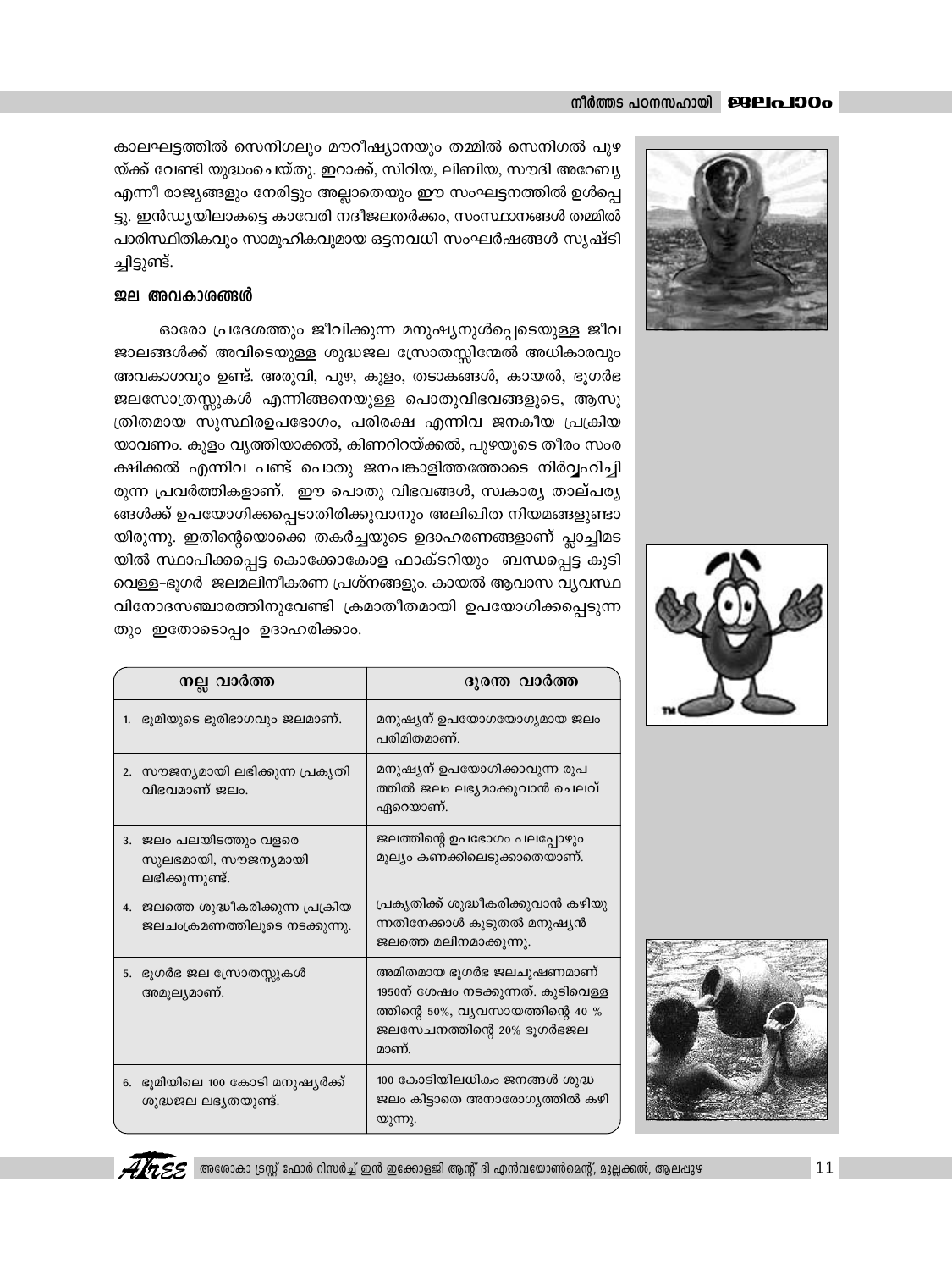#### **@@@LaloOo** midows alommanoul

മനുഷ്യന് ആവശ്യമായ ജലം ലഭ്യമാകാതിരിക്കുമ്പോൾ ആ പ്രദേ ശത്ത് സ്വാഭാവികമായും സംഘർഷവും സമ്മർദ്ദവും വരും. വ്യവസായ ങ്ങൾക്കും, ഗാർഹികാവശ്യങ്ങൾക്കും കൃഷിക്കുംവേണ്ടി ജലം അമിതമായി ഉപയോഗിച്ചു കഴിയുമ്പോൾ, പ്രകൃതിയിൽ ജലം കുറയുന്നു. ഇത് ജൈവ വൈവിദ്ധ്യത്തെയും സ്വാഭാവിക ജലചംക്രമണങ്ങളിലൂടെ നടക്കുന്ന ജല പുനരുജ്ജീവന പ്രക്രിയകളെയും ബാധിക്കും. തണ്ണീർത്തടങ്ങൾ, കഴിഞ്ഞ നുറ്റാണ്ടിലെ ജലോപയോഗ പ്രശ്നങ്ങൾ നിമിത്തം പകുതിയിലധികം ചുരുങ്ങിക്കഴിഞ്ഞ ഒരു ആവാസവ്യവസ്ഥയാണ്. കടലുകളിലേക്കൊഴുകുന്ന നദികളിൽ അണക്കെട്ടുകൾ നിർമ്മിച്ചും, നദീജലത്തെ ഗതിമാറ്റിവിട്ടും, ജലസംഭരണ പ്രദേശങ്ങൾ നശിപ്പിച്ചും, നദികളെയും തീരങ്ങളെയും തണ്ണീർത്തടങ്ങളെയും കടലുകളെയും നാം നശിപ്പിച്ചു. ചില പുഴകൾ കടലിൽ ചേരുന്നേയില്ല. റഷ്യയിലെ അമുർദാരിയ, സിർദാരിയ എന്നീ നദികളിൽ അണകെട്ടി തിരിച്ചുവിട്ടതോടെ അവ ഒഴുകിച്ചേർന്നിരുന്ന ആറൽ സമുദ്രം പൂർണ്ണമായും ഇല്ലാതായി. ഇന്നുള്ള 15000ത്തോളം ശുദ്ധ ജല മത്സ്യങ്ങളിൽ 20% വംശനാശ ഭീഷണി നേരിടുകയാണ്.

### ഇന്ത്വയിലെ ജലലഭ്വത

ഇന്ത്യയിൽ ഉപഭോഗം ചെയ്യപ്പെടുന്ന ജലത്തിന്റെ 93% കാർഷി കാവശ്യങ്ങൾക്കും 3.27% വ്യവസായങ്ങൾക്കും 3.73% ഗാർഹികാവശ്യ ങ്ങൾക്കുമാണ് വിനിയോഗിക്കപ്പെടുന്നത്. ജനസംഖ്യാവർദ്ധനവ് കാരണം ജലത്തിന്റെ ആളോഹരി ജലലഭ്യത കുത്തനെ കുറയുകയാണ്.

```
1953–5300 ക്യൂബിക് മീറ്ററായിരുന്നു ശരാശരി ജലലഭ്യത.
1996-2200 ക്യൂബിക് മീറ്റർ
2016–1479 ക്യൂബിക്
```
മീറ്റർകേരളത്തിലെ 44 നദികളിലും കൂടി ഓരോ വർഷവും ഒഴുകി യെത്തുന്നത് 77.853 ദശലക്ഷം ക്യൂബിക്ക് മീറ്റർ വെള്ളമാണ്. 1930ലാണ് കേരളത്തിൽ ആദ്യമായി പൈപ്പ് ജലം വന്നത്. ലോകത്തിൽ ഏറ്റവും കൂടുതൽ മഴ ലഭിക്കുന്ന രണ്ടാമത്തെ രാജ്യമാണ് ഇന്ത്യ. 1200 മി. മീറ്റ റാണ് ശരാശരി മഴലഭ്യത. കേരളത്തിലാവട്ടെ ശരാശരി 3200 മി.മീ. മഴ യാണ് ലഭിക്കുന്നത്.

### പ്രായോഗിക പ്രവർത്തനങ്ങൾ

പരിചയപ്പെടുത്തിയ പാഠഭാഗങ്ങൾ കൂടുതൽ ഹൃദിസ്ഥമാകുന്ന തിന് താഴെ വിവരിക്കുന്ന പ്രായോഗിക പ്രവർത്തനങ്ങൾ പ്രൊജക്ടുക ളായി ചെയ്യാൻ വിദ്യാർത്ഥികളെ പ്രേരിപ്പിക്കുക.

### ജലം – ഇന്നലെയും ഇന്നും

ഉദേശ ലക്ഷ്യം - 3 തലമുറകൾ തമ്മിൽ ജലോപയോഗത്തിൽ വന്നിരി ക്കുന്ന വ്യതിയാനങ്ങൾ പഠിക്കുക.

സ്ഥലം – സ്വന്തം വീട്





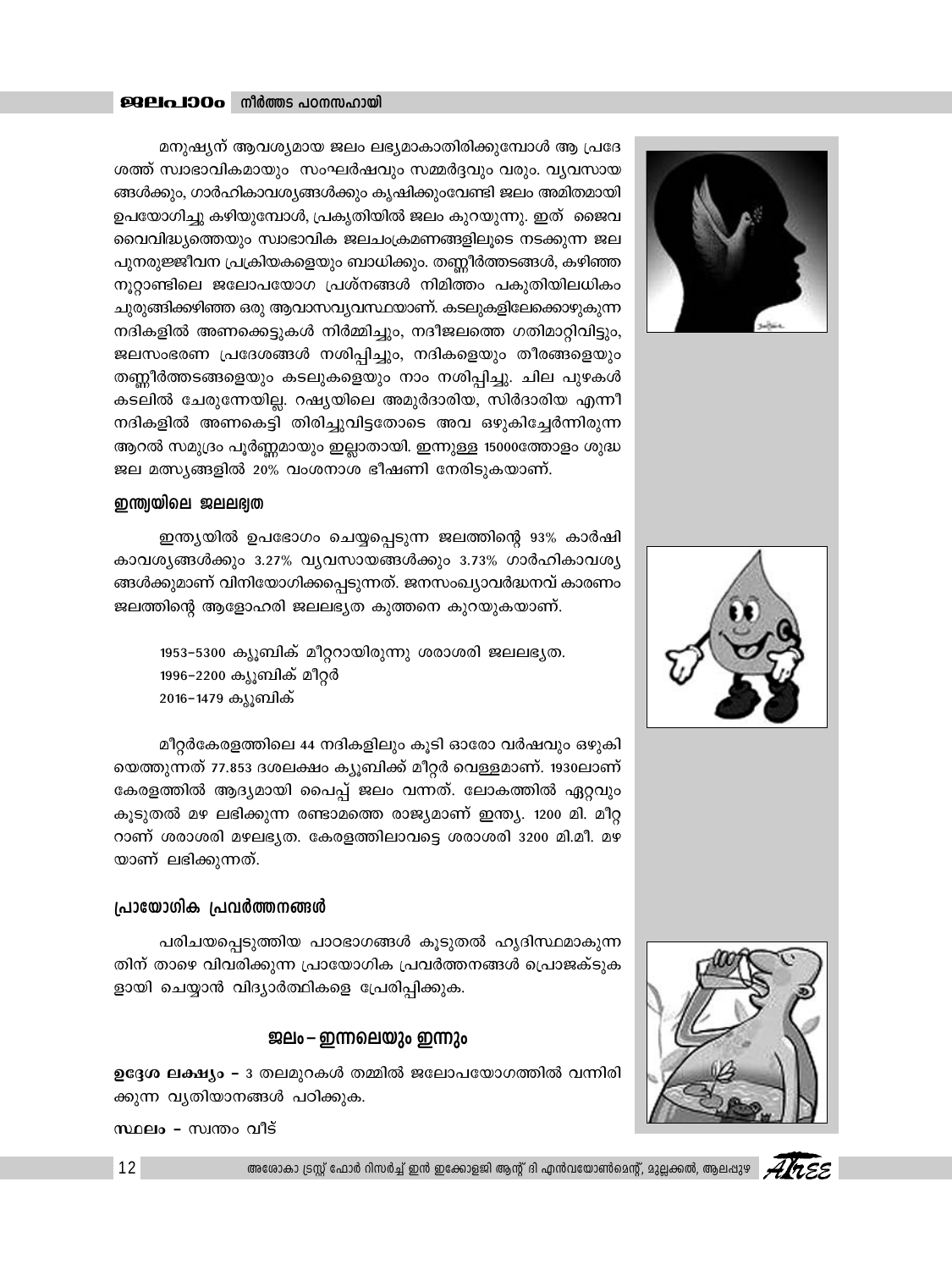പ്രവർത്തന രീതി – വിദ്യാർത്ഥി സ്വന്തം അച്ഛനമ്മമാരെയും അമ്മൂമ്മയ പ്പൂപ്പന്മാരെയും കണ്ട് താഴെ കൊടുത്തിരിക്കുന്ന സർവ്വേ ഷീറ്റ് പ്രകാരം വിവരങ്ങൾ ശേഖരിക്കണം. ചെറുപ്പകാലത്ത് ഈ തലമുറ ജലം ഉപയോ ഗിച്ചിരുന്ന രീതിയാണ് കണ്ടെത്തേണ്ടത്.

വിലയിരുത്തൽ – ഓരോ വിദ്യാർത്ഥിയും താൻ കണ്ടെത്തിയ കാര്യങ്ങൾ വിലയിരുത്തണം. ഇപ്പോൾ ജലം കൂടുതൽ ലഭ്യമാണോ, ജലസ്രോത സ്സിൽ വന്ന മാറ്റം, ജലോപയോഗത്തിൽ വന്ന വ്യതിയാനം, ജലലഭ്യത യിൽ വന്ന സമ്മർദ്ദങ്ങൾ എന്നിങ്ങനെ ജലം സംരക്ഷിക്കുന്നതിനെക്കു റിച്ചും, ഒരു നിർദ്ദേശപട്ടിക ഇതോടൊപ്പം തയ്യാറാക്കുന്നത് നല്ലതാണ്.

### ക്ലാസ്മുറി പ്രവർത്തനം

ഉദ്ദേശലക്ഷ്യം: ജലത്തിന്റെ പ്രാധാന്യത്തെക്കുറിച്ചും ജലസംരക്ഷണ ത്തെക്കുറിച്ചും ബോധ്യപ്പാനുള്ള പ്രവർത്തനം.

### പ്രവർത്തന രിതി

സ്ഥലം: ക്ലാസ്മുറി, സമയം : 30 മിനിട്ട്

പ്രവർത്തനം: വിദ്യാർത്ഥികളെ ഗ്രൂപ്പായി തിരിക്കുക. 1-2 ഗ്രൂപ്പാക്കുന്ന താണ് ഉചിതം. ഓരോ ഗ്രൂപ്പിനും ജലവുമായി ബന്ധപ്പെട്ട ഒരു വിഷയം കൊടുക്കുക.

ഉദാ:– 1. എന്റെ ജീവതവും വെള്ളവും, 2. ഭൂമിയിലെ ജലം, 3. മനുഷ്യ വികസനവും ജലവും.

| നമ്പർ                   | ജല ഉപയോഗരീതികൾ                                       | മുത്തച്ഛൻ<br>മുത്തശ്ശി | അച്ഛൻ<br>അമ്മ | ഞാൻ |
|-------------------------|------------------------------------------------------|------------------------|---------------|-----|
| 1                       | പല്ല് തേച്ചിരുന്നതെങ്ങനെ?                            |                        |               |     |
| 2                       | കുളിച്ചിരുന്നതെവിടെ ?                                |                        |               |     |
| 3                       | ഗാർഹികാവശ്യത്തിന് ജലം<br>എവിടെനിന്നും ലഭിച്ചിരുന്നു? |                        |               |     |
| $\overline{\mathbf{4}}$ | ജലസ്രോതസ്സിൽനിന്ന് എത്ര<br>അകലെയായിരുന്നു വീട് ?     |                        |               |     |
| 5                       | ആരാണ് ജലം<br>ശേഖരിച്ചിരുന്നത് ?                      |                        |               |     |
| 6                       | കക്കൂസ്/<br>കുളിമുറിയുണ്ടായിരുന്നോ ?                 |                        |               |     |





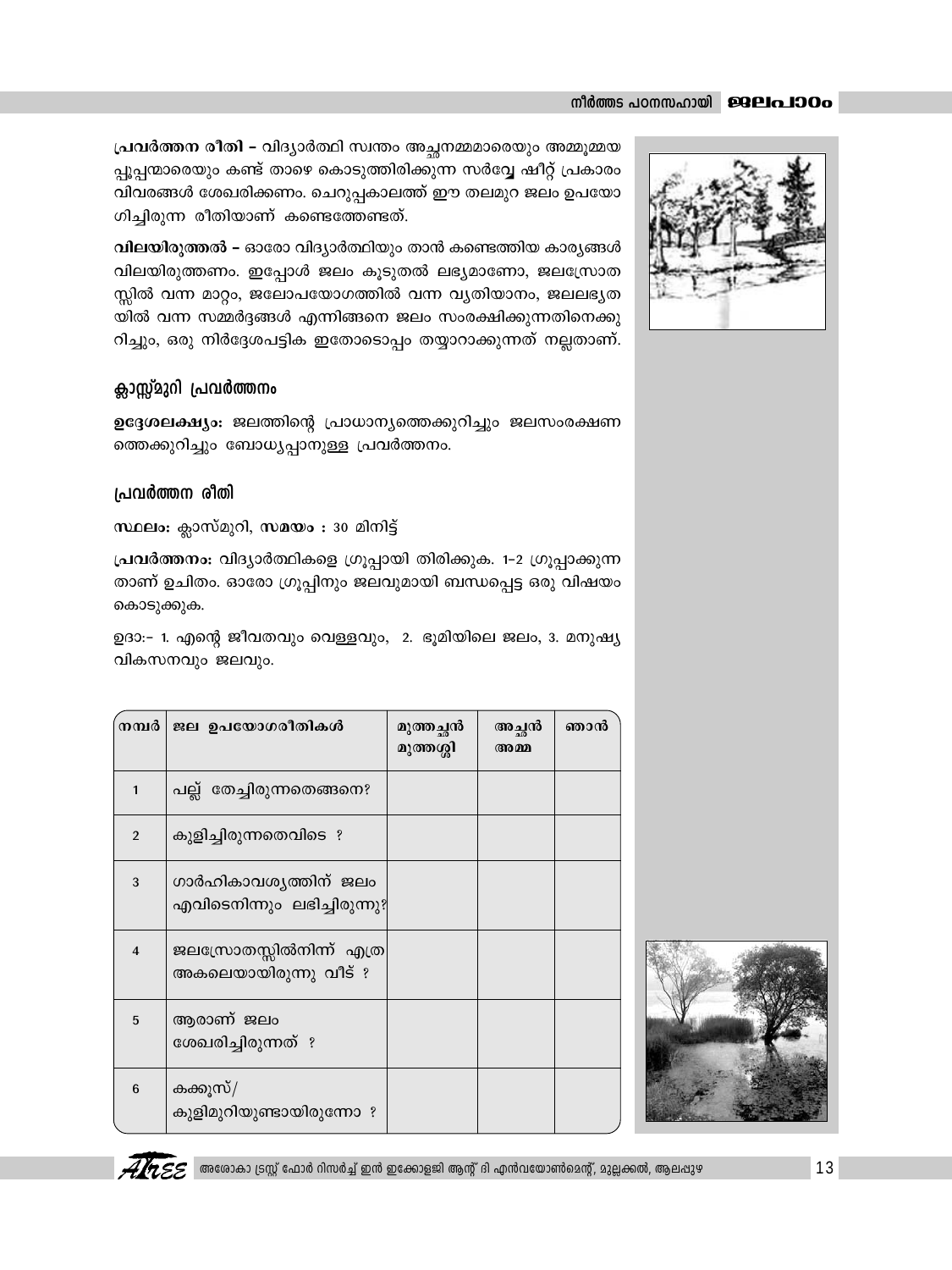### **@@@La\_loOo** midows aommano

ഈ ഗ്രൂപ്പുകൾ വട്ടത്തിലിരുന്ന് ഓരോ വിഷയവുമായി ബന്ധ പ്പെട്ട ഓരോ വാചകം പറയണം. എല്ലാ വിദ്യാർത്ഥികളും പങ്കെടുക്ക ണം. ഇവ എഴുതിയെടുക്കാൻ പറയുക (ചാർട്ടിൽ എഴുതിയാൽ നന്ന്). ഇവർ പറയുന്ന കാര്യങ്ങളെ കോർത്തിണക്കി ആഗോളതലത്തിൽ ജല വുമായി ബന്ധപ്പെട്ട് നടക്കുന്ന കാര്യങ്ങളുമായി ബന്ധിപ്പിക്കുക. ഇവ ചാർട്ട് രൂപത്തിലാക്കി നോട്ടീസ് ബോർഡിൽ പ്രദർശിപ്പിക്കുക.

### ക്രിയാത്മക പ്രവർത്തനം

ഉദ്ദേശലക്ഷ്യം: വിദ്യാർത്ഥികളുടെ ക്രിയാത്മകമായ കഴിവുകളെ കണ്ടെ ത്തുക.

പ്രവർത്തനരീതി: ജലസംരക്ഷണവുമായി ബന്ധപ്പെട്ട് കവിത, കഥ, ഉപ ന്യാസം പോസ്റ്റർ എന്നിവയ്ക്കുള്ള അടിസ്ഥാനചിന്ത കുട്ടികളുമായി പങ്ക് വയ്ക്കുക. കുട്ടികൾ കൊണ്ടുവരുന്ന സൃഷ്ടികളെ തരംതിരിച്ച് എഡിറ്റ് ചെയ്ത് പ്രസിദ്ധീകരിക്കുവാവൻ ഉദ്ദേശിക്കുന്ന മാസികയ്ക്ക് അയച്ചു കൊടുക്കുക. കുട്ടികളുടെ പേരും ക്ലാസ്സും വ്യക്തമായി രേഖപ്പെടുത്തുക.

### 2. തണ്ണീർത്തടങ്ങൾ (Wetlands)

തണ്ണീർപ്പാടങ്ങൾ, നീർക്കെട്ടുകൾ, ചതുപ്പ്, വയൽ എന്നിങ്ങനെ വിവിധ പേരുകളിലും അവസ്ഥകളിലും കാണപ്പെടുന്ന ഒരു ആവാസ വ്യവസ്ഥയാണ് തണ്ണീർത്തടങ്ങൾ. ലളിതമായ ഒരു നിർവ്വചനത്തിൽ ഒതുക്കുവാൻ കഴിയാത്തത്ര വൈവിധ്യം തണ്ണീർത്തടങ്ങൾക്കുണ്ട് -കായൽ, അഴിമുഖം, നദീമുഖം, ചതുപ്പ്, വയൽ, കുളം, നനവുള്ള പുൽപ്രദേ ശങ്ങൾ എന്നിങ്ങനെ പലതും ഈ പരിസ്ഥിതി വ്യൂഹങ്ങളിൽ ഉൾപ്പെടും. മനുഷ്യനും തണ്ണീർത്തടങ്ങളും തമ്മിലും അഭേദ്യമായ ബന്ധമാണു ള്ളത്. മത്സ്യബന്ധനത്തിനും, കാലിമേയ്ക്കുന്നതിനും, വിറകിനും, വെള്ള ത്തിനും, കൃഷിക്കും, ഗതാഗതത്തിനും, ഭക്ഷണത്തിനും, ആദികാലം മുതൽ നാം തണ്ണീർത്തടങ്ങളെ ആശ്രയിച്ചിരുന്നു. സിന്ധു ഗംഗാനദീതട സംസ്കാരം, ഈജിപ്ഷ്യൻ സംസ്ക്കാരം, നൈൽനദീ, മെസപ്പട്ടോമിയ, യൂഫ്രട്ടീസ്, ട്രൈഗീസ് സംസ്ക്കാരങ്ങൾ എന്നിവയെല്ലാം തന്നെ വളർന്നത് സമൃദ്ധിയേറിയ, വളക്കൂറുള്ള, ജലനിബിഡമായ സമതലങ്ങളിലാണ്.

### എന്താണ് തണ്ണീർത്തടങ്ങളുടെ ഉടമ്പടി

കാസ്പിയൻ കടലോരത്തുള്ള, ഇറാനിലെ റാംസർ (Ramsar) നഗ രത്തിൽ, നീർപക്ഷികളുടെ വംശനാശത്തെക്കുറിച്ച് ചർച്ച ചെയ്യുവാൻ വേണ്ടി, 1971-ൽ ചേർന്ന യോഗത്തിൽവെച്ചാണ് ആഗോള പ്രാധാന്യ മുള്ള തണ്ണീർത്തടങ്ങളുടെ സംരക്ഷണത്തിനുവേണ്ടിയുള്ള അന്താരാ ഷ്ട്ര ഉടമ്പടി ഒപ്പുവെക്കപ്പെട്ടത്. റാംസർ ഉടമ്പടി എന്നറിയപ്പെടുന്ന ഈ കരാർ പ്രാദേശീകമായും ദേശീയ തലത്തിലുമുള്ള നടപടികളിലൂ ടെയും മുഴുവൻ ജലാശയങ്ങളുടേയും സംരക്ഷണവും വിവേകപൂർണ്ണ മായ ഉപയോഗവും ലക്ഷ്യം വെക്കുന്നു. തുടക്കത്തിൽ നീർപക്ഷികളുടെ ആവാസവ്യവസ്ഥകളെ സംരക്ഷിക്കുന്നതായിരുന്നു അടിസ്ഥാനലക്ഷ്യ



Std. VIII So.Sc. Ch. 7,10,11,12, 13.14.15.16.17 Mal. Ch. 13 Eng. I Unit: 7

Std. IX So.Sc. Ch.1,5 (II) Bio. Ch.8 Mal. Ch.6

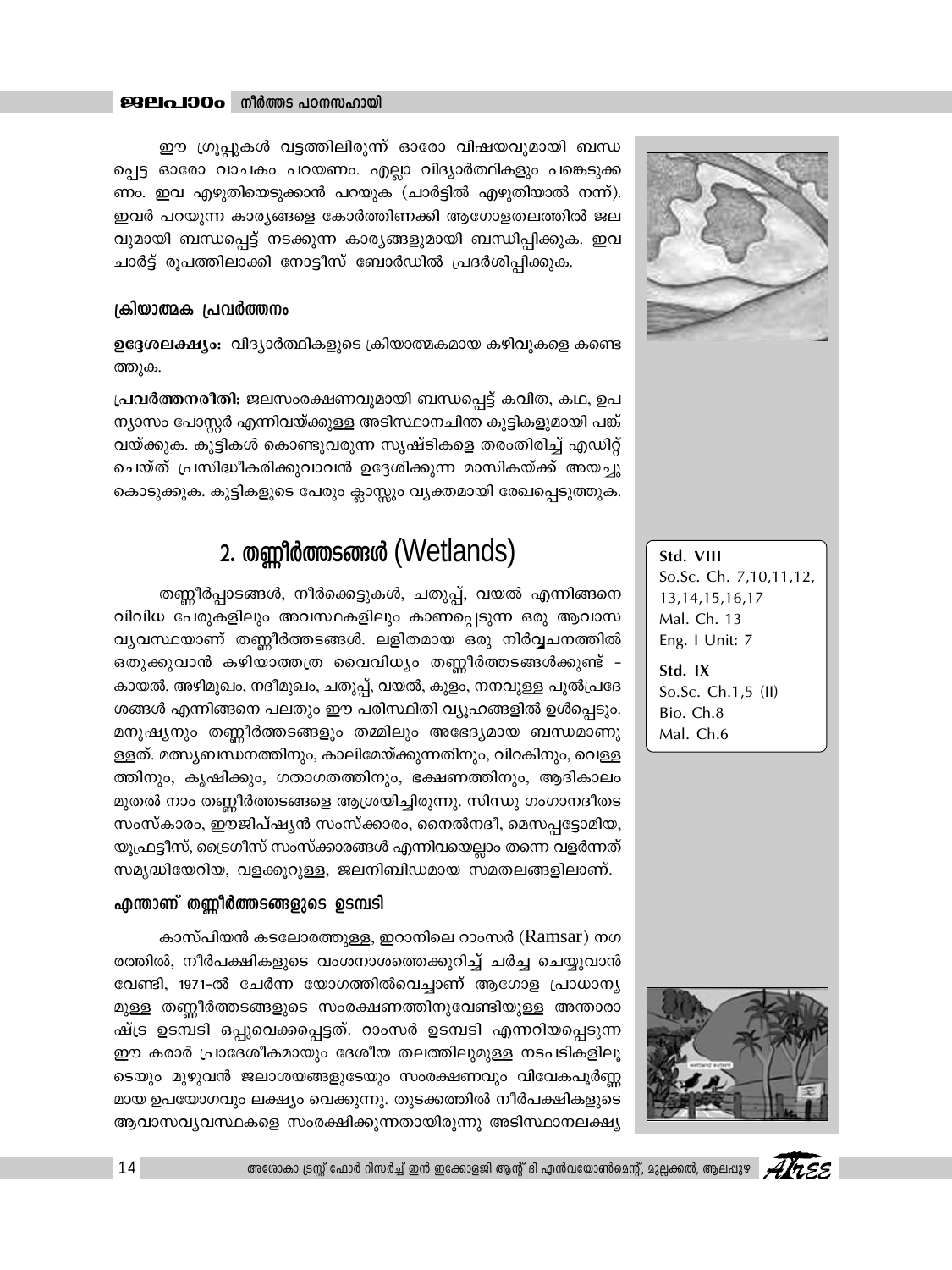മെങ്കിലും പിന്നീട് ജൈവവൈവിധ്യം സംരക്ഷിക്കുന്നതിലും സമീപ പ്രദേശങ്ങളിൽ വസിക്കുന്ന ജനവിഭാഗങ്ങൾക്ക് ജീവിതമാർഗ്ഗം രൂപ്പെടു ത്തുന്നതിലും തണ്ണീർത്തടങ്ങൾ ചെലുത്തുന്ന നിർണ്ണായക സ്വാധീനത്തെ അംഗീകരിക്കുകയും മേൽപ്പറഞ്ഞ ഗുണങ്ങളുടെ സംരക്ഷണം ഉടമ്പടി യുടെ മുഖ്യലക്ഷ്യമായി സ്വീകരിക്കുകയും ചെയ്തു.

അൻപതിലേറെ നിർവ്വചനങ്ങൾ തണ്ണീർത്തടങ്ങൾക്കുണ്ടെങ്കിലും വൈവിധ്യമാർന്ന തണ്ണീർത്തടങ്ങളുടെ സംരക്ഷണം ഉറപ്പു വരുത്താൻ പാകത്തിലുള്ള നിർവചനമാണ് റാംസർ ഉടമ്പടി സ്വീകരിച്ചിരിക്കുന്നത്. ഈ നിർവചനപ്രകാരം തണ്ണീർത്തടങ്ങൾ പ്രകൃതിദത്തമായോ കൃത്രിമ മായോ സൃഷ്ടിക്കപ്പെട്ടവയാകാം. വർഷത്തിൽ കുറച്ചുകാലമെങ്കിലും ഒഴുകുന്നതോ നിശ്ചലമോ ആയ ജലത്താൽ ആവരണം ചെയ്യപ്പെട്ട പ്രദേ ശങ്ങളാണിവ. പൊതുവിൽ ഇവ വേലിയിറക്കസമയത്ത് ആറുമീറ്ററിൽ കൂടുതൽ ആഴമില്ലാത്ത പ്രദേശങ്ങളായിരിക്കും.

### വിവിധതരം റാംസർ സങ്കേതങ്ങൾ

മുഴുവൻ ജലാശയങ്ങളുടേയും സംരക്ഷണമാണ് ആതൃന്തിക ലക്ഷ്യ മെങ്കിലും ആഗോള പ്രാധാന്യമുള്ള തണ്ണീർത്തടങ്ങളെ റാംസർ ലിസ്റ്റിൽ ഉൾപെടുത്തി സംരക്ഷണ പ്രവർത്തനങ്ങൾക്ക് മുൻതുക്കം നൽകി വരു ന്നുണ്ട്. ലോകത്തൊട്ടാകെ 1675 തണ്ണീർത്തടങ്ങളെ റാംസർ സങ്കേത ങ്ങളായി പ്രഖ്യാപിച്ചിട്ടുണ്ട്. 1982 ലാണ് ഇന്ത്യ ഉടമ്പടിയിൽ ഒപ്പു വെച്ചത്. കേരളത്തിലെ വേമ്പനാട് കായലും അഷ്ടമുടി കായലും ശാസ്താം കോട്ട തടാകവുമുൾപ്പെടെ 25 തണ്ണീർത്തടങ്ങളെ റാംസർ സങ്കേതങ്ങ ളായി അംഗീകരിച്ചിട്ടുണ്ട്. വേമ്പനാട് കായലിന്റെ തുടർച്ചയായി തൃശൂർ ജില്ലയിലുള്ള കോൾനിലങ്ങളും റാംസർ സങ്കേതത്തിന്റെ ഭാഗമാണ്. ചിൽക്ക (ഒറീസ), കിയോലാഡിയോ ഖാന നാഷണൽ പാർക്ക്, രത്പൂർ (രാജസ്ഥാൻ), പുവാർ (കാശ്മീർ), ഹരികെ (പഞ്ചാബ്) ലോക്തക്ക് (മണിപൂർ), സാംബർ (രാജസ്ഥാൻ) എന്നിവ ഇന്ത്യയിലെ പ്രമുഖ റാംസർ സങ്കേതങ്ങളാണ്.

### തണ്ണീർത്തടങ്ങൾ എത്ര തരം?

- 1. കടലോര തണ്ണീർത്തടം:- കടലുമായി ബന്ധപ്പെട്ട കായൽ, വേലി യേറ്റ-വേലിയിറക്ക തടാകങ്ങൾ, പവിഴപ്പുറ്റുകളിലെ ലഗൂൺ, കടലോര ചതുപ്പുകൾ.
- 2. അഴിമുഖ തണ്ണീർത്തടം:– നദീപതനപ്രദേശങ്ങൾ, വേലിയേറ്റ– വേലി യിറക്ക ചതുപ്പുകൾ, കണ്ടൽക്കാടുകൾ.
- 3. തടാകം/കായൽ എന്ന തണ്ണീർത്തടം.
- 4. പുഴയോര തണ്ണീർത്തടങ്ങൾ:- പുഴകളുടേയും അരുവികളുടേയും കര.
- 5. ചതുപ്പുകൾ, വയലുകൾ.
- 6. നദികൾ, അരുവികൾ.



 $\mathscr{U}\vphantom{U} z\mathcal{E}$  അശോകാ ട്രസ്റ്റ് ഫോർ റിസർച്ച് ഇൻ ഇക്കോളജി ആന്റ് ദി എൻവയോൺമെന്റ്, മുല്ലക്കൽ, ആലപ്പുഴ





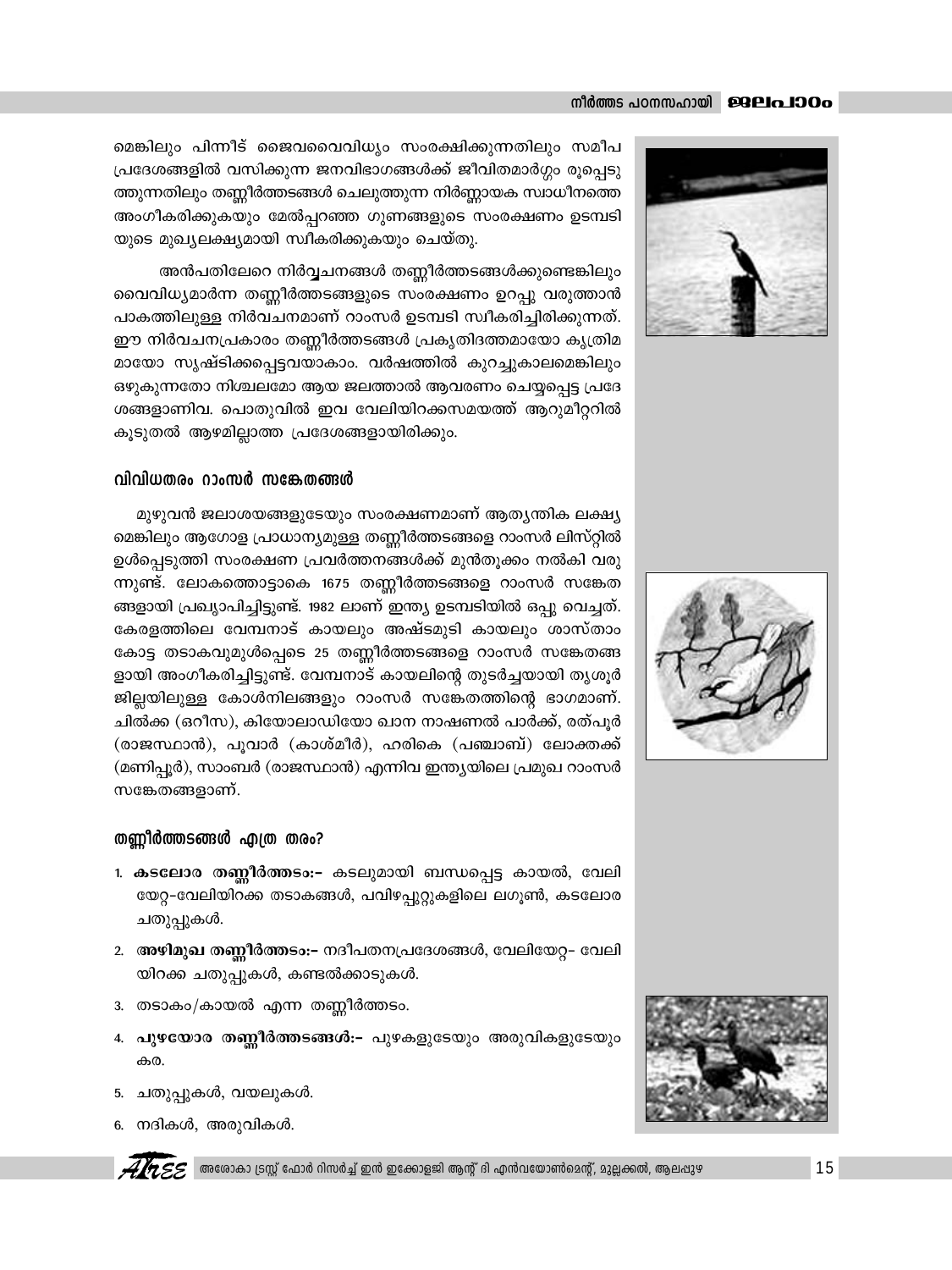ഇതിനുപുറമേ, മനുഷ്യനിർമ്മിതമായ ചെമ്മീൻ-മത്സ്യക്കെട്ടുകൾ, ജലസേചനം ചെയ്ത വെള്ളക്കെട്ട് പ്രദേശങ്ങൾ, ഉപ്പളങ്ങൾ, അണക്കെ ട്ടിന്റെ ജലസരണികൾ എന്നിവയും തണ്ണീർത്തടങ്ങളുടെ ഗണത്തിൽ ഉൾപ്പെടുത്താവുന്നതാണ്.

### ഭൂമിയിലെ തണ്ണീർത്തടങ്ങൾ

ഭൂമിയുടെ ആകെ വിസ്തൃതിയുടെ 6% തണ്ണീർത്തടങ്ങളാണ്–570 ദശലക്ഷം ഹെക്ടർ–ഇതിൽ 2% തടാകം, 20% ചതുപ്പ്, 16% നദിപതന പ്രദേശം എന്നിങ്ങനെയാണ് കാണപ്പെടുന്നത്. ആവാസവ്യവസ്ഥകളിൽ വച്ച് ഏറ്റവും കൂടുതൽ ഉല്പാദന ക്ഷമതയുള്ള പ്രദേശങ്ങളാണ് തണ്ണീർ ത്തടങ്ങൾ. മണ്ണും, ജലവും, ജൈവാംശവും, ജൈവവൈവിദ്ധ്യവും തണ്ണീർ ത്തടങ്ങളിൽ സമൃദ്ധമായുള്ളതുകൊണ്ട് ഇവയുടെ മൂല്യം വർദ്ധിക്കുന്നു.

### തണ്ണീർത്തടങ്ങൾ നിർവ്വഹിക്കുന്ന പാരിസ്ഥിതിക സേവനങ്ങൾ താഴെ വിവരിക്കുന്നു.

### 1. ഭൂഗർഭ ജലശേഖരം

വൻതോതിൽ ശുദ്ധജലം ഉൾക്കൊള്ളാനാവുന്ന തണ്ണീർത്തട ങ്ങൾ സമീപപ്രദേശത്തുള്ള കുളങ്ങളിലേയ്ക്കും കിണറുകളിലേയ്ക്കും ശുദ്ധജലമെത്തിക്കുന്നു. വയലുകൾ നികത്തുമ്പോൾ സമീപമുള്ള കിണ റുകളിലെ ജലനിരപ്പ് താഴുന്നതായി കാണുന്നത് ആ പ്രദേശത്തെ ഭൂഗർഭ ജലസംഭരണശേഷി നശിക്കുന്നതുകൊണ്ടാണ്.

### 2. ഭക്ഷൃശൃംഖല

എല്ലാ പ്രദേശങ്ങളിലും കാണപ്പെടുന്ന തണ്ണീർത്തടങ്ങൾ പരസ്പരം ബന്ധപ്പെട്ടു കിടക്കുന്നു. മലകളിൽനിന്നും ഒഴുകി വരുന്ന നദികൾ ഒത്ത് ചേരുന്ന മേഖലയാണ് തണ്ണീർത്തടങ്ങൾ. സമൃദ്ധമായ ഭക്ഷ്യശൃംഖല യായ തണ്ണീർത്തടങ്ങൾ ജീവന്റെ വിഹാരരംഗങ്ങളാണ്. കേരളതീരത്ത് കാണുന്ന ചാകരയും മറ്റ് പല തണ്ണീർത്തടപ്രദേശങ്ങളിലെ മത്സ്യവൈവി ദ്ധ്യവും ഈ ഭക്ഷ്യശൃംഖലയുടെ സമ്പന്നത വെളിവാക്കുന്നു.

### 3. ജൈവ വൈവിധ്യം

തണ്ണീർത്തടങ്ങളിൽ അനേകം തരത്തിലുള്ള ജീവികളെ കാണാ വുന്നതാണ്. വർഷംതോറും യൂറോപ്പിൽനിന്നും ദശലക്ഷക്കണക്കിന് ദേശാടനപക്ഷികൾ, ആഫ്രിക്കയിലെ സെനിഗൽ, നൈഗർ, യാട് നദീതട ങ്ങളിൽ പറന്നെത്തുന്നുണ്ട്. കൈമാൻ, കാപ്പിബാറ, ജാഗ്വാർ എന്നീ സസ്തിനികൾ ലാറ്റിൻ അമേരിക്കയിലെ തണ്ണീർത്തടങ്ങളിലെ അന്തേ വാസികളാണ്. ജൈവ വൈവിധ്യത്തിന്റെ സങ്കേതമാണ് തണ്ണീർത്തട ങ്ങൾ - മത്സ്യങ്ങളാണ് ഇവയിൽ പ്രധാനം. കിഴക്കൻ ആഫ്രിക്കയിൽ, 700 തരം മത്സ്യവംശങ്ങൾ തണ്ണീർത്തടങ്ങളിൽ ജീവിക്കുന്നു. ബംഗാൾ കടുവയുടെ സങ്കേതമാണ് സുന്ദർബൻ കണ്ടൽ വനങ്ങൾ. പല സസ്യ ങ്ങളുടെ യും ജനിതക കലവറയാണ് തണ്ണീർത്തടം. നെല്ല് വളരുന്നതും ഇവിടെയാണ്.





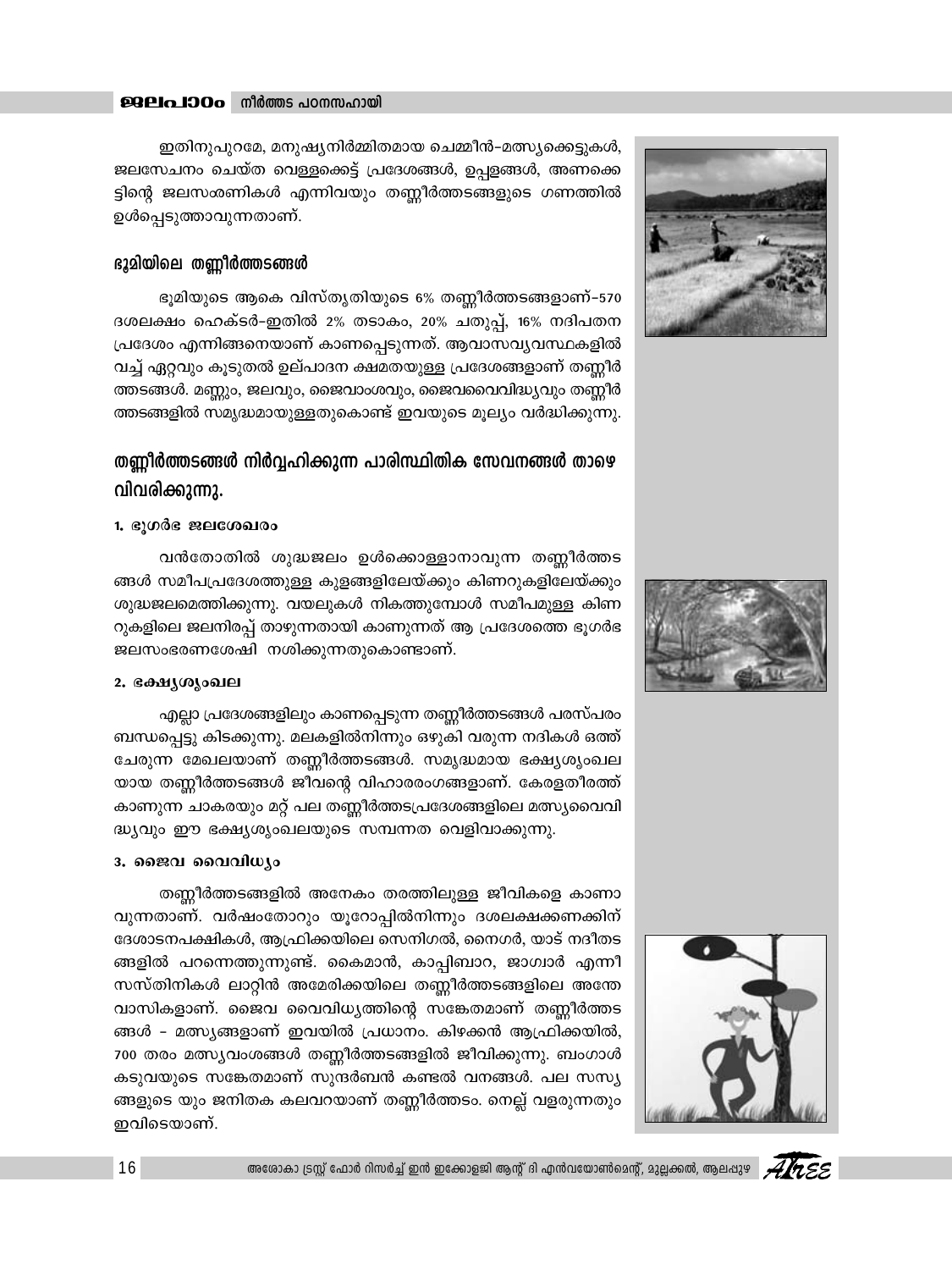### 4. ഊർജ്ജത്തിന്റെ കലവറ

ഊർജ്ജദായിനിയാണ് ജലം. തണ്ണീർത്തടങ്ങളിലെ ജൈവ അവ ശിഷ്ടങ്ങളിലും, പീറ്റ് പോലുള്ള ഫോസിലുകളിലും ധാരാളം ജലഊർജ്ജം ശേഖരിച്ചിരിക്കുന്നു.

### 5. വിനോദ സഞ്ചാരം

കേരളത്തിലെയും, കാശ്മീരിലെയും കായലുകൾ ലോകസഞ്ചാരി കൾ തേടിയെത്തുന്ന, ജല ടൂറിസ്റ്റ് കേന്ദ്രങ്ങളിൽ പ്രസിദ്ധമാണ്. രത്പൂരി ലെയും കുമരകത്തെയും, തട്ടേക്കാടിലെയും പക്ഷി സങ്കേതങ്ങൾ ഒട്ടേറെ വിനോദസഞ്ചാരികളെ ആകർഷിക്കുന്നു. വേമ്പനാട്ട് കായലിലെ ഹൗസ് ബോട്ടുകൾ സഞ്ചാരികൾക്ക് ഹരം പകരുന്നു.

### 6. തണ്ണീർത്തടങ്ങളുടെ സാമ്പത്തിക മൂല്യം

- 1. ശുദ്ധജല ലഭ്യത ഉറപ്പാക്കുന്നതിൽ തണ്ണീർത്തടങ്ങൾ വഹിക്കുന്ന പങ്ക് ഏറെയാണ്.
- 2. മത്സ്യസമ്പത്തിന്റെ മൂന്നിൽ രണ്ടും തണ്ണീർത്തടങ്ങളുമായി ബന്ധപ്പെ ട്ടാണ് ജീവിക്കുന്നത്.
- 3. കൃഷിയുടെയും പരമ്പരാഗത തൊഴിലുകളുടെയും കേന്ദ്രമാണ് തണ്ണീർ ത്തടങ്ങൾ.
- 4. തണ്ണീർത്തടയോരങ്ങളിൽനിന്നും, വിറക്, തടി എന്നിവ ലഭിക്കുന്നു.
- 5. ഊർജ്ജസ്രോതസ്സുകളുടെ കലവറയായ പീറ്റ്, ജൈവവസ്തുകൾ എന്നിവ ലഭിക്കുന്നു.
- 6. മരുന്നുകൾ, കരകൗശല വസ്തുക്കൾ എന്നിവയും തണ്ണീർത്തടങ്ങളിൽ ലഭിക്കുന്നു.
- 7. തണ്ണീർത്തടങ്ങൾ വിനോദസഞ്ചാരത്തിനും, സൗന്ദര്യാസ്ഥദനത്തിനും അനുയോജ്യമാണ്.

### 7. മാലിന്യ ശുദ്ധീകരണം

ചതുപൂകൾക്കും വയലുകൾക്കും, മാലിന്യങ്ങളെ അരിച്ചെടുത്ത് ശുദ്ധീകരിക്കുവാൻ കഴിവുണ്ട്. രോഗാണുക്കളെ നിർവ്വീര്യമാക്കുന്നതിൽ, കൽക്കത്ത നഗരത്തിനടുത്തുള്ള സോൾട്ട് ലേക്ക് (Salt Lake), ചെയ്യുന്ന സേവനം പ്രസിദ്ധമാണ്. കുളവാഴ (Eichornia) ജലത്തിലെ ഈയം, രസം, കാഡ്മിയം എന്നീ ഘനലോഹങ്ങളെ വലിച്ചെടുക്കുന്നു. അതുപോലെ തണ്ണീർത്തടങ്ങളിൽ അടിയുന്ന ഊറൽ മണ്ണ് കീടനാശിനികളുടെ അവ ശിഷ്ടങ്ങളെ വലിച്ചെടുത്ത്, ജൈവചാക്രികതയെ സഹായിക്കുന്നു.

### 8. പ്രകൃതിയിലെ ജീവന്റെ നേഴ്സറികൾ

പല സുപ്രധാന ജീവികളുടെയും ആവാസകേന്ദ്രമാണ് ഉഷ്ണ മേഖലാ പ്രദേശങ്ങളിലെ തണ്ണീർത്തടങ്ങൾ. കണ്ടൽക്കാടുകൾ കൊഞ്ചി ന്റെയും മത്സ്യങ്ങളുടെയും നേഴ്സറികളാണ്. വലിയ മത്സ്യങ്ങളുടെയും ആഹാരമായ പ്ലവജീവികളും ഇവിടെയാണ് വളർച്ച പ്രാപിക്കുന്നത്.







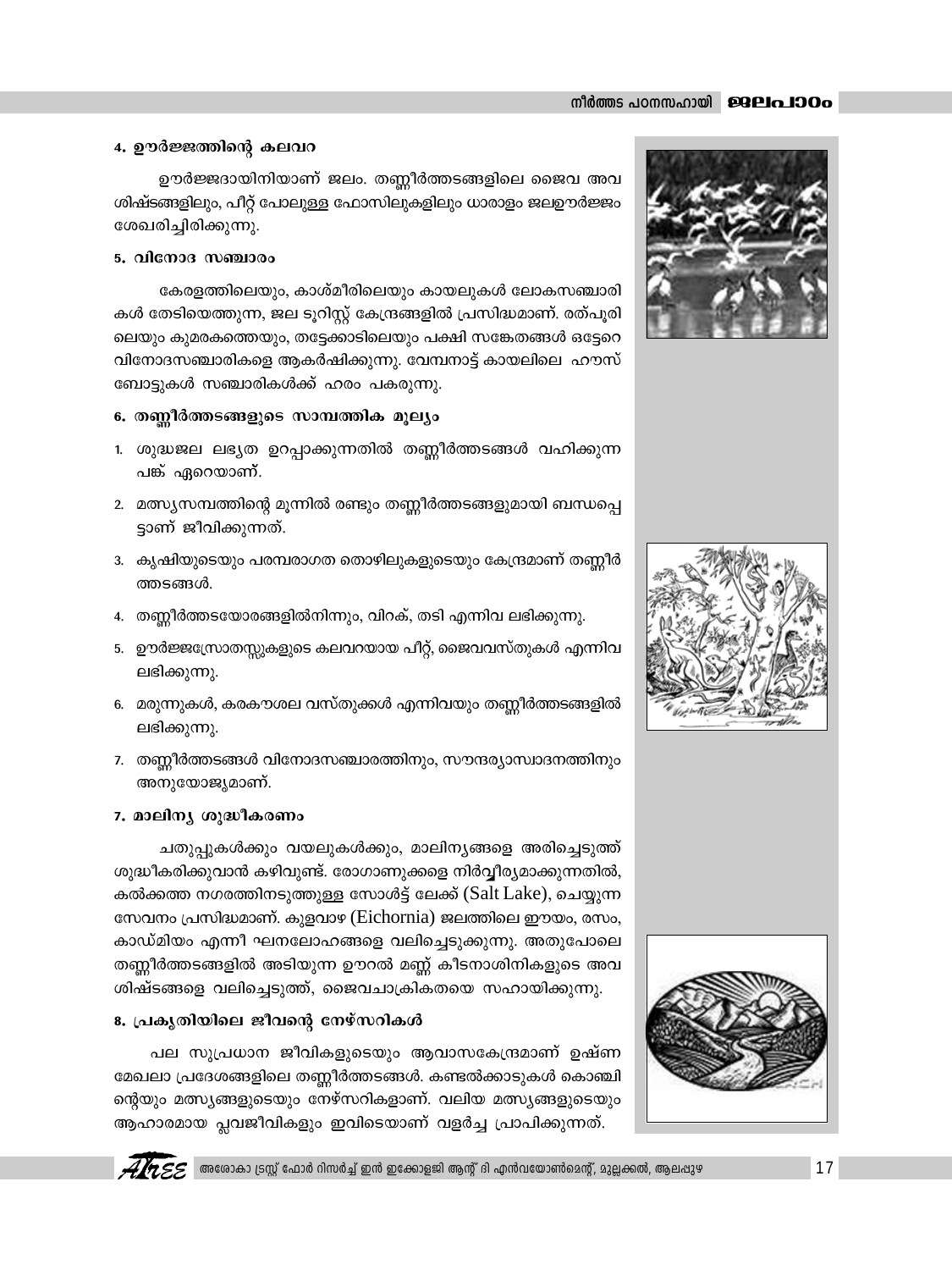#### **@@@Lo\_IOOo** midows alommaniwa

#### 9. പോഷകങ്ങളുടെ കലവറ

ജീവികളുടെ വളർച്ചയ്ക്കാവശ്യമായ നൈട്രജൻ, ഫോസ് ഫറസ് എന്നിവ തണ്ണീർത്തടങ്ങൾ ശേഖരിച്ച് സൂക്ഷിക്കുന്നു. ജലത്തിലെ അമിത പോഷകങ്ങളെ നീക്കം ചെയ്യുന്നതിലുടെ, യുട്രോഫിക്കേഷൻ എന്ന പ്രക്രിയയെ തടഞ്ഞ്, ജലസ്രോതസ്സിന്റെ ജൈവ ഘടന നിലനിർത്തുന്നു. പോഷകങ്ങളുടെ കലവറ എന്ന നിലക്ക്, ജൈവവൈവിദ്ധ്യവും ഉല്പാദന ക്ഷമതയും ഇരട്ടിക്കുന്നതിന് തണ്ണീർത്തടങ്ങൾ കാരണമാകുന്നു.

#### 10. പ്രകൃതിദത്ത കടൽഭിത്തി

തീരപ്രദേശത്തെ കൊടുങ്കാറ്റിൽനിന്നും തിരമാലകളിൽനിന്നും രക്ഷി ക്കുന്നതിന് തണ്ണീർത്തടങ്ങളിലെ കണ്ടൽക്കാടുകളും, ചതുപ്പുകളും സഹായകമാണ്. കൃത്രിമമായ കടൽഭിത്തി നിർമ്മിക്കുന്നതിനേക്കാൾ, തീരപ്രദേശത്തെ സസ്യാവരണം നിലനിർത്തുന്നതാണ് ബംഗ്ലാദേശി ലേയും ഒറീസ്സയിലെയും കൊടുങ്കാറ്റിന്റെ കെടുതി കുറയ്ക്കുവാൻ മെച്ച പ്പെട്ടതെന്ന് പഠനങ്ങൾ തെളിയിച്ചിരിക്കുന്നു.

#### 11. പക്ഷി മൃഗ സങ്കേതങ്ങൾ

രൂക്ഷമായ തണുപ്പിൽനിന്നും രക്ഷപ്പെടാൻ അതിദൂരം പറന്നെത്തുന്ന ദേശാടന പക്ഷികളുടെ താവളമാണ് തണ്ണീർത്തടങ്ങൾ. സൈബീരിയ യിൽനിന്നും രത്പൂരിലെത്തുന്ന സൈബീരിയൻ കൊക്കും, വേമ്പനാടിൽ പറന്നെത്തുന്ന ആയിരക്കണക്കിന് എരണ്ട പക്ഷിവംശങ്ങളും തണുപ്പിൽ നിന്ന് രക്ഷതേടി ഉഷ്ണമേഖല പ്രദേശങ്ങളിലെ തണ്ണീർത്തടങ്ങൾ തേടി യെത്തുന്നവയാണ്.

### തണ്ണീർത്തട മാഹാത്മ്യം

- 1. ഒരു ഏക്കർ തണ്ണീർത്തടം 1.6 ദശലക്ഷം ഗ്യാലൻ വെള്ളപ്പൊക്കത്തെ വലിച്ചെടുക്കുന്നു.
- 2. ലോകത്തെ മത്സ്യബന്ധനത്തിന്റെ മൂന്നിൽ രണ്ടും കണ്ടൽക്കാടുകളിൽ നിന്നും ലഭിക്കുന്നു.
- 3. ചതുപ്പ്നിലങ്ങളിലെ പൂപ്പലുകൾ സ്വന്തം തൂക്കത്തേക്കാൾ പത്തിരട്ടി വെള്ളം ശേഖരിക്കുന്നു.
- 4. ഇന്ത്യയിലെ തണ്ണീർത്തടങ്ങളുടെ മൂന്നിൽ ഒന്നും നാശോന്മുഖമാണ്.
- 5. ഇന്ത്യയിലെ തണ്ണീർത്തടങ്ങളിലെ മുഖ്യ അന്തേവാസികളായ ഇര ണ്ടകൾ മണിക്കൂറിൽ 100 മൈൽ വേഗതയിൽ പറക്കുന്നു.

### ഇന്ത്വയിലെ തണ്ണീർത്തടങ്ങൾ

ഇന്ത്യയിലെ തണ്ണീർത്തടങ്ങൾ (പുഴകളുൾപ്പെടാതെ) രാജ്യത്തെ വിസ്തൃതിയുടെ 18.4% ആണ്. ഇതിൽ 70%–ത്തിലേറെയും നെൽവയലു കളാണ്. ഇവയിൽ 25 തണ്ണീർത്തടങ്ങളെ ദേശീയ പ്രാധാന്യമുള്ളവയായി നിർദ്ദേശിക്കപ്പെട്ടിട്ടുണ്ട്.





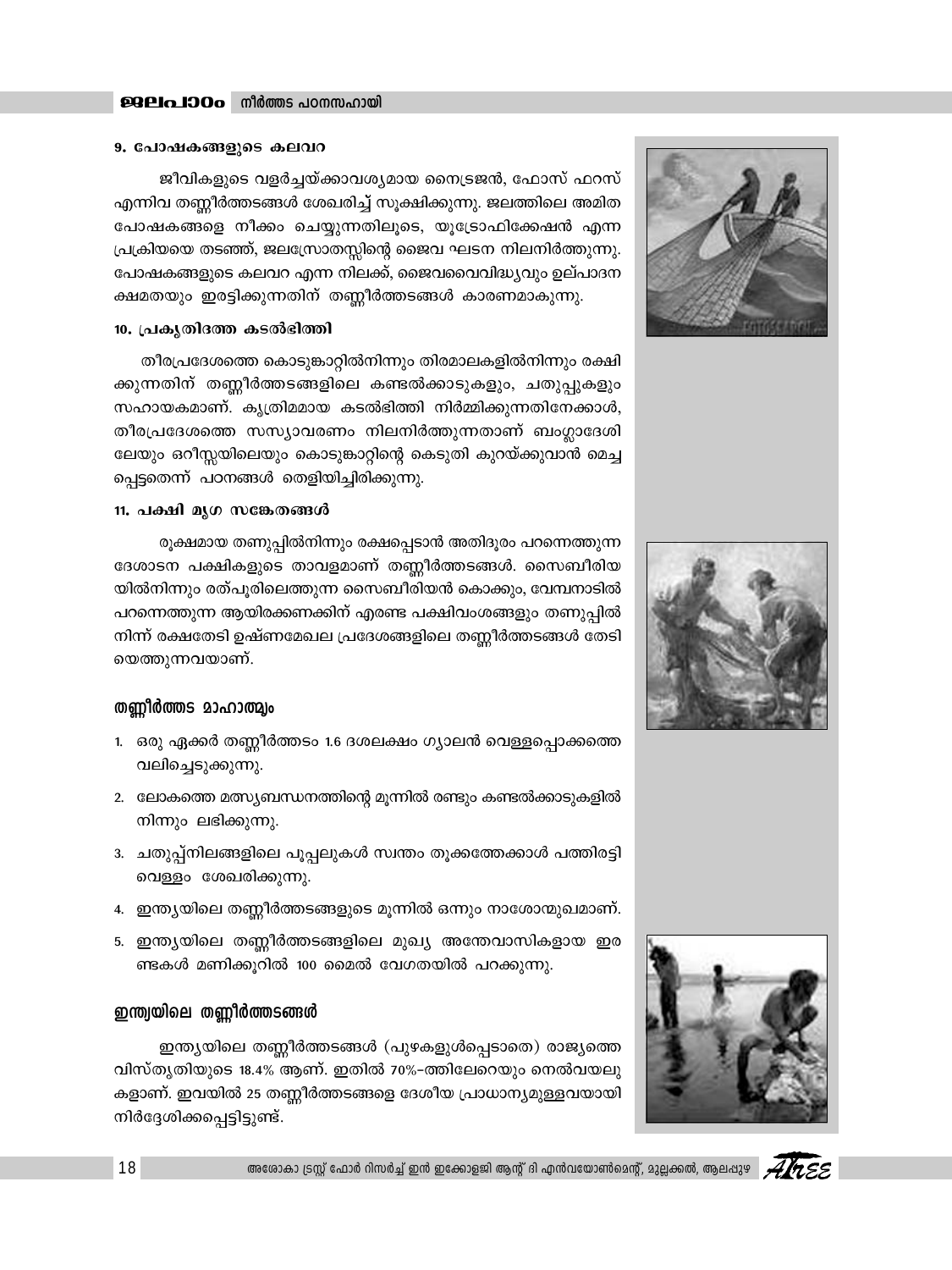### ക്ഷയിക്കുന്ന തണ്ണീർത്തടങ്ങൾ

തണ്ണീർത്തടങ്ങൾ ഒരു നാടിന്റെ ജൈവ–സാംസ്കാരിക–സാമ്പ ത്തിക സിരകളാണ്. എന്നാൽ അവയിന്ന് നാശത്തിന്റെ വക്കിലാണ്. വ്യവസായമാലിനൃങ്ങൾ, രാസകീടനാശിനികൾ, സ്വീവേജ്, എന്നിവ ഒഴു ക്കിവിട്ടും കായലുംവയലും നികത്തിയും, മണ്ണൊലിപ്പ്, കൈയ്യേറ്റം, മലി നീകരണം, മണ്ണിടിച്ചിൽ, കളവർദ്ധന, വ്യാവസായികാടിസ്ഥാന കൊഞ്ചു കൃഷി, എന്നിങ്ങനെ വിവിധ ഇടപെടലുകൾ കാരണമായും തണ്ണീർത്ത ടങ്ങൾ നശിച്ചുകൊണ്ടിരിക്കുന്നു. (D-Development, W-Waste എന്നീ പാഠഭാഗം കാണുക).

### പ്രായോഗിക പ്രവർത്തനങ്ങൾ

പരിചയപ്പെടുത്തിയ പാഠഭാഗങ്ങൾ കൂടുതൽ ഹൃദിസ്ഥമാകു ന്നതിന് താഴെ വിവരിക്കുന്ന പ്രായോഗിക പ്രവർത്തനങ്ങൾ പ്രൊജക്ടു കളായി ചെയ്യാൻ വിദ്യാർത്ഥികളെ പ്രേരിപ്പിക്കുക.

### 1. തണ്ണീർത്തടം സർവ്വേ

ഉദ്ദേശ ലക്ഷ്യം :– വേമ്പനാട് കായലിനെ വിദ്യാർത്ഥികൾക്ക് പരിചയ പ്പെടുത്തുക. തണ്ണീർത്തടങ്ങളുടെ സൂഷ്മസ്വഭാവത്തെക്കുറിച്ച് ആഴത്തിൽ മനസ്സിലാക്കുവാൻ ശ്രമിക്കുക.

പ്രവർത്തന രീതി:– ഈ പ്രവർത്തനം രണ്ട് രീതിയിൽ ചെയ്യാം. സ്കൂളിന ടുത്ത് തന്നെ കായലുള്ള പ്രദേശമാണെങ്കിൽ, അവിടെ വസിക്കുന്ന പ്രായം ചെന്ന ഒരാളെ ഇന്റർവ്യൂ ചെയ്യുന്ന രീതിയിലാക്കാം. കായലിന്റെ ഉത്ഭവം, പണ്ട് അതുമായി ബന്ധപ്പെട്ട് ഉണ്ടായിരുന്ന ജീവിത ശൈലികൾ, കായ ലിൽ ചേരുന്ന പുഴകൾ, കായലിന്റെ വ്യാപ്തിയിൽ വന്നിരിക്കുന്ന മാറ്റങ്ങൾ എന്നിവ ചർച്ച ചെയ്യുവാൻ ഒരു ചോദ്യാവലി തയ്യാറാക്കി, അതുപയോ ഗിച്ച് ഇന്റർവ്യൂ നടത്തുക. ഉത്തരങ്ങൾ ഒരു റിപ്പോർട്ടാക്കി തയ്യാറാക്കുക.

സ്കൂളിനടുത്ത് കായലില്ലെങ്കിൽ, ആ പ്രദേശത്ത് കാണുന്ന തണ്ണീർ ത്തടമായ കുളങ്ങളുടെ ഒരു സർവ്വേ നടത്തുക. കുളങ്ങളുടെ എണ്ണം, കൃത്യമായ സ്ഥാനം, വ്യാപ്തി, സ്വാഭാവിക സസ്യാവരണത്തിന്റെ സ്വഭാ വം, ചുറ്റും കല്ല് കെട്ടിയതാണോ, മനുഷ്യ ഉപയോഗം ഉണ്ടോ, ഉണ്ടെങ്കിൽ എന്തെല്ലാം ആവശ്യങ്ങൾക്ക് എന്നിങ്ങനെ ഒരു പട്ടിക തയ്യാറാക്കി കുള ങ്ങളെ പറ്റി പഠിക്കുക. ചർച്ച ചെയ്ത് റിപ്പോർട്ട് തയ്യാറാക്കുക. കഴിയുമെ ങ്കിൽ ഒരു കുളത്തെ ദത്തെടുത്ത് സംരക്ഷിക്കുക.

### 2. ക്ലാസ്സ്മുറി പ്രവർത്തനം

ഉദ്ദേശ ലക്ഷ്യം :- വിദ്യാർത്ഥികളുടെ ഗ്രൂപ്പിൽ തണ്ണീർത്തടങ്ങളുടെ മൂല്യം മനസ്സിലാക്കുന്നതിനുവേണ്ടി ഒരു ചർച്ച.

പ്രവർത്തനരീതി :- തണ്ണീർത്തടങ്ങൾ ഇന്നിമുഖീകരിക്കുന്ന പ്രശ്ന ങ്ങളെക്കുറിച്ച് ഒരു കുറിപ്പ് തയ്യാറാക്കി ഈ ഗ്രൂപ്പിലെ ഒരു വിദ്യാർത്ഥി യോട് അവതരിപ്പിക്കാൻ പറയുക. ഇതിന്റെ അടിസ്ഥാനത്തിൽ കൂട്ടായ ചർച്ചകളിലൂടെ പരിഹാരമാർഗ്ഗങ്ങൾ നിർദ്ദേശിക്കുവാൻ പ്രേരണ







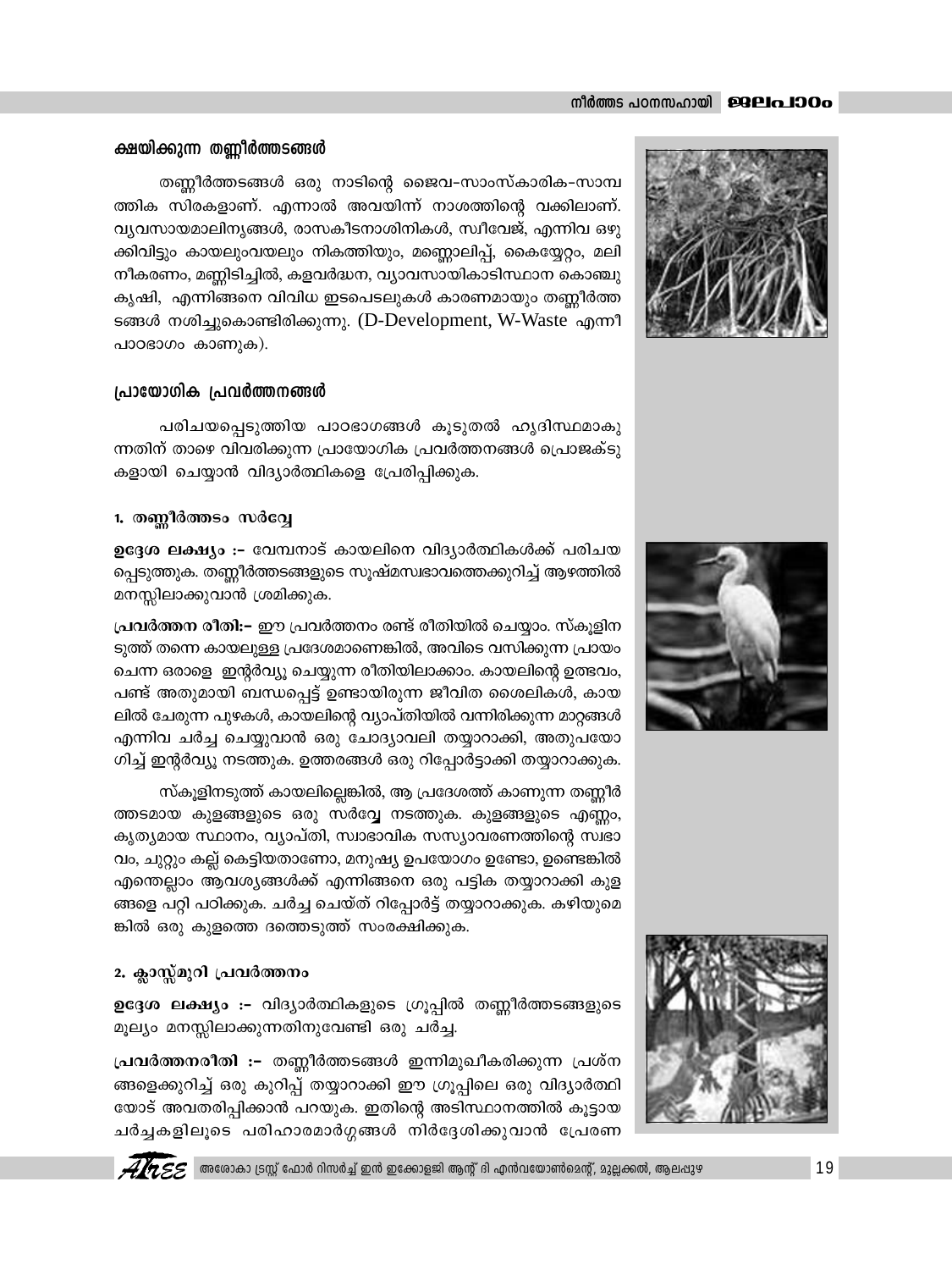നൽകുക. ഇതിനെ ഒരു ചാർട്ട് രൂപത്തിലാക്കി നോട്ടീസ് ബോർഡിൽ പ്രദർശിപ്പിക്കുക. വേമ്പനാട് കായലിന്റെ സവിശേഷമായ വിഷയങ്ങളി ലേയ്ക്ക് ശ്രദ്ധകൊണ്ടുവരാൻ ശ്രമിക്കണം.

### 3. ക്രിയാത്മക പ്രവർത്തനം

ഉദേശ ലക്ഷ്യം :- തണ്ണീർത്തടങ്ങളുടെ മുല്യത്തെക്കുറിച്ച് വിദ്യാർത്ഥി കൾ ചർച്ച ചെയ്ത് അവരവരുടെ പ്രത്യേക കഴിവുകൾക്കനുസരിച്ച് ക്രിയാത്മക പ്രവർത്തങ്ങൾ ചെയ്യുക. കവിത, കഥ എന്നിവ മാസിക യിൽ പ്രസിദ്ധീകരിക്കുവാൻ ഏട്രീക്ക് അയച്ചു തരിക. കാർട്ടൂൺ, പോസ്റ്റർ എന്നിവ നോട്ടീസ് ബോർഡിൽ പ്രദർശിപ്പിക്കുക.

## 3. midanimos. (Watershed)

ജലവുമായി ബന്ധപ്പെട്ട ഏതൊരു പഠനത്തിനും അവശ്യം മന സ്ലിലാക്കേണ്ട ഒരു പ്രതിഭാസമാണ് നീർമറിത്തടം. ചെറുതോ വലുതോ ആയ ഏതൊരു നീർച്ചാലിലും അതിലേക്ക് ജലം ഒഴുകി വരുന്ന ഒരു ഭാഗം ചുറ്റുമായി ഉണ്ടാകും. കുന്നിന്റെ നെറുക മുതൽ ചാലിന്റെ ബഹിർ ഗമനസ്ഥാനം വരെ നീളുന്ന ഈ ഭുഭാഗത്തെ ഒന്നാകെയാണ് ആ ചാലിന്റെ നീർമറിത്തടം എന്നു പറയുന്നത്. മണ്ണും ജലവും ജൈവസമ്പത്തും പര സ്പരബന്ധിതമായി നിലനിൽക്കുന്ന അടിസ്ഥാന പ്രകൃതിദത്ത യൂണി റ്റാണ് നീർമറിത്തടം.

തണ്ണീർത്തടങ്ങളുടെ സ്വഭാവത്തെ നിർണ്ണയിക്കുന്ന അടിസ്ഥാന വസ്തുതയാണ് അതിലേക്ക് വന്നു ചേരുന്ന ശുദ്ധജല ഉറവകളുടെ നീർമ റിത്തടങ്ങൾ വേമ്പനാട്ട് കായലിലേക്ക് നേരിട്ടു വന്നു ചേരുന്ന നദിക ളാണ് മുവാറ്റുപുഴ, പമ്പ, മണിമല, മീനച്ചിൽ, അച്ചൻ കോവിൽ എന്നിവ. ഇവ പശ്ചിമഘട്ട മലനിരകളിൽ ഉത്ഭവിച്ച് വേമ്പനാട്ട് കായലിലൂടെ അറ ബിക്കടലിൽ ചേരുന്നു. ഈ വഴിയിലുടനീളം അവയുടെ വൃഷ്ടി പ്രദേ ശത്ത് സംഭവക്കുന്ന മാറ്റങ്ങളും അവയുടെ വൃതിയാനങ്ങളും വേമ്പ നാട്ട് കായലിനെയും ബാധിക്കും.

### ക്ലാസ്റ്റാറി പ്രവർത്തനം

ഉദേശലക്ഷ്യം :– കായലിന്റെ പരിസ്ഥിതി നിലനിർത്തുവാൻ അതിലേ യ്ക്ക് ചേരുന്ന പുഴകളുടെ സ്വഭാവം തിരിച്ചറിയുക.

പ്രവർത്തന രീതി :- വേമ്പനാട് കായലിലേയ്ക്ക് എത്തിച്ചേരുന്ന 5 പുഴകളെക്കുറിച്ച് ചർച്ച ചെയ്യുക. 5 കുട്ടികളെ 5 പുഴകളായി തിരഞ്ഞെ ടുക്കുക. ഈ പുഴകളിൽ സംഭവിക്കുന്ന പ്രധാനപ്പെട്ട ഇടപെടലുകൾ എന്തെല്ലാമെന്ന് ചർച്ചയിലൂടെ രേഖപ്പെടുത്തുക. (ബോർഡിൽ തന്നെ ചെയ്യട്ടെ) ഉദാ: മണ്ണൊലിപ്പ്. എഴുതുന്ന കാര്യങ്ങൾ ചാർട്ട് രൂപത്തിലാക്കു വാൻ ഒരു ഗ്രൂപ്പിനെ ഏല്പിക്കുക. ഇതിലൂടെ ഒരു പുഴയുടെ നീർത്ത ടവും കായലും തമ്മിലുള്ള ബന്ധം കൂടുതൽ മനസ്സിലാക്കുവാൻ കഴിയും.



Std. VIII So.Sc. Ch. 11,12,16,17 Std. IX So.Sc. Ch.1,5 (II)

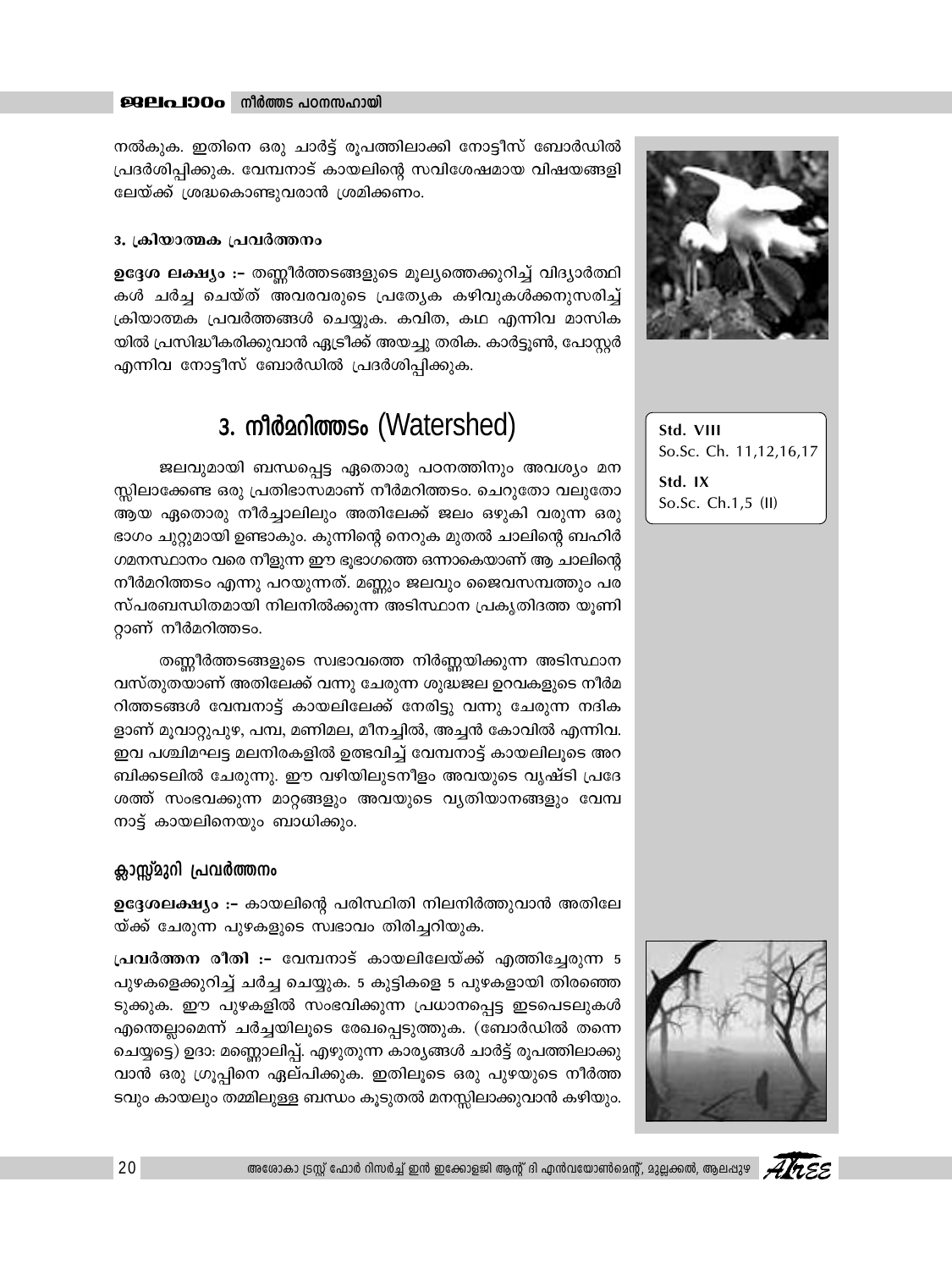Std. VIII So.Sc. Ch. 12

Unit: 5

Std. IX

Eng. II Poem: 4,6

So.Sc. Ch.6 (II)

Bio. Ch.2.3.8

Phy. Ch.6

## 4. വന്വമായ പ്രക്വതി (Wild)

ഏറ്റവും വന്യമായ പ്രകൃതി ദത്തമായ ജൈവ ഘടകങ്ങളെയാണ് ഈ പേരുകൊണ്ട് ഉദ്ദേശിക്കുന്നത്. മനുഷ്യനാൽ മെരുക്കപ്പെടാത്ത പ്രകൃതിദത്തമായ ജനിതക കലവറയാണ് ഈ വന്യത. ആവാസവ്യവ സ്ഥകൾ, വാസസ്ഥാനങ്ങൾ, സസ്യ–ജന്തു സമുഹങ്ങൾ എന്നിവയെല്ലാം ഇതിൽ ഉൾപ്പെടും. തണ്ണീർതടങ്ങൾ ലോകത്തെ പ്രധാനപ്പെട്ട ഒരു വന്യ ആവാസവ്യവസ്ഥയാണ്. അതുപോലെ തന്നെയാണ് തണ്ണീർത്തടങ്ങ ളിലെ ജൈവസമ്പത്തും.

### സർവേ

ഉദേശലക്ഷ്യം:– വന്യമായ പ്രകൃതിയെ തണ്ണീർത്തടം എന്ന ആവാസ വ്യവസ്ഥയിലൂടെ മനസ്സിലാക്കുക.

പ്രവർത്തനരീതി :– സ്കൂളിന്റെ അടുത്തുള്ള കായൽ, കൂളം, ചതുപ് എന്നിങ്ങനെ ഒരു തണ്ണീർത്തടത്തെ തിരഞ്ഞെടുക്കുക. ഇതിന്റെ ഓരത്ത് അരമണിക്കൂർ ചെലവാക്കി കാണുന്ന സസ്യ-ജന്തുജാലങ്ങളുടെ പട്ടിക തയ്യാറാക്കുക. ഇതോടൊപ്പം ജീവികളുടെ അവസ്ഥകൂടി രേഖപ്പെടുത്തു വാൻ പ്രത്യേകം ശ്രദ്ധിക്കണം. ഉദാ: കൈതച്ചെടിയുണ്ടെങ്കിൽ, അതൊരു കൂട്ടമായിട്ടാണോ നിൽക്കുന്നത്, അല്ലെങ്കിൽ ഒരു പൊന്മാനെ കണ്ടാൽ അത് കായലിന് മീതേ പറന്ന് മീൻ പിടിക്കുകയായിരുന്നോ എന്നൊക്കെ രേഖപ്പെടുത്തണം. ഈ നിരീക്ഷണങ്ങൾ ഒരു ചാർട്ടിന്റെ രുപത്തിലാക്കു ന്നതിനുവേണ്ടി വിദ്യാർത്ഥികൾ കണ്ട ജീവികളെ വന്യജീവികൾ എന്നും വളർത്തുമൃഗങ്ങളെന്നും തരംതിരിക്കുക. വനൃതയെക്കുറിച്ച് ഒരു രൂപം കുട്ടികളുടെ മനസ്സിൽ ഉണ്ടാകും.

Std. VIII

(Project)

Std. IX

Phy. Ch.1

Che. Ch.5

Mal. Ch.3

Eng. Unit: 4

So.Sc. Ch. 10,11,12

So.Sc. Ch.2,3,5 (II)

## 5. കാലാവസ്ഥ (Weather)

അന്തരീക്ഷത്തിലെ വായുമണ്ഡലത്തിന്റെ നിതാന്തമായ ചലന പ്രക്രിയകളാണ് ഭുമിക്ക് അതിന്റെ തനതായ ഒരു കാലാവസ്ഥയുണ്ടാകു വാൻ കാരണം. വൃതൃസ്ത അക്ഷാംശരേഖകളിൽ സുര്യന്റെ ഊഷ്മാവ് പതിയുന്നതിൽ വരുന്ന വൃതിയാനങ്ങളാണ് കാലാവസ്ഥയെ നിർണ്ണയി ക്കുന്ന പ്രധാന ഘടകം. ഇതോടൊപ്പം ഭൂമിയിലേക്ക് വരുന്ന സൗരോർ ജ്ജത്തെ സമുദ്രങ്ങളും ഭുഖണ്ഡങ്ങളും എങ്ങനെ സ്വാധീനിക്കുന്നുവെ ന്നതും ഭൂമിയുടെ തന്നെ ചലനത്തെ അതെങ്ങനെ ബാധിക്കുന്നുവെന്ന തും കാലാവസ്ഥയെ നിർണ്ണയിക്കും.

ഒരു കാലത്ത് കാലാവസ്ഥയെ നിർണ്ണയിക്കുന്ന ഏറ്റവും പ്രധാന പ്പെട്ട ഘടകമാണ് ജലം. തണ്ണീർത്തടങ്ങൾക്ക് ആഗോള കാലാവസ്ഥ നിയന്ത്രണത്തിൽ പ്രധാനമായ പങ്കുണ്ട്.

### ക്ലാസ്സ്മുറി പ്രവർത്തനം

ഉദ്ദേശലക്ഷ്യം :– കാലാവസ്ഥയെക്കുറിച്ച് വിദ്യാർത്ഥികളിൽ ഒരു ബോധം സൃഷ്ടിക്കുന്നതിനു വേണ്ടിയാണീ പ്രവർത്തനം.



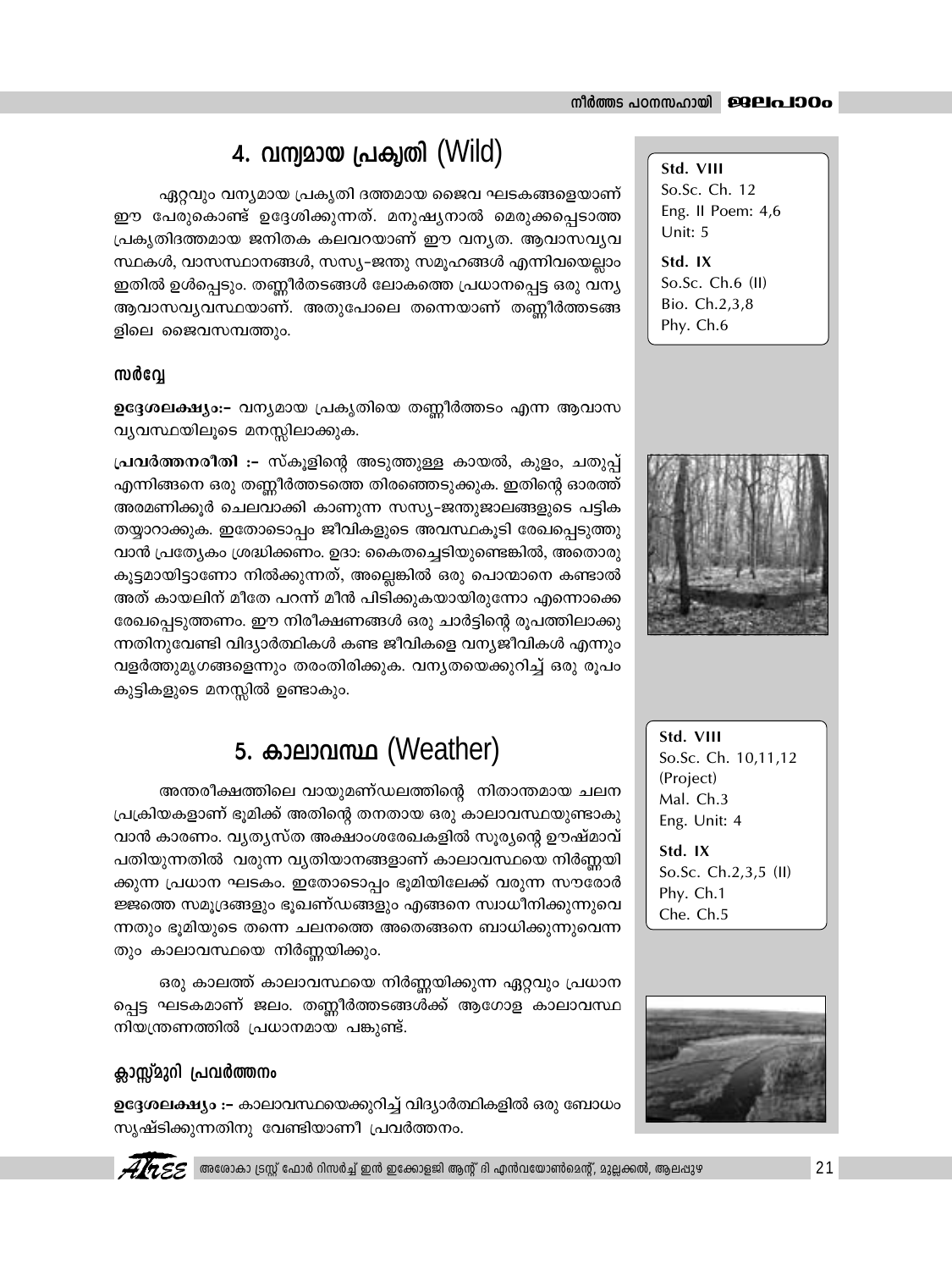

Std. VIII Mal. Ch. 1 Eng. Unit: 5 Poem: 6 Std. IX So.Sc. Ch.6 (II) Bio. Ch.7,8

പ്രവർത്തന രീതി :- തണ്ണീർത്തട പഠനകേന്ദ്രത്തിന് അന്തരീക്ഷതാപം അളക്കുന്ന ഒരു തെർമോമീറ്റർ, ഒരു റെയിൻ ഗേജ് (Rain Guage) എന്നിവ സ്കുളിൽ സ്ഥാപിക്കാവുന്നതാണ്. ദൈനംദിന കണക്കുകൾ ഒരു ബുക്കിൽ രേഖപ്പെടുത്താവുന്നതാണ്. ഇത് സാധിച്ചില്ലെങ്കിൽ, മഴ, ഊഷ്മാവ്, മൂടി ക്കെട്ടിയ അന്തരീക്ഷം എന്നിവ നിരീക്ഷിച്ച് ഒരു കലണ്ടർ രേഖപ്പെടു ത്തുക. ഇവയ്ക്കോരോന്നിനും ചെറിയ ചിഹ്നങ്ങൾ ഉണ്ടാക്കാം. ഉദാ: നല്ല ചൂടുള്ള ഒരു ദിവസത്തിന് ചിരിക്കുന്ന ഒരു സൂര്യന്റെ ചിഹ്നം. ഒരു മാസത്തെ നിരീക്ഷണങ്ങളെക്കുറിച്ച് ചർച്ച ചെയ്യുക. കാലാവസ്ഥയിൽ വരുന്ന സൂക്ഷ്മമായ മാറ്റങ്ങൾ കൂടുതൽ മനസ്സിലാക്കുവാൻ കഴിയും.

## 6. ജീവന്റെ രുംഖലാജാലിക (Web of life)

സൗരോർജ്ജം പ്രകൃതിയിലെ ജൈവ പ്രക്രിയകളിലൂടെ ആഹാ രമായിട്ടാണ് പ്രവഹിക്കുന്നത്. സൗരോർജ്ജത്തെ അന്നജമാക്കി മാറ്റുന്ന ഹരിത സസ്യങ്ങളിലൂടെ അവയെ ഭക്ഷിക്കുന്ന സസ്യഭോജികളിലേക്കും പിന്നെ മാംസഭോജികളിലേക്കും ഈ പ്രവാഹം മുന്നേറുന്നു. ഈ ലളിത മായ ആഹാരശൃംഖലയിൽ (food chain) വേറെയും അംഗങ്ങൾ വന്നു ചേരുമ്പോഴാണ് ഒരു ആവാസവൃവസ്ഥയിലെ ഊർജ്ജചംക്രമണം പൂർത്തിയാവുന്നത്. പരസ്പരബന്ധിതമായ അനേകം ലളിതമായ ആഹാര ശൃംഖലകളിലൂടെയാണീ ജീവന്റെ ശൃംഖലാജാലിക നിലനിർത്തപ്പെടു ന്നത്.

### ക്ലാസ്റ്റാറി പ്രവർത്തനം

ഉദേശലക്ഷ്യം :- കായലിലെ ജീവികളെയും അവ തമ്മിലുള്ള ബന്ധ ത്തെയും മനസ്സിലാക്കുക.

പ്രവർത്തന രീതി :– കായൽ എന്ന ആവാസ വ്യവസ്ഥയിൽ കാണുന്ന സസ്യ–ജന്തുജാലങ്ങളുടെ ലിസ്റ്റ് തയ്യാറാക്കുക. വന്യതയെ മനസ്സിലാക്കു വാൻ ചെയ്ത പ്രവർത്തനത്തിൽനിന്നും വിവരങ്ങളെടുക്കാവുന്നതാണ്. ഏറ്റവും ലളിതമായ ഒരു ഭക്ഷ്യശൃംഖലയെക്കുറിച്ച് ചർച്ച ചെയ്യുക.

|         | അഹാരം         |     | അഹാരം             |        | ഊർജ്ജം        |        |
|---------|---------------|-----|-------------------|--------|---------------|--------|
| മനുഷ്യൻ | $\rightarrow$ | പശു | $\longrightarrow$ | പുല്ല് | $\rightarrow$ | സൂര്യൻ |

ഇതിലൂടെ മറ്റ് ജീവികൾ തമ്മിലുള്ള ബന്ധം ചർച്ചയിലൂടെ പുറത്ത് കൊണ്ടുവരിക. ആര് ആരെയൊക്കെ എന്തിന് വേണ്ടി ആശ്രയിക്കുന്നു വെന്ന് വിശദമാക്കുക. ഇതിലൂടെ സങ്കീർണ്ണമായ പരസ്പരബന്ധങ്ങൾ ചാർട്ടിലൂടെ ഉരുത്തിരിയും. ഈ പ്രവർത്തനത്തിൽ ഒരു ചെറിയ കാര്യം കൂടി ചെയ്യാവുന്നതാണ്. മനുഷ്യപ്രവർത്തനങ്ങൾ എങ്ങനെയാണ് ജീവ ശ്യംഖലയെ ബാധിക്കുന്നതെന്നുകൂടി ചർച്ച ചെയ്യുക. ഒരു ഉത്തമ ഉദാ ഹരണമാണ് കീടനാശിനികൾ കൊണ്ടുള്ള ആഘാതം.

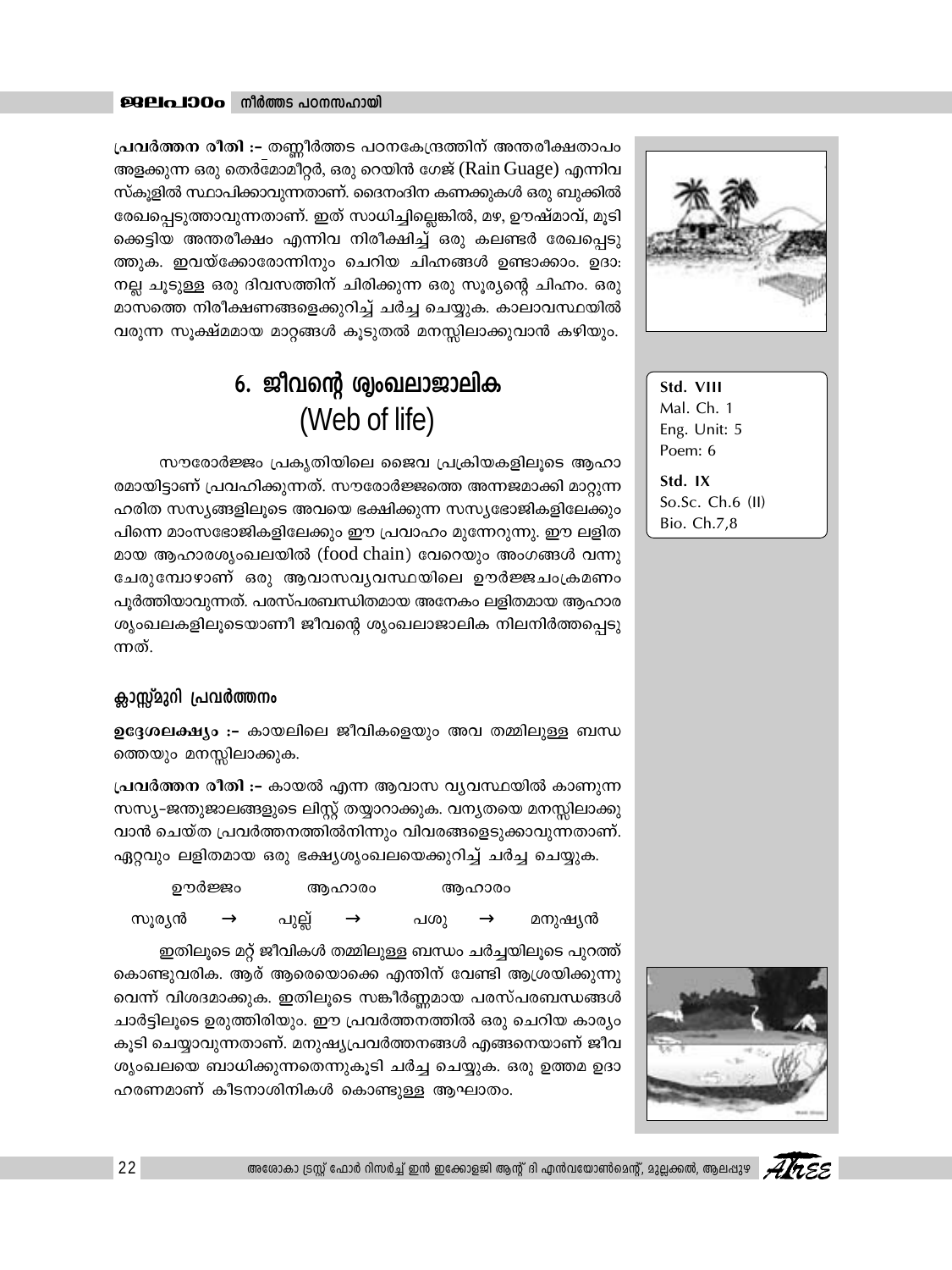## 7. 20eilmjo (Waste)

പ്രകൃതിയിലെ ജൈവചാക്രികതയിലൂടെ സംസ്ക്കരിച്ച് പുതു ജീവന് അടിസ്ഥാനമാകുവാൻ കഴിയാത്ത വസ്തുവിനെയാണ് മാലി ന്യുമെന്ന് വിളിക്കുന്നത്. അസ്ഥാനത്ത് പ്രത്യക്ഷപ്പെടുന്ന അളവും ആഘാ തവും തെറ്റിയ വിഭവമായിട്ട് മാലിന്യത്തെ നിർവചിക്കാവുന്നതാണ്. ആധുനിക മനുഷ്യന്റെ അനിയന്ത്രിതമായ വളർച്ച കാരണം ഇന്ന് അജൈവവും കൃത്രിമവുമായ പദാർത്ഥങ്ങളുടെ ഉപയോഗം വർദ്ധിച്ചി രിക്കുന്നു. ഇവയിൽ ഒന്നും തന്നെ പ്രകൃതിയുടെ ജൈവപുനർചാക്രി കതയിലൂടെ വിഘടിക്കുവാൻ കഴിയില്ല. പലപ്പോഴും ഇവയുടെ അളവ് പുനർ ചാക്രികതയ്ക്കുമതീതമാവാം. ഫലമോ കുമിഞ്ഞു കൂടുന്ന മാലി നൃകുമ്പാരം.

കായലുകൾ, തണ്ണീർതടങ്ങൾ, സമുദ്രം എന്നിവയാണ് മാലിന്യ ങ്ങളുടെ കുമ്പാരമായിന്ന് മാറിക്കൊണ്ടിരിക്കുന്നത്. വേമ്പനാട്ടു കായ ലിൽ ജൈവവും അജൈവവുമായ നിരവധി മാലിന്യങ്ങൾ നിറഞ്ഞു കവിയുന്നതായി പഠനങ്ങൾ തെളിയിക്കുന്നു. കൊച്ചി, ആലപ്പുഴ, കോട്ട യം, ചേർത്തല എന്നീ പ്രദേശങ്ങളിലെ ഗാർഹിക മാലിന്യങ്ങൾ മുതൽ വ്യവസായശാലകളിൽ നിന്നുമുള്ള അവശിഷ്ടങ്ങളും കൃഷിക്കുപയു ക്തമായ കീടനാശിനികളും ചെന്നെത്തുന്നത് കായലിലാണ്. 5 പുഴക ളുടെ നീർത്തട പ്രദേശത്ത് നടക്കുന്ന പ്രവർത്തനങ്ങളുടെയെല്ലാ ഫല ങ്ങളും ചെന്നെത്തുക വേമ്പനാട്ടിൽ തന്നെ. കയറിന്റെ സംസ്ക്കരണവു മായി ബന്ധപ്പെട്ട് കൊണ്ട് വേമ്പനാട് കായലിലെ ജലം മലിനമാക്കപ്പെ ടുന്നുണ്ട്. ആലപ്പുഴ നെഹ്റു ജെട്ടിക്ക് സമീപമുള്ള ജലത്തിൽ അനുവ ദിക്കപ്പെട്ടതിലും അധികം ക്രോമിയം എന്ന ലോഹം കണ്ടെത്തിയിട്ടു ണ്ട്. ഇതിനു പുറമെയാണ് പ്ലാസ്റ്റിക്ക് മാലിന്യങ്ങളുടെ അമിതമായ ഉപ യോഗവും വലിച്ചെറിയലും!

ഉദ്ദേശലക്ഷ്യം :– മാലിന്യം എന്നതിനെക്കുറിച്ച് ഒരു ബോധം സൃഷ്ടി ക്കുക; തണ്ണീർത്തട ആവാസവ്യവസ്ഥയിൽ മാലിന്യങ്ങളുടെ ആഘാതം പഠിക്കുക.

പ്രവർത്തന രീതി :- ഇത് രണ്ട് രീതിയിൽ ചെയ്യാം. വിദ്യാർത്ഥികളെ രണ്ട് ഗ്രൂപ്പുകളാക്കുക. ഒരു ഗ്രൂപ്പ് ഗാർഹിക മാലിന്യങ്ങളെക്കുറിച്ച് സർവ്വേ ചെയ്യുമ്പോൾ, മറ്റേ ഗ്രൂപ്പ് ജലത്തിലേയ്ക്ക് വലിച്ചെറിയപ്പെടുന്ന മാലിന്യ ങ്ങളെ മനസ്സിലാക്കട്ടെ. ഇതിൽ ജൈവം, അജൈവം, ദ്രവിക്കുന്നവ, ദ്രവി ക്കാത്തവ എന്നിങ്ങനെ തരം തിരിച്ച് രേഖപ്പെടുത്തുക. മാലിന്യങ്ങളി ല്ലാത്ത ഒരു ലോകത്തെക്കുറിച്ച് ചർച്ച ചെയ്ത് ഒരു രൂപരേഖ തയ്യാറാ ക്കുക.

Std. VIII So.Sc.  $Ch.2$ Mal. Ch.19 Eng. Unit: 3 Std. IX

So.Sc. Ch.2 (II) Bio. Ch.1 Che. Ch.3



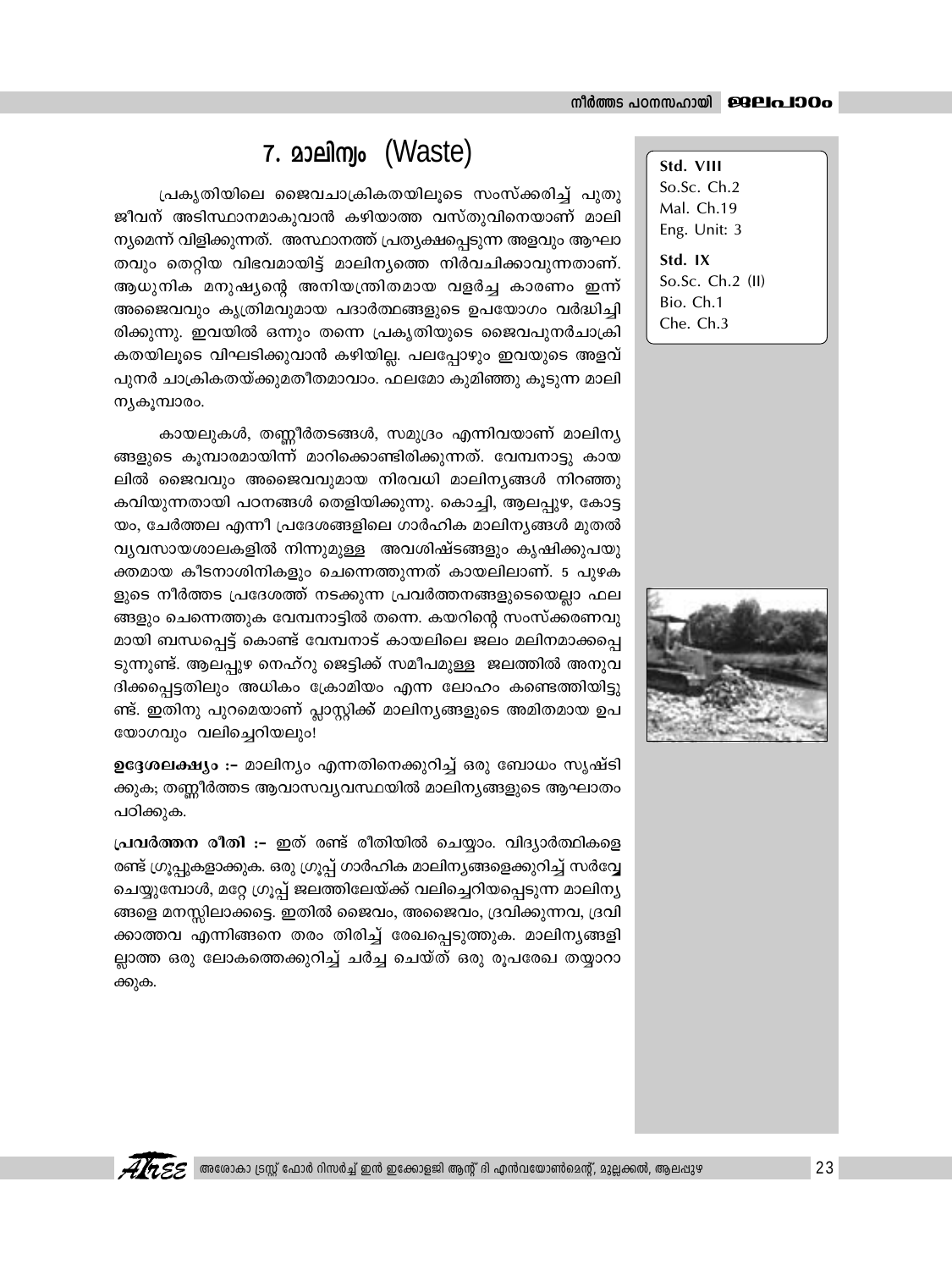### 2. E

## $1.$   $829$  (Earth)

ചന്ദ്രനിൽ നിന്നുമെടുത്ത ഭൂമിയുടെ ചിത്രം കാണിച്ചുകൊണ്ട് ഈ ചർച്ച ആരംഭിക്കാവുന്നതാണ്. അതിൽ ഭുമിയുടെ പ്രത്യേകതകൾ വിവ രിക്കുക. മേഘങ്ങളും, ജലവും സ്വന്തമായ അന്തരീക്ഷവും പ്രാണവായു വിന്റെ ശേഖരവും കൂടി ചേർന്നൊരു ഗോളം. ഇവയുടെ സാമിപ്യമാണ് ഭൂമിയിൽ വൈവിദ്ധ്യമാർന്ന ജീവൻ സാദ്ധ്യമാക്കിയത്. ഭൂമിയിൽ ജീവൻ ഉരുത്തിരിഞ്ഞതു മുതലുള്ള സമയം തൊട്ടാണ് നാം പരിണാമകഥ പറ യാൻ തുടങ്ങുക. ജീവന്റെ സ്പെയർ പാർട്ടുകൾ എല്ലാം തന്നെ ബഹി രാകാശത്ത് ധാരാളമുണ്ടായിരുന്നെങ്കിലും, അവയ്ക്ക് ഒരുമിച്ച് വരാനും ഒന്നിച്ച് രാസബന്ധനത്തിലേർപ്പെട്ട് ജീവനായി തീരുവാനും വേണ്ട സാഹ ചര്യങ്ങൾ ഭൂമിയിലേ ഉണ്ടായിരുന്നുള്ളൂ.

### ഭൂമിയിൽ ജീവനെവിടെ അങ്കുരിച്ചു?

ഭൂമിയുടെ 460 കോടി (4.6 ബില്ല്യൻ) വർഷത്തെ ചരിത്രത്തിനിട യിൽ ജീവന്റെ തുടക്കം എപ്പോഴാണ് സംഭവിച്ചതെന്ന് നോക്കാം. 1500 കോടി (15 ബില്ല്യൻ) വർഷങ്ങൾക്ക് മുമ്പ് ബിഗ് ബാംഗ് ( Big Bang) എന്ന മഹാ സ്ഫോടനത്തിലൂടെയാണ് പ്രപഞ്ചം ഉണർന്നത്. 10 ബില്ല്യൻ വർഷങ്ങൾക്ക് മുമ്പ് പൊടിപടലവും വാതകങ്ങളും കൂടെയുണ്ടായ ഒരു മിശ്രിതം ചൂടേറിയ അവസ്ഥയിലെത്തി. നാമിന്നറിയുന്ന സൂര്യന്റെ തുട ക്കമായിരുന്നു അത്. ഈ പ്രക്രിയ ഉരുത്തിരിഞ്ഞതിന്റെ ഫലമായിട്ടാണ് 4–6 ബില്ല്യൻ വർഷങ്ങൾക്ക് മുമ്പ് ഭൂമി തന്നെയുണ്ടായത്. മറ്റ് ഗ്രഹങ്ങളും! അഗ്നിപർവ്വത സ്ഫോടനങ്ങളും ലാവയുടെ ഉരുകലും കൂടി വന്നപ്പോൾ ഭുമിയ്ക്കൊരു അന്തരീക്ഷമുണ്ടായി.

360 കോടി വർഷങ്ങൾക്ക് മുമ്പ് ആദിമ സമുദ്രങ്ങളിലാണ് ജീവന്റെ തൻമാത്രകൾ ഒത്ത് ചേർന്നത്. 160 കോടി വർഷങ്ങളോളം ഈ ഏക കോശ ജീവികൾ ഭൂമിയിൽ പ്രധാനപ്പെട്ട ഒരു പ്രവർത്തനം ചെയ്തു -പ്രാണവായു ഉല്പ്പാദിപ്പിക്കൽ. ഇതിലൂടെ 60 കോടി വർഷങ്ങൾക്ക് മുമ്പ് ബഹുകോശ ജീവികളുടെ തുടക്കക്കാർ പ്രത്യക്ഷപ്പെടുവാൻ കാരണ മായി.

Std. VI So.Sc. Ch. 1,2,3,4,6,10 G.Sc. Ch.1,10 Mal. Ch.2,4 Eng. Ch.4

Std. VII So.Sc. Ch.2.3.10 G.Sc. Ch. 1,13 Eng. Ch.4

Std. VIII So.Sc. Ch.10,12,13,14

Std. IX Phy. Ch.4,5 Che. Ch.1 So.Sc. Ch.1,2,3,4,5,6(II)



### ഭൂമിയുടെ വയസ്സ് എത്ര?



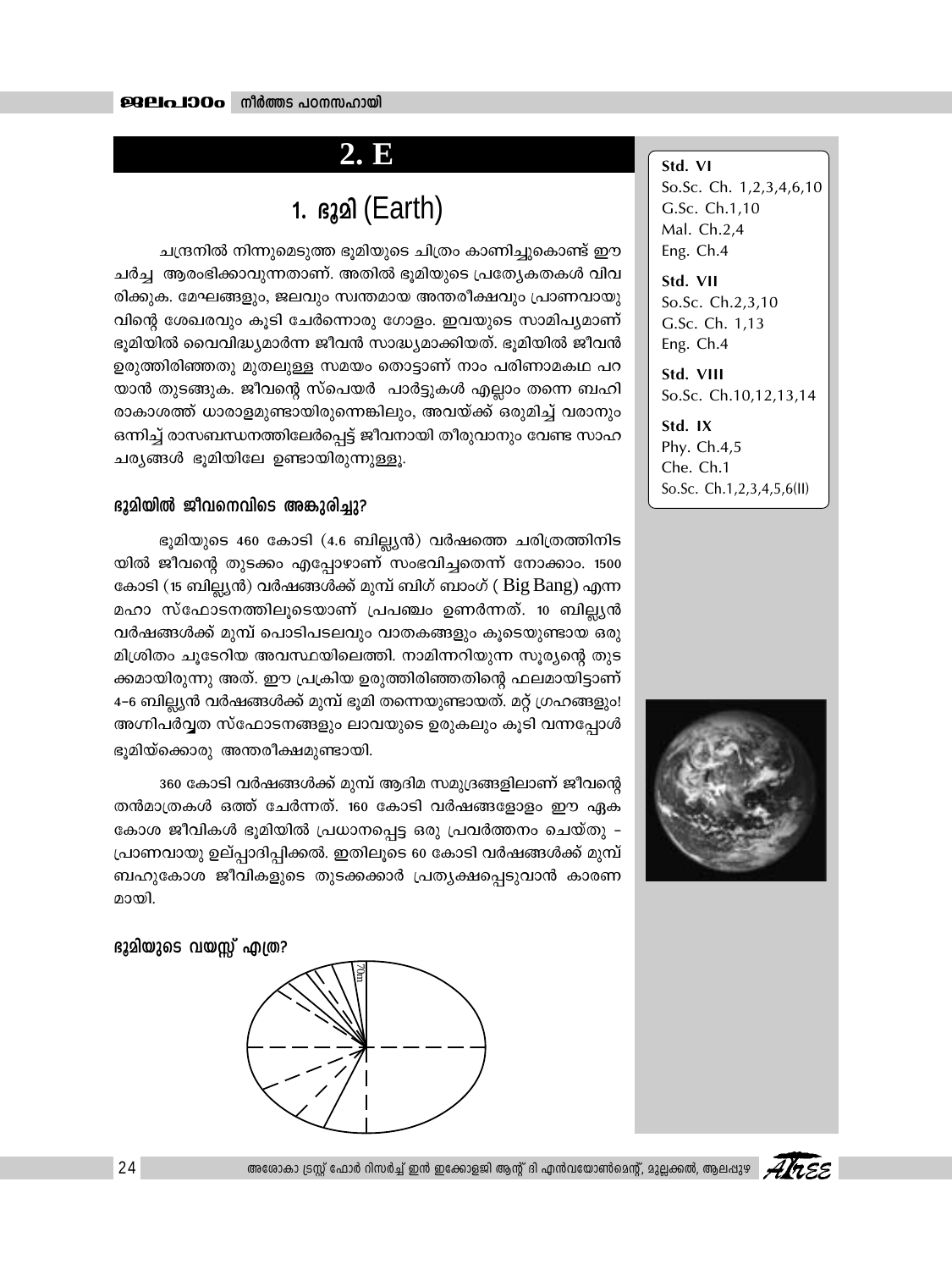

100 കോടി വർഷത്തിനു തുല്യമാണ് ഒരു ബില്ല്യൺ. 4.6 ബില്യൺ വർഷം പഴക്കമുള്ള ഭൂമി ഏറെക്കാലമായി സൗരയൂഥത്തിൽ നിലനിൽക്കു ന്നു. ഒരു 12 മണിക്കുർ ഘടികാരത്തെ വിഭാവന ചെയ്തു നോക്കു. അവസാനത്തെ  $1/2$  മണിക്കൂറിലാണ് സസ്തനികൾ ഉത്ഭവിച്ചത്. ഈ  $12$  മണിക്കുറിന്റെ അവസാനത്തെ നിമിഷത്തിന്റെ  $1/4$  സെക്കന്റിലാണ് മനുഷ്യൻ പ്രത്യക്ഷപ്പെടുന്നത്.

## 2. പരിസ്ഥിതി (Environment)

പരിസ്ഥിതിയെന്നാൽ ജീവനു വളരുവാൻ ആവശ്യമായ എല്ലാ സാഹചര്യങ്ങളും ഒരുക്കുന്ന ബാഹ്യമായ ചുറ്റുപാടെന്നാണ് പൊതുവായ നിർവചനം. പ്രകൃതിയിലെ അജൈവ വസ്തുക്കളായ വായു, മണ്ണ്, ജലം, പോഷകങ്ങൾ എന്നിവയോടൊപ്പം ജൈവ വൈവിദ്ധ്യവും പരിസ്ഥിതി യിൽ ഉൾപ്പെടും.

## 3. പരിസ്ഥിതി ശാസ്ത്രം (Ecology)

പ്രകൃതിയിലെ അജൈവജൈവ വസ്തുക്കൾക്ക് പരസ്പരം ബന്ധ മുണ്ട്. ജീവനില്ലാത്ത മണ്ണ് സസ്യങ്ങൾക്ക് ജീവദായനിയാണ്. ഇതിന് കാരണം മണ്ണിൽ അലിഞ്ഞു ചേരുന്ന ജീവന്റെ അംശമാണ്. ഈ പാരസ്പ ര്യബന്ധത്തിനെക്കുറിച്ചുള്ള പഠനമാണ് പരിസ്ഥിതി ശാസ്ത്രം (Ecology). ഈ പാരസ്പര്യബന്ധത്തിന്റെ സന്തുലിതാവസ്ഥ (Ecological balance) നിലനിർത്തുകയും, തകർക്കുകയും ചെയ്യുന്ന ഘടകങ്ങളെ തിരിച്ചറിയു ന്നതിലൂടെയാണ് ഭൂമിയിൽ ജീവൻ നിലനിൽക്കുന്നതെങ്ങിനെ എന്ന് മനസ്സിലാക്കുന്നത്. ഈ പ്രക്രിയകളിൽ മനുഷ്യൻ നിർവ്വഹിക്കുന്ന പാരി സ്ഥിതിക പങ്ക്എതാണെന്നതിനെക്കുറിച്ചും പരിസ്ഥിതി ശാസ്ത്രം വിശദീകരിക്കുന്നു.

## 4. ആവാസവ്വവസ്ഥ (Ecosystem)

ജീവികൾക്ക് സമുഹങ്ങളായി ജീവിക്കുവാൻ വേണ്ടുന്ന സാഹച ര്യങ്ങളുടെ ആകെത്തുകയാണ് ഒരു ആവാസ വ്യവസ്ഥ. ഊർജ്ജസ്രോ തസ്സ് മുതൽ ആഹാരശൃംഖലാജാലികവരെ സ്വയം പര്യാപ്തമായ ഈ വ്യവസ്ഥയോട് അനുകൂലനം നേടി, വൈവിദ്ധ്യമാർന്ന ജീവികൾ പര സ്പരാശ്രയബന്ധത്തോടെ ഇവിടെ ജീവിക്കുന്നു. ലോകത്തെ ഉല്പാദ നക്ഷമതയേറിയ ആവാസവ്യവസ്ഥകളിലൊന്നാണ് തണ്ണീർത്തടങ്ങൾ.

# 5. ഊർജ്ജം (Energy)

ഭൂമിയുടെ ഊർജ്ജസ്രോതസ്സ് സൂര്യനാണ്. ഭൂമിയിൽ പതിക്കുന്ന സൗരോർജ്ജത്തിന്റെ 30% ഉടൻതന്നെ തിരിച്ചു പ്രതിഫലിക്കുന്നു. ഇവ തമ്മിലുള്ള ഏററക്കുറച്ചിലാണ് ഭൂമിയുടെ നിലനിൽപ്പിനാധാരം. സൗരോർ ജ്ജത്തെ പ്രകാശസംശ്ലേഷണത്തിലൂടെ ജീവികൾക്കാവശ്യമായ അന്നജ Std. VI So.Sc. Ch.1,2,3,4,10 G.Sc. Ch.1,6,10 Mal. Ch.2,4 Eng. Ch.4

Std. VII So.Sc. Ch.2,10 G.Sc. Ch. 1,9,11,13 Eng. Ch.4

Std. VIII So.Sc. Ch.10,13,14,16

Std. IX Bio. Ch.1,2,3,8 Phy. Ch.4,5 So.Sc. Ch. 1-6 (II)

Std. VI So.Sc. Ch.4,5,10 G.Sc. Ch.1.10 Mal. Ch.2,4 Eng. Ch.4

Std. VII So.Sc. Ch.2,10 G.Sc. Ch. 1,9,13 Eng.  $Ch.3,4$ 

Std. VIII So.Sc. Ch.10,12,13,14

Std. IX Bio. Ch.1,2,3,8 Phy. Ch.4,5 So.Sc. Ch. 1-6 (II)

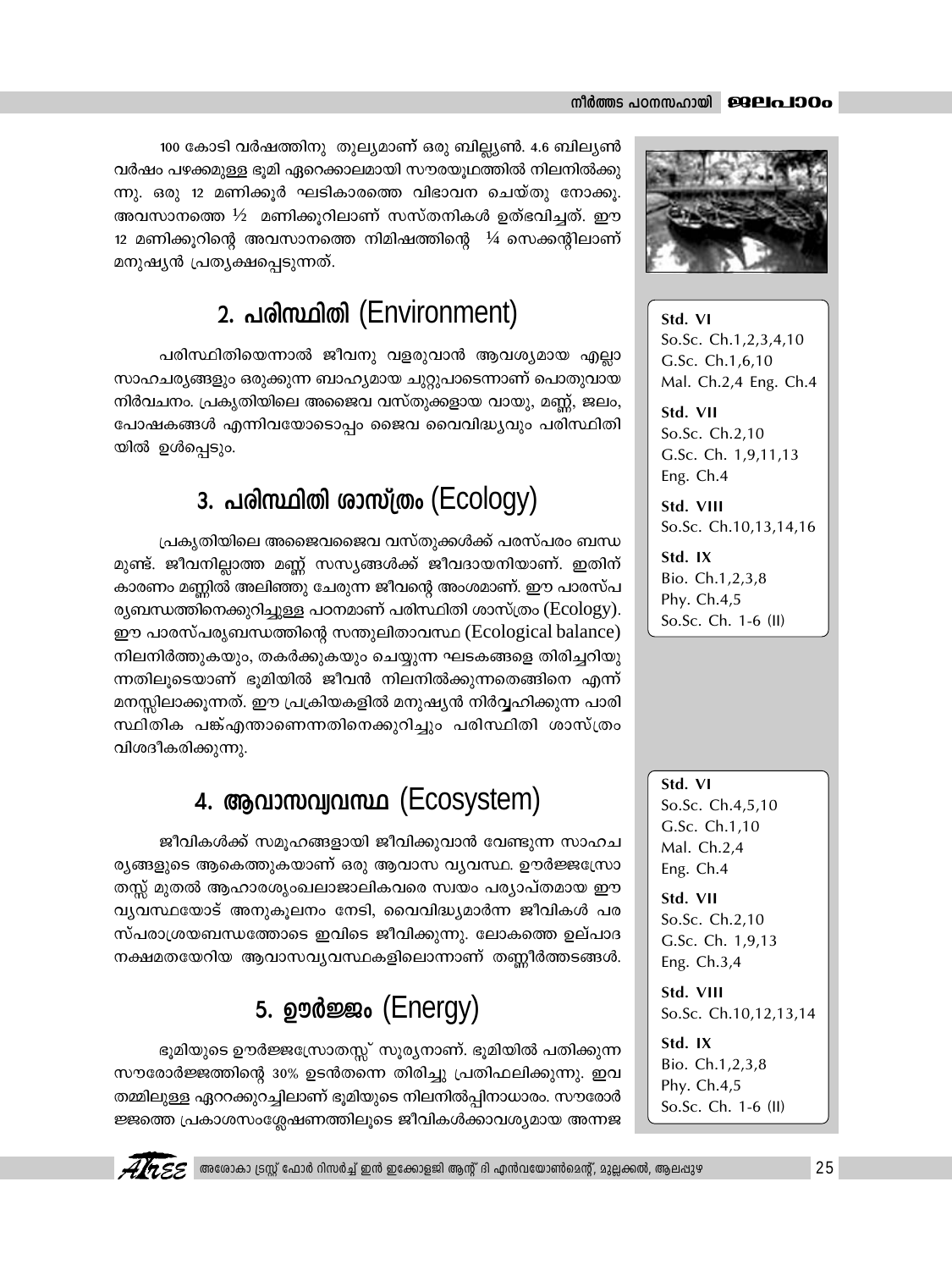മാക്കി മാറ്റുന്നത് ഹരിതസസ്യങ്ങളാണ്. ഭൂമിയിൽ ജീവൻ നിലനിർത്തു ന്നത് ഊർജ്ജത്തിന്റെ ഈ ഒഴുക്കാണ്.

### 6. തദ്ദേശീയ ജീവജാതി (Endemic)

ഒരു പ്രദേശത്ത് മാത്രം കാണപ്പെടുന്ന ജീവജാലങ്ങളെ തനതു ജീവജാതി / തദ്ദേശീയ ജീവജാതിയെന്ന് വിളിക്കും. ആ പ്രദേശത്തിന്റെ സുക്ഷ്മമായ കാലാവസ്ഥക്കും പരിസ്ഥിതിക്കും അനുകൂലമായ ജൈവ ഘടനയായിരിക്കും ഈ ജീവികൾക്ക് കാണപ്പെടുക. തണ്ണീർത്തടങ്ങൾ, തനതു ജീവജാതികളുടെ ഒരു കലവറയാണ്. ആഫ്രിക്കയിലെ വിക്ടോ റിയത്തടാകവും മലാവിയിലെ തണ്ണീർത്തടങ്ങളും 700 തനതു മത്സ്യജാ തികളുടെ താവളങ്ങളാണ്.

### 7. വംശനാശഭീഷണി (Endangered)

ലോകത്തിലെ ജീവജാലങ്ങളുടെ നല്ലൊരു ശതമാനം ഇന്ന് വംശ നാശഭീഷണിയുടെ വക്കിലാണ്. ഒരു ജീവിയുടെ വംശം നിലച്ചാൽ അതേ ജനിതക ചേരുവയോടെ പ്രകൃതിയിൽ മറ്റൊരു വംശം ഉരുത്തിരിയുക അസാദ്ധ്യമാണ്. സുന്ദർബൻ തണ്ണീർത്തടങ്ങളിൽ മാത്രം ചുരുക്കപ്പെ ട്ടിരിക്കുന്ന ബംഗാൾ കടുവയും നമ്മുടെ കായലുകളിലും കുളങ്ങളിലും കണ്ടുവന്നിരുന്ന മുതലയും (Estuarine Crocodile) ഇന്ന് വംശനാശഭീ ഷണിയിലാണ്.

## 8. വംശനാശം (Extinction)

ഒരു ജീവിയുടെ വംശം പാടേ അന്യം നിന്നു പോകുന്നതിനെയാണ് വംശനാശമെന്ന് പറയുന്നത്. വാസസ്ഥാനങ്ങളുടെ നാശം, പ്രജന നത്തിനുള്ള തടസ്സങ്ങൾ, മലിനീകരണം എന്നിങ്ങനെ അനവധി കാര ണങ്ങൾകൊണ്ടാണിത് സംഭവിക്കുന്നത്. ചൈനയിലെ സുപ്രസിദ്ധമായ യാങ്ങ്സി നദിയിലെ ഡോൾഫിൻ തീർത്തും അപ്രത്യക്ഷമായിരിക്കുന്നു വെന്ന വാർത്ത പുറംലോകം അറിഞ്ഞത് ഈ അടുത്തയിടെയാണ്. വളരെയേറെ ദിവസങ്ങൾ നീണ്ട തിരച്ചിലിനുശേഷം ഒരൊറ്റ ഡോൾഫിൻ പോലും ബാക്കിയില്ലെന്ന് ശാസ്ത്രസംഘം കണ്ടെത്തി.

## 9. mmin (Economy)

ജൈവസമ്പന്നമായ ആവാസ വ്യവസ്ഥയായ തണ്ണീർത്തടങ്ങളി ലെ, വൈവിദ്ധ്യമാർന്ന ജീവികളെയും സസ്യങ്ങളെയും ആശ്രയിച്ച് ജീവിത മാർഗ്ഗവും വരുമാനവും കണ്ടെത്തുന്ന നിരവധി മനുഷ്യർ ഉണ്ടാവും. മീൻപി ടിച്ചും കക്ക വാരിയും തഴപ്പായ നെയ്തും, കയറുൽപ്പന്നങ്ങൾ നിർമ്മിച്ചും, കൃഷിചെയ്തും ജീവിക്കുന്ന വിവിധ ജനവിഭാഗങ്ങൾ നമ്മുടെ ഗ്രാമീണ സമ്പദ്വ്യവസ്ഥയുടെ അടിസ്ഥാനഘടകമാണ്. തണ്ണീർത്തടങ്ങളെ അവ ലംബിച്ച് വികസിക്കുന്ന വിനോദസഞ്ചാരം പലയിടത്തും ഇപ്പോൾ വമ്പിച്ച വരുമാന മാർഗ്ഗമാണ്.

Std. VI G.Sc. Ch.4,10 Mal. Ch.2,4 Eng. Ch.4

Std. VII So.Sc. Ch.2 G.Sc. Ch. 1,13 Eng. Ch.3

Std. VIII So.Sc. Ch.7,14

Std. IX Bio. Ch.8 So.Sc. Ch. 1-6 (II)



Std. VI G.Sc. Ch.13 Eng. Ch.4 Std. VII G.Sc. Ch. 1 Std. VIII So.Sc. Ch.14 Std. IX Bio. Ch.8 So.Sc. Ch. 1-6 (II)

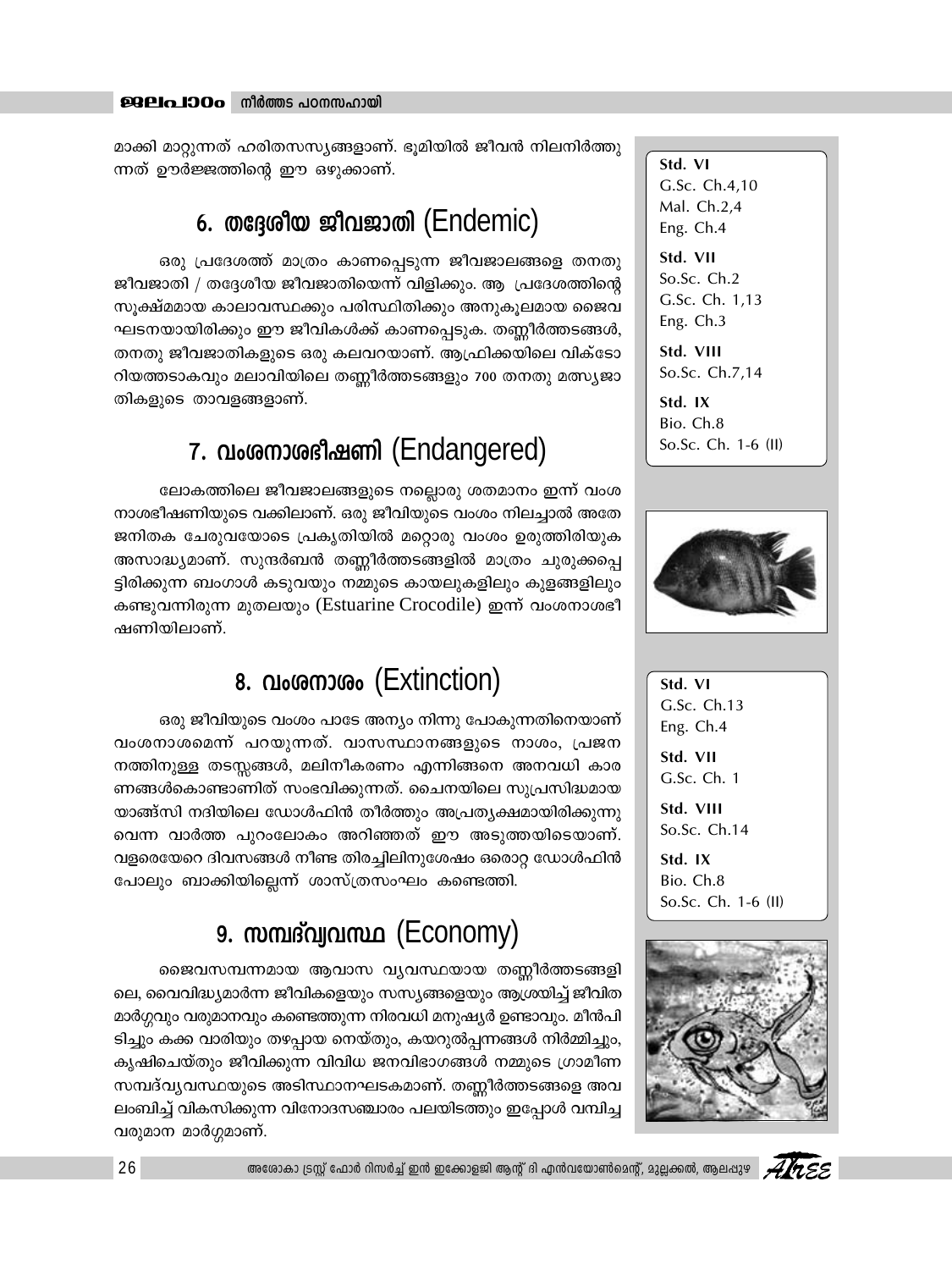Std. VIII So.Sc. Ch.11.12 Std. IX So.Sc. Ch.5,6 (I&II)







## 10. അഴിമുഖം (Estuary)

പുഴകൾ കടലിൽ എത്തിച്ചേരുന്നയിടങ്ങളാണ് അഴിമുഖം. ഉപ്പ് ജലവും ശുദ്ധജലവും സമ്മിശ്രമാകുന്ന ഈ സ്ഥലങ്ങളിൽ പ്രതികൂല പാരിസ്ഥിതിക കാലാവസ്ഥയോട് അനുകൂലനം നേടിയ ജീവികൾക്ക് മാത്രമേ നിലനിൽക്കുവാനാകൂ. ഉഷ്ണമേഖലയിലെ അഴിമുഖങ്ങളുടെ പ്രത്യേകതയാണ് അവിടെ വളരുന്ന കണ്ടൽവനങ്ങൾ. ഇവിടെ സമ്യദ്ധ മായ ആവാസ വ്യവസ്ഥയാണ് രൂപപ്പെട്ടു വരുന്നത്.

## 11. പരിസ്ഥിതി പുനരുജ്ജീവനം (Eco restoration)

കോട്ടം സംഭവിച്ച തനതായ ആവാസ വ്യവസ്ഥകൾ സ്വാഭാവിക അവസ്ഥയിൽ പുനർസൃഷ്ടിക്കുന്നതിനെയാണ് പരിസ്ഥിതി പുനരുജ്ജീ വനമെന്ന് പറയുന്നത്. സസ്യസമൂഹങ്ങളെയായിരിക്കും ജന്തുസമൂഹങ്ങളെ ക്കാൾ പലപ്പോഴും പ്രയാസമില്ലാതെ പുന: സ്ഥാപിക്കുവാൻ കഴിയുക. തീരപ്രദേശത്തെ കണ്ടൽവനങ്ങളുടെ പുനരുജ്ജീവനത്തിലൂടെ തണ്ണീർ ത്തടങ്ങളുടെ സന്തുലിതാവസ്ഥ വീണ്ടെടുക്കുവാനുള്ള ശ്രമങ്ങൾ ലോക വ്യാപകമായി നടക്കുന്നുണ്ട്.

## 12. ഒരു ജലാശയത്തിന്റെ വ്യഷ്ടി (Eutrophication)

പ്രദേശങ്ങളിൽനിന്നും ഒഴുകിയെത്തുന്ന അമിതമായ പോഷകമുല കങ്ങൾ കാരണം വളക്കൂറ് വർദ്ധിക്കുകയും ഈ അമിതമായ പോഷണം വലിച്ചെടുക്കുന്ന ചില സസ്യങ്ങൾ തഴച്ചു വളരുകയും ചെയ്യുന്നു. തന്മൂലം ജലാശയത്തിന്റെ ഉൾഭാഗത്തേയ്ക്കുള്ള സൂര്യപ്രകാശത്തിന്റെയും പ്രാണ വായുവിന്റെയും അളവ് ഗണ്യമായി കുറയുന്നു. കൂടാതെ ഈ സസ്യഭാ ഗങ്ങൾ ചീഞ്ഞളിയുന്നതിന് ജലത്തിൽ കലർന്നിരിക്കുന്ന ഓക്സിജൻ ക്രമാതീതമായി ഉപയോഗിക്കപ്പെടുന്നു. ഈ പ്രക്രിയയെ യൂട്രോഫിക്കേ ഷൻ എന്നു വിളിക്കുന്നു. ജലത്തിൽ തട്ടുതട്ടായിവിന്യസിച്ചിട്ടുള്ള ജീവന്റെ ക്രമീകരണം ഈ പ്രക്രിയയിലുടെ തകർക്കപ്പെടുന്നു. വേമ്പനാട് കായ ലിലെ പോള /കുളവാഴ (Eichornia) യുടെ വളർച്ച ഇതിന്റെ ഉത്തമ ഉദാ ഹരണമാണ്. ജലഗതാഗതം തടസ്സപ്പെടുന്നതിനു പുറമേ, കായലിന്റെ ജൈവ പരമായ മരണത്തിനും കാലക്രമേണ ഇത് കാരണാമാകാം. സസ്യവ ളർച്ചയ്ക്ക് ആവശ്യമായ നൈട്രജൻ, ഫോസ്ഫറസ്, പൊട്ടാസ്യം എന്നിവ അടങ്ങിയ രാസവളങ്ങൾ, കീടനാശിനികൾ, ഡിറ്റർജന്റുകൾ എന്നിവ ജലാശയങ്ങളിലേയ്ക്ക് ഒഴുകി എത്തുമ്പോഴാണ് ഈ പ്രതിഭാസം ഉണ്ടാ കുന്നത്.

### പ്രായോഗിക പ്രവർത്തനങ്ങൾ

### 

ഉദ്ദേശലക്ഷ്യം :- ഭുമിയെക്കുറിച്ചും സ്വന്തം ചുറ്റുപാടുകളെക്കുറിച്ചും കൂടുതൽ മനസ്സിലാക്കുക 3 രീതിയിൽ ചെയ്യാം. ഗ്രൂപ്പിനെ 3 സംഘമായി തിരിക്കുക.

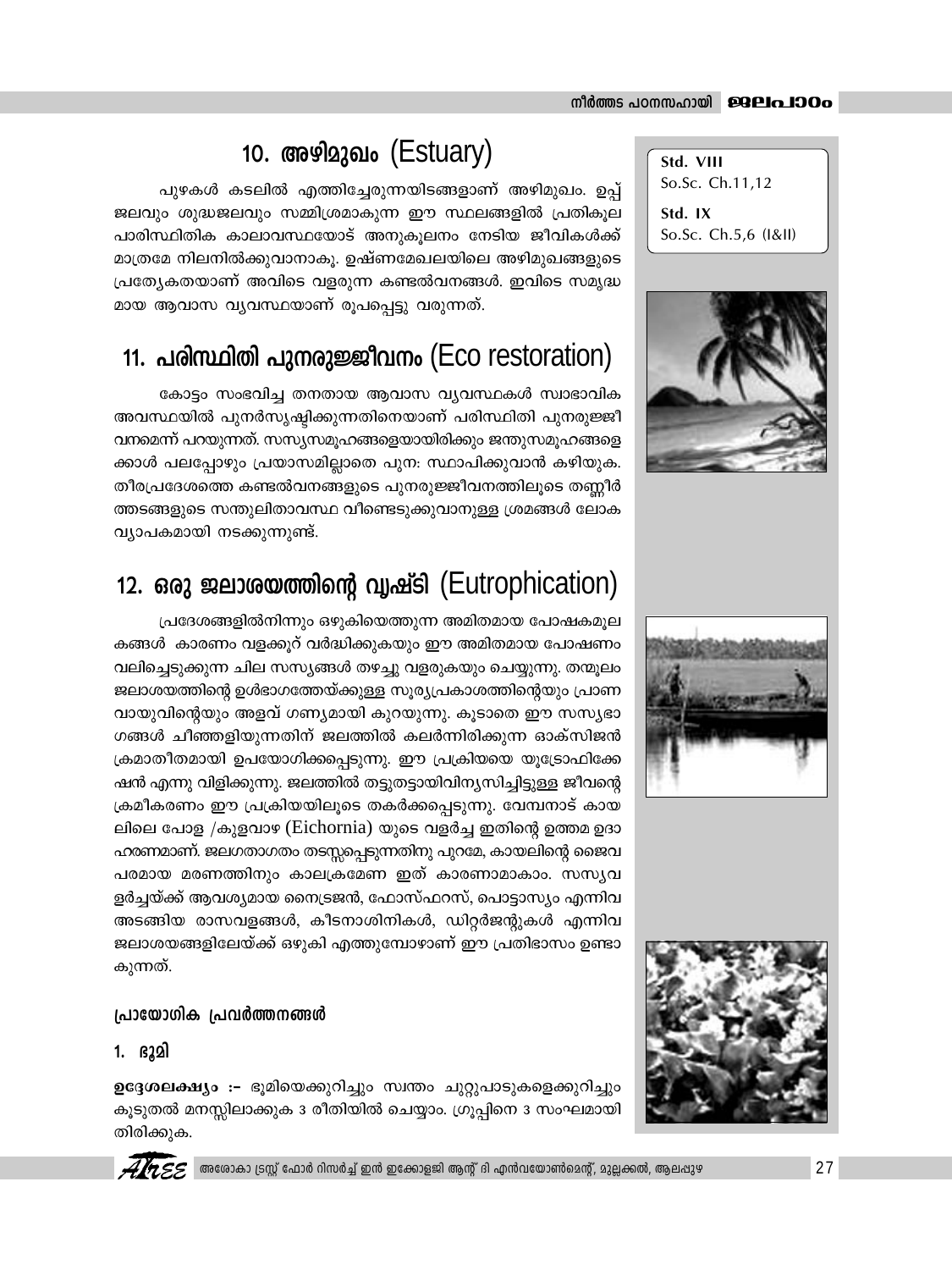### **@@@La\_loOo** midows പഠനസഹായി

- 1. സർവ്വേ:– സ്കൂളിന് ചുറ്റുമുള്ള പ്രദേശത്തെ ഭൂപ്രകൃതി, മണ്ണ്, കാലാ വസ്ഥ, ജലസ്രോതസ്സ്, സസ്യാവരണം, മനുഷ്യ പ്രവർത്തനങ്ങൾ എന്നിവ നിരീക്ഷിച്ച് ഒരു റിപ്പോർട്ട് തയ്യാറാക്കുക. ഇതിൽനിന്നും സ്വന്തം ഭൂമിയുടെ സ്വഭാവം കൃത്യമായി മനസ്സിലാക്കുവാൻ കഴിയും.
- 2. ക്ലാസ്സ് മുറി പ്രവർത്തനം: ഭൂമിയുടെ ഉത്ഭവത്തെക്കുറിച്ചും കാലയള വിനെക്കുറിച്ചും ഈ ഗ്രൂപ്പിനെ ഒരാൾ അവതരിപ്പിക്കണം. ഇതിനു ശേഷം, സ്ഥന്തം പ്രദേശത്തിനെക്കുറിച്ചും ഇതിന്റെ ഘടനയെക്കുറിച്ചും ചർച്ച ചെയ്ത് ചാർട്ടിന്റെ രൂപത്തിലാക്കി അവതരിപ്പിക്കുവാൻ പ്രേരി പ്പിക്കുക.
- 3. ക്രിയാത്മക പ്രവർത്തനം: ഭൂമിയെക്കുറിച്ച് ഒരു കഥ, കവിത, ലേഖനം എന്നിവയ്ക്കുള്ള അടിസ്ഥാന ചിന്ത കുട്ടികൾക്ക് നൽകുക. ഇവരുടെ മനസ്സിൽ ഏറ്റവും പ്രധാനമായി വരുന്ന ചിന്തയെന്താണെന്ന് നിരീ ക്ഷിച്ചശേഷം അതിനെക്കുറിച്ച് എഴുതുവാൻ പറയുക – ചിലപ്പോൾ ഭൂമിയുടെ നാശത്തെപ്പററിയായിരിക്കും, അല്ലെങ്കിൽ സൗന്ദര്യം. രണ്ട് വിഷയങ്ങളെയും കൂട്ടിയോജിപ്പിച്ചുകൊണ്ട് കുട്ടികളെ ചർച്ചാഗ്രൂപ്പാ ക്കുക.

### 2. പരിസ്ഥിതി ശാസ്ത്രം

- 1. ക്ലാസ്സ്മുറി പ്രവർത്തനം :- പരിസ്ഥിതിയുടെ നിർവചനം ചോദിച്ചു കൊണ്ട് ആരംഭിക്കാവുന്നതാണ്. ഇതിൽ ജീവനുള്ളവയെയും ജീവ നില്ലാത്തവയെയും വേർതിരിച്ചെഴുതുക. കഴിയുന്നതും പ്രാദേശിക മായ ഉദാഹരണങ്ങൾ പറയുവാൻ പ്രേരിപ്പിക്കുക.
- 2. ക്രിയാത്മക പ്രവർത്തനം :- ഈ രണ്ട് ഘടകങ്ങളെയും ഒരു സ്കിറ്റ് രൂപത്തിൽ അവതരിപ്പിക്കുവാൻ ശ്രമിക്കുക. ഓരോ കുട്ടിയും ഓരോ ഘടകമോ ജീവിയോ ആയി അഭിനയിക്കണം. ഇവ തമ്മിലുള്ള ബന്ധം പ്രകടിപ്പിക്കുവാൻ പറയുക. ഇതിലൂടെ പരസ്പരാശ്രയബന്ധത്തിന്റെ അടിസ്ഥാന കാര്യങ്ങൾ കുട്ടികൾ മനസ്സിലാക്കും.

### 3. ഊർജ്ജം – ഊർജ്ജ ഡിക്ടറ്റീവ്

ഉദ്ദേശ ലക്ഷ്യം:- സ്വന്തം ജീവിതത്തിലെ ഊർജ്ജസ്രോതസ്സുകളെ കണ്ടെത്തി ഒരു ഊർജ്ജ ഉപയോഗ ഓഡിറ്റ് (Audit) തയ്യാറാക്കുക.

പ്രവർത്തന രീതി:- രണ്ട് ഗ്രൂപ്പുകളാക്കുക. ഒരു ഗ്രൂപ്പിനോട് രാവിലെ മുതൽ ചെയ്യുന്ന കാര്യങ്ങളിൽ ഊർജ്ജ ഉപയോഗം/സ്രോതസ്സ് എന്നിവ എഴുതാൻ പറയുക. ഇതൊരു ചാർട്ട് രൂപത്തിലാക്കാവുന്നതാണ്.

| പ്രവർത്തനം     | ഊർജ്ജം<br>എന്തിനാണ് വേണ്ടത്                    | ഊർജ്ജശ്രോതസ്സ് |
|----------------|------------------------------------------------|----------------|
| 1. പല്ലുതേപ്പ് | വെള്ളം പൈപ്പിൽ വരാൻ<br>പമ്പ്/ മോട്ടോർ അടിക്കാൻ | വൈദ്യുതി       |





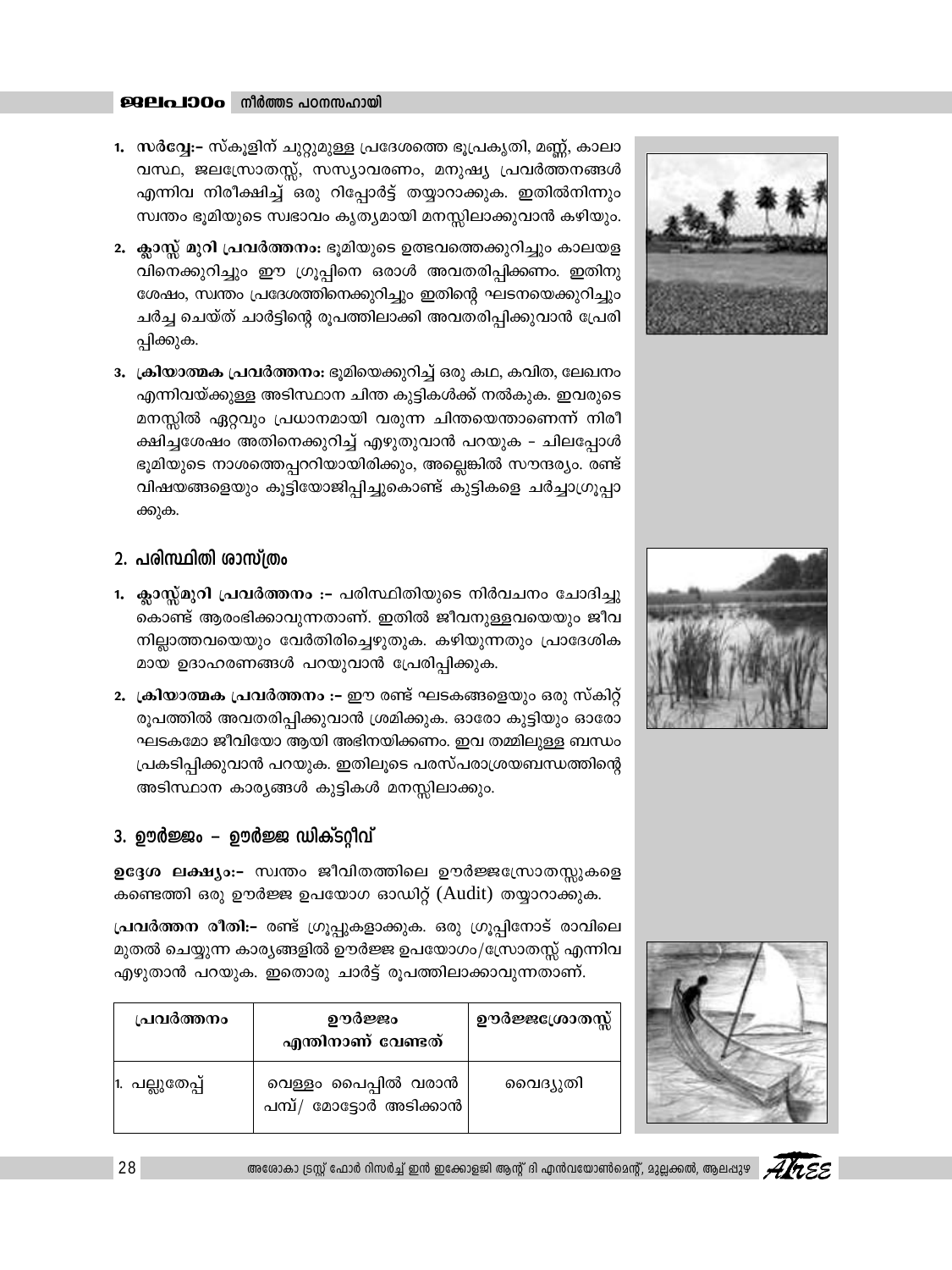രണ്ടാമത്തെ ഗ്രൂപ്പ് സ്വന്തം ജീവിതത്തിൽ ഊർജ്ജവുമായി ബന്ധ പ്പെട്ട് അനുഷ്ഠിക്കുന്ന ശീലങ്ങൾ രേഖപ്പെടുത്തട്ടെ. ഇതിൽ ഊർജ്ജ സംരക്ഷണവും ശോഷണവും എവിടെ സംഭവിക്കുന്നു എന്നെഴുതാൻ പറയുക.

| ഊർജ്ജ ശീലം                                               | എപ്പോഴും<br>ചെയ്യും | വല്ലപ്പോഴും<br>ചെയ്യും | ചെയ്യാറില്ല |
|----------------------------------------------------------|---------------------|------------------------|-------------|
| മുറിയിൽ നിന്നും<br>പോകുമ്പോൾ<br>ലൈറ്റ്/ഫാൻ<br>അണയ്ക്കും. |                     |                        |             |

### 4. തനതു ജൈവജാതി

### 1. സർവേ

ഉദേശലക്ഷ്യം:– സ്വന്തം ചുറ്റുപാടിൽ കാണുന്ന തനതു ജൈവജാതി കളെ തിരിച്ചറിയുക.

പ്രവർത്തന രീതി:- 1. വെച്ചൂർ മേഖലയിൽ വസിക്കുന്നവർക്ക് ഏറ്റവും ഉത്തമമായി പഠിക്കാവുന്നതാണ് വെച്ചൂർ പശുവാണ്. ഇതിനെക്കുറിച്ച് വിവരങ്ങൾ ശേഖരിക്കുവാൻ പ്രേരിപ്പിക്കണം. വെച്ചൂർ പശുവിനെ വളർത്തുന്നവരോട് (വളർത്തിയിട്ടുള്ളവരോട്) ഇതിന്റെ പ്രത്യേകതകൾ ചോദിച്ചറിയുക.

2. ഒരു ജൈവശാസ്ത്ര വിദഗ്ദ്ധനെ കൊണ്ടുവന്ന് കുട്ടികൾക്ക് ജീവികളിലെ വൈവിദ്ധ്യവും തനതു ജൈവജാതികളുടെ രീതികളും വേമ്പനാടിനെ ആധാരമാക്കി മനസ്സിലാക്കിക്കൊടുക്കുക.

3. വേമ്പനാടിലെ തനതു ജൈവജാതികളുടെ ചിത്രങ്ങൾ ശേഖ രിച്ച് അവ ഒരു ചാർട്ടാക്കുക.

### 5. വംശനാശഭീഷണി (Endangered) വംരനാരം (Extinction)

### 1. ക്ലാസ്സ്മുറി പ്രവർത്തനം

### ഉദ്ദേശ ലക്ഷ്യം:-

1. ജൈവവൈവിദ്ധ്യം, സംരക്ഷണം, ജീവികൾ നേരിടുന്ന ഭീഷണികൾ എന്നിവയെക്കുറിച്ച് കൂടുതൽ മനസ്സിലാക്കുക.

2. തണ്ണീർത്തടങ്ങളിലെ വംശനാശഭീഷണിയെക്കുറിച്ച് തിരിച്ചറിയുക.

പ്രവർത്തന രീതി:– രണ്ട് ഗ്രൂപ്പായി തിരിക്കുക. ഒരു ഗ്രൂപ്പ് വേമ്പനാട് കായ ലിൽ കാണുന്ന സസ്യ–ജീവജാലങ്ങളുടെ പട്ടിക തയ്യാറാക്കുക. മറ്റേ ഗ്രൂപ്പ് വേമ്പനാട്ട് കായൽ ഇന്ന് അഭിമുഖീകരിക്കുന്ന പ്രശ്നങ്ങളെക്കുറിച്ച്







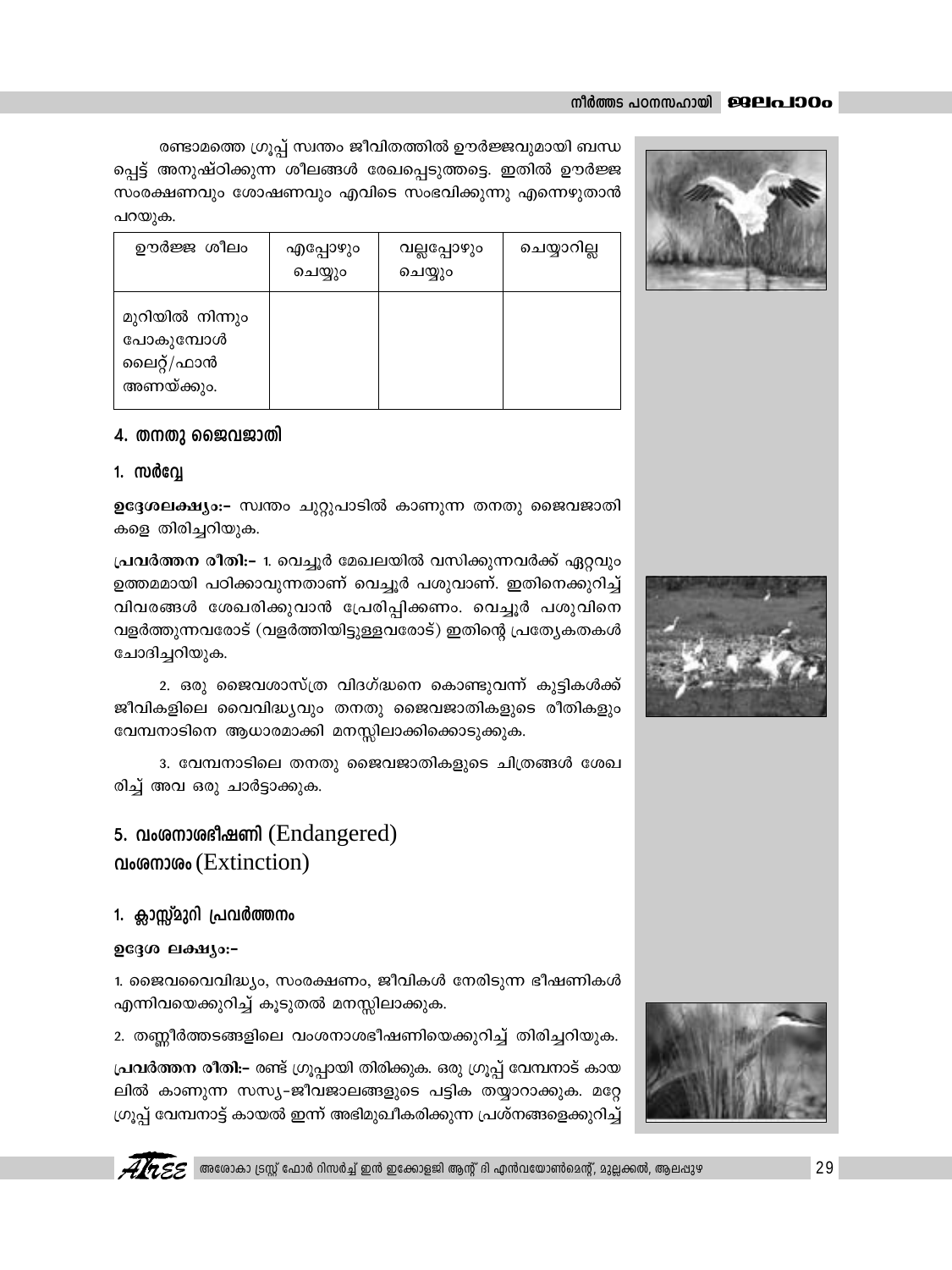ചർച്ച ചെയ്യുക. അതിനുശേഷം മേൽപറഞ്ഞ പ്രശ്നങ്ങൾ എന്തെല്ലാം തരത്തിൽ, എത്രത്തോളം അളവിൽ ജീവജാലങ്ങളെ ബാധിക്കുന്നുവെന്ന് കണ്ടെത്തുക. *ഉദാ:* ജലമലിനീകരണവും മത്സ്യവൈവിദ്ധ്യവും.

### 6.  $m$ മ്പദ്വ്യവസ്ഥ (Economy)

### 1. സർവേ

ഉദേശ ലക്ഷ്യം :- വേമ്പനാട്ട് കായലും അതിന് ചുറ്റും ജീവിക്കുന്ന മനു ഷ്യരും തമ്മിലുള്ള ബന്ധം, അവരുടെ ജീവിതമാർക്ഷങ്ങൾ, സമ്പദ്വ്യ വസ്ഥ എന്നിവ മനസ്സിലാക്കുക.

പ്രവർത്തനരീതി:– സ്വന്തം വീടിന് ചുറ്റും കായലിനെ നേരിട്ടോ അല്ലാ തെയും ആശ്രയിച്ച് ജീവി ക്കുന്നവരെ കണ്ടെത്തുക. അവർ ചെയ്യുന്ന തൊഴിലുകൾ എന്താണ്, അവർക്ക് മാസം എത്രദിവസം തൊഴിൽ ലഭി ക്കും, അവരുടെ മാസവരുമാനം എന്നിവ രേഖപ്പെടുത്തുക. ഇവയൊരു ചാർട്ടാക്കുക.

| തൊഴിലുകൾ | കായലുമായുള്ള<br>ബന്ധം | മാസം എത്രദിവസം<br>തൊഴിൽ ലഭിക്കും | മാസവരുമാനം |
|----------|-----------------------|----------------------------------|------------|
|          |                       |                                  |            |





### 7. അഴിമുഖം (Estuary)

### 1. സർവേ

ഉദ്ദേശ ലക്ഷ്യം:– അഴിമുഖത്തെക്കുറിച്ചും അവയുമായി ബന്ധപ്പെട്ട് വള രുന്ന കണ്ടൽവനങ്ങളെക്കുറിച്ചും മനസ്സിലാക്കുക.

പ്രവർത്തനരീതി:– അഴിമുഖം, കണ്ടൽ വനങ്ങൾ എന്നിവയെക്കുറിച്ച് ചർച്ച ചെയ്യുക. ഇതെല്ലാം എഴുതി റിപ്പോർട്ടാക്കുക.കണ്ടൽവനങ്ങൾ/ സസ്യാവരണം എന്നിവയുള്ള പ്രദേശമാണെങ്കിൽ ഇവയുടെ സ്വഭാവ ങ്ങൾ നിരീക്ഷിച്ച് എഴുതുക. കണ്ടൽവനത്തിന്റെ വിസ്തൃതി, ഇവയിൽ വളരുന്ന സസ്യങ്ങൾ, ജീവികൾ, ജലത്തിന്റെ സ്വഭാവം എന്നിങ്ങനെ രേഖപ്പെടുത്തുക.



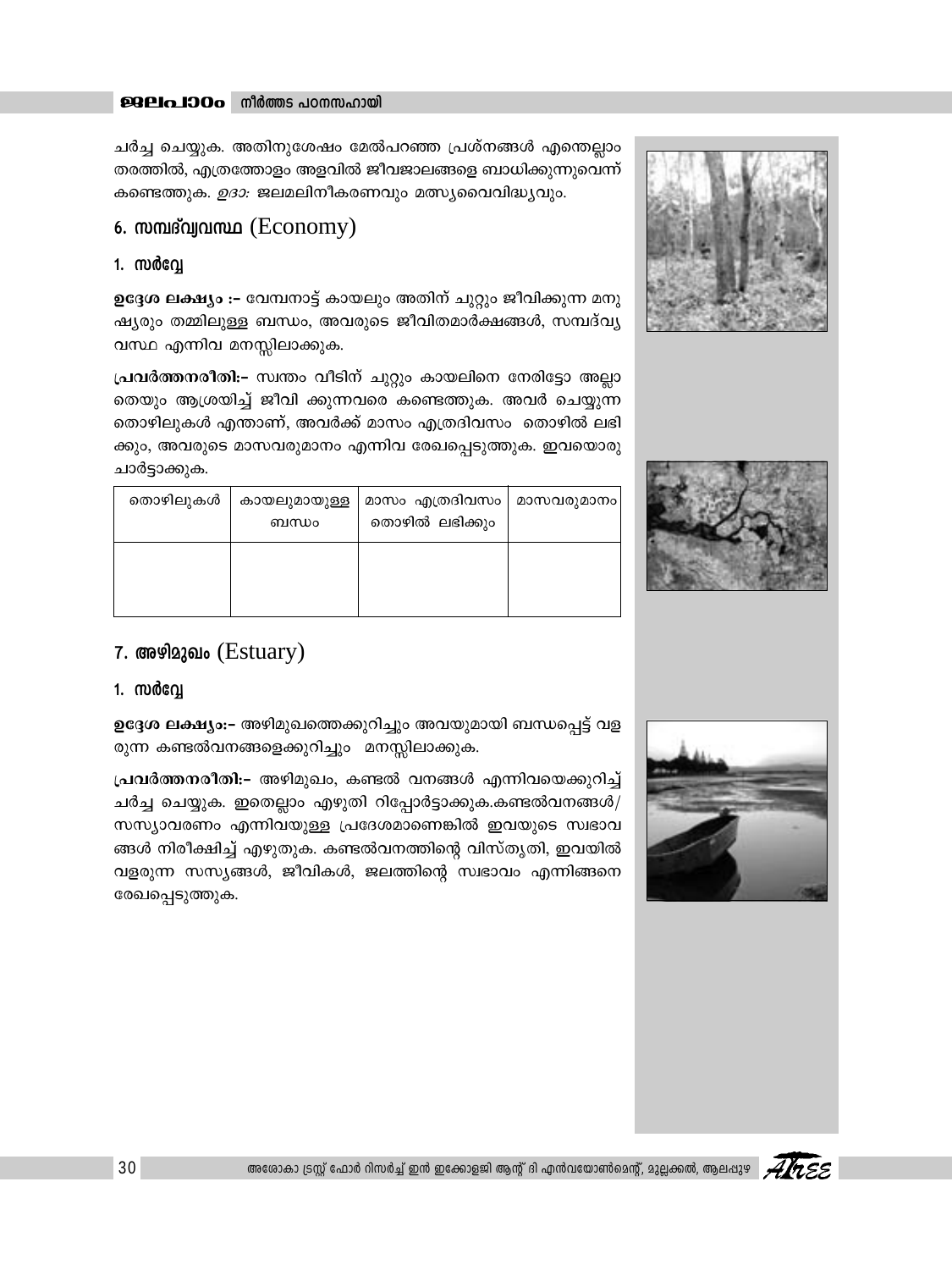### 3. T

### 1. ഉഷ്ണമേഖല പ്രദേശം (Tropical)

ഭൂമദ്ധ്യരേഖയ്ക്കിരുവശവും കാണപ്പെടുന്ന ചൂടുകൂടിയ പ്രദേശ ങ്ങളാണ് ഉഷ്ണമേഖലാ പ്രദേശങ്ങൾ. പാരിസ്ഥിതികമായി ഒട്ടനവധി സവിശേഷതകളുള്ള ഈ പ്രദേശത്തിന്റെ സ്വഭാവത്തെ നിർണ്ണയിക്കുന്ന പ്രധാനഘടകം താപമാണ്. താപവുമായി ബന്ധപ്പെട്ട പ്രാദേശീയ പ്രത്യേകതകളോട് ഇണങ്ങുന്നവയായിരിക്കും ഇവിടെയുള്ള ജീവികൾ. ഉഷ്ണമേഖലയിലെ മഴക്കാടുകൾ, പവിഴപ്പുറ്റുകൾ, തണ്ണീർത്തടങ്ങൾ എന്നിവ ജൈവ വൈവിദ്ധ്യത്തിന്റെ കലവറയാണ്. വേമ്പനാട് കായൽ ഇത്തരത്തിലുള്ള ഒരു ഉഷ്ണമേഖലാ തണ്ണീർത്തടമാണ്.

## 2. താപനില / ഊഷ്മാവ് (Temperature)

ഓരോ പ്രദേശത്തെയും ജീവികളുടെയും അവയുടെ ആവാസ വ്യവസ്ഥകളുടെയും വിതരണത്തെ സ്വാധീനിക്കുന്ന പ്രധാനപ്പെട്ട ഒരു പാരിസ്ഥിതിക ഘടകമാണ് താപനില. ജലത്തിന്റെ താപനില അതിൽ സുര്യപ്രകാശം പതിയുമ്പോൾ, ഉണ്ടാക്കുന്ന ഊർജ്ജമാണ്. ജലത്തിന്റെ താപനില അളക്കുന്നതിലുടെ ജലജീവികളുടെ വിതരണവും സ്വഭാവവും നിർണ്ണയിക്കാൻ കഴിയും. ഭൂമിയിൽ പതിക്കുന്ന സൗരോർജ്ജത്തിന്റെ വലിയൊരു ശതമാനം, വെള്ളത്തെ നീരാവിയാക്കി ഊർജ്ജപ്രവാഹ ത്തിൽ ചേർക്കുവാൻവേണ്ടി ചിലവാക്കപ്പെടുന്നു. ജലജീവികൾക്ക് താപ ത്തെ ചെറുക്കാൻ വളരെ നേരിയ ശക്തിയേയുള്ളു. അതുകൊണ്ട് തന്നെ ജലാശയങ്ങളുടെ താപനിലവാരം ക്രമാതീതമായി കുറയുകയോ വർദ്ധി ക്കുകയോ ചെയ്താൽ അത് ജലജീവികളെ പ്രതികൂലമായി ബാധിക്കും.

## 3. ഊർജജ/ഭക്ഷ്യനില (Trophic Level)

ഭക്ഷണവും ഊർജ്ജവും പോഷണവുമായി ബന്ധപ്പെട്ട ട്രോഫേ എന്ന വാക്കിൽ നിന്നുമാണ് ട്രോഫിക് നില ഉടലെടുത്തത്. ഒരേ രീതി യിൽ ഊർജ്ജ-പോഷണ സമ്പാദനം നടത്തുന്ന ജീവികളെ ഒരേ ട്രോഫിക് ലെവലിൽ ഉൾപ്പെടുത്തുന്നു. അപ്രകാരം ഹരിതസസ്യങ്ങൾ ആദ്യത്തെ ട്രോഫിക് ലെവലിലും അവയെ ഭക്ഷിക്കുന്ന സസ്യഭുക്കുകൾ ദ്വിതീയ ട്രോഫിക് ലെവലിലും സസ്യഭുക്കുകളെ ഭക്ഷിക്കുന്ന മാംസഭുക്കുകൾ തൃതീയ ട്രോഫിക് ലെവലിലും ഉൾപ്പെടുന്നു.

## 4. കാലയളവ് (Time Scale)

ഭുമിയിലെ ജീവന്റെ ഉത്ഭവവും, പരിണാമവും, നിലനിൽപ്പും അള ക്കുന്നത് കോടിക്കണക്കിന് വർഷങ്ങളുടെ കാലയളവിലാണ്. ജിയോള ജിക്കൽ ടൈം സ്കെയിൽ (Geological time Scale) എന്നറിയപ്പെടുന്ന ഈ അളവുകോലിന്റെ അടിസ്ഥാന മാനദണ്ഡം ഭൂമിയുടെ ഉത്ഭവം തന്നെ Std. VI So.Sc.Ch.1,10,12,14,15 G.Sc. Ch.4,5,6,10 Mal. Ch.2 Eng.  $Ch.2,4$ 

Std. VII So.Sc. Ch.2,3 Eng. Ch.4,7

Std. VIII So.Sc. Ch.10,11,13 Eng. Unit: 1 Poem: 5

Std. IX Bio. Ch.2 Phy. Ch.2 So.Sc. Ch.1(I), 1,5(II)



Std. VI So.Sc. Ch.12 G.Sc. Ch.4,6,9,10 Std. VII G.Sc. Ch. 9 Std. VIII Eng. Unit: 1 Std. IX Bio. Ch.1,2,3 Phy. Ch.1,2,3

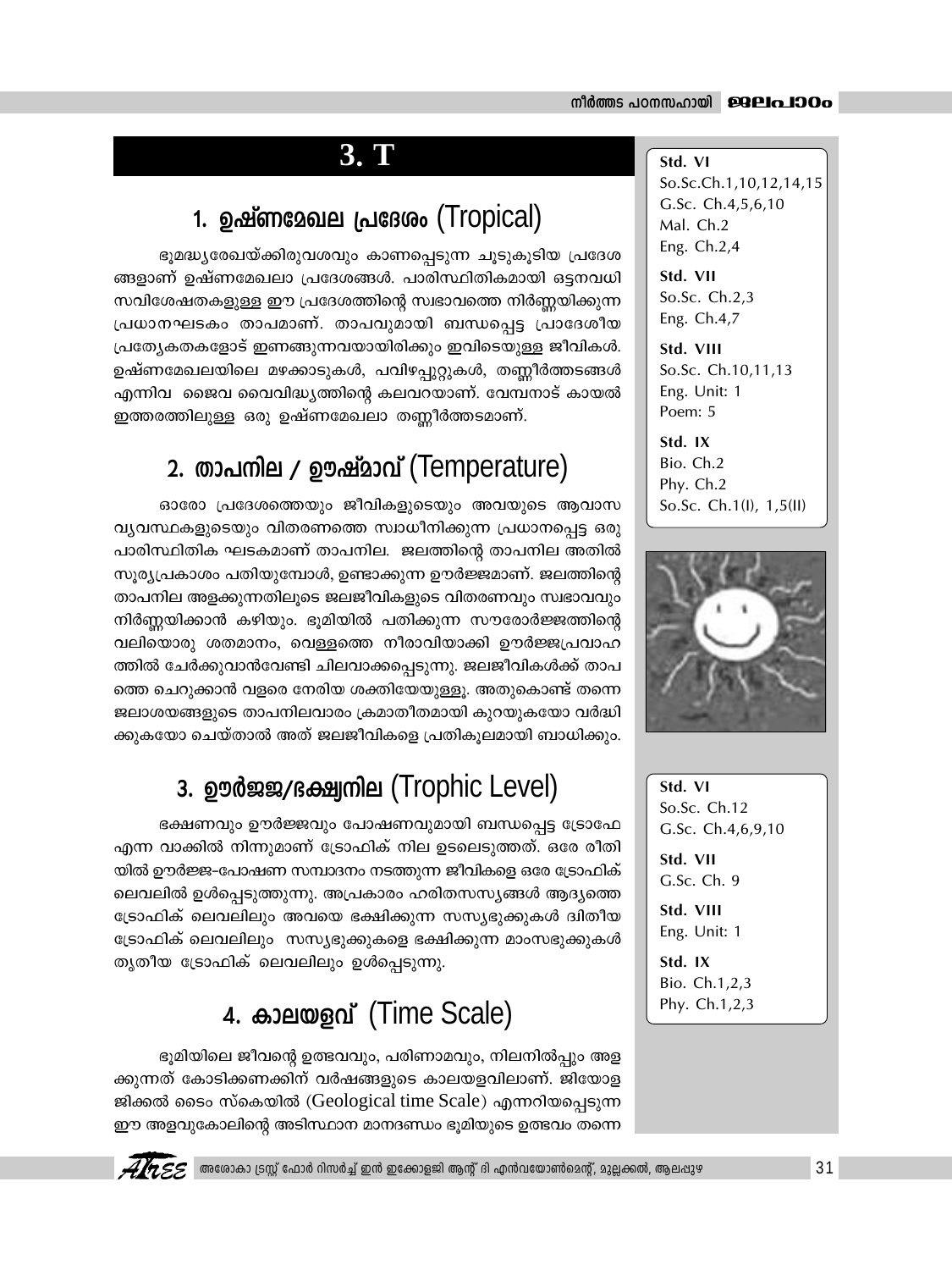

Std. VI So.Sc. Ch.5 G.Sc. Ch.1.13 Eng. Ch.2

Std. VII So.Sc. Ch.10 G.Sc. Ch. 1,3,13 Eng. Ch.4,7

Std. VIII So.Sc. Ch.9,13,14 Eng.  $Unit:4.5$ Mal. Ch.13,19

Std. IX Bio. Ch.1,8 Phy. Ch.1 Che. 3,5,7 So.Sc. Ch. 2.5.6 (II)

യാണ്. ജലത്തിന്റെ ബഹുമുഖ സ്വഭാവവുമായി ബന്ധപ്പെട്ടതുകൊണ്ടാ വാം തണ്ണീർത്തടങ്ങളും വൃതൃസ്ഥമായ പ്രകൃതം കാഴ്ചവെയ്ക്കുന്നത്. കഴിഞ്ഞ 2 ദശലക്ഷം വർഷങ്ങളായി കടൽ നിരപ്പിൽ വലിയ മാറ്റങ്ങൾ സംഭവിച്ചിരിക്കുന്നു. അടുത്ത കാലത്തായി കടൽനിരപ്പുയരുന്നത് മനുഷ്യ പ്രവർത്തനങ്ങളുടെ ഫലമായി ഉണ്ടായ ആഗോളതാപവർദ്ധനവും കാലാ വസ്ഥ മാറ്റവും കാരണമാണ്.

## 5. ദീഷണികൾ (Threats)

ഭൂമിയിലെ ആവാസവ്യവസ്ഥകളെല്ലാം തന്നെ വിവിധങ്ങളായ ഭീഷ ണികളെ നേരിടുകയാണ്. അമേരിക്കയിലെ 54% തണ്ണീർത്തടങ്ങൾ കൃഷി ക്കുവേണ്ടി നികത്തപ്പെട്ടു. ഫ്രാൻസിലെ 80% തണ്ണീർത്തടങ്ങളും, പോർട്ടു ഗലിൽ 70%-ഉം നശിപ്പിക്കപ്പെട്ടു. ഫിലിപ്പൈൻസിലെ കണ്ടൽക്കാടുക ളുടെ 67%, ബ്രസീലിലെ തണ്ണീർത്തടങ്ങളുടെ മുഖ്യഭാഗവും മലിനീക രണം കാരണം നാശത്തിന്റെ വക്കിലാണ്. എപ്പിസ്യൂട്ടിക്ക് അൾസറേ റ്റീവ് സിൻഡ്രോം ബാധിച്ച് കുട്ടനാട്ടിലെ 90% മത്സ്യങ്ങൾ ചത്ത് പൊങ്ങി യത് 1991-ലാണ്. അമ്പത് വർഷത്തിനിടയിൽ തണ്ണീർമുക്കം ബണ്ടിന് തെക്ക് ഭാഗത്ത് വേമ്പനാടുകായലിന്റെ ആഴം 8–9 മീറ്ററിൽ നിന്നും 3–3.5 മീറ്ററായി കുറഞ്ഞു. ഭൂമിയിലെ ആവാസവ്യവസ്ഥകൾക്കുണ്ടാകുന്ന ഭീഷ ണികൾക്കുള്ള ഉദാഹരണങ്ങളാണിവ..

### 6. മാരകവസ്തുക്കൾ (Toxic)

സ്വാഭാവികമായ ഒരു ആവാസവ്യവസ്ഥയ്ക്ക് ക്രമീകരിക്കുവാനും ലഘൂകരിക്കുവാനും ഉന്മൂലനം ചെയ്യുവാനും കഴിയാത്തവിധത്തിൽ മാര കമായ വിഷങ്ങൾ അലിഞ്ഞു ചേരുമ്പോൾ അതൊരു ദുരന്തത്തിന്റെ തുടക്കമായി. പല കൃത്രിമ രാസവസ്തുക്കളും പ്രകൃതിയുടെ സ്വാഭാ വിക ചാക്രികതയിലൂടെ നീക്കം ചെയ്യുവാൻ കഴിയാത്തവയാണ്. ചെറിയ അളവിൽ ചിലതൊക്കെ ജീവന് അത്യന്താപേക്ഷിതമാവാം. വേമ്പനാ ട്ടുകായലിൽ, നൈട്രേറ്റ്–നൈട്രജൻ എന്നിവയുടെ അളവും കോളിഫോം ബാക്ടീരിയയുടെ അളവും അനുവദനീയമായ പരിധിയിലധികം കാണ പ്പെടുന്നു. ആലപ്പുഴയിലെ കിണറുകളിലും ഇരുമ്പ്, ഫ്ളൂറൈഡ്, കോളി ഫോം ബാക്ടീരിയ എന്നിവയുടെ അളവ് കുടുതലാണ്. കുട്ടനാട്ടിലെ രാസവളത്തിന്റെ ഉപയോഗം ഹെക്ടറിൽ 400 കിലോയ്ക്ക് മുകളിലാണ്. എന്നാൽ ദേശീയ ശരാശരി 75–100 കിലോ വരെയാണ് ശുപാർശ ചെയ്യ പ്പെട്ടിരിക്കുന്നത്. വേമ്പനാടിനെ മാലിന്യ കൂമ്പാരമാകുന്ന ഏതാനും കണ ക്കുകളാണിവ.

### 7. പരമ്പരാഗത ജീവിതം (Traditions)

നദീതടങ്ങളിലും തണ്ണീർത്തടങ്ങളിലുമായി 6000 വർഷത്തിലേറെ യായി ഉരുത്തിഞ്ഞുവന്നതാണ് ഇന്നത്തെ മനുഷ്യ സംസ്കാരം. നദികളി ലൂടെ ഒഴുകിയെത്തിയ സമൃദ്ധമായ എക്കൽ, കാർഷിക സംസ്ക്കാര ത്തിനും അതോടൊപ്പം സമൃദ്ധമായ ജീവിതശൈലികൾക്കും വഴിതെളിച്ചു.

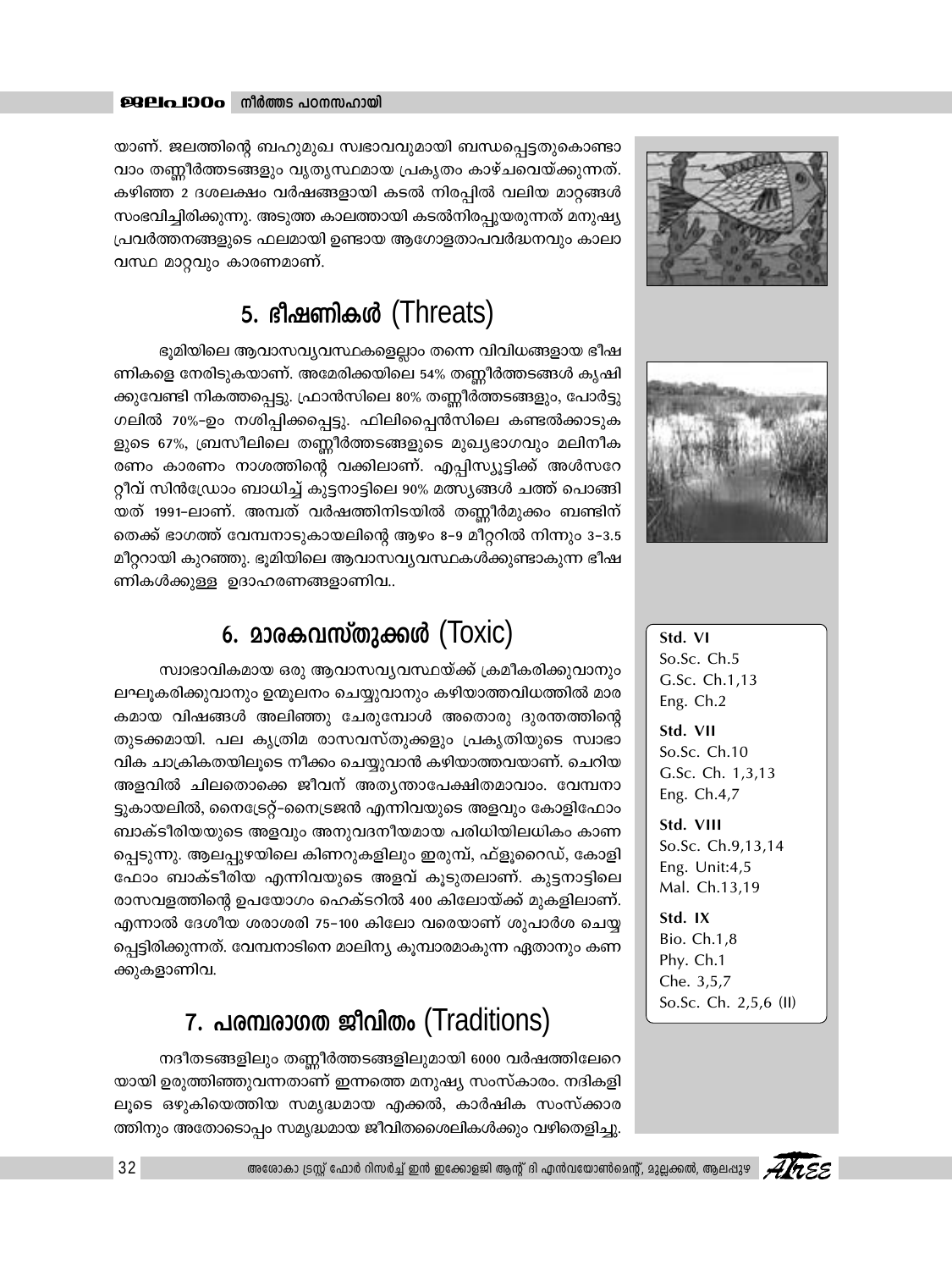

1834-ൽ ചാലയിൽ ഇരവി കേശവപണിക്കർ കുട്ടനാട്ടിലെ കായൽ കുത്തി നിലമുണ്ടാക്കുവാൻ ആരംഭിച്ചു. തുടർന്ന്, മുരിക്കുംമൂട്ടിൽ തൊമ്മൻ ജോ സഫ് എന്ന ജന്മി കുത്തിയെടുത്ത കായൽ നിലങ്ങൾക്ക് റാണി, ചിത്തിര, മാർത്താണ്ഡം എന്ന് നാമകരണം ചെയ്തു. വള്ളം കളിയും വഞ്ചിപ്പാട്ടും അവയുടെ കൂട്ടായ്മയും ഈ പ്രദേശത്തിന്റെ പരമ്പരാഗത ശക്തിയെ പ്രതിഫലിപ്പിക്കുന്നു.

## 8. വിനോദസഞ്ചാരം (Tourism)

വിനോദസഞ്ചാര വ്യവസായത്തെ, മാലിന്യമില്ലാത്ത വ്യവസായം എന്ന പേരിലാണ് വിശേഷിപ്പിക്കപ്പെടുന്നത്. വേമ്പനാട് കായലിന്റെ പ്രകൃതി മനോഹാരിത, കേരളത്തിലേയക്ക് അനേകം വിനോദസഞ്ചാ രികളെ ആകർഷിക്കുന്നു. കായലിന്റെ വൈവിദ്ധ്യമാർന്ന സൗന്ദര്യം ആസ്വദിക്കാൻ സഞ്ചാരികൾ ഹൗസ് ബോട്ടുകളിൽ സഞ്ചരിക്കുന്നു. ആലപ്പുഴയ്ക്ക് ചുറ്റുമുള്ള കായലിൽ മാത്രം ഈ വിധത്തിൽ 500–700 ഹൗസ്ബോട്ടുകൾ പ്രവർത്തിക്കുന്നുണ്ടെന്ന് കണക്കുകൾ കാണിക്കു ന്നു. പരിസ്ഥിതിക്ക് ദോഷം ചെയ്യാത്ത വിനോദസഞ്ചാരം (Eco-Tourism) ഇപ്പോൾ ഉത്തരാവാദിത്വമുള്ള വിനോദസഞ്ചാരം (Responsible Tourism) എന്ന പേരിലാണ് അറിയപ്പെടുന്നത്. കുമരകം, പാതിരാമണൽ എന്നിവ വേമ്പനാട് കായലിലെ പ്രധാനപ്പെട്ട വിനോദസഞ്ചാര കേന്ദ്രങ്ങളാണ്.

### പ്രായോഗിക പ്രവർത്തനങ്ങൾ

### 1. อุขดุละมารอยุตกิต (Trophic Level)

ഉദ്ദേശ്യം:– കായലിലെ ട്രോഫിക് തലങ്ങളെക്കുറിച്ച് കൂടുതൽ മനസ്സി ലാക്കുവാൻ.

ചർച്ച:– കായലിൽ കാണുന്ന ജന്തുക്കളുടെയും സസ്യങ്ങളുടെയും പട്ടിക തയ്യാറാക്കുക. ഇതിൽ സൗരോർജ്ജം നേരിട്ട് ഉപയോഗിക്കുന്നവയെ ആദ്യം തരംതിരിക്കുക. പ്ലവജീവികളെക്കുറിച്ച് പറയുവാൻ വിദ്യാർത്ഥി കൾക്ക് സാധിച്ചില്ലെങ്കിൽ, അദ്ധ്യാപകൻ ഇത് കൂട്ടിച്ചേർക്കേണ്ടതാണ്. ഓരോ ജീവിയെയും അതിന്റെ ആഹാരം/ആഹാരസമ്പാദനമാർഗ്ഗം എന്നിവയനുസരിച്ച് തരംതിരിക്കുക. ഇവ കോർത്തിണക്കി ഒരു പിരമിഡ് നിർമ്മിക്കുക. (ചാർട്ട് പേപ്പർ കൊണ്ട് ചെയ്യാവുന്നതാണ്) ഇതിലെ ട്രോഫിക്ക് ലെവൽ എന്ന ആശയം വിശദീകരിക്കുക.

കളി:– കുട്ടികളെ ഗ്രൂപ്പുകളാക്കി തിരിക്കുക. ഓരോ ഗ്രൂപ്പും ഓരോ ്രോഫിക്ക് ലെവൽ ആകട്ടെ. പല ജീവികൾ ഒരേ ലെവലിൽ കാണപ്പെ ടുന്നു എന്ന ആശയം കൊണ്ടുവരണം. ഉദാഹരണത്തിന് മുയലും മാനും സസ്യഭുക്കാണ്. ഇവയെ ക്രമമനുസരിച്ച് നിർത്തുക. പരസ്പരബന്ധവും ആഹാരശൃംഖലയും ശൃംഖലാജാലികയും മനസ്സിലാക്കുവാൻ പാകത്തി ലായിരിക്കണം ക്രമീകരണം. ഓരോ ട്രോഫിക് ലെവലിലെയും ജീവിക ളുടെ എണ്ണം ക്രമമമായി കുറയണം. ഏറ്റവുമധികം സസ്യഭുക്കുകളും ഏറ്റവും കുറച്ച് ദ്വിതീയ ഉപഭോക്താവും ആകണം.





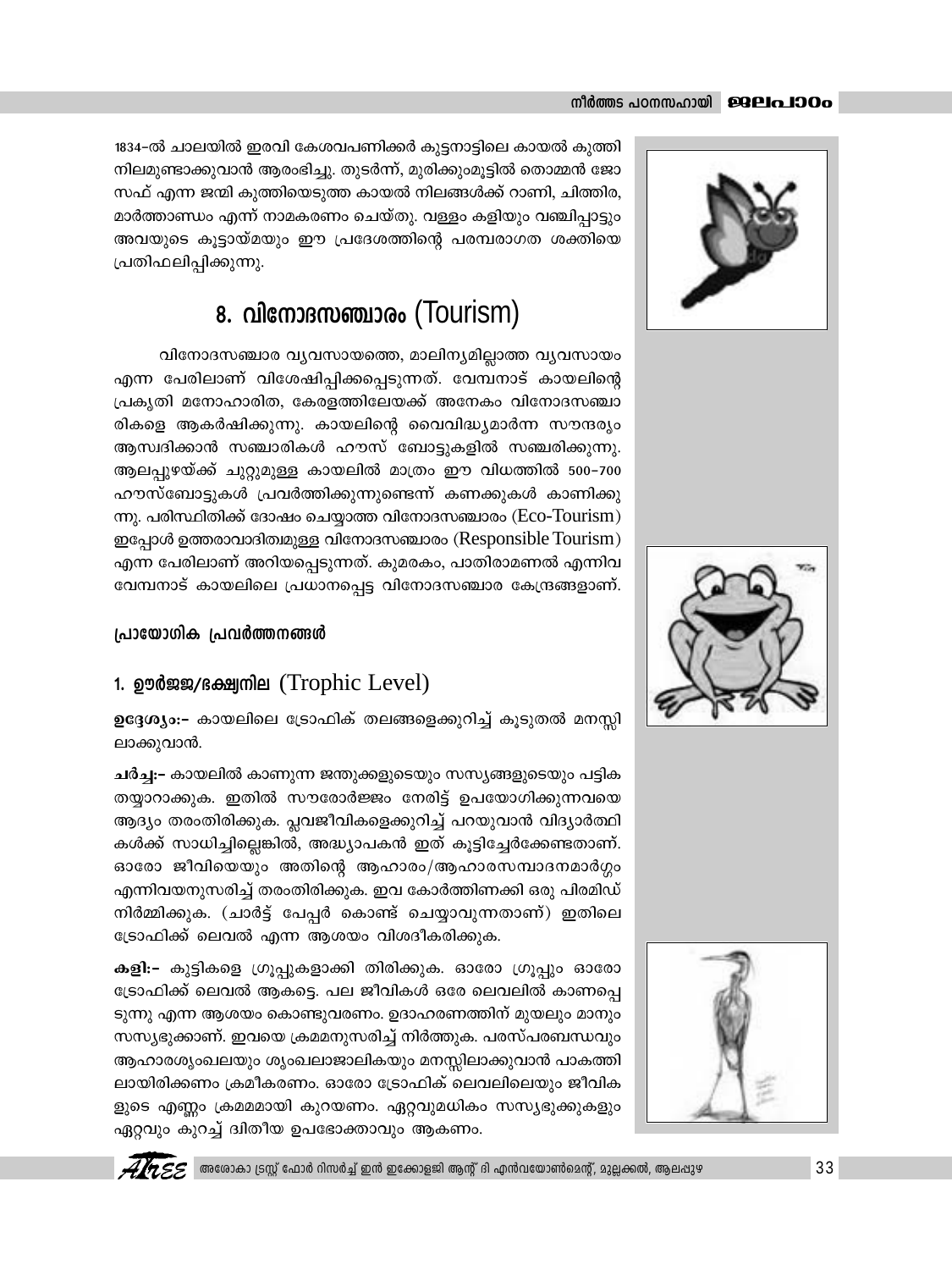### 2. പരമ്പരാഗത ശൈലികൾ (Traditions)

ഉദ്ദേശ്യം:– വേമ്പനാട് പ്രദേശത്തിന്റെ സാംസ്കാരികവും ചരിത്രപര വുമായ പാരമ്പര്യം തിരിച്ചറിയുക.

### പ്രവർത്തനശൈലി:– സർവ്വേ/സംവാദം

പ്രവർത്തന രീതി :- വിദ്യാർത്ഥികളുടെ വീടിനടുത്തുള്ള പരമ്പരാഗത മത്സ്യബന്ധനക്കാരൻ/കൃഷിക്കാരൻ/കർഷകത്തൊഴിലുകളിൽ ഏർപ്പെ ട്ടിരുന്നവർ എന്നിവരെ കണ്ടുപിടിക്കുക. ഇവരിൽനിന്നും 40–50 വർഷം വരെ മുമ്പുള്ള ചരിത്രവും സംസ്കാരവും പാരമ്പര്യവും നേരിട്ടുള്ള സംവാദത്തിലൂടെ മനസ്സിലാക്കുവാൻ പ്രേരണ നൽകുക. ഗ്രൂപ്പിനെ 3–4 ആയി തിരിക്കുകയാണെങ്കിൽ ഓരോ ഗ്രൂപ്പിനും ഓരോ തരം വിവര ശേഖരണം നടത്താം. ഉദാ: കൃഷി, മത്സ്യബന്ധനം എന്നിങ്ങനെ. ദീർഘ മായ ചോദ്യാവലിയിലൂടെയല്ലാതെ വളരെ ലളിതമായ ചോദ്യങ്ങളുടെ ഒരു പട്ടിക മുൻകൂട്ടി തയ്യാറാക്കുക. ഈ വിവരങ്ങൾ നല്ലൊരു റിപ്പോർ ട്ടാക്കി സമർപ്പിക്കുക. കഴിയുമെങ്കിൽ പഴയ ഉപകരണങ്ങൾ, യന്ത്രങ്ങൾ എന്നിവയുടെ ചിത്രങ്ങൾ ശേഖരിക്കുക.

### 3. മാരകവസ്തുക്കൾ (Threats /  $Toxic$ )

ഉദേശ്യം:– വേമ്പനാട് കായൽ വിഷാംശങ്ങളിൽനിന്നും നേരിടുന്ന പ്രശ്ന ങ്ങളെക്കുറിച്ചും ഭീഷണികളെക്കുറിച്ചും വിശദമായി മനസ്സിലാക്കുക. ജലം എന്ന വിഭവത്തെ കേന്ദ്രീകരിച്ചുകൊണ്ടാവാം പഠനം.

പ്രവർത്തന രീതി:– സ്കുളിന് (അല്ലെങ്കിൽ വീട്) ചുറ്റുമുള്ള 3-4 വൃത്യ സ്ത ജലസ്രോതസ്സുകളെ തിരഞ്ഞെടുക്കുക. കായൽ, കുളം, തോട്, കിണർ എന്നിങ്ങനെ ATREE ഓഫീസിൽനിന്നും ലഭ്യമായ Water Testing Kit-ന്റെ സഹായത്തോടെ ജലത്തിന്റെ അവസ്ഥ കണ്ടുപിടിക്കുക. ഇതിൽ നിന്നും നമ്മുടെ ചുറ്റുമുള്ള ഏറ്റവും വലിയ ഭീഷണിയായ വിഷാംശങ്ങ ളെക്കുറിച്ച് ഒരു ഏകദേശരൂപം കണ്ടുപിടിക്കുവാനാകും. ഈ നിഗമന ങ്ങളെല്ലാം ഒന്നിച്ച് ഒരു റിപ്പോർട്ടുണ്ടാക്കുക. ഒരു ഏകദിന സെമിനാർ നടത്തുവാൻ ശ്രമിക്കുക.





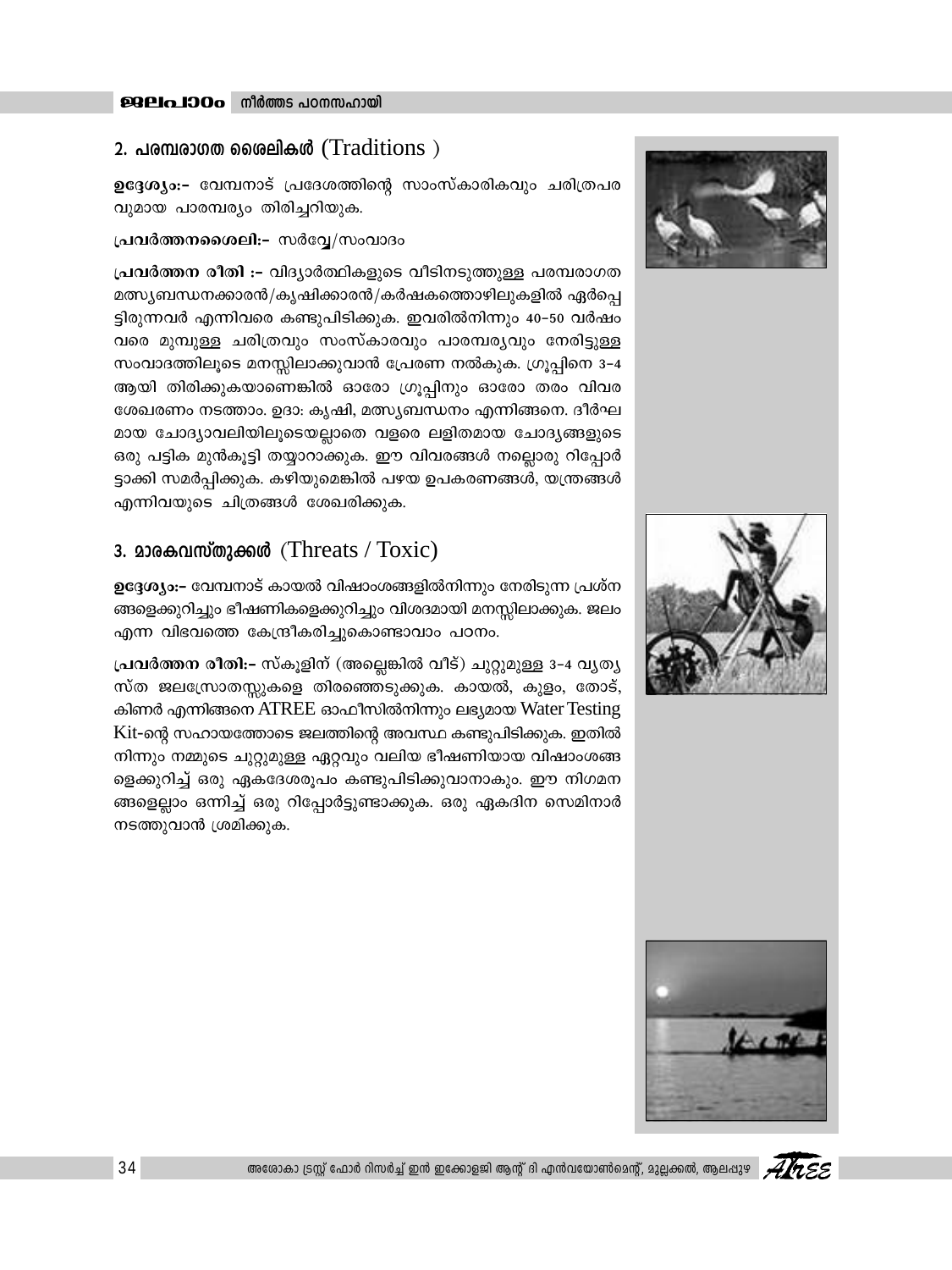### 4. L

## 1. <sub>B</sub> (പക്വതി (Landscape)

ഒരു പ്രദേശത്തിന്റെ പാരിസ്ഥിതികവും സാമൂഹികവും സാംസ്കാ രികവുമായ പൈതൃകത്തെയാണ് യഥാർത്ഥത്തിൽ Landscape എന്ന പദം കൊണ്ട് അർത്ഥമാക്കുന്നത്. ഒരു പ്രദേശത്തിന്റെ ഭംഗി കുട്ടാൻ നടത്തുന്ന മരം നടുക, പുൽത്തകിടി നിർമ്മിക്കുക, തുടങ്ങിയ ഇടപെട ലൂകളെയും ഈ വാക്കുകൊണ്ട് അർത്ഥമാക്കാറുണ്ട്.

### 2. തടാകം, കായൽ (Lake)

കരയാൽ ചുറ്റപ്പെട്ട വിശാലമായ ജലവിതാനത്തെയാണ് തടാകം അഥവാ കായൽ എന്ന് വിളിക്കുന്നത്. കേരളത്തെ സംബന്ധിച്ചിടത്തോളം പുഴകൾ കടലിൽ ചേരുന്നതിനു മുമ്പ് പരന്നൊഴുകി സൃഷിടിക്കുന്ന ഒരു ആവാസവ്യവസ്ഥയാണ് കായൽ (Back Waters). വേമ്പനാടു കായ ലിൽ പമ്പ, മീനച്ചിൽ, മണിമല, അച്ചൻകോവിൽ, മുവാറ്റുപുഴ എന്നീ അഞ്ച് പുഴകൾ ഒഴുകിച്ചേരുന്നു. 96.5 കിലോമീറ്റർ നീളവും 87,000 ഹെക്ടർ വിസ്തൃതിയുമുള്ള ഈ കായലിന്റെ ചുറ്റളവ് 256 സ്ക്വയർ കിലോമീറ്റ റാണ്. തെക്കേ ഇന്ത്യയിലെ ഏറ്റവും വിസ്തൃതിയാർന്ന കായലാണ് വേമ്പനാട്.

## 3. ജല ആവാസവ്വവസ്ഥ (Lentic / Lotic)

പാരിസ്ഥിതിക ശാസ്ത്രത്തിലെ പ്രസക്തമായ രണ്ട് വാക്കുകളാ ണിവ. ശുദ്ധജലമടങ്ങുന്ന ജലാശയങ്ങളെ വേർതിരിക്കുവാൻ ഉപയോ ഗിക്കുന്ന ഏറ്റവും അടിസ്ഥാനപരമായ നിർവചനങ്ങളിലൊന്നാണിത്. ശുദ്ധജലം ഒഴുകാതെ ശാന്തമായി കിടക്കുന്ന പ്രദേശങ്ങളെ ലെന്റിക് എന്ന് വിളിക്കും. ഇതിൽ കുളം, തടാകം, ചതുപ്പ് എന്നീ തണ്ണീർത്തട ങ്ങൾ ഉൾപ്പെടും. എന്നാൽ ശുദ്ധജലം ഒഴുകുന്നയിടത്ത് ലോട്ടിക് എന്നാണ് വിശേഷണം. അരുവി, പുഴ എന്നിവ ലോട്ടിക് ആവാസവൃവ സ്ഥകളാണ്.

## 4. പ്രകാരം (Light)

ജീവന്റെയും ജീവികളുടേയും നിലനിൽപ്പിനെ നിർണ്ണയിക്കുന്ന പ്രധാനപ്പെട്ട ഒരു പാരിസ്ഥിതിക ഘടകമാണ് പ്രകാശം. പ്രകാശകിര ണങ്ങളില്ലാതെ ഭുമിയിൽ ജീവനില്ല തന്നെ. പ്രകാശത്തിന്റെ സ്വഭാവം, തീക്ഷണത, ദൈർഘ്യം എന്നിവയാണ് ജീവന്റെ ആവിർഭാവത്തെയും ജീവികളുടെ വിതരണത്തെയും സ്വാധീനീക്കുന്നത്. പ്രകാശ സംശ്ലേഷണ പ്രക്രിയയെ സ്വാധീനിക്കുന്നതും പ്രകാശത്തിന്റെ മേൽപ്പറഞ്ഞ മൂന്ന് അവസ്ഥകളാണ്. ജലത്തിലൂടെ ആഗീരണം ചെയ്യുന്ന പ്രകാശ രശ്മിക ളുടെ ചുവപ്പും നീലയും കണങ്ങൾ തിരിച്ചു പ്രതിഫലിക്കപ്പെടുകയും, Std. VI So.Sc. Ch.1,2,6,10 G.Sc. Ch.10

Std. VII So.Sc. Ch.1 G.Sc. Ch. 1

Std. VIII So.Sc. Ch.7,9,12,14

Std. IX So.Sc. Ch. 1,4,5,6 Bio. Ch.8



Std VI So.Sc. Ch.5 Std. VII G.Sc. Ch. 13 Std. VIII So.Sc. Ch.13.14.16

Std. IX So.Sc. Ch. 1,2,5 Che. Ch. 4 Phy. Ch. 9



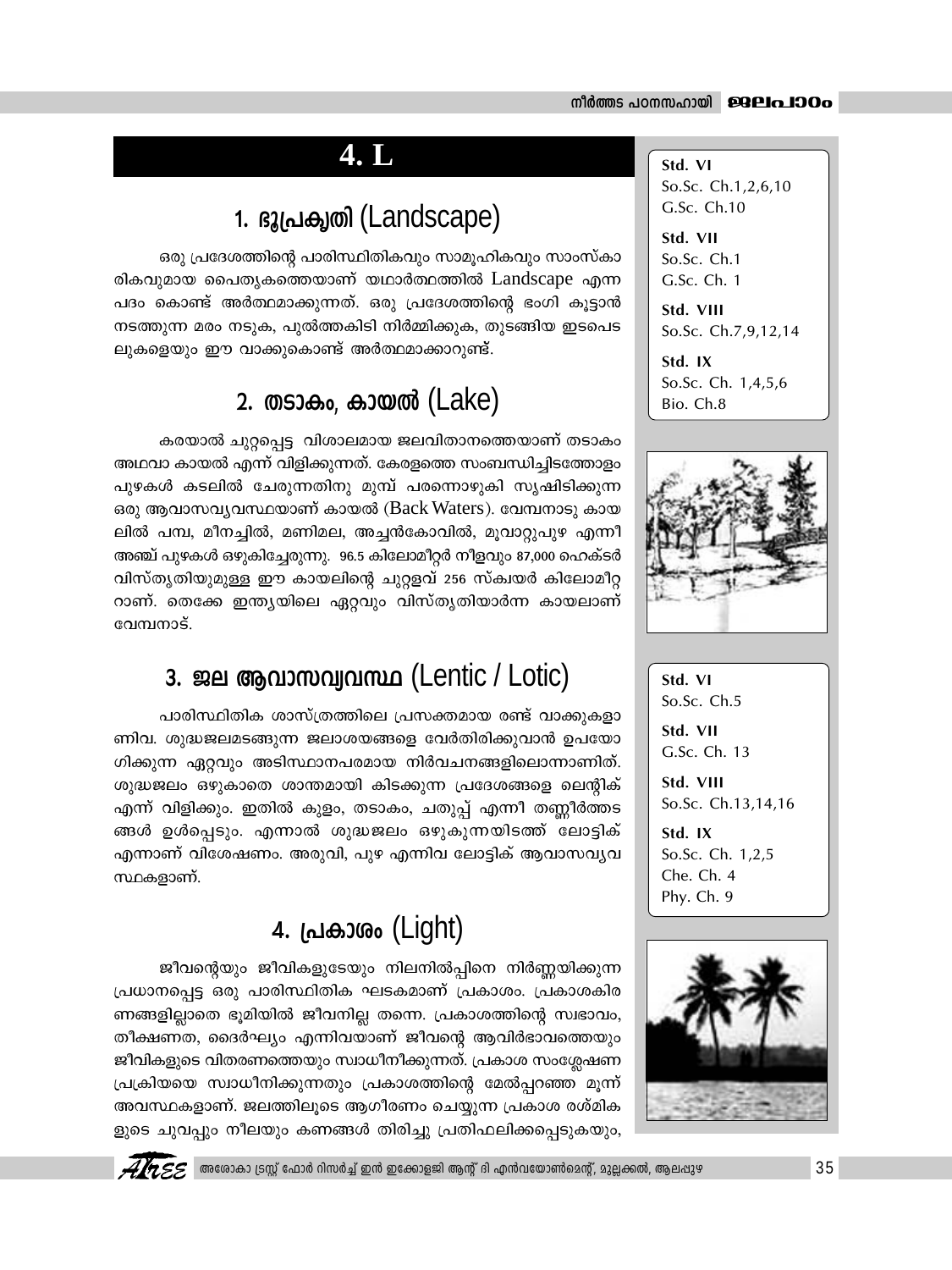

Std. VI So.Sc. Ch.4,10,12,14 G.Sc. Ch.1,4,9,13

Std. VII So.Sc. Ch.5,9 G.Sc. Ch.1

Std. VIII So.Sc.Ch.9,11,14,16,17

Std. IX So.Sc. Ch.1-9 Che. Ch. 3 Bio. Ch. 1



പച്ചനിറം നിലനിർത്തപ്പെടുകയും ചെയ്യുന്നു. ഈ കണങ്ങളെ ഹരിത കത്തിന് ഉപയുക്തമാക്കുവാൻ കഴിയില്ല. പക്ഷെ ചുവന്ന ആൽഗകൾക്ക് ഇവയെ ഉപയോഗിച്ച് ജലത്തിന്റെ കൂടുതൽ ആഴങ്ങളിൽ ജീവിക്കുവാൻ സാധിക്കുന്നു. പ്രകാശം കടന്നു കയറുന്ന ആഴം കുറഞ്ഞ ജലത്തിന്റെ നിരപ്പിനെ ലിറ്ററൽ (Littoral) മേഖലയെന്ന് വിളിക്കുന്നു. വേരുകളുള്ള സസ്യങ്ങൾക്ക് പ്രകാശസംശ്ലേഷണം അനായാസം നടത്താവുന്ന ഒരു മേഖലയാണിത്. ഇതിന് ശേഷം തുറന്ന ജലപരപ്പിൽ പ്രകാശ സംശ്ലേ ഷണം നടക്കാവുന്ന മേഖലയെ ലെംനറ്റിക് (Lemntic) മേഖലയെന്ന് വിളിക്കും. ഇതിൽ പ്ലവജീവികൾ ധാരാളമായി കാണപ്പെടുന്നു. ആഴം കുറഞ്ഞ കുളങ്ങളിൽ ഈ മേഖല കാണപ്പെടില്ല. പ്രകാശം ഒട്ടും തന്നെ ലഭിക്കാത്ത മേഖലയെ പ്രൊഫണ്ടൽ (Profundal) എന്നാണ് വിശേഷി പ്പിക്കുക. കായലുകളുടെ നിലനിൽപ്പിന് ആവശ്യമായ എക്കൽ അടിഞ്ഞു കുടന്നതിവിടെയാണ്.

## 5. ജീവസന്ധാരണമാർഗ്ഗം (Livelihood)

ഉല്പാദനക്ഷമതയും വൈവിധ്യവും ഏറ്റവുമധികം കാണപ്പെടുന്ന ഒരു ആവാസവ്യവസ്ഥയാണ് തണ്ണീർത്തടങ്ങൾ. തണ്ണീർത്തടങ്ങളിലെ ജൈവവൈവിധ്യത്തെ ആശ്രയിച്ച് ജീവിക്കുന്ന മനുഷ്യസമൂഹങ്ങൾ അ നവധിയാണ്. ഈ പ്രദേശത്തെ ജനസംഖ്യയുടെ 40% കൃഷിയുമായി ബന്ധപ്പെട്ട തൊഴിലുകളിൽ ഏർപ്പെട്ടിരിക്കുന്നു. വേമ്പനാട് കായലിൽ മത്സ്യമേഖലയിൽ 23,992 പേർ ജോലി ചെയ്യുന്നു എന്നാണ് കണക്ക്. ഇതിൽ 7650 പേർ മത്സ്യബന്ധനവുമായി ബന്ധപ്പെട്ട് പ്രവർത്തിക്കുന്നു.

### 6. ஜிவிலை சி (Life Style)

ഒരു പ്രദേശത്തെ ജനത അനുവർത്തിക്കുന്ന ജീവിതശൈലി അവിടത്തെ പരിസ്ഥിതിയെ സ്വാധീനിക്കും. ഇത്തരത്തിൽ മനുഷ്യന്റെ തെറ്റായ ഇടപെടലുകൾ കാരണം വളരെ കൂടുതൽ നാശം സംഭവിച്ച ആവാസവ്യവസ്ഥയാണ് തണ്ണീർത്തടങ്ങൾ. വേമ്പനാട് കായലിന് വന്നു ചേർന്നിട്ടുള്ള പ്രധാന മാറ്റം കായൽ നികത്തലാണ്. കായലിന്റെ 63% വിസ്തൃതി നഷ്ടപ്പെട്ടിരിക്കുന്നതായി കണക്കുകൾ കാണിക്കുന്നു. മനു ഷ്യന്റെ വർധിച്ച ആവശ്യങ്ങൾക്കനുസരിച്ച് കൃഷിയുടെ വികാസവും നഗരവൽക്കരണവും നടന്നു. വ്യവസായ മാലിന്യങ്ങളും, കൃഷിയ്ക്കായി ഉപയോഗിക്കപ്പെടുന്ന കീടനാശിനികളും രാസവളങ്ങളും, വീടുകളിൽ നിന്നുമുള്ള മാലിന്യങ്ങളും ദിനംപ്രതി ചെന്നെത്തുന്നത് കായലിലാണ്. കായലിൽ വളർന്നു പെരുകുന്ന കുളവാഴ, ജലത്തിൽ ഒഴുകിയെത്തുന്ന അമിതമായ മാലിനൃങ്ങളുടെ ഫലമായിട്ടാണ്. നമ്മുടെ ജീവിതശൈലി യിൽ മാറ്റങ്ങളുണ്ടാക്കിക്കൊണ്ടു മാത്രമേ കായലിനെ രക്ഷിക്കുവാനാകു.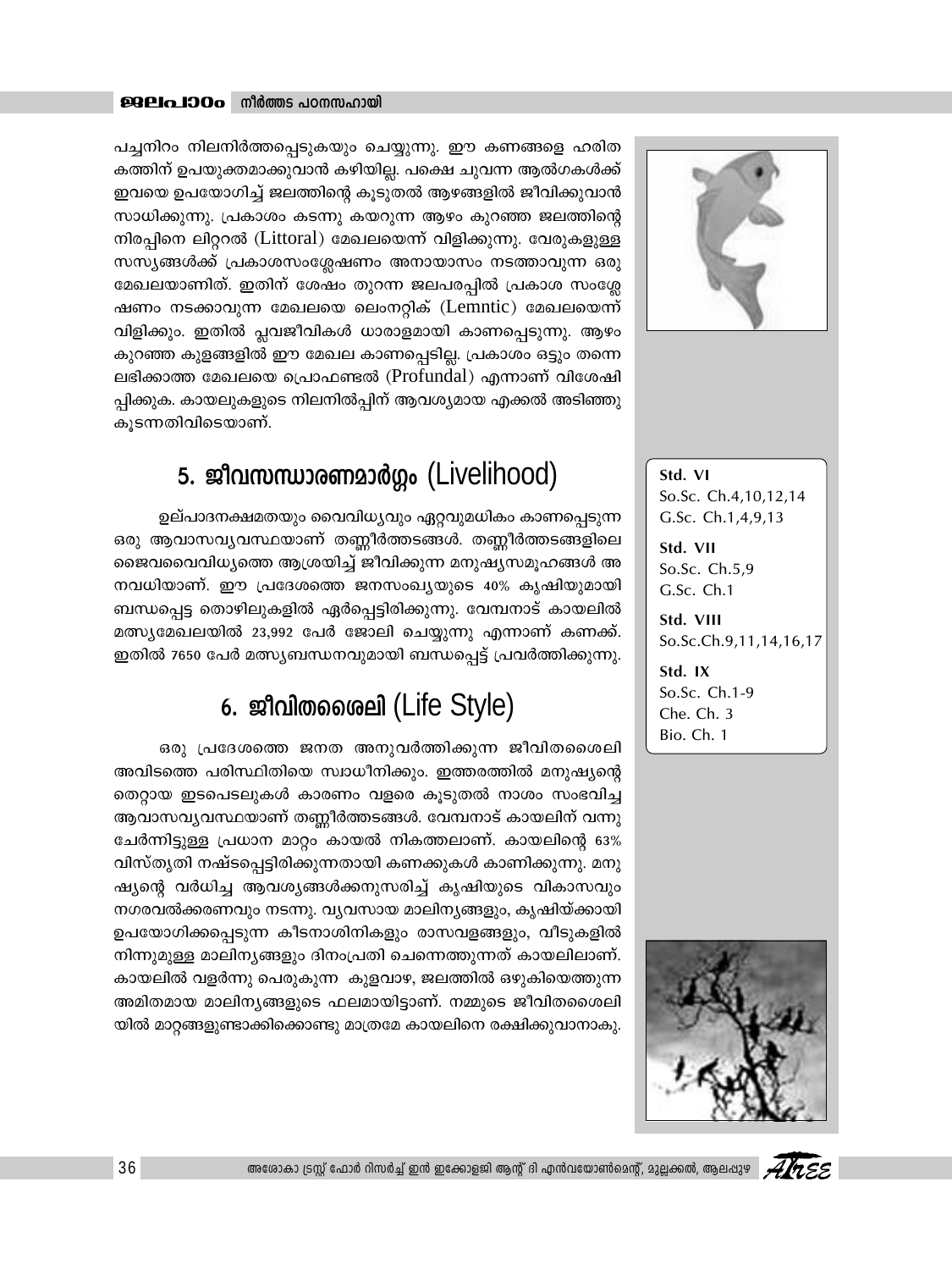### പ്രായോഗിക പ്രവർത്തനങ്ങൾ

### 1. @S $3a_0$  (Lake)

ഉദ്ദേശ്യം :– തടാകത്തിന്റെ/കായലിന്റെ പ്രത്യേക സ്വഭാവത്തെക്കുറിച്ചും ഭൂപ്രകൃതിയെക്കുറിച്ചും കൂടുതൽ മനസ്സിലാക്കുക. ലളിതമായ ഒരു ഭൂപടം തയ്യാറാക്കുക.

പ്രവർത്തന രീതി:– സ്കൂളിന്റെ / വീടിന്റെ അടുത്തുള്ള ഒരു കായൽപ്ര ദേശം തിരഞ്ഞെടുക്കുക. സ്കൂൾ കായലിൽനിന്നും അകലെയാണെ ങ്കിൽ, വേറൊരു തണ്ണീർത്തടം തിരഞെടുക്കുക. തോട്, അരുവി, കുളം എന്നിങ്ങനെ, കായൽ പ്രദേശമാണെങ്കിൽ അതിന്റെ തീരതത്തിലൂടെ 1- 1 1/2 കിലോമീറ്റർ വരെ നടക്കുക (ഒരു നിശ്ചിത ദൂരം) അപ്പോൾ ഇരു വശത്തും കാണുന്ന എല്ലാ വസ്തുക്കളും പ്രവർത്തനങ്ങളും രേഖപ്പെടു ത്തുക. തിരിച്ചു വരുന്നതിന് ശേഷം കണ്ട കാര്യങ്ങളെ തരംതിരിക്കുക. പുറപ്പെട്ട സമയവും അവസാനിച്ച സമയവും രേഖപ്പെടുത്തണം. കുളമാ ണെങ്കിൽ അതിന് ചുറ്റും നടക്കാം. ജലത്തിൽ സംഭവിക്കുന്ന മാറ്റവും രേഖപ്പെടുത്തണം. ഉദാ: മത്സ്യം ചാടി, മീൻ കൊത്തി മുങ്ങി മീൻപിടിച്ചു എന്നിങ്ങനെ. ഈ പ്രവർത്തനത്തിലൂടെ കായലിന്റെ ജീവപരവും അജൈ വവുമായ ഘടകങ്ങൾ മനസ്സിലാക്കുവാൻ കഴിയും. അതോടൊപ്പം മനുഷ്യ പ്രവർത്തനങ്ങൾ തിരിച്ചറിയുവാനും സാധിക്കും. മണ്ണൊലിപ്പ്, കരയിടി ച്ചിൽ എന്നിവയും രേഖപ്പെടുത്തണം.

### 2. ജീവസന്ധാരണമാർഗ്ഗം (Liveilihood)

ഉദ്ദേശ്യം:– നമ്മുടെ ചുറ്റുമുള്ള ജനം ജീവിക്കുവാനും നിലനിൽക്കുവാ നുമായി എന്തെല്ലാം പ്രവർത്തനങ്ങളാണ് ചെയ്യുന്നതെന്ന് മനസ്സിലാ ക്കുക.

പ്രവർത്തന രീതി :- വിദ്യാർത്ഥിയുടെ വീടിന് ചുറ്റും 20 വീടുകൾ തിര ഞ്ഞെടുക്കുക. ഓരോ വീട്ടിലെയും അംഗങ്ങൾ ചെയ്യുന്ന പ്രവർത്തനങ്ങൾ കണ്ടുപിടിച്ച് ഒരു പട്ടിക രൂപത്തിലാക്കുക. വളരെ ചെറിയ കുട്ടികളെ ഒഴി വാക്കുക. പക്ഷെ 10–12 വയസ്സ് വരെയുള്ള കുട്ടികൾ മാതാപിതാക്കളെ പല ജോലികളിലും സഹായിക്കുന്നുണ്ടാവും. ഇതും എഴുതണം.ഈ പട്ടികയിൽ നിന്നും ലഭിക്കുന്ന വിവരങ്ങളെ തരംതിരിക്കുക. ഉദാ : കൃഷി, ബിസിനസ്സ്, മത്സ്യബന്ധനം എന്നിങ്ങനെ, എത്രത്തോളം തൊഴിലുകൾ ആ പ്രദേശത്തുണ്ടാകുമെന്ന് ഒരു ഏകദേശ രൂപം കിട്ടും. അതോടൊപ്പം ഒരു വ്യക്തി ചെയ്യുന്ന പലതരം തൊഴിലുകളെക്കുറിച്ചും മനസ്സിലാക്കു വാൻ കഴിയും. ഇതിൽ തന്നെ പ്രകൃതിയെ നേരിട്ടാശ്രയിക്കുന്ന തൊഴി ലുകളും വേർതിരിക്കാവുന്നതാണ്.

### 3. ജീവിത രീതി (Life Style)

ഉദ്ദേശ്യം :– സ്വന്തം ജീവിതശൈലിക്കുറിച്ച് കുടുതൽ മനസ്സിലാക്കുവാനും തിരിച്ചറിയുവാനും. ഇതേ പ്രവർത്തനം തന്നെ Attitudes (മനോഭാവം) മനസ്സിലാക്കുവാനും ചെയ്യുക.







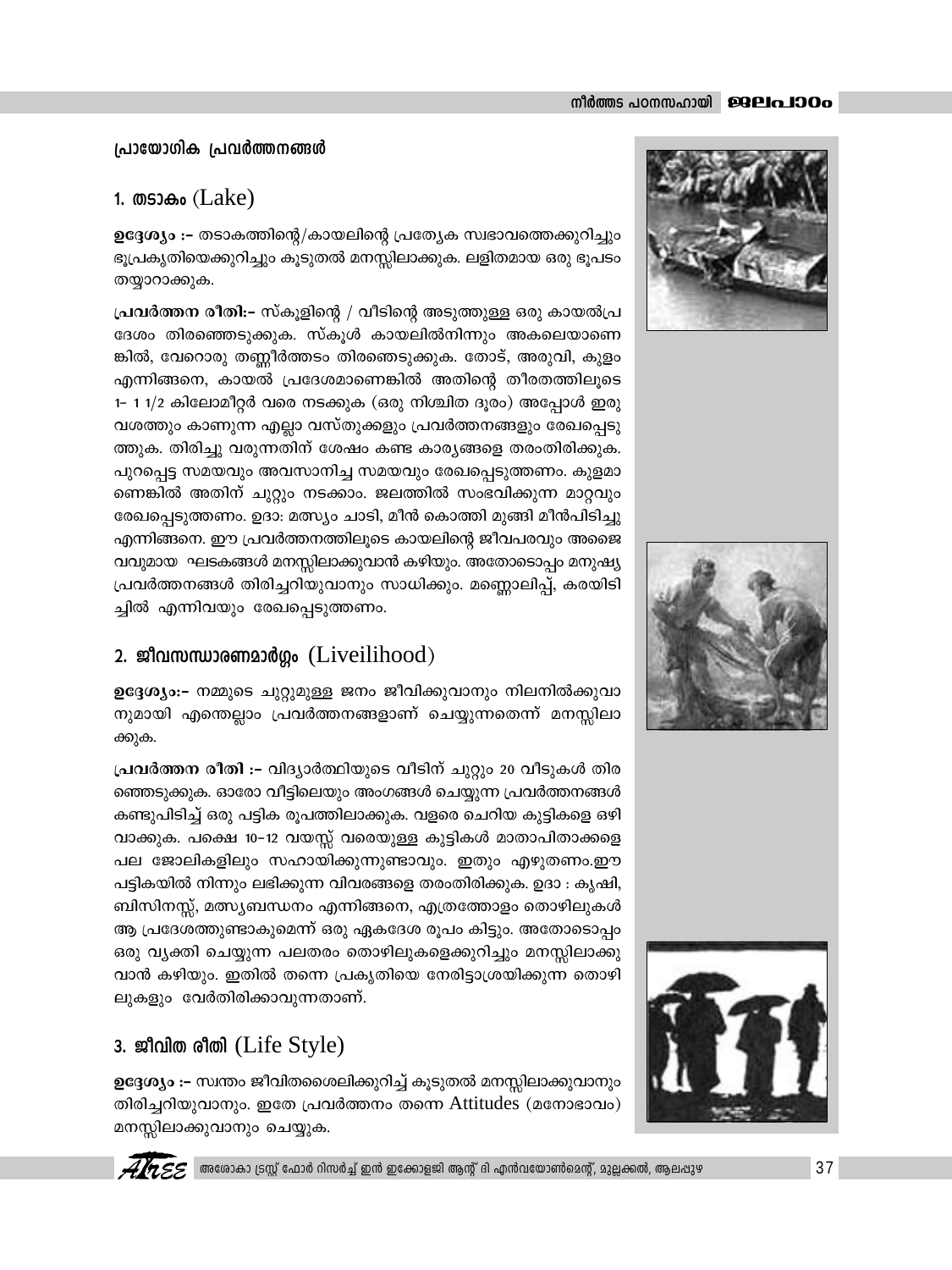#### 



പ്രവർത്തന രീതി:– വിദ്യാർത്ഥിസംഘത്തെ 4.5 ഗ്രൂപ്പുകളായി തരംതി രിക്കുക. ജലം, വൈദ്യുതി, ക്ഷണം, വസ്ത്രം എന്നിങ്ങനെ ഓരോ വിഷയം കൊടുക്കുക. ഇവയുടെ സ്രോതസ്സ്, നമ്മിൽ എത്തുന്ന രീതി, നാമതിനെ ഉപയോഗിക്കുന്ന രീതി എന്നിവയെക്കുറിച്ച് വിശദമായി ചർച്ച ചെയ്യുക. ഈ ചർച്ചയുടെ നിഗമനങ്ങൾ ക്രോഡീകരിക്കുക. ക്ലാസ്സിൽ ഓരോ ഗ്രൂപ്പുമിത് അവതരിപ്പിച്ചശേഷം, ജീവിതശൈലിയെക്കുറിച്ചും പ്രകൃതിയുടെ അമിതമായ ചൂഷണത്തെക്കുറിച്ചും ചർച്ച ചെയ്യുക. ഇതോ ടൊപ്പം ഏതൊക്കെ മേഖലകളിൽ എന്തൊക്കെ മാറ്റങ്ങൾ വരുത്താമെ ന്നുകൂടി ചർച്ച ചെയ്യണം. ഈ നിഗമനങ്ങളെ ഒരു പട്ടിക രൂപത്തിലാ ക്കുക. ഉദാ: മുറിയിൽനിന്നും പോകുമ്പോൾ ലൈറ്റ് അണയ്ക്കുക.

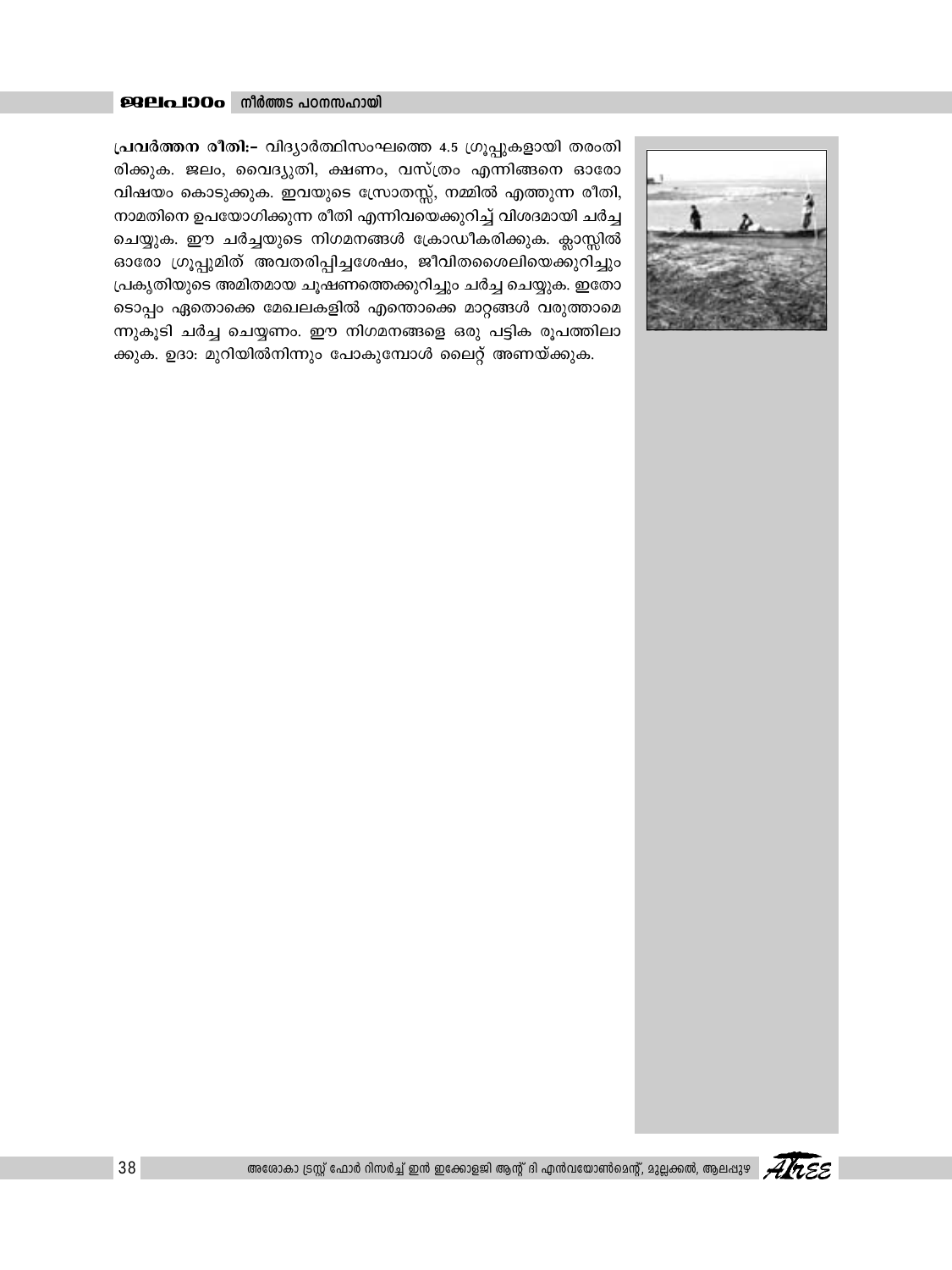### 5. A

### 1. അന്തരീക്ഷം (Atmosphere)

അന്തരീക്ഷത്തിലെ താപവും ഈർപ്പവും പ്രകാശവും തണ്ണീർത്തട ങ്ങളുടെ ആവിർഭാവത്തെയും നിലനിൽപിനെയും സ്വാധീനിക്കുന്ന പ്രധാ നപ്പെട്ട ഘടകങ്ങളാണ്. അതുപോലെ തന്നെ ഒരു പ്രദേശത്തെ സൂക്ഷ്മ മായ കാലാവസ്ഥയെയും ഉല്പാദനക്ഷമതയെയും നിർണ്ണയിക്കുവാൻ തണ്ണീർത്തടങ്ങൾക്ക് കഴിയും. മഴയും, വരൾച്ചയും, അന്തരീക്ഷത്തിലെ ഈർപ്പത്തിന്റെ അളവും, തണ്ണീർത്തടങ്ങളുടെ സാമീപ്യം കാരണം മാറു കയും കുറയുകയും ചെയ്യാറുണ്ട്. തണ്ണീർത്തടങ്ങളിൽ വളരുന്ന സസ്യ ങ്ങളുടെ സ്വഭാവവും അവിടെ സംജാതമാകുന്ന സൂക്ഷ്മകാലാവസ്ഥ യുമായി ബന്ധപ്പെട്ടിരിക്കുന്നു. ഉദാഹരണത്തിന് ചതുപ്പുകളിലും വെള്ള ക്കെട്ട് പ്രദേശങ്ങളിലും വളരുന്ന സസ്യങ്ങൾക്ക് പ്രാണവായു കുറഞ്ഞ തണ്ണീർത്തട മണ്ണിനോട് അനുകൂലനം നേടേണ്ടതായി വരും. കണ്ടൽ വനങ്ങളുടെ പ്രത്യേക അനുകൂലനങ്ങൾ ശ്രദ്ധിക്കുക.

## 2. ജന്തു വൈവിധ്വം (Animal diversity)

നിരവധി വാസസ്ഥാനങ്ങൾ ( $Habitats$ ) അടങ്ങിയ വലിയൊരു ആവാസവ്യവസ്ഥയാണ് തണ്ണീർത്തടങ്ങൾ. അനേകം ജന്തുക്കൾ ഇവിടെ അഭയം പ്രാപിക്കുന്നു. സൂക്ഷ്മ ജീവികൾ മുതൽ സസ്തനികൾ വരെ ഈ നിരയിൽ ഉൾപ്പെടും. സുന്ദർബൻ വനങ്ങളിലെ കടുവയും, അവിടെ വസിക്കുന്ന പുള്ളിമാനും തണ്ണീർത്തട നിവാസികളാണ്. കണ്ടൽവനങ്ങ ളിൽ കാണുന്ന മീൻപിടിക്കുന്ന പൂച്ച, കീരികൾ, വവ്വാൽ, കസ്കസ് എന്നീ സസ്തനികൾക്ക് പുറമേ, നീർകാക്ക, കൊറ്റികൾ, പെലിക്കൻ, പലതരം പരുന്തുകൾ എന്നിവയെയും കാണാം. തണ്ണീർത്തടങ്ങളിൽ വസിക്കുന്ന മുതലകൾ പ്രത്യേകതയുള്ളവയാണ്. ഇത്തരത്തിലുള്ള 7 തരം മുതല കളിന്ന് വംശനാശഭീഷണിയിലാണ്. തണ്ണീർത്തട നിവാസികളായ മനറ്റി എന്ന സസ്തനിയും (നാഗർപുഴയുടെ തീരത്തും ബ്രസീലിലെ ആമ സോണിലും) നാശോന്മുഖമായ നിലയിലാണ്. ബംഗ്ലാദേശിലെ ചതുപ്പ് മാനും അപ്രതൃക്ഷമായിക്കൊണ്ടിരിക്കുകയാണ്. പലതരം കുരങ്ങു കൾക്കും തണ്ണീർത്തടങ്ങൾ അഭയം നൽകുന്നു. തായ്ലെൻഡിലെ ലീഫ് കുരങ്ങും (Leaf Monkey) ബോർണിയോയിലെ പ്രൊബോസിസ് കുര ങ്ങും (Proboscis Monkey) കെനിയിലെ റ്റാന കുരങ്ങും ഉദാഹരണങ്ങൾ. ഷഢ്പദങ്ങളുടെ, പ്രത്യേകിച്ച് ചിത്രശലങ്ങളുടെയും തുമ്പികളുടെയും അമൂല്യമായ കലവറയാണ് തണ്ണീർത്തടങ്ങൾ. നേപ്പാളിലെ കായൽ -പുഴയോരങ്ങളിലെ അമിതമായ കന്നുകാലിമേയൽ കാരണം അപ്രത്യ ക്ഷമായിക്കൊണ്ടിരിക്കുന്ന ഒരു തുമ്പി വംശമാണ് Epiophlesia laidlavi.

വേമ്പനാട് കായലിന്റെ ജന്തു വൈവിധ്യവും പ്രത്യേക ശ്രദ്ധ അർഹിക്കുന്നു. ജന്തുവൈവിധ്യത്തിൽ ഏറ്റവുമധികം ചുഷണവിധേയ മാകുന്ന ഒരു വംശമാണ് കക്ക. മുഖ്യമായും കറുത്ത കക്ക (Villorita Std. VI So.Sc. Ch.1

G.Sc. Ch.1,2,5,11 Std. VII So.Sc. Ch.2,10 G.Sc. Ch. 4

Std. VIII So.Sc. Ch.10.11.13

Std. IX So.Sc. Ch. 2,3,4 Che. Ch.1 Phy. Ch.1,4,6

Std. VI So.Sc. Ch.10 G.Sc. Ch.1,10 Std. VII So.Sc. Ch.2 G.Sc. Ch. 1,5,9,13

Std. VIII So.Sc. Ch.14

Std. IX So.Sc. Ch. 5 Bio. Ch. 3,6,8

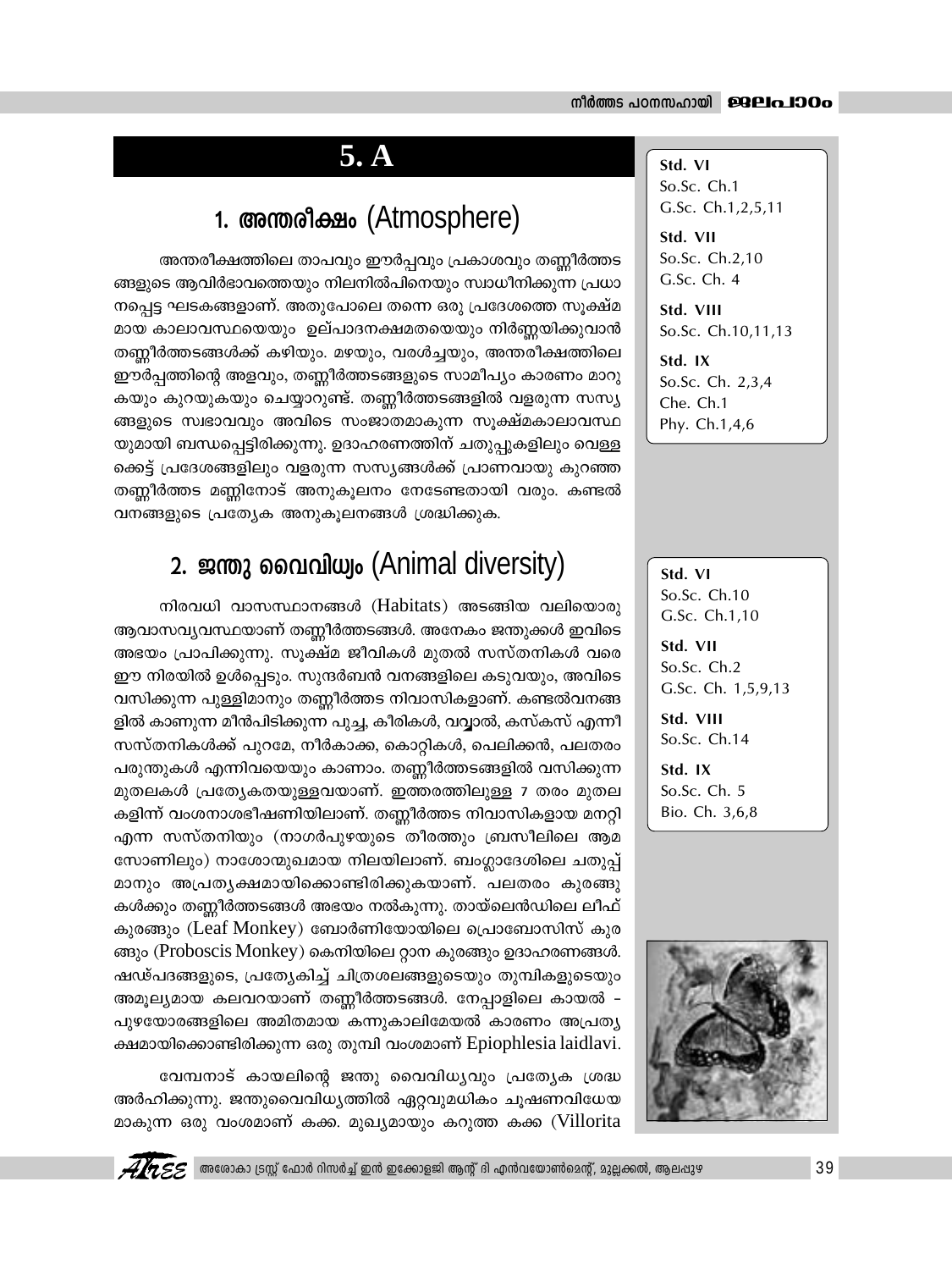cyprinoides) എന്ന വംശമാണ് ഇവിടെ കാണുന്നത്. ഇതിനുപുറമേ കൊഞ്ച്, ഞണ്ട് എന്നിവയും ധാരാളമായി കിട്ടുന്ന ഒരു വിഭവമാണ്. വേമ്പനാടു കായലിൽനിന്നും 115 മത്സ്യവംശങ്ങൾ ശേഖരിക്കപ്പെട്ടിട്ടുണ്ട്. 91 പക്ഷിവംശങ്ങൾ കായലിൽ സ്ഥിരതാമസക്കാരാണെങ്കിൽ, 50 വംശ ങ്ങൾ ദേശാടനക്കാരാണ്. മുതലകളിൽ എസ്ച്ചുറ്റെൻ മുതല (Estuarine Crocodile) വംശനാശഭീഷണിയിലാണ്. സസ്തനികളിൽ നീർനായ (Otter) കാണപ്പെടുന്ന ഒരു തണ്ണീർത്തടമാണ് വേമ്പനാട്.

### 3. അനുകൂലനം (Adaptations)

ഒരു ജീവി അതിന്റെ ചുറ്റുപാടുകളിലെ പാരിസ്ഥിതിക ഘടകങ്ങ ളിൽ വരുന്ന മാറ്റങ്ങളോട് സഹകരിക്കാൻ പ്രകടിപ്പിക്കുന്ന വ്യത്യസ്ത സ്വഭാവത്തെയാണ് അനുകൂലനമെന്ന് പറയുക. ആ ജീവിയുടെ നില നിൽപിന് ഈ അനുകൂലനം അത്യാന്താപേക്ഷിതമാണ്. തണ്ണീർത്തട ങ്ങളിലെ ഏറ്റവും പ്രധാനപ്പെട്ട പാരസ്ഥിതിക ഘടകം, ജലത്തിൽ അല്ലെ ങ്കിൽ ജലഅതിരുകളിലെ മണ്ണിൽ അലിഞ്ഞു ചേർന്നിരിക്കുന്ന പ്രാണ വായുവിന്റെ തോതാണ്. ഇവിടെ വളരുന്ന സസ്യങ്ങൾക്ക് പ്രത്യേകിച്ച് ആമ്പൽ, താമര എന്നിവയ്ക്ക് തുളകളുള്ള കോശങ്ങൾ ചേർത്തുണ്ടാക്കിയ ശരീരഘടനയാണ്. ഏറെൻക്കൈമ (Aerechyma) എന്ന ഈ കോശം വായു വിൽനിന്നും ഓക്സിജൻ വലിച്ചെടുത്ത് സസ്യങ്ങൾക്കെത്തിച്ചു കൊടു ക്കുന്നു. കണ്ടൽസസ്യങ്ങളുടെ ശ്വസിക്കുന്ന വേരുകൾ (Pneumatophores) പ്രവർത്തിക്കുന്നതും ഇങ്ങിനെയാണ്. ജലത്തിൽ അടങ്ങിയിരിക്കുന്ന അമിതമായ ഉപ്പിനെ നിർമ്മാർജ്ജനം ചെയ്യുവാൻ ഇവിടെ വളരുന്ന സസ്യ ങ്ങളുടെ ഇലകൾക്ക് പ്രത്യേക ഗ്രന്ഥികളുണ്ട്. ജലത്തിന്റെ ഉപരിതല ത്തിൽ പൊങ്ങികിടക്കുവാനുള്ള കഴിവ് നേടിയ സസ്യങ്ങളാണിവിടെ. ഇതിൽ പേരുകേട്ടതും അസാമാന്യമായ വളർച്ചാനിരക്കുള്ളതുമായ ഒരു സസ്യമാണ് കുളവാഴ. തെക്കൻ അമേരിക്കയിലെ അന്തേവാസിയായ ഈ സസ്യം ഇന്ന് വടക്കേ അമേരിക്ക മുതൽ തെക്കൻ ഏഷ്യവരെ പടർന്നിരി ക്കുന്നു. ബംഗാൾ ഭീകരനെന്നും ഫ്ളോറിഡ ഡെവിൾ എന്നും അറിയപ്പെ ടുന്ന ഈ സസ്യം നല്ല കാലിത്തീറ്റയും, വളവുമാക്കാനുള്ള സാധ്യതയുണ്ട്.

ജന്തുക്കളുടെ അനുകൂലനങ്ങളും പ്രത്യേകതയാർന്നതാണ്. തുമ്പി

കളും ഷഡ്പദങ്ങളും പൊങ്ങിക്കിടക്കുന്ന സസ്യങ്ങളുടെ കോശങ്ങളി ലാണ് മുട്ടയിടുന്നത്. എഴുത്താശാൻ എന്ന് വിളിക്കുന്ന ഷഡ്പദത്തിന്റെ കാലുകളിൽ കാണുന്ന നേർത്ത രോമങ്ങൾ അവയെ നീന്തി നടക്കുവാൻ സഹായിക്കുന്നു. തണ്ണീർത്തടങ്ങളിലെ ഉഭയജീവികൾക്കും പ്രത്യേക 'കഴിവുകളുണ്ട് (Amphibians) കാണുക. യൂറോപ്പ് മുതൽ ഏഷ്യവരെയുള്ള തണ്ണീർത്തടങ്ങളിലെ അന്തേവാസിയാണ് പുല്ല് പാമ്പ് (Green Snake) എന്നറിയപ്പെടുന്ന വംശം. മത്സ്യങ്ങളെ മുഖ്യ ഭക്ഷണമാക്കിയ ഇവർ അതിവേഗത്തിൽ ജലത്തിലൂടെ നീന്തുവാൻ പ്രാപ്തിനേടിയവരാണ്. അമേരിക്ക മുതൽ ആഫ്രിക്ക, തെക്കൻ ഏഷ്യ, ആസ്ട്രേലിയ എന്നീ ഭൂഖണ്ഡങ്ങളിലെ പ്രധാനപ്പെട്ട തണ്ണീർത്തടങ്ങളിലെല്ലാം കാണപ്പെടുന്ന ഒരു വംശമാണ് മുതലകൾ / ചീങ്കണ്ണികൾ. 100 വർഷത്തിലേറെ ജീവിക്കുന്ന ഇവ തണ്ണീർത്തടത്തിന്റെ ആരോഗ്യത്തിന്റെയും സുസ്ഥിരതയുടെയും



Std. VI So.Sc. Ch. 10 G.Sc. Ch.4,6,10 Std. VII G.Sc. Ch.9

Std. VIII So.Sc. Ch.3,7,9,11, 14, 16, 17

Std. IX So.Sc.  $Ch.1$ Che. Ch.4 Phy. Ch.4,6 Bio. Ch.1

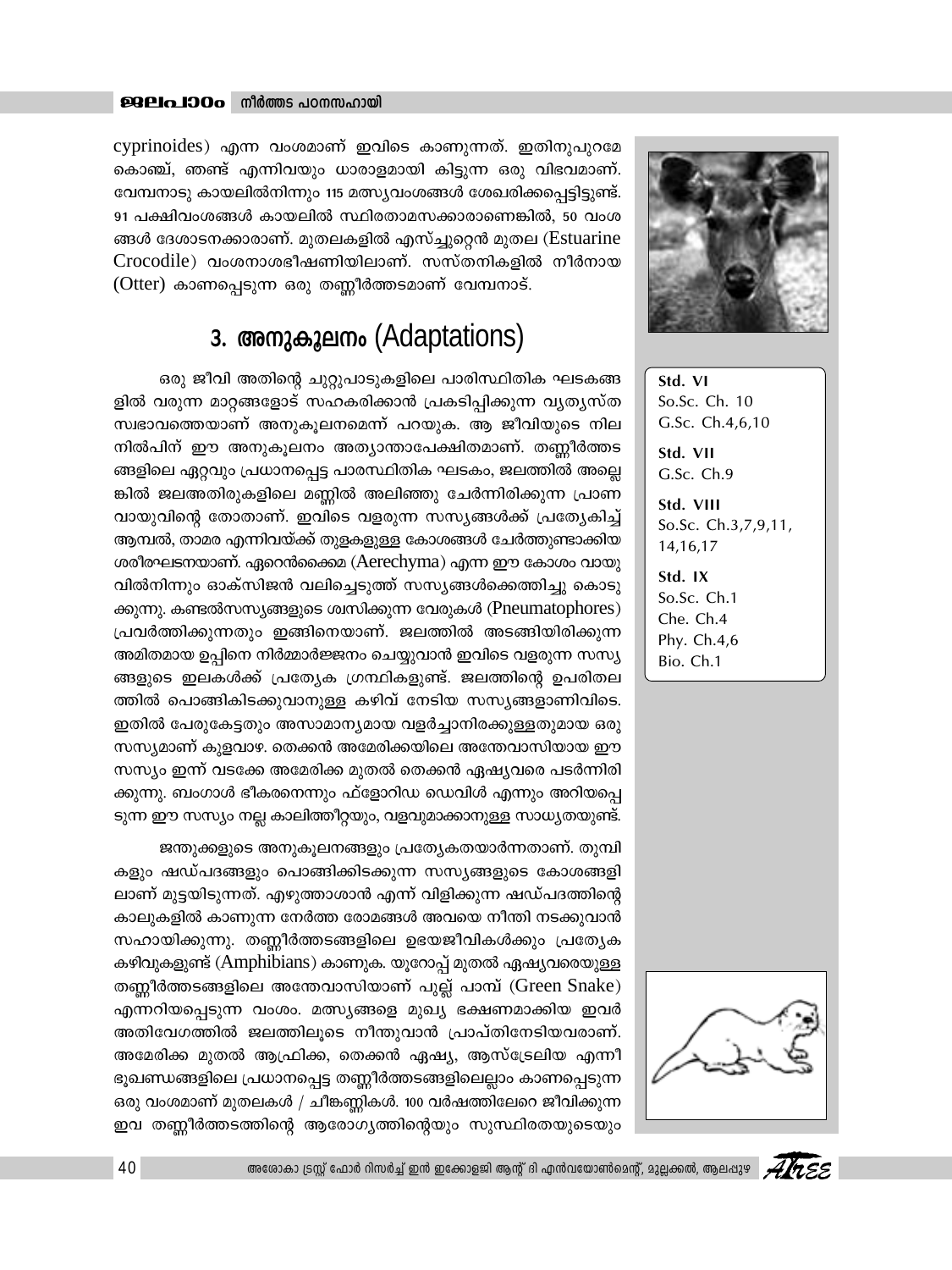

പ്രതീകമാണ്. ശക്തിയേറിയ വാലും കട്ടികൂടിയ പുറം ചട്ടയും അവരെ ജലത്തിൽ ജീവിക്കുവാനും ഇരതേടാനും പ്രാപ്തരാക്കുന്നു. ഫ്ളോറി ഡയിലെ ചീങ്കണ്ണി തണ്ണീർത്തടങ്ങളിലെ ചെളിയിൽ മാന്തിയുണ്ടാക്കുന്ന ഗേറ്റർ കുഴികൾ (Gator Holes) വേനൽക്കാലത്ത് മത്സ്യങ്ങൾക്കും മറ്റ് ജലജീവികൾക്കും അഭയമാണ്. ചീങ്കണ്ണികളുടെ പ്രധാന ഭക്ഷണശാല കളുമാണീ കുഴികൾ.

തണ്ണീർത്തടങ്ങളിലെ സാഹചര്യങ്ങളോട് അനുകൂലനം പ്രകടി പ്പിക്കുന്ന സസ്തനികളുമുണ്ട്. എലിയുടെ വംശത്തിൽപ്പെട്ട ബീവർ എന്ന ജീവി മരങ്ങൾ മുറിച്ചിട്ട് അണക്കെട്ടുകൾ നിർമ്മിച്ച് ആഴം കൂടിയ തണ്ണീർത്തടങ്ങളിൽ ജീവിക്കുവാൻ പാകത്തിൽ കുളങ്ങൾ നിർമ്മിക്കു ന്നു. നീർനായകൾക്ക് ജലത്തെ ചെറുക്കാനുള്ള ചർമ്മവും ജലമർദ്ദത്തെ അതിജീവിക്കുവാനുള്ള ശരീരഘടനയുമുണ്ട്. തണ്ണീർത്തടങ്ങളിൽ കാണ പ്പെടുന്ന ഏറ്റവും വലിയ സസ്തനികളിലൊന്നാണ് നീർക്കുതിര അഥവാ ഹിപ്പോപ്പൊട്ടാമസ്. ആഫ്രിക്കയിലെ വൻ നദികളുടെ വെള്ളപ്പൊക്ക പ്രദേശങ്ങളിലെ തണ്ണീർത്തടങ്ങളിൽ കാണുന്ന ഇവ പ്രധാനപ്പെട്ട ഒരു സസ്യഭൂക്കാണ്. തണ്ണീർത്തടങ്ങളിലെ മത്സ്യങ്ങളുടെ അനുകൂലനങ്ങളും ആശ്ചര്യജനകമാണ്. ദേശാടനം നടത്തിയാണ് ഇവ മാറുന്ന സാഹച ര്യങ്ങളെ അതിജീവിക്കുന്നത്. ചിലർ പുഴകളിൽനിന്നും പുൽമേടുകളി ലേയ്ക്കും, മറ്റു ചിലർ ആഴംകൂടിയ തടാകങ്ങളിൽനിന്നും ആഴം കുറഞ്ഞ ചതുപ്പിലേയ്ക്കും വേറെ ചിലർ കടലിൽനിന്നും കണ്ടൽ വനങ്ങളും കായലുകളും നിറഞ്ഞ പ്രദേശങ്ങളിലേയ്ക്കും ദേശാടനം ചെയ്യുന്നു. സാൽമൺ എന്ന മത്സ്യം ആഴക്കടലിൽനിന്നും 1000 കിലോമീറ്റർ താണ്ടി അരുവികളിലെ ചരൽ കുളങ്ങളിൽ മുട്ടയിടാൻ എത്തുന്നു. വേമ്പനാട് കായലിൽ കാണുന്ന ശുദ്ധജലമത്സ്യങ്ങളെല്ലാം തന്നെ മദ്ധ്യതിരുവിതാം കൂറിലെ പുഴകളിലും കാണപ്പെടുന്നവയാണ്. 23 മത്സ്യവംശങ്ങൾ വേമ്പ നാട്ടുകായലിന്റെ തെക്കേയറ്റത്ത് നിന്നും പമ്പ–അച്ചൻകോവിൽ പുഴക ളിലേയ്ക്ക് ദേശാടനം നടത്താറുണ്ടെന്ന് പഠനങ്ങൾ കാണിക്കുന്നു. ഉപ്പിന്റെ അളവും (salinity) വെള്ളപൊക്കവും (flood) ആണ് മത്സ്യങ്ങളുടെ അനുകൂലനത്തെ സ്വാധീനിക്കുന്ന ഘടകങ്ങൾ.

## 4. ഉഭയജീവികൾ (Amphibians)

ജലത്തിലും കരയിലും ജീവിക്കുവാൻ കഴിയുന്ന ഒരു ജൈവവംശ മാണ് ഉഭയജീവികൾ. ഇവയുടെ സാന്നിദ്ധ്യം തണ്ണീർത്തടങ്ങളുടെ ആരോ ഗ്യത്തെ സൂചിപ്പിക്കുന്നു. ഭൂമിയിലെ ഈർപ്പത്തിന്റെയും നനവിന്റെയും, ജീവന് ആവശ്യമായ വിവിധ ആരോഗ്യകരമായ സാഹചര്യങ്ങളുടേയും ഉത്തമപ്രതീകമാണ് ഉഭയജീവികൾ.

ഉഭയജീവികളിൽ പ്രധാനപ്പെട്ട അംഗമാണ് തവളകൾ. ഉയരംകൂ ടിയ മലനിരകൾ മുതൽ തീരപ്രദേശത്തെ ഉപ്പേറിയ ജലാശയങ്ങൾവരെ ഇവയെ കാണാം. മലകളിലെ ചെറുതണ്ണീർത്തടങ്ങളിൽ മരത്തവളകൾ പ്രത്യേക അനുകൂലനങ്ങളോടെ ഒത്ത് ചേർന്ന് ജീവിക്കുന്നു.

തവളക്കാലുകൾക്ക് വേണ്ടി ഇവയെ കൊന്നൊടുക്കിയത്, പാരി സ്ഥിതികമായ അനേകം പ്രത്യാഘാതങ്ങളുണ്ടാക്കിയിട്ടുണ്ട്. പാടശേഖ







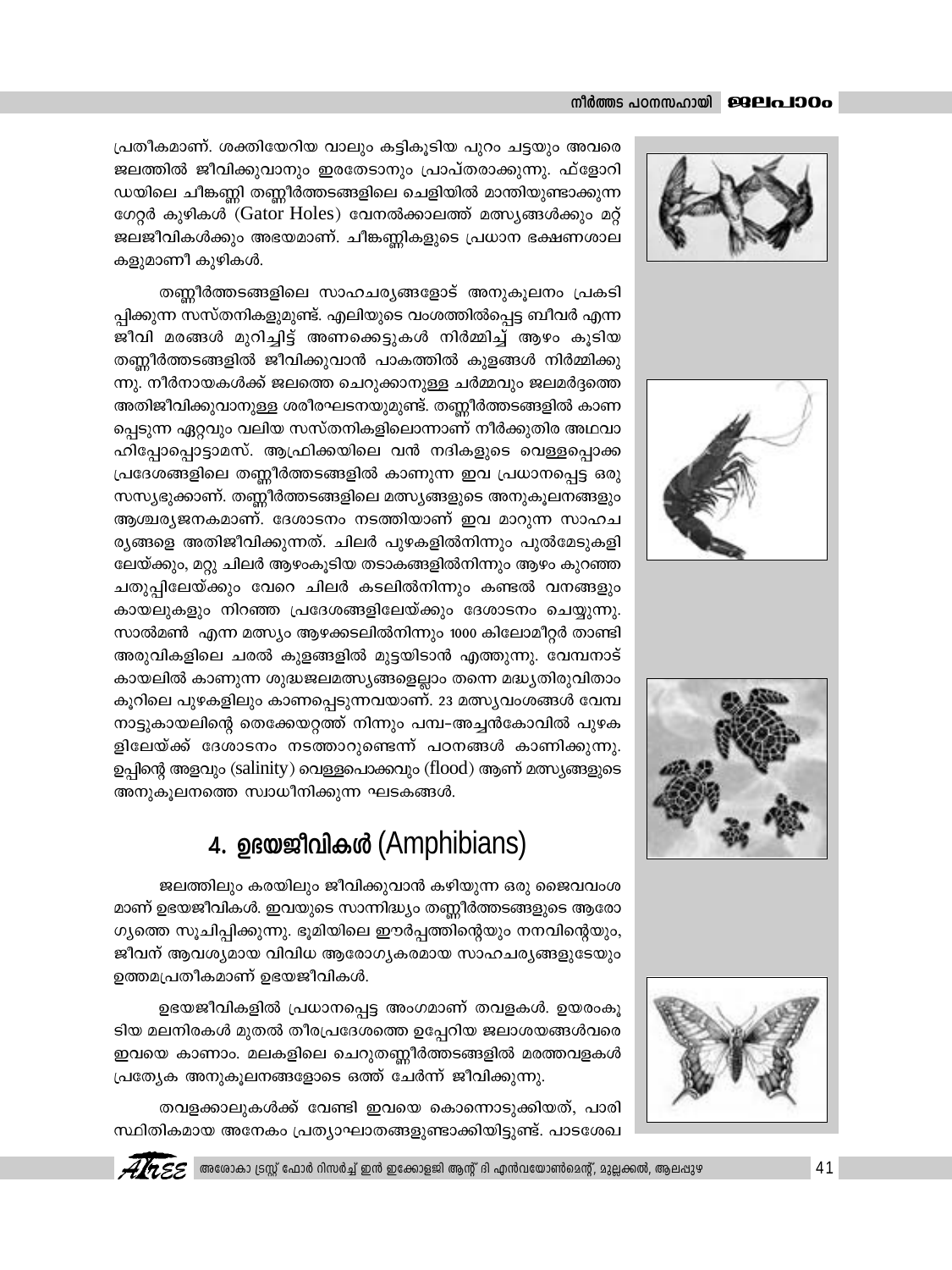





രങ്ങളിലും ചതുപ്പുകളിലും സുലഭമായിരുന്ന തവളകളുടെ നാശം മറ്റ് പല പ്രാണികളുടേയും നിയന്ത്രണാതീത വളർച്ചയ്ക്ക് വഴിയൊരുക്കി. ഇവ നമ്മുടെ കാർഷിക മേഖലക്ക് വെല്ലുവിളി സൃഷ്ടിച്ചു.

## 5. കൃഷി /കാർഷിക സംസ്കാരം (Agriculture)

മനുഷ്യസംസ്കാരങ്ങളുടെ പ്രധാനപ്പെട്ട വളർച്ച സംഭവിച്ചിരിക്കു ്നത് തണ്ണീർത്തടങ്ങളുമായി ബന്ധപ്പെട്ടാണ് . ഇൻഡസ് സംസ്കാരവും ആങ്കോർ സംസ്കാരവും തണ്ണീർത്തടങ്ങളെ കേന്ദ്രീകരിച്ചാണ് രൂപപ്പെട്ടത്. തണ്ണീർത്തടങ്ങളിലെ ജലചംക്രമണങ്ങളെ മനസ്സിലാക്കി പ്രയോജനകര മായ ആഹാരവിളകൾ ഉത്പ്പാദിപ്പിക്കുവാൻ കാർഷിക സംസ്കാരത്തിന്റെ തുടക്കം മുതൽ മനുഷ്യൻ ശ്രമിച്ചിരുന്നു. അമേരിക്കയിൽ തണ്ണീർത്തട ങ്ങളുടെ 80% കൃഷിക്കായി മാറ്റി മറിക്കപ്പെട്ടു. ഫിലിപ്പൈൻസിൽ കൊഞ്ച് വളർത്തലിനായി കണ്ടൽക്കാടുകളുടെ 67% ചൂഷണവിധേയമായി.

കുട്ടനാടിനെ നെല്ലറയാക്കിയ ചരിത്രം 1834ൽ ചാലയിൽ ഇരവി കേശപണിക്കരുടെ കായൽ കുത്തൽ യജ്ഞത്തിൽനിന്നും തുടങ്ങുന്നു. ്മുരിക്കും മൂട്ടിൽ തൊമ്മൻ ജോസഫ് എന്ന മുരിക്കൻ 9464 ഹെക്ടർ ഭുമി കായൽകുത്തി നിലമാക്കി. 32 കായൽ നിലങ്ങളാണ് മനുഷ്യാധ്വാനം മൂലം കുട്ടനാട്ടിൽ സൃഷ്ടിക്കപ്പെട്ടത്. തെങ്ങും മുളയും മരക്കൊമ്പും ഓലയും ചേർത്ത് ചിറയുണ്ടാക്കി കരയും വെള്ളവും വേർതിരിച്ചാണ് ആദ്യ കൃഷി ഭൂമിയുണ്ടാക്കിയത്. 55000 ഹെക്ടർ ഭൂമിയാണ് കൃഷിയി ലൂടെ നെല്ലറയായി മാറ്റിയത്. 40% ജനസംഖ്യ കൃഷിയുമായി ബന്ധപ്പെട്ട് ഇവിടെ ജീവിക്കുന്നു. കടൽനിരപ്പിന് 2.5 മീറ്റർ താഴെയാണ് കുട്ടനാട്ടിൽ കൃഷിചെയ്യുന്നത്. വർഷാവർഷം സംഭവിച്ചിരുന്ന വെള്ളപൊക്കവും ഓരുജലം കയറ്റവും അതിജീവിക്കുവാൻ ശക്തിയുള്ള നെൽവിത്തിന ങ്ങൾ ഇവിടെ ഉണ്ടായിരുന്നു. ചാണകവും ചാരവും പച്ചിലവെള്ളവും ചേർത്ത് പത്തുവിള ലഭിച്ചിരുന്ന ചമ്പാവ്, കുളപ്പാല, കൊച്ചു വിത്ത്, കരി വെണ്ണ തുടങ്ങിയ വിത്തിനങ്ങൾ ഇന്നില്ല. പകരം ഇരുപത് വിളവ് തരുന്ന തൈനാൻ, തൈച്ചോങ്ങ്, ഐ–ആർ 8, ജയ എന്നിവയോടൊപ്പം ഭദ്ര, ആശ, ്പവിഴം എന്നിവ എത്തി. വിത്തിനങ്ങളിൽ വന്ന ഈ മാറ്റം ഉല്പാദന ക്ഷമത വർദ്ധപ്പിച്ചെങ്കിലും രോഗങ്ങൾ കുടുകയും, കീടനാശികളുടെയും വളങ്ങളുടെയും ഉപയോഗം വർദ്ധിപ്പിക്കുകയും ചെയ്തു. 1980–1990 കാല യളവിൽ കുട്ടനാട്ടിലെ കൃഷിയുടെ 75% കുറ്റിച്ചെടി രോഗവും കുഴൽ പ്പുഴുവും മൂലം നശിച്ചു. കുട്ടനാട്ടിലെ കൃഷിയുടെ അവസ്ഥ ഇപ്പോൾ തീരെ ആശാവഹമല്ല

## 6. 26m 363010 (Attitudes)

ഭൂമിയോടും ആവാസ വ്യവസ്ഥകളോടുമുള്ള മനുഷ്യന്റെ സമീപ നവും മനോഭാവും ആണ് പല പ്രതികൂല അവസ്ഥകളും സൃഷ്ടിക്കു ന്നത്. തണ്ണീർത്തടങ്ങളെ വെറും പാഴ്നിലങ്ങളായി കണ്ടിരുന്ന മനോ ഭാവം നിമിത്തമാണ് ലോകത്തെ പ്രധാനപ്പെട്ട ഈ ആവാസവ്യവസ്ഥ യുടെ അൻപത് ശതമാനത്തിലേറെ നികന്നു പോകാൻ കാരണമായത്.

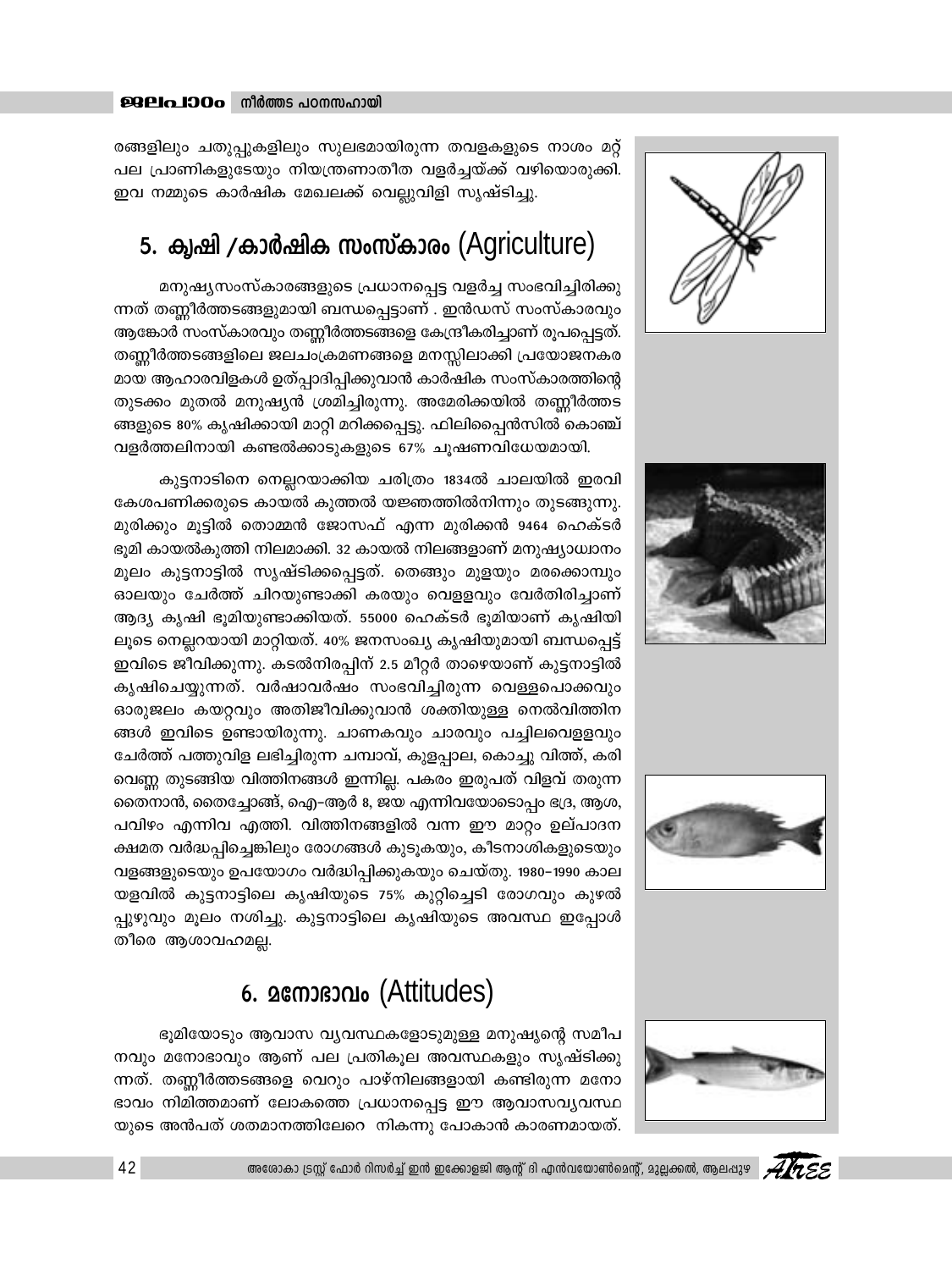മനുഷ്യന്റെ വിവിധ വികസന ആവശ്യങ്ങൾക്കായി അവയെ നാം നിക ത്തിയെടുത്തു. എന്നാൽ ഇവ ഭൂമിയിലെ ഉല്പാദനക്ഷമതയേറിയ ആവാ സവ്യവസ്ഥകളിൽ ഒന്നാണെന്നും ഇവയുടെ പാരിസ്ഥിതിക സേവന ങ്ങൾ വിലമതിക്കാനാവാത്തതാണെന്നും നാമിന്ന് തിരിച്ചറിഞ്ഞിരി ക്കുന്നു. ഈ മനോഭാവമാറ്റങ്ങൾക്ക് അന്താരാഷ്ട്രതലത്തിൽ തുടക്കം കുറിച്ചത് 1971-ൽ റാസംർ എന്ന ഇറാനിലെ പട്ടണത്തിൽ ഒത്തു ചേർന്ന ഉച്ചകോടിയിൽ ആയിരുന്നു. ലോകത്തെ സംരക്ഷണമർഹിക്കുന്ന തണ്ണീർ ത്തടങ്ങളെ റാംസർ സൈറ്റ് എന്ന് പേരിടുവാൻ തീരുമാനിക്കപ്പെട്ടു. ഇന്ത്യ യിലെ സുപ്രധാന റാംസർ സൈറ്റുകളിൽ ഒന്നാണ് വേമ്പനാട്. നമ്മുടെ മനോഭാവത്തിൽ വരുത്തുന്ന ചെറിയ മാറ്റങ്ങൾ ഭാവിതലമുറയുടെ നില നിൽപ്പ് ഉറപ്പു വരുത്താൻ സഹായിക്കും.

### പ്രായോഗിക പ്രവർത്തനങ്ങൾ

1. ஜாலு வைவியு (Animal diversity) /

### 2. Com<sub>3</sub> again (Adaptations)

ഉദ്ദേശ്യം :– തണ്ണീർത്തട ആവാസവ്യവസ്ഥയിലെ ജീവികളുടെ വൈവി ദ്ധ്യം മനസ്സിലാക്കുവാനും ലളിതമായ രീതിയിൽ അനുകൂലങ്ങളെ തിരി ച്ചരിയുവാനും.

പ്രവർത്തന രീതി :- വിദ്യാർത്ഥിസംഘം തണ്ണീർത്തടത്തിന്റെ തീരത്തി ലൂടെ ഒരു നിശ്ചിത ദൂരം നടക്കു. ഒരു ഗ്രൂപ്പ് കാണുന്ന പക്ഷികളെ (ജല ത്തിലും, കരയിലും) രേഖപ്പെടുത്തുമ്പോൾ, മറ്റൊരു ഗ്രൂപ്പ് ഷഡ്പദങ്ങൾ, ചിത്രശലങ്ങൾ എന്നിവയെ രേഖപ്പെടത്തുക. വേറൊരു ഗ്രൂപ്പ് ഒച്ച്, പുഴുക്കൾ എന്നിവയെയും മറ്റൊരു സംഘം സസ്തനികളെയും രേഖപ്പെടുത്തുക. ഇവ ചെയ്യുന്ന പ്രവർത്തനം കുടി എഴുതണം. നീന്തുക, പറക്കുക, നിശ്ചല മായി ഇരിക്കുക, കരയുക എന്നിങ്ങനെ ജീവികളെ തംരതിരിച്ച് പട്ടികയും അതിന്റെ കൂടെ അവരേർപ്പെട്ടിരിക്കുന്ന പ്രവർത്തനവും അനുകൂലനവും എഴുതുക. *ഉദാ:* പക്ഷി ചിറകു വിരിച്ച് മരക്കുറ്റിയിൽ ഇരിക്കുന്നു. ഇതി ലൂടെ അനുകൂലനങ്ങളുടെ ഒരു ഏകദേശരൂപവും ലഭിക്കും.

### 3. കാർഷികസംസ്ക്കാരം  $(Agricultural)$

ഉദ്ദേശ്യം :– കാർഷിക സംസ്ക്കാരത്തെക്കുറിച്ചും കുട്ടനാടിനെ നെല്ലറ യാക്കിയ പ്രവർത്തനത്തെക്കുറിച്ചും മനസ്സിലാക്കുക.

പ്രവർത്തന രീതി :- 1) പഠനയാത്ര - മങ്കൊമ്പ് നെല്ല് ഗവേഷണശാല-ഒരു യാത്ര സംഘടിപ്പിക്കാം. പരമ്പരാഗത നാടൻ നെൽവിത്തിനങ്ങൾ, അത്യൂൽപ്പാദന ശേഷിയുള്ള ഇനങ്ങൾ എന്നിവയെ മനസ്സിലാക്കുക.

2) സംവാദം – വീടിനടുത്തുള്ള ഒരു മുതിർന്ന കൃഷിക്കാരനുമായി സംവാദം നടത്തുക. പഴയപാട്ടുകൾ, ശീലുകൾ, വിശ്വാസങ്ങൾ എന്നിവ രേഖപ്പെടുത്തുക. കർഷകത്തൊഴിലാളിയായ സ്ത്രീകളെ ഇന്റർവ്യു ചെയ്യുക. 50 കൊല്ലം മുൻപ് പാടത്ത് പണിയെടുത്തിരുന്ന ഒരു സ്ത്രീയും ഇന്നത്തെ സ്ത്രീയും തമ്മിലുള്ള വ്യത്യാസം മനസ്സിലാക്കുക.









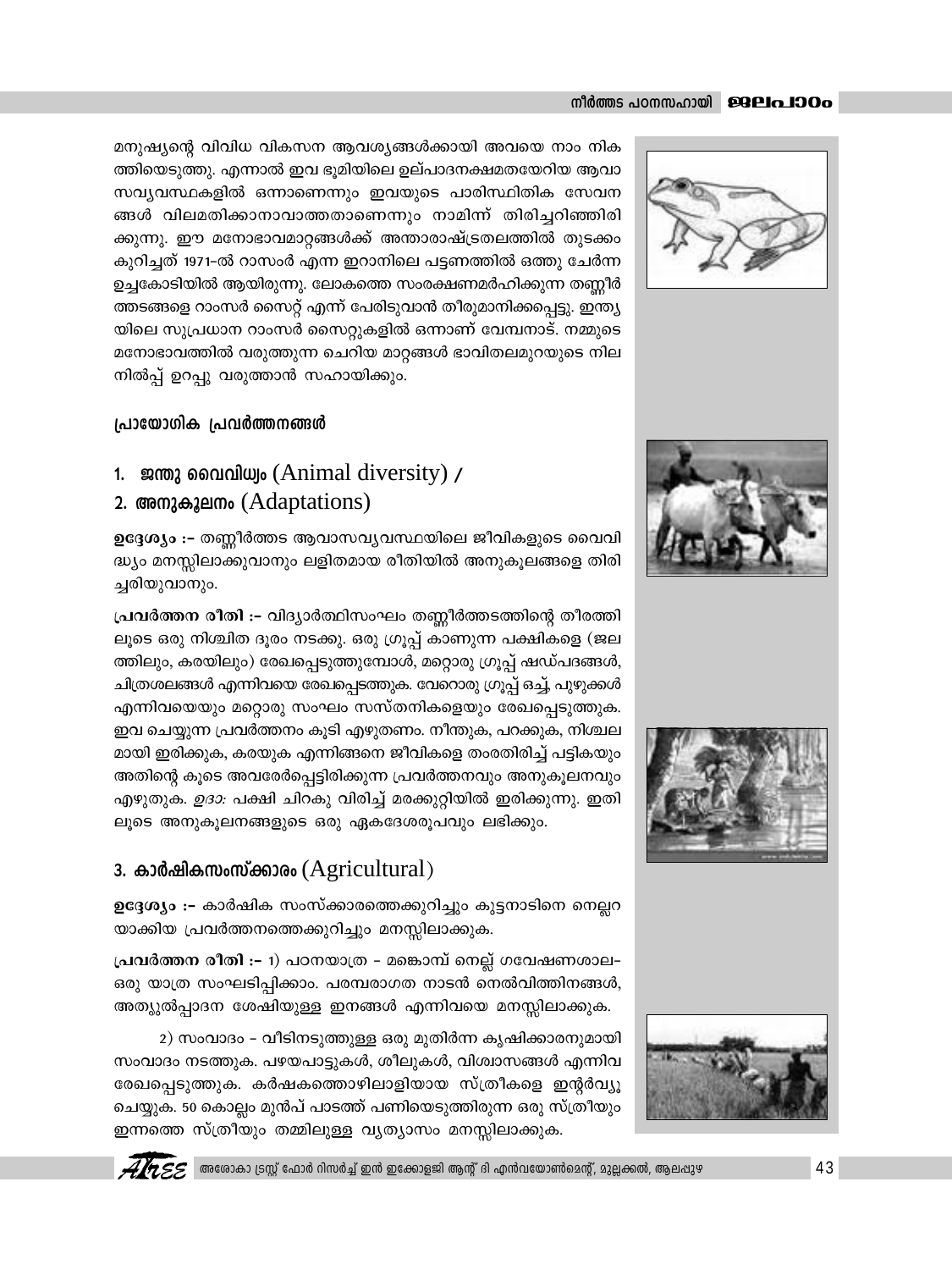### 6. N

## 1. സ്വാഭാവിക പ്രകൃതി (Nature)

ഒരു പ്രദേശത്തെ മണ്ണും ജലവും വായുവും ചേർന്നുണ്ടാക്കുന്ന സ്വാഭാവികമായ പരിസ്ഥിതിയും അതിനോടു ചേർന്ന് ജീവിക്കുന്ന ജീവി കളെയുമാണ് നാം പ്രകൃതിയെന്ന് പറയുന്നത്. ഭൂമിയിലെ ജീവനില്ലാത്ത വയും ജീവനുള്ളവയും തമ്മിലുള്ള പരസ്പരബന്ധമാണ് പരിസ്ഥിതി സന്തുലനം ഉറപ്പാക്കുന്നത്. വേമ്പനാട്ട് കായലിന്റെയും കുട്ടനാടൻ കൃഷിയു ടെയും നിലനിൽപ്പിന് പ്രതികുലമാണ് കടലിൽനിന്നുള്ള ഉപ്പ് ജലത്തിന്റെ കടന്നു കയറ്റം എന്ന ധാരണയോടെ തണ്ണീർമുക്കം ബണ്ടിന്റെ പ്രവർത്ത നമാരംഭിച്ചു. കുമരകത്തെ ജോൺ എബ്രഹാം ഇല്ലിക്കുളം 1955 ജനുവരി 15-ാം തീയതി മലയാള മനോരമയിൽ പ്രസിദ്ധീരിച്ച ലേഖനം പ്രകൃതി യിലെ സന്തുലനത്തെക്കുറിച്ച് യഥാർത്ഥ വിവരണം നൽകുന്നു.

ചരിത്രാതീത കാലം മുതൽക്ക് കുട്ടനാട്ടിലെ ഭൂരിഭാഗത്തും കൊല്ല ത്തിൽ നാലും അഞ്ചും വീതം ഉപ്പു ജലം കയറുന്ന പതിവ് ഈ ബണ്ട് മൂലം നിശ്ശേഷമായില്ലെങ്കിലും ഭാഗികമായി തടയുന്നതുമൂലം പ്രകൃതി യുടെ വല്ല നിഗൂഢനിയമങ്ങളും ലംഘിക്കപ്പെടുമോ. ഗാഢമായി ആലോ ചിച്ച് പഠിച്ച ശേഷം മാത്രമേ പ്രകൃതിയിൽ കാണുന്ന നിശ്ചിത വ്യവസ്ഥി തികളെ ഭേദപ്പെടുത്താവൂ. പ്രകൃതി സമീകരണം (Balance of nature) .എന്ന് ശാസ്ത്രജ്ഞന്മാർ പറയുന്ന ഈ വ്യവസ്ഥിതിയുമായി ഇടപെടു ന്നത് വളരെ സൂക്ഷിച്ചായിരിക്കണം എന്ന് തെളിഞ്ഞു കഴിഞ്ഞു.

### 2. പരിസ്ഥിതിധർമ്മം (Niche)

ഒരു ജീവിക്ക് ജീവിക്കാൻ ആവശ്യമായ സാഹചര്യങ്ങൾ ഒരുക്കുന്ന സൂക്ഷ്മപരിസ്ഥിതിയെ അതിന്റെ വാസസ്ഥാനമെന്ന് (Habitat) വിളി ക്കുന്നു. എന്നാൽ ഒരു ജീവി വാസസ്ഥാനത്ത് അനുഷ്ഠിക്കേണ്ടുന്ന ധർമ്മം, അതിന്റെ പാരിസ്ഥിതികമായ പങ്ക് എന്നിവ ആ ജീവിയുടെ പരി സ്ഥിതിധർമ്മം എന്ന് അറിയപ്പെടുന്നു. വാസസ്ഥാനം ഒരു ജീവിയുടെ മേൽവിലാസമാണെങ്കിൽ, പരിസ്ഥിതിധർമ്മം അതിന്റെ തൊഴിലാണെന്ന് വിശേഷിപ്പിക്കാം. ഊർജ്ജചംക്രമണ മേഖലയിൽ ഓരോ ജീവിക്കും അതിന്റെ മുഖ്യ തൊഴിലിനെ പ്രതിനിധീകരിക്കുന്ന സ്ഥാനം നൽകിയിരി ക്കുന്നു. ഉദാഹരണത്തിന് സസ്യങ്ങൾ ഉത്പാദകരാണെങ്കിൽ സസ്യഭു ക്കുകൾ ഉപഭോക്താക്കളാണ്. ഒരു ആവാസവ്യവസ്ഥയിലെ വൈവിദ്ധ്യ മാർന്ന പരസ്പരപൂരകമായ നിഷ്ഠകൾ അതിന്റെ സുസ്ഥിരതയെ സൂചി പ്പിക്കുന്നു. ഇത്തരം നിഷ്ഠകളും വാസസ്ഥാനങ്ങളും ധാരാളമുള്ള, വളരെ യധികം സങ്കീർണ്ണമായ ഒരു ആവാസ വ്യവസ്ഥയാണ് തണ്ണീർത്തടങ്ങൾ.

## 3. പ്രാദേശികം (Native)

ഒരു പ്രദേശത്ത് കാണപ്പെടുന്ന തനതായ ജൈവ വൈവിദ്ധ്യത്തെ നാം പ്രാദേശിക വംശങ്ങളെന്നും വിളിക്കാറുണ്ട്. പരിസ്ഥിതിയോട് വളരെ Std. VI

So.Sc. Ch.1,2,5,6,10,12 G.Sc. Ch.1,6,10,13

Std. VII So.Sc. Ch.1,2,9,10 G.Sc. Ch. 1,3,8,9,13

Std. VIII So.Sc. Ch.7.10.11.12. 13,14,16

Std. IX So.Sc. Ch. 1,5,6 (II) Bio. Ch. 1,8 Che. Ch. 3 Phy. Ch. 1,4,9



Std. VI So.Sc. Ch.10 G.Sc. Ch.4,6,10,13

Std. VII So.Sc. Ch.2,9,10 G.Sc. Ch. 1,5,8,9,13

Std. VIII So.Sc. Ch.14

Std. IX So.Sc. Ch. 2 Bio. Ch. 2,3,8

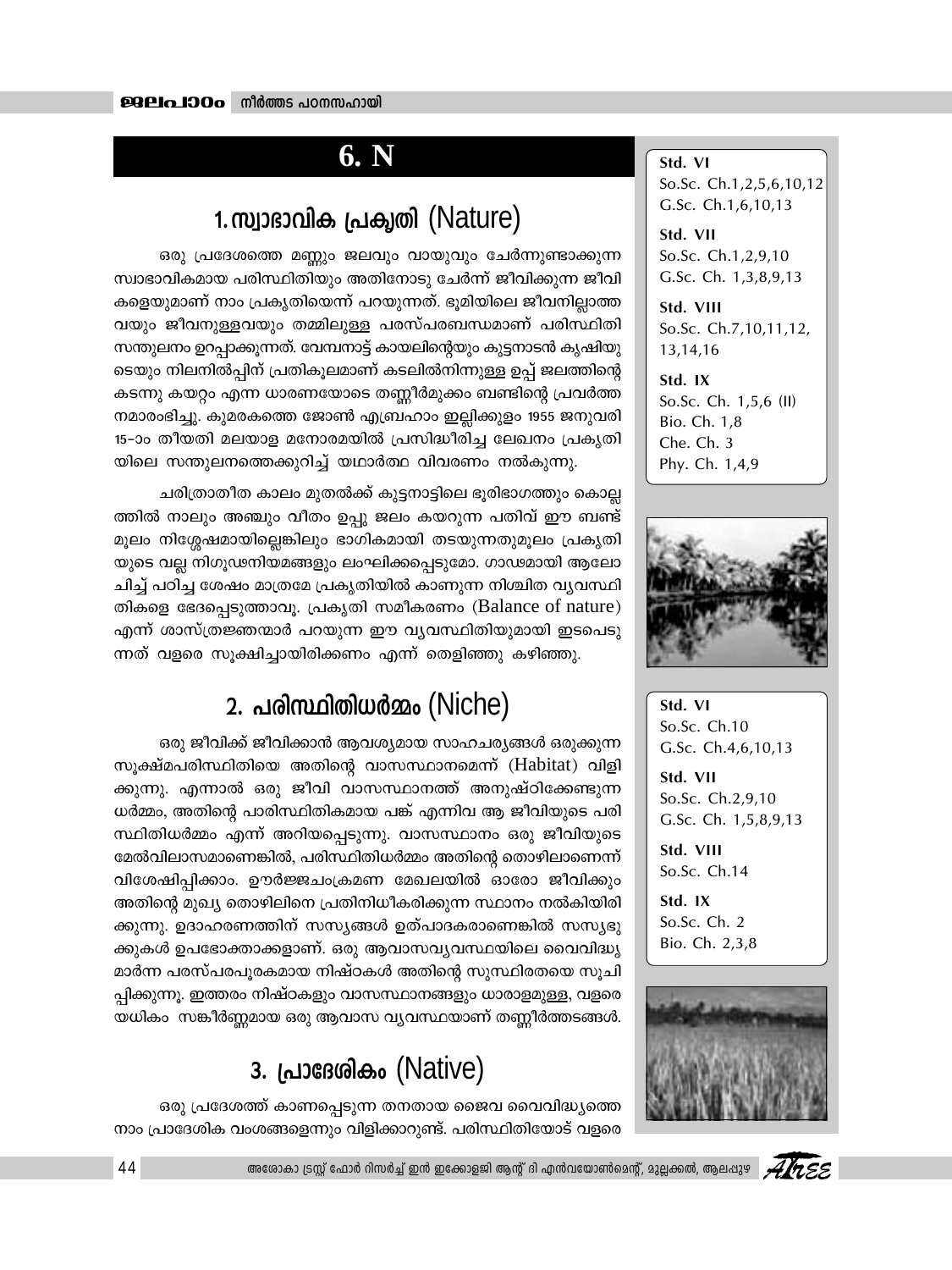

Std VI So.Sc. Ch.5,6,12 G.Sc. Ch.6,10

Std. VII G.Sc. Ch. 1,2,6,9,13

Std. VIII So.Sc. Ch.13,14,16

Std. IX So.Sc. Ch. 1,5,6 (II) Che. Ch.3 Bio. Ch.1



സൂക്ഷ്മമായി ഒത്തിണങ്ങി ജീവിക്കുന്ന വിവിധ ജീവികൾക്ക് അതി ന്റേതായ അനുകൂലങ്ങളും വാസസ്ഥാനങ്ങളുമുണ്ടാകും. വേമ്പനാടിലെ കരിമീനും, കുട്ടനാടൻ പുഞ്ചയും പ്രാദേശികമായ പ്രത്യേകതളെ സുചി പ്പിക്കുന്നു.

## 4. ஸ்வு / എണ്ണം (Numbers)

ഒരു പ്രദേശത്തെ ജീവന്റെ ആകെത്തുകയാണ് സംഖ്യ എന്നത് കൊണ്ട് ഉദ്ദേശിക്കുന്നത്. ഒരു നിശ്ചിത ഭൂപ്രദേശത്തിൽ ജനിച്ച് വളർന്ന് സുസ്ഥിരമായ നിലനിൽപ് ഉറപ്പാക്കുവാൻ കഴിയുന്ന ജീവികൾക്ക് ഒരു നിശ്ചിത എണ്ണമുണ്ട്. ഈ പ്രദേശത്തിന് പരമാവധി താങ്ങാവുന്ന ജീവികളുടെ എണ്ണത്തെ അതിന്റെ carrying capacity എന്നാണ് വിളിക്കുക. സുക്ഷ്മജീവികൾ മുതൽ വലിയ സസ്തനികൾവരെയും, വിവിധ സസ്യ ങ്ങൾക്കുംവരെ ഈ പ്രകൃതി നിയമം ബാധകമാണ്. മനുഷ്യന്റെ കാര്യ ത്തിലും സ്ഥിതി വ്യത്യസ്തമല്ല. ഈ പരിധിയെ തകിടം മറിച്ചുകൊണ്ട് എണ്ണം വർദ്ധിച്ചാൽ പ്രകൃതിയുടെ സന്തുലനം നഷ്ടപ്പെടുകയും നാശ ത്തിന്റെ ആരംഭമാവുകയും ചെയ്യും.

### 5. പോഷകങ്ങൾ (Nutrients)

ജീവന്റെ നിലനിൽപ്പിന് ഒട്ടനവധി സ്തൂലപോഷക വസ്തുക്കൾ ആവശ്യമാണ്. പ്രകൃതിയിലെ വിവിധങ്ങളായ ഊർജ്ജ-ജല-പോഷക ചാക്രികതയിലൂടെയാണ് ഇവയുടെ അളവും വിതരണവും നിശ്ചയിക്ക പ്പെട്ടിരിക്കുന്നത്. പോഷകങ്ങളെ നിലനിർത്തുന്നതിലും യഥാസമയം ചംക്രമണങ്ങളിലേയ്ക്ക് കടത്തിവിടുന്നതിനും ആവാസ വ്യവസ്ഥകൾക്ക് സുപ്രധാനമായ പങ്കുണ്ട്.

തണ്ണീർത്തടങ്ങൾ അമൂല്യമായ പല പോഷകങ്ങളുടെയും കല വറയാണ്. ഇവിടെ നൈട്രജന്റെയും ഫോസ്ഫറസിന്റെയും ശേഖരമുണ്ട്. തണ്ണീർത്തടങ്ങളിലെ മണ്ണും സസ്യങ്ങളും അമിതമായ പോഷകങ്ങളെ നീക്കം ചെയ്യുന്നതിലുടെ യുട്രോഫിക്കേഷൻ തടുക്കുന്നു. ജലം പതുക്കെ ഒഴുകുന്ന സമയത്ത് തണ്ണീർത്തടങ്ങൾ ജീവനാവശ്യമായ പോഷകങ്ങളെ ശേഖരിക്കും. ഇതിലുടെയാണ് വൈവിദ്ധ്യമാർന്ന ജീവികളെ–പ്രത്യേ കിച്ചും മത്സ്യം, കൊഞ്ച്, ജലസസ്യങ്ങൾ എന്നിവയെ നിലനിർത്തുവാൻ കഴിയുന്നത്. ജലം വേഗം ഒഴുകുമ്പോൾ തണ്ണീർത്തടങ്ങൾ പോഷകങ്ങ ളുടെ സ്രോതസ്സായി മാറുന്നു. ഇങ്ങിനെ സംഭരണവും സ്രോതസ്സുമായി മാറിമാറി പ്രവർത്തിക്കുന്ന തണ്ണീർത്തടങ്ങളുടെ പാരിസ്ഥിതിക പങ്ക് അമൂല്യമാണ്.

ജീവന്റെ വൈവിദ്ധ്യത്തെ നിലനിർത്തുവാനും സുസ്ഥിരമായി മുന്നോട്ട് നയിക്കുവാനും തണ്ണീർത്തടങ്ങൾക്ക് കഴിയുന്നത് ഈ ചാക്രികത കാരണമാണ്. അമൂല്യമായ മത്സ്യങ്ങളുടെ വളർച്ചയ്ക്കും പ്രത്യുല്പാദന ത്തിനും അനുകുലമായ സാഹചര്യങ്ങളും പോഷക–സമൃദ്ധമായ തണ്ണീർ ത്തടങ്ങൾക്ക് സൃഷ്ടിക്കുവാൻ കഴിയുന്നു. ഈ പോഷക ചാക്രികതയെ തടയുന്ന ഏത് പ്രവർത്തനവും തണ്ണീർത്തടങ്ങളുടെ സ്വാഭാവിക സന്തുല

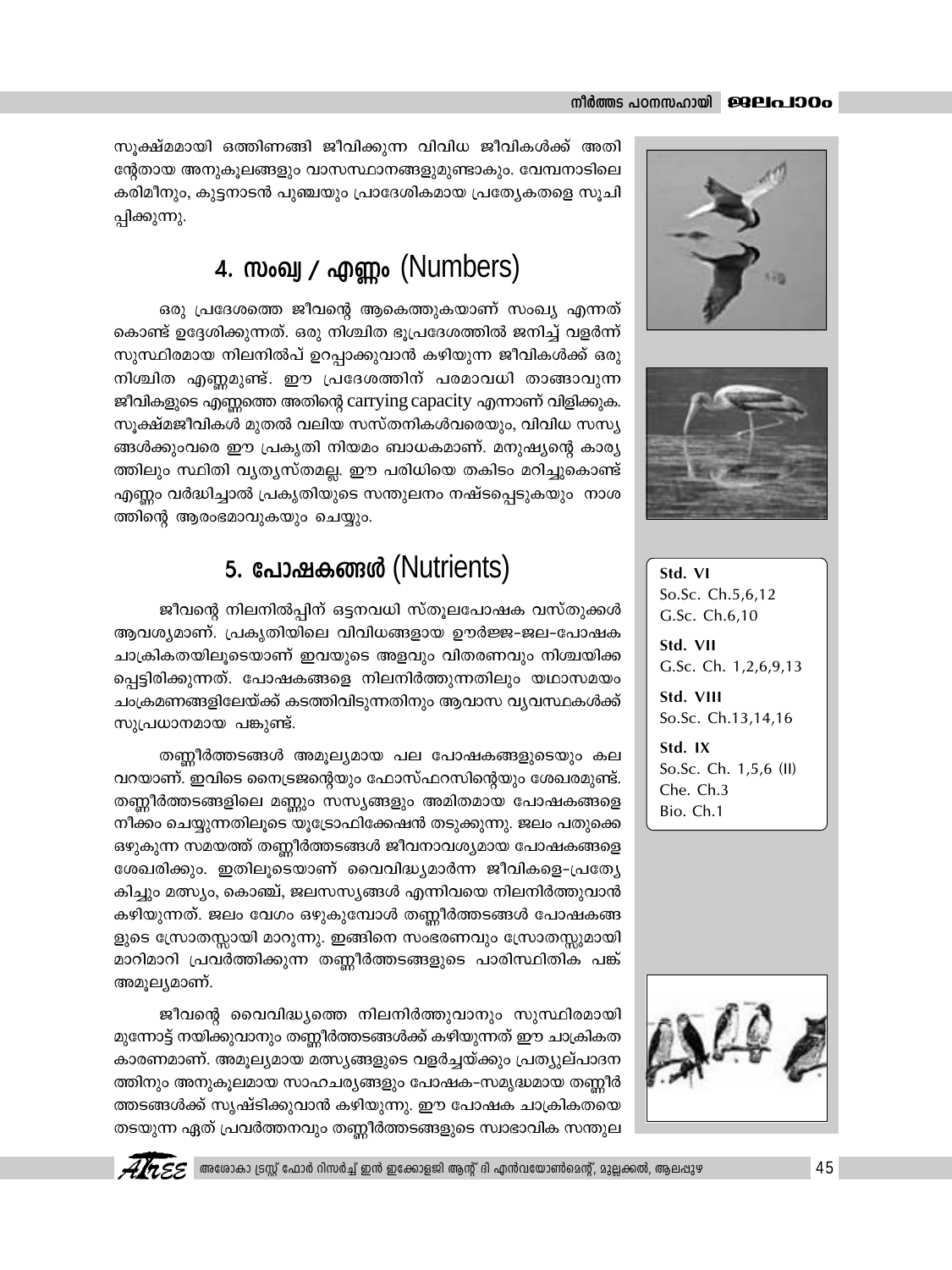### **@@@La\_loOo** midows പഠനസഹായി

നത്തെ തകർക്കും. നൈൽനദിയിൽ ആസ്വാൻ അണക്കെട്ട് ഉയർന്ന പ്പോൾ, നൈൽ നദീമുഖത്തെ മെഡിറ്ററേനിയൻ കടലിലെ മത്സ്യബന്ധനം തകർന്നു. അവിടെ 1962–ൽ 38,000 ടൺ മത്സ്യം ലഭിച്ചിരുന്നത് 1968–ൽ 14,000 ടണ്ണായി ചുരുങ്ങി. വേമ്പനാട് കായലിൽ തണ്ണീർമുക്കം ബണ്ടും തോട്ടപ്പള്ളി സ്പിൽവേയും നിർമ്മിച്ചപ്പോൾ സംഭവിച്ചതും ഇതു തന്നെ.

### പ്രായോഗിക പ്രവർത്തനങ്ങൾ

### 1. പാരിസ്ഥിതിക ധർമ്മം  $(Niche)$

ഉദ്ദേശ്യം:– തണ്ണീർത്തടങ്ങളിലെ ജീവികൾ വഹിക്കുന്ന പാരിസ്ഥിതിക ധർമ്മം മനസ്സിലാക്കുക.

പ്രവർത്തന രീതി:- തണ്ണീർത്തട ആവാസവ്യവസ്ഥയിലെ ലളിതമായ ഒരു ഭക്ഷ്യശൃംഖല തയ്യാറാക്കുക. ഇതിലോരോ ജീവിയും ചെയ്യുന്ന പ്രവർത്തനങ്ങൾ എഴുതുക. ഇതാണതിന്റെ നിഷ്. ഉദാ: പശു പുല്ല് തിന്നു ന്നു എന്നാണെങ്കിൽ ഈ ജീവിയുടെ ധർമ്മം ഒരു ഉപഭോക്താവാണ്. ഇതിലൂടെ ഓരോ ജീവിയുടെയും പ്രത്യേകതയാർന്ന പങ്ക് മനസ്സിലാക്കാം.

### 1. @gg@l@o (Native)

ഉദ്ദേശ്യം:– തണ്ണീർത്തട ജീവികളിൽ പ്രാദേശികമായ തനതു വംശങ്ങളെ കണ്ടെത്തുക.

പ്രവർത്തന രീതി:– വേമ്പനാടു കായലിൽ കാണുന്ന സസ്യ–ജന്തു വംശ ങ്ങളുടെ പട്ടിക തയ്യാറാക്കുക. ഇവയിൽ തനതു വംശങ്ങളേതെന്ന് എഴു തുക. അറിയാത്തവയെക്കുറിച്ച് കുടുതൽ മനസ്സിലാക്കുവാൻ ശ്രമിക്കുക. ഉദാ:– സസ്യങ്ങളിൽ പോള തെക്കൻ അമേരിക്കയിൽനിന്നും വന്നതാണ്. പ്രാദേശിക കണ്ടൽ സസ്യങ്ങൾ പ്രാദേശിക വംശമാണ്.

കഥാരചന:- ഒരു പോളച്ചെടിയുടെ യാത്രയെപ്പറ്റി ഒരു കഥ മെനയുക. രസകരമായ പല വസ്തുതകളും കോർത്തിണക്കി ഈ ചെടിയെ വിവ രിക്കുക.





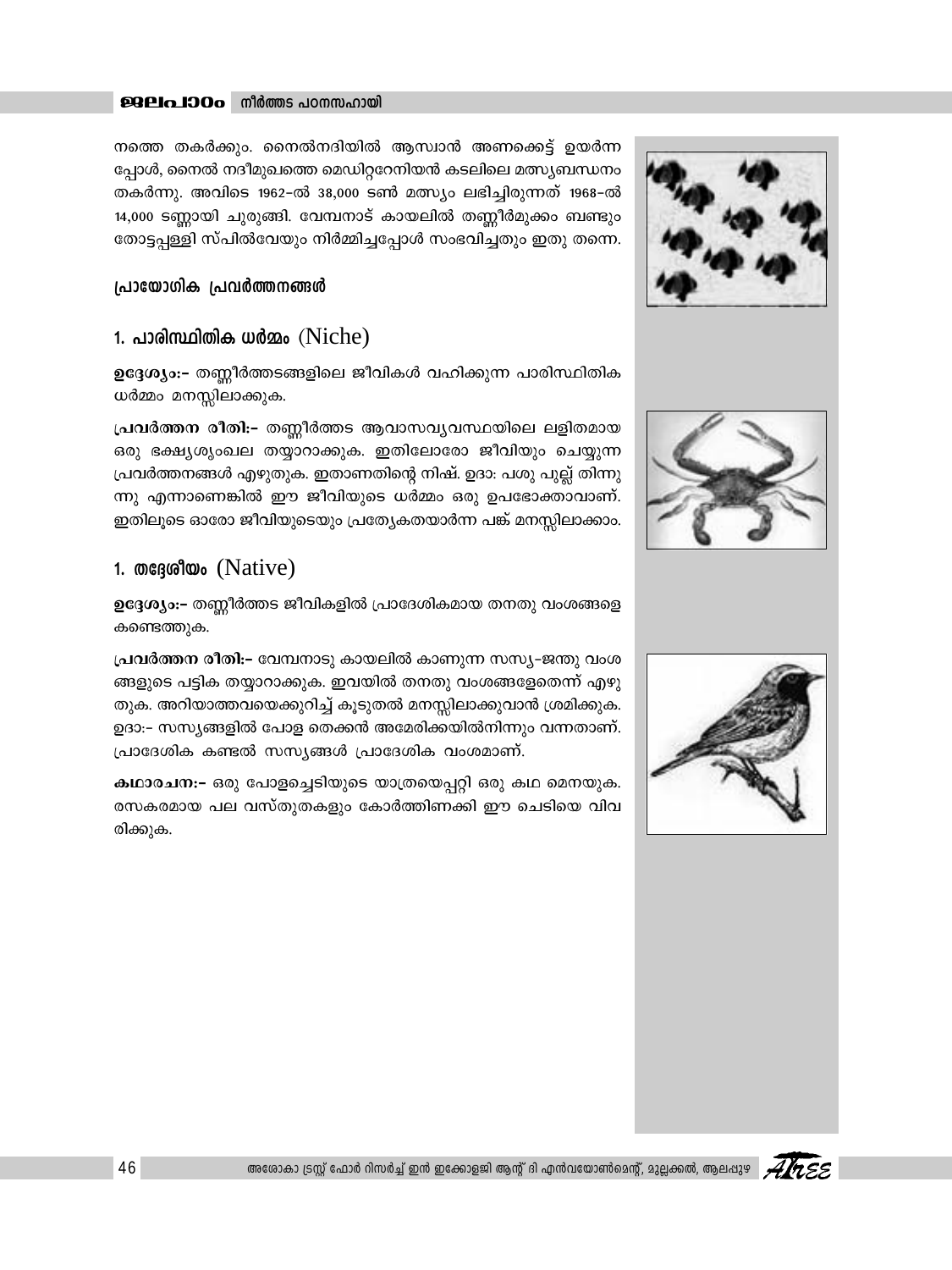Std. VI So.Sc.Ch.4,6,9,10,12,15 G.Sc. Ch.4,6,9,10,13

Std. VII So.Sc. Ch.1,2,5,9,11 G.Sc. Ch.1,5,9,13

Std. VIII So.Sc. Ch.13,14,16

Std. IX So.Sc. Ch 1.5.6(I), 5(II)



Std. VI So.Sc. Ch.1-15 G.Sc. Ch.1,4,9

Std. VII So.Sc. Ch.1,2,9,10,11 G.Sc. Ch.1,13

Std. VIII So.Sc. Ch.14-18

Std. IX So.Sc. Ch. 1-6 (I)  $5,6,10$  (II) Che. Ch.3.8 Bio. Ch.1,8



### **7. D**

## 1. ออณณ์ใญ<sub>่</sub> (Diversity)

സുക്ഷ്മജീവികൾ മുതൽ ഭീമാകാരനായ നീലത്തിമിംഗലങ്ങൾ വരെ ഉൾപ്പെട്ട വൈവിദ്ധ്യമാർന്ന ഒരു ജൈവലോകം നമുക്ക് ചുറ്റിനുമു ണ്ട്. വിവിധ വംശങ്ങളുടെ കാര്യത്തിൽ മാത്രമല്ല, ആവാസ വ്യവസ്ഥ കളുടെയും വാസസ്ഥാനങ്ങളുടെയും കാര്യത്തിലും ഈ വൈവിധ്യം പ്രക ടമാണ്. ഇതിനോടൊപ്പം, ജീവികളുടെ വംശങ്ങളുടെ ജനിതക വൈവി ദ്ധ്യവും സുപ്രധാനമാണ്. ഇങ്ങിനെ - വംശം, ആവാസവ്യവസ്ഥ, ജനിതകം എന്നീ മുന്നുതരം വൈവിദ്ധ്യങ്ങുടെ പ്രതിപ്രവർത്തനത്തിലാണ് ജൈവ മണ്ഡലം നിലനിൽക്കുന്നത്. ചില ആവാസവ്യവസ്ഥകളിൽ ജൈവ വൈവിധ്യം വളരെ പ്രകടമാണ്. മഴക്കാടുകൾ, തണ്ണീർത്തടങ്ങൾ, പവിഴ പ്പുറ്റുകൾ എന്നിവ ഉദാ: ചില ഭൂമേഖലകളിലും വൈവിദ്ധ്യമേറെയാണ്. ഉദാഹരണത്തിന് ഉഷ്ണമേഖല പ്രദേശങ്ങളിലെ ആവാസ വ്യവസ്ഥകളി ലാണ് കൂടുതൽ ജീവജാതികളെ കാണുക. ഭൂമിയിൽ മറ്റെവിടെയും കാണാത്ത തനതു ജൈവവംശങ്ങളുടെ കലവറകളായ ചില പ്രദേശങ്ങൾ നാശത്തിന്റെ വക്കിലാണ്. ഇവയെ ഹോട്ട് സ്പോട്ട് എന്ന് വിളിക്കുന്നു. ഭൂമിയിലെ 25 ഹോട്ട്സ്പോട്ടുകളിൽ കാടും, പുൽമേടും, തണ്ണീർത്തടങ്ങളു മുൾപ്പെടും. വേമ്പനാട് കായലിന്റെ ജൈവവൈവിദ്ധ്യം കണക്കിലെടു ത്താണ്, അന്താരാഷ്ട്ര പ്രാധാന്യമുള്ള, സംരക്ഷണമർഹിക്കുന്ന തണ്ണീർത്ത ടമായി, ഈ പ്രദേശത്തെ റാംസർ പട്ടികയിൽ ഉൾപ്പെടുത്തിയിരിക്കുന്നത്.

## 2. വികസനം (Development)

ഓരോ പ്രദേശത്തും ലഭ്യമാകുന്ന പ്രകൃതി വിഭവങ്ങളെയും പരി സ്ഥിതിയെയും, മനുഷ്യന്റെ ജീവിതനിലവാരം ഉയർത്തുവാൻ പാക ത്തിന് ഉപയുക്തമാക്കുന്ന പ്രക്രിയയെയാണ് വികസനമെന്ന് പറയുക. എല്ലാ ജനങ്ങൾക്കും ഉച്ചനീചത്വങ്ങളില്ലാത്ത, ശരാശരി വികസന നില വാരം ഉറപ്പു വരുത്തേണ്ടതായിട്ടുണ്ട്. ഈ വികസനം സുസ്ഥിരമായിരി ക്കണം. താല്ക്കാലികമായ ഫലങ്ങൾ കുറച്ച് പേർക്ക് കുറച്ച് കാലത്തേ യ്ക്ക് ലഭ്യമാക്കുന്ന പ്രക്രിയയായി വികസനം ചുരുങ്ങരുത്. പ്രകൃതി വിഭങ്ങളുടെയും പാരിസ്ഥിതിക പ്രക്രിയകളുടെയും പരിമിതികളെ കണ ക്കിലെടുക്കാതെ വികസനം നടപ്പിലാക്കിയതു കാരണം നിലനില്ക്കാ തെപോയ അവസ്ഥയാണ് നമുക്ക് ചുറ്റിനും കാണാനാവുന്നത്. ഈ വിധത്തിൽ വേമ്പനാട് കായലിന്റെ പരിസ്ഥിതിക സുസ്ഥിരതയെയും സന്തുലിതാവസ്ഥയെയും കണക്കിലെടുക്കാതെ നടപ്പിലാക്കിയ വികസ നങ്ങളാണ് തണ്ണീർമുക്കം ബണ്ടും തോട്ടപ്പള്ളി സ്പിൽവേയും.

## 3. Bloro (Disaster)

ഒരു പ്രദേശത്തിന്റെ പാരിസ്ഥിതികവും സാമൂഹികവും സാംസ്കാ രികവുമായ സുസ്ഥിരതയെ തകർക്കുന്നതാണ് ദുരന്തം. പ്രകൃതി ദുരന്ത

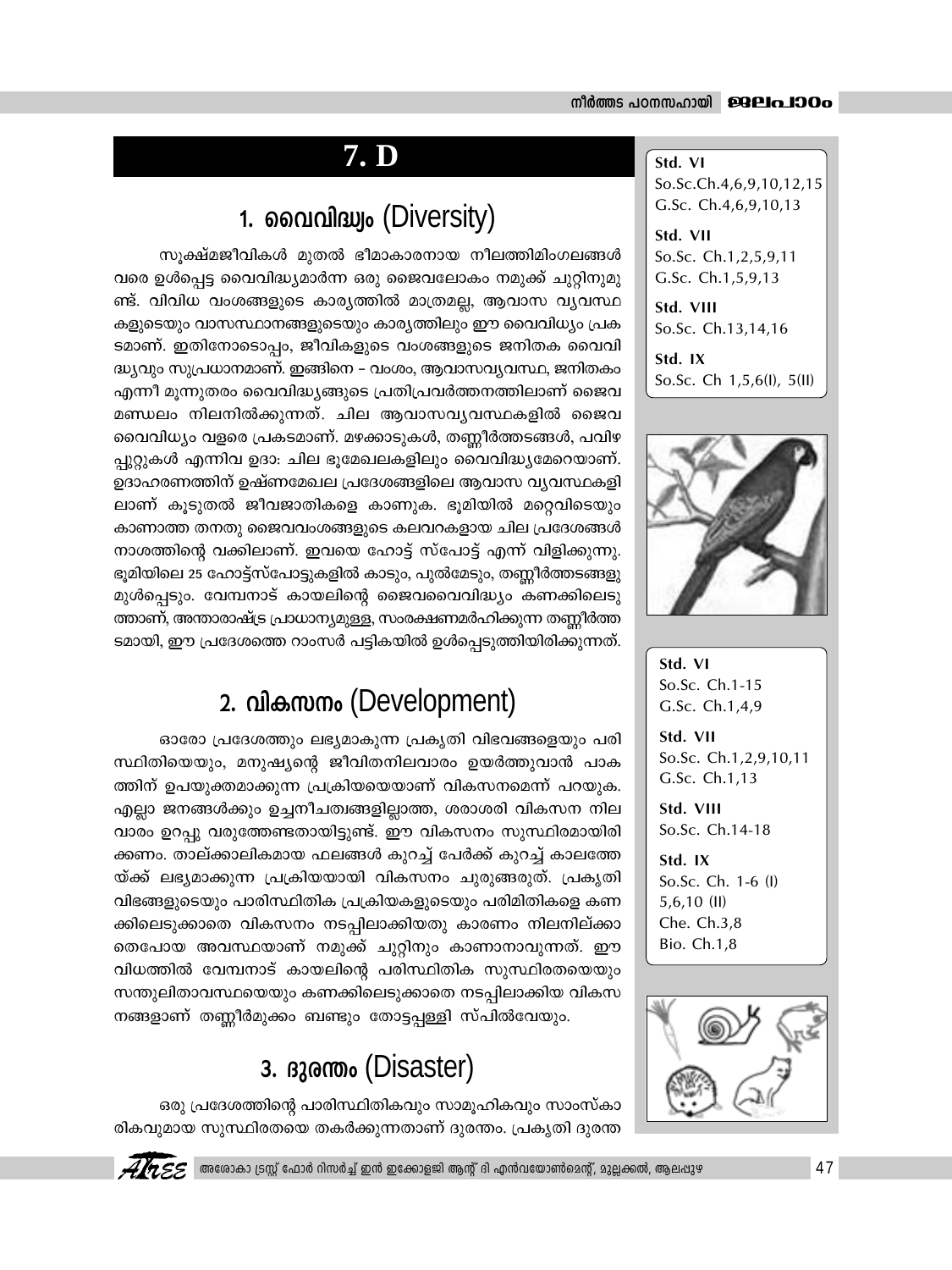### **@@@Lo\_IOOo** midows alommaniwa



ങ്ങളും മനുഷ്യനിർമ്മിതമായ ദുരന്തങ്ങളുമുണ്ട്. മനുഷ്യനിർമ്മിത ദുര ന്തങ്ങൾ ഈയടുത്ത കാലത്തായി പെരുകി വരികയാണ്. പലപ്പോഴും പ്രകൃതിയിലെ സ്വാഭാവിക പ്രക്രിയകളെ കണക്കിലെടുക്കാതെയോ പൂർണ്ണമായും മനസ്സിലാക്കാതെയോ വികസനം നടപ്പിലാക്കപ്പെടുമ്പോ ഴാണ് ദുരന്തങ്ങളുണ്ടാവുന്നത്. വേമ്പനാടുകായലിൽ വർഷംതോറും നാലും അഞ്ചും തവണ ഉപ്പുവെള്ളം കയറുന്ന പ്രക്രിയയെ ഒരു പ്രകൃതി ദുരന്തമായി കാണുവാൻ നാം പ്രേരിതരായി. ഇതിനു പരിഹാരം കണ്ടത് 1955–1974 വരെ നിർമ്മാണം നീണ്ടുനിന്ന തണ്ണീർമുക്കം ബണ്ടിലുടെ യാണ്. കുട്ടനാടിന്റെ നിലനിൽപിനു തന്നെ അനിവാര്യമായ വെള്ളപ്പൊ ക്കവും അണുനാശിനിയായ ഉപ്പു ജലത്തിന്റെ സാമീപ്യവും നിലച്ചതോടെ ഈ പ്രദേശം ജീർണ്ണിക്കുവാൻ തുടങ്ങി. പ്രകൃതി ദുരന്തത്തിന് പരിഹാ രമായി മനുഷ്യൻ നിർമ്മിച്ചത് അങ്ങിനെ കടുത്ത മനുഷ്യനിർമ്മിത ദുര ന്തമായി രൂപം പ്രാപിച്ചു.

### 4. നദീപതനപ്രദേശം (Delta)

തണ്ണീർത്തടങ്ങളുടെ വൈവിധ്യമാർന്ന രൂപഭാവങ്ങളിൽ ഏറ്റവും പ്രധാനപ്പെട്ട ഒന്നാണ് നദീപതനപ്രദേശം. പുഴകൾ മഴക്കാലത്ത് ജലം കൊണ്ട് നിറയുമ്പോൾ, അധികജലം പുഴത്തടത്തിന് മീതേ ഉയർന്ന് ചുറ്റുമുള്ള പ്രദേശങ്ങളിലേയ്ക്ക് പരക്കും. വൻ നദികളുടെ പതനപ്രദേശം അതി വിസ്കൃതമായിരിക്കും. വാർഷിക വെള്ളപൊക്കത്തിന്റെയും വരൾച്ചയുടേയും സ്വാഭാവിക ചാക്രികത തണ്ണീർത്തടങ്ങളുടെ നിലനിൽ പ്പിന് അത്യന്താപേക്ഷിതമാണ്. കടൽ–ഓരു ജലം–ശുദ്ധജലം എന്നീ മൂന്ന് വ്യത്യസ്ത അവസ്ഥകളുടെ ഒരു സംഗമസ്ഥലമാണ് നദീപതനപ്രദേശം. അതുകൊണ്ട് തന്നെ ജീവന്റെ വൈവിദ്ധ്യം ഇവിടെ കൂടുതലാണ്. നൈഗർ ഡെൽറ്റയുടെ ഉല്പാദനക്ഷമത അത്ഭുതകരമാംവിധം ഉയർന്ന താണ്. കേരളത്തിൽ യഥാർത്ഥ ഡെൽറ്റകളില്ല തന്നെ.

### പ്രായോഗിക പ്രവർത്തനങ്ങൾ

### 1.  $\omega$ andl $\omega$ <sub>l</sub> (Diversity)

 $A$  യിലെ Animals പ്രവർത്തനം നോക്കുക.

### 2. alsembo (Development) / 3. Blogo (Disaster)

ഉദ്ദേശ്യം:– വേമ്പനാട്ടുകായലിൽ നിന്നുള്ള / നടന്നുകൊണ്ടിരിക്കുന്ന വികസനത്തെ വിലയിരുത്തുക. ദുരന്തമായി തീർന്നവയെ തിരിച്ചറിയുക.

പ്രവർത്തന രീതി:– ശ്രീ രവിവർമ്മ തമ്പുരാന്റെ കുട്ടനാട് – കണ്ണീർപാടം എന്ന പുസ്തകം വിലയിരുത്തുക. അതിലൊരു അദ്ധ്യായം തിരഞ്ഞെ ടുത്ത് ക്ലാസ്സിൽ അവതരിപ്പിക്കുക. ചർച്ചകളുടെ നിഗമനങ്ങൾ എഴുതി ഒരു റിപ്പോർട്ട് തയ്യാറാക്കുക.

Std. VI So.Sc.  $Ch.5$ Std. IX So.Sc. Ch. 1,5 (II) Che. Ch. 3,8 Bio. Ch. 1.8



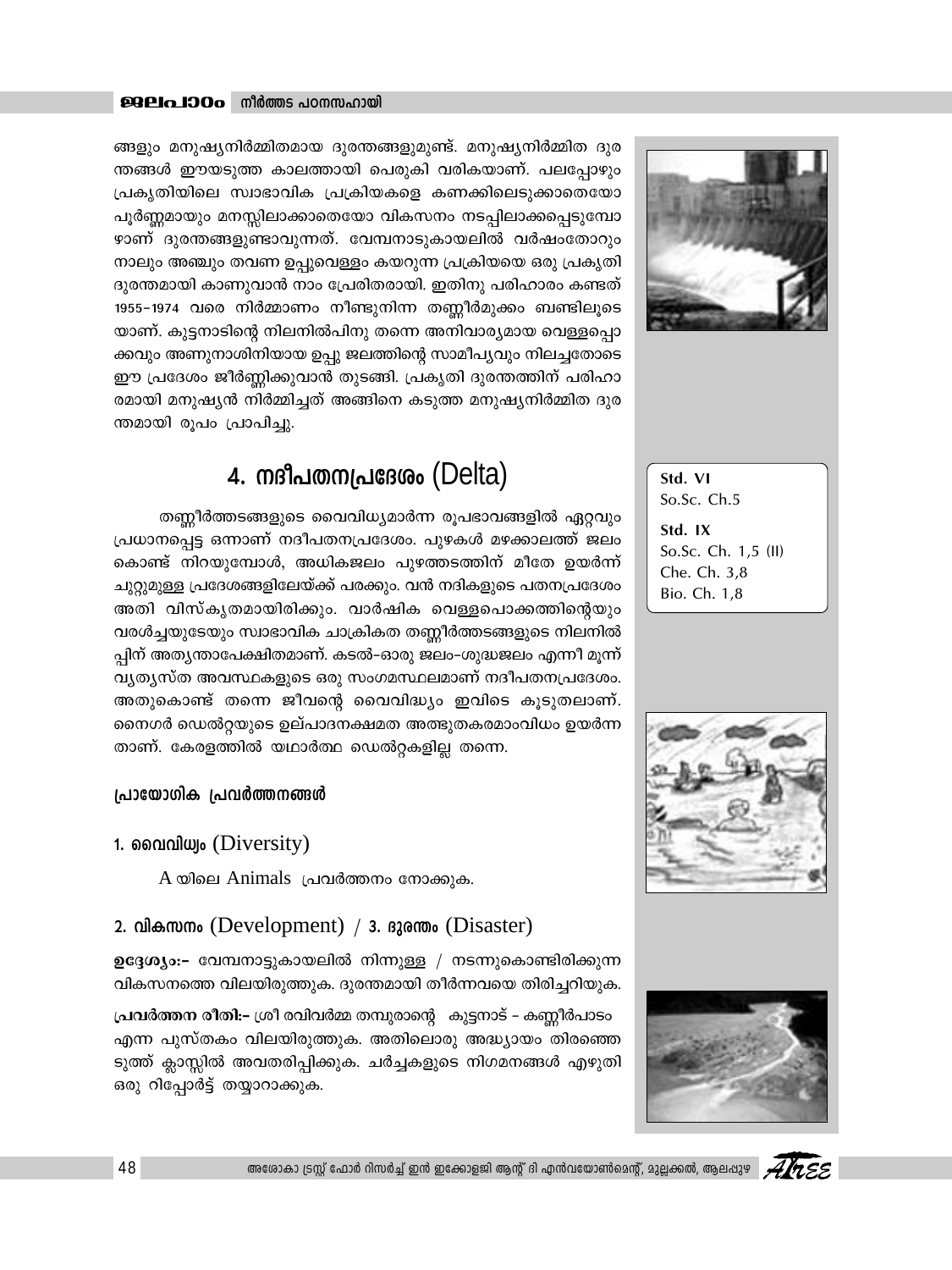## **8. S**

## 1. ആനുപൂർവ്വമായ വളർച്ച (Succession)

ഒരു ആവാസവ്യവസ്ഥയിൽ സ്വാഭാവികമായി നടക്കുന്ന വികാസ ത്തിന്റെയും വളർച്ചയുടെയും തലങ്ങളെയാണ് ആനുപൂർവ്വ്യമായ വളർച്ച യെന്ന് പറയുന്നത്. ഈ വളർച്ചയുടെ ഓരോ ഘട്ടത്തിലും മാറിവരുന്ന സാഹചര്യങ്ങൾ കാരണം പുതിയ ജൈവവംശങ്ങളും ജീവിതപരിസ്ഥി തിയും ഉരുത്തിരിയും. പലപ്പോഴും ഒന്നിന് അനുചിതമെങ്കിലും, മറ്റ് ജൈവ വംശങ്ങൾക്ക് വളരാൻ അനുയോജ്യമായ സാഹചര്യങ്ങളാണ് സൃഷ്ടി ക്കപ്പെടുക. ഒന്ന് മറ്റൊന്നിന് പകരമായി മാറിവരുന്നതായിരിക്കും. ഏറ്റവും അറിയപ്പെടുന്ന ആനുപൂർവ്വമായ പ്രക്രിയ നടക്കുന്നത് ഒരു ശുദ്ധജല കുളത്തിലാണ്. ഇവിടെ ആദ്യമായി ജലത്തിൽ പൊന്തിക്കിടക്കുന്ന സസ്യ ങ്ങൾ പ്രത്യക്ഷപ്പെടും. കാലക്രമേണ കുറ്റിച്ചെടികൾക്ക് വളരുവാൻ പാക ത്തിൽ മണ്ണും ഈർപ്പവും ഇവിടെ തയ്യാറാക്കപ്പെടും. നികത്തൽ, ഭൂഗർഭ ജല ഉപയോഗം, പുഴയുടെ ഗതിമാറ്റം എന്നീ മനുഷ്യപ്രവർത്തനങ്ങൾ കാരണവും ഈ സ്വാഭാവിക പ്രക്രിയ ത്വരിതപ്പെടാം.

## 2. ഊറൽ, കൽക്കം (Sediments)

ഭുമിയിൽ ജീവന്റെ വളർച്ചയ്ക്കാവശ്യമായ പോഷകമുല്യങ്ങളുള്ള വസ്തുക്കളെല്ലാംതന്നെ ജീവികളിൽനിന്നും ആവാസവ്യവസ്ഥകളിലേ യ്ക്കും തിരിച്ചും നിതാന്തമായി ചലിച്ചുകൊണ്ടിരിക്കുകയാണ്. തണ്ണീർ ത്തടങ്ങൾ ഭൂമിയിലെ പോഷകങ്ങളുടെ ഒരു കലവറയും, ശ്രോതസ്സു മാണ്. തണ്ണീർത്തടജീവികൾ നശിച്ച് അവയുടെ ശരീരങ്ങളിലെ ജൈവ കോശങ്ങളിലടങ്ങിയിരിക്കുന്ന മുലകങ്ങൾ ജലത്തിന്റെ അടിത്തട്ടിൽ അടിയുന്നു. ഇതോടൊപ്പം തണ്ണീർത്തടങ്ങളിലേയ്ക്ക് ഒഴുകിയെത്തുന്ന പൂഴകൾ കൊണ്ടുവരുന്ന ജൈവാംശം നിറഞ്ഞ (എക്കൽ) മണും ഈ അവശിഷ്ടത്തിന്റെ ഭാഗമാകുന്നു. ജലത്തിലെ പ്രാണവായു, വെളിച്ചം, അടിഞ്ഞുകൂടുന്ന കൽക്കം / ഊറൽ എന്നിവ സസ്യങ്ങളുടെയും ജീവിക ളുടെയും സാന്നിദ്ധ്യത്തെ സ്വാധീനിക്കുന്ന ഘടകങ്ങളാണ്. വേമ്പനാട് കായലിലേയ്ക്ക് ഒഴുകിയെത്തുന്ന പുഴകൾ കൊണ്ടുവരുന്ന സമൃദ്ധമായ എക്കലും ഇവിടെതന്നെ സംജാതമാകുന്ന ജൈവചാക്രിക സമ്പന്നതയും ഈ പ്രദേശത്തെ ജൈവവൈവിദ്ധ്യത്തിന് കാരണമാകുന്നു.

## 3. ചതുപ്പ് (Swamp)

ജലം കെട്ടിക്കിടക്കുന്ന പ്രദേശങ്ങളിലെ ആഴംകുറഞ്ഞ ഭാഗങ്ങളിൽ ്സസ്യവളർച്ചയും കളിമണ്ണും ചെളിയും കൂടിചേർന്ന് ചതുപ്പ് സൃഷ്ടിക്ക പ്പെടുന്നു. ഉഷ്ണമേഖലാ പ്രദേശങ്ങളിലെ ചതുപ്പുകളിൽ വളരുന്ന സസ്യ ങ്ങളുടെ വൈവിദ്ധ്യം മറ്റ് സ്ഥലങ്ങളിൽനിന്നും വ്യത്യസ്തമായിരിക്കും. ഇന്തോനേഷ്യയിലും, ആമസോൺ നദിക്കരയിലും, ആഫ്രിക്കയിലും Std. VI So.Sc. Ch.10 G.Sc. Ch.4

Std. VII So.Sc.  $Ch.2$ G.Sc. Ch.1 Std. VIII

So.Sc. Ch.12

Std. IX So.Sc.  $Ch.2$ G.Sc. Ch.1





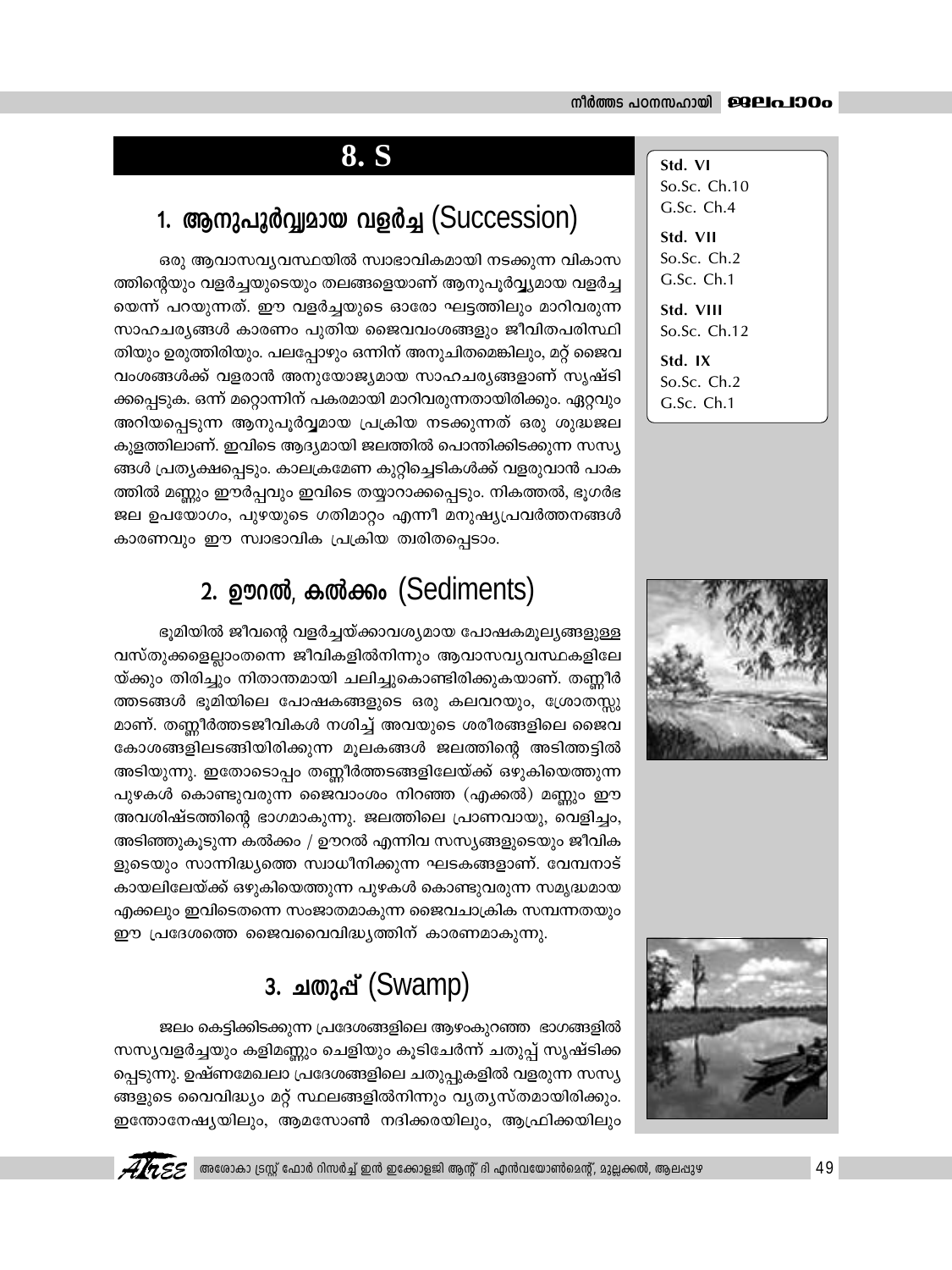കാണുന്ന ചതുപ്പ് വനങ്ങൾ അനേകം ജീവികൾക്ക് അഭയം നൽകുന്നു. ഉഷ്ണമേഖലാ പ്രദേശത്തെ പല പാടശേഖരങ്ങളും ചതുപ്പ് ഭൂമികളുടെ സ്വഭാവം കാഴ്ചവെയ്ക്കുന്നു.

## 4. லைஜ்தம் (Saline Intrusion)

പ്രകൃതിയുടെ ചാക്രികതയ്ക്കനുസരിച്ച് ഉപ്പുജലം കയറുന്ന ഒരു ജലാശയമാണ് കായലുകൾ. ദിവസവും ഉള്ള ശക്തമായ വേലിയേറ്റവും വേലിയിറക്കവും കൂടാതെ വാർഷികമായി 4-5 പ്രാവശ്യം വീതം ഉപ്പു ജലം കയറാറുണ്ട്. വേമ്പനാട്ടു കായലിൽ വന്നുചേരുന്ന 5 നദികളിലേക്ക് കടൽവെള്ളം കയറാതിരിക്കാൻ പ്രകൃതി ഒരുക്കിയ ക്രമീകരണസംവി ധാനമാണ് കായൽ. ഈ കായൽ നശിച്ചാൽ കടലിലെ ഉപ്പുജലം നദിക ളുടെ മുകൾഭാഗം വരെ എത്തും.

കുട്ടനാട്ടിലെ നെൽപ്പാടങ്ങൾക്ക് നെടുകെയും കുറുകെയും കൽ കെട്ടിയിരിക്കുകയാണിന്ന്. കുട്ടനാടിന്റെ പേര് ലോകപ്രശസ്തമാക്കിയ എഴുത്തുകാരൻ തകഴി ശിവശങ്കരപ്പിള്ളയുടെ വാക്കുകളിൽ കുട്ടനാടിന്റെ സ്വഭാവമിന്ന് മാറിയിരിക്കുന്നു. പാടശേഖരങ്ങളിലിപ്പോൾ വെള്ളപൊക്ക മില്ല. എല്ലായിടത്തും കരിങ്കൽ ബണ്ടാണ്. പാടത്ത് വെള്ളം കയറ്റാത്ത ബണ്ടുകൾ തെറ്റാണ്. വെള്ളം കയറിയിറങ്ങിയില്ലെങ്കിൽ പാടത്ത് പുളിയി ളകും. പുളിയെ തടുക്കുവാൻ ഉപയോഗിക്കുന്ന രാസപദാർത്ഥങ്ങൾ കൂടു തൽ പ്രശ്നങ്ങളുണ്ടാക്കും. ചുരുങ്ങിക്കൊണ്ടിരിക്കുന്ന തണ്ണീർത്തട ങ്ങൾക്ക് കടലിന്റെ ഉപ്പുജലത്തെ നിർമ്മാർജ്ജനം ചെയ്യുവാൻ കഴിയാ തെയാകുമ്പോൾ പുഴകൾ മരിക്കും. പെരിയാറിലൂടെ ഓരുജലം ആലുവ പുഴക്ക് മീതെവരെ കയറുന്നതായി പഠനങ്ങൾ തെളിയിച്ചിരിക്കുന്നു.

## 5. പാരസ്പര്വ ജീവിതം (Symbiosis)

രണ്ട് ജീവികൾ തമ്മിൽ പരസ്പരം ഉപകാരപ്രദമാകുന്നവിധം ജീവിക്കാനും നിലനില്ക്കുവാനുമുള്ള സാഹചര്യങ്ങൾ (ആഹാരം, അഭയം) എന്നിവ പങ്കുവയ്ക്കുന്ന കൂട്ടുകെട്ടിനെയാണ് പാരസ്പര്യ ജീവി തം എന്ന് വിളിയ്ക്കുന്നത്. ആവാസവ്യവസ്ഥകളുടെ സന്തുലനം നില നിർത്തുവാനും വിഭവങ്ങളുടെ കാര്യക്ഷമമായ ഉപയോഗം ഉറപ്പുവരു ത്തുവാനും ഇത്തരം പാരസ്പര്യങ്ങൾ അത്യന്താപേക്ഷിതമാണ്. തണ്ണീർ ത്തട ആവാസവ്യവസ്ഥയിൽ പേരുകേട്ട ഒരു പാരസ്പര്യ ജീവിതബന്ധ മാണ് കന്നുകാലികളും കൊറ്റികളും തമ്മിലുള്ളത്.

## 6. 200 (Soil)

ജീവനുള്ള വ്യവസ്ഥയാണ് മണ്ണ് എന്നാണ് മണ്ണ് ശാസ്ത്രജ്ഞന്മാർ നിർവ്വചിക്കുന്നത്. തണ്ണീർത്തടങ്ങളിലെ മണ്ണിന്റെ നിർവ്വചനവും തരംതി രിക്കലും തെല്ലൊരു പ്രയാസകരമായ കാര്യമാണ്. മുഖ്യ സമയവും ജല ത്തിന്റെ സാമീപ്യമുള്ള ഈ മണ്ണിൽ വളരുവാൻ പ്രാപ്തിയുള്ള സസ്യ മാണ് നെല്ല്. അതുകൊണ്ട് തണ്ണീർത്തടങ്ങളിലെ മണ്ണിനെ നെല്ല് മണ്ണ്

| Std. VI<br>So.Sc. Ch.10                 |
|-----------------------------------------|
| Std. VII<br>So.Sc. Ch.10<br>G.Sc. Ch.13 |
| Std. IX<br>So.Sc. Ch.10<br>G.Sc. Ch.13  |



Std. VI So.Sc. Ch.10 G.Sc. Ch. 4,10,13

Std. VII So.Sc. Ch.2 G.Sc. Ch.1,9

Std. VIII So.Sc. Ch.14

Std. IX So.Sc. Ch.2 G.Sc. Ch.1,9

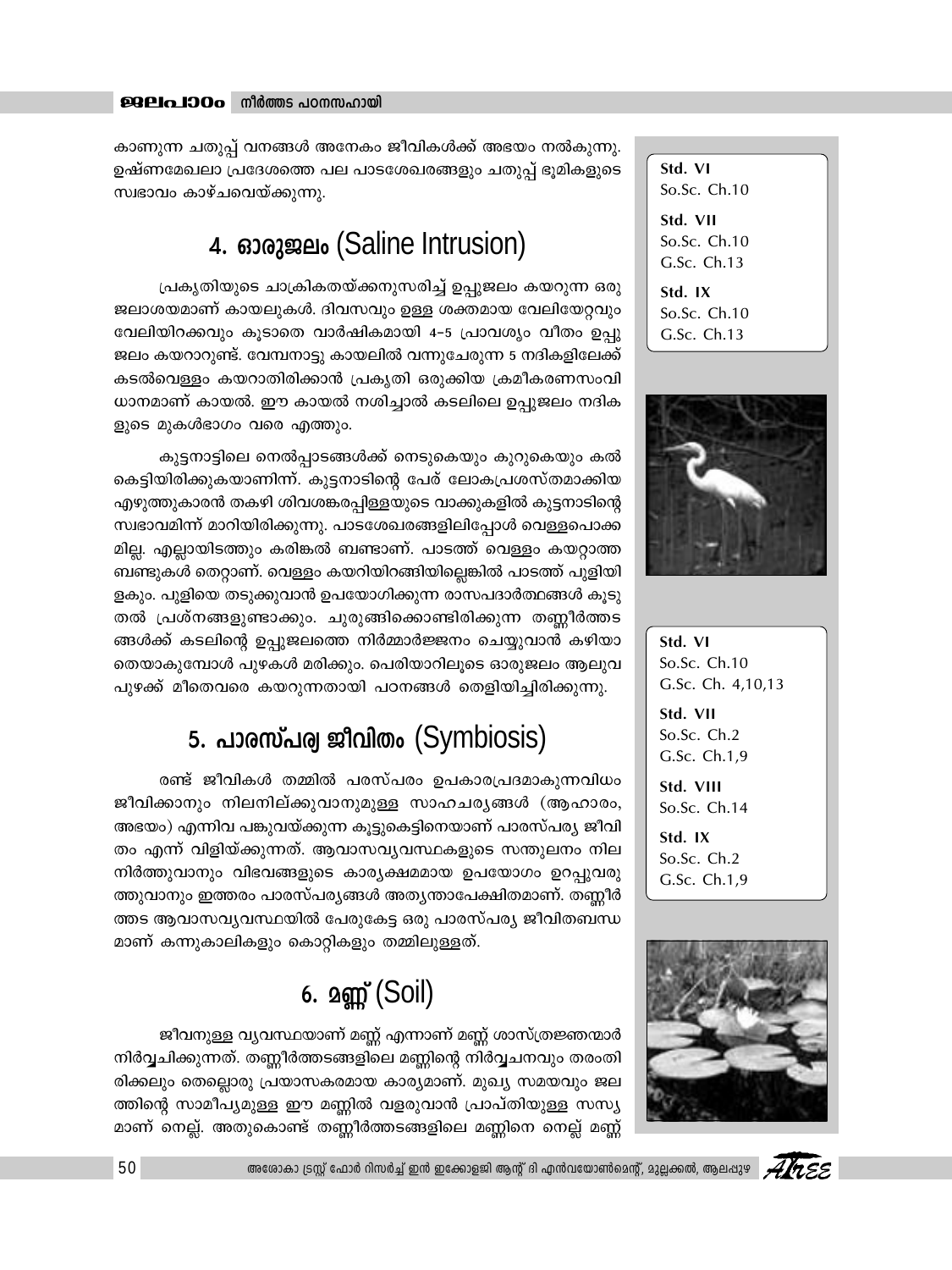$51$ 

നീർത്തട പഠനസഹായി **28 ലപാഠം** 

(Paddy Soil) എന്നു വിളിക്കാറുണ്ട്. സോഡിയവും കളിമണ്ണും കൂടുത ലായി കാണപ്പെടുന്ന ഈ മണ്ണിൽ ജലം താഴേക്ക് ഊർന്നിറങ്ങാതെ കെട്ടിക്കിടക്കുന്നു. തണ്ണീർത്തട മണ്ണിന്റെ പൊതുവേയുള്ള തരംതിരി ക്കൽ താഴെ പറയുന്ന രീതിയിലാണ്.

- 1. ഉപ്പുകയറിയ മണ്ണ്
- 2. സോഡിക്ക് മണ്ണ്
- 3. ആസിഡ് മണ്ണ്
- 4. ആസിഡ് സൾഫേറ്റ് മണ്ണ്
- 5. പോഷകക്കുറവുള്ള മണ്ണ്

തണ്ണീർത്തടമണ്ണിൽ പൊതുവേ കാണപ്പെടുന്ന പാരിസ്ഥിതിക പ്രശ്നങ്ങൾ.

- 1. വെള്ളക്കെട്ട്
- 2. ഹൈഡ്രജൻ സൾഫേറ്റ്

തണ്ണീർത്തട മണ്ണിന്റെ സംരക്ഷണം അത്യധികം പ്രാധാന്യമർഹി ക്കുന്ന ഒന്നാണ്. മണ്ണും ജലവും ഉപ്പും മറ്റുവസ്തുക്കളും തമ്മിലുള്ള ബന്ധത്തെ തകർക്കുവാൻ നിഷ്പ്രയാസം കഴിയും. കൂട്ടനാട്ടിലെ മണ്ണിൽ പുളിയിളകിയാൽ അതിനെ ചെറുക്കാനുപയോഗിക്കുന്ന രാസവസ്തു ക്കൾ മണ്ണിനെ വന്ധ്യമാക്കുമെന്നാണ് തകഴി 1995–ൽ എഴുതിയത്. വന്ധ്യ മായ മണ്ണിൽ ജീവന് നിലനിൽക്കുവാൻ സാധ്യമല്ലതന്നെ.

## 7. 20eilmjo / 2eilmaaelo (Sewage)

മനുഷ്യന്റെ ഗാർഹിക പ്രവർത്തനങ്ങളുടെ ഫലമായി ഉണ്ടാകുന്ന മാലിന്യങ്ങളിൽനിന്നും ഒഴുകുന്ന ജലത്തിനെയാണ് സീവേജ് എന്നു പറയുക. ഇതിൽ, കക്കുസുകളിൽനിന്നും പുറന്തള്ളപ്പെടുന്ന ജലമാണ് അപകടകാരി. കൊച്ചി, ആലപ്പുഴ നഗരങ്ങളിലെ ഗാർഹിക മാലിന്യ ങ്ങൾ വേമ്പനാട് കായലിലേയ്ക്ക് ഒഴുകിയെത്തുന്നു. ഇതിൽ മുഖ്യപങ്കും യാതൊരുവിധ സംസ്ക്കരണമോ, തരംതിരിക്കലോ, വിഷാംശം കുറ യ്ക്കലോ കൂടാതെയാണ് എത്തുക. കൊച്ചി നഗരത്തിൽനിന്നു മാത്രം 2500 ദശലക്ഷം മീറ്റർ മലിനജലം ഓരോ ദിവസവും വേമ്പനാട് കായലി ലേയ്ക്ക് ഒഴുക്കുന്നു. ഖരമാലിനൃങ്ങൾ വേനൽക്കാലത്ത് 53750 മില്ലിഗ്രാം/ ലിറ്റർ എന്ന അളവിലാണ് കായലിൽ ചെന്നെത്തുന്നത്. കുമരകം ടൂറിസ്റ്റ് ഗ്രാമത്തിൽ കാണപ്പെട്ട വേമ്പനാടു കായലിലെ ജലത്തിന്റെ അവസ്ഥ താഴെ കാണിക്കുന്നു.

തന്മൂലം കായലിലെ ജലത്തിൽ ജീവന് നിലനിൽക്കുവാൻ ആവശ്യ മായ ഓക്സിജൻ ഇല്ലാതെയാകും. ചുരുങ്ങിയത് 6.0 മില്ലിഗ്രാം/ലിറ്റർ വേണ്ടിടത്ത് 2.85 ആണിവിടെ കാണപ്പെടുന്നത്. ജൈവ പദാർത്ഥങ്ങൾ അധികമായാലും ഓക്സിജന്റെ അളവ് കുറയും. മലത്തിലടങ്ങിയിരി ക്കുന്ന ബാക്ടീരികളായ ഇ.കോളിയും സ്ട്രെപ്ടോക്കോക്കസ്സും മത്സ്യ ങ്ങളുടെ ഉള്ളിൽ കടന്നു കൂടി അവയെ വിഷലിപ്തമാക്കുന്നു. പായൽ വളർച്ചയുടെ ആധികൃംകൊണ്ട് ജലാശങ്ങളിൽ സംഭവിക്കുന്ന യൂട്രോ ഫിക്കേഷന് കാരണം ഈ അമിത മാലിന്യ കുമ്പാരമാണ്.







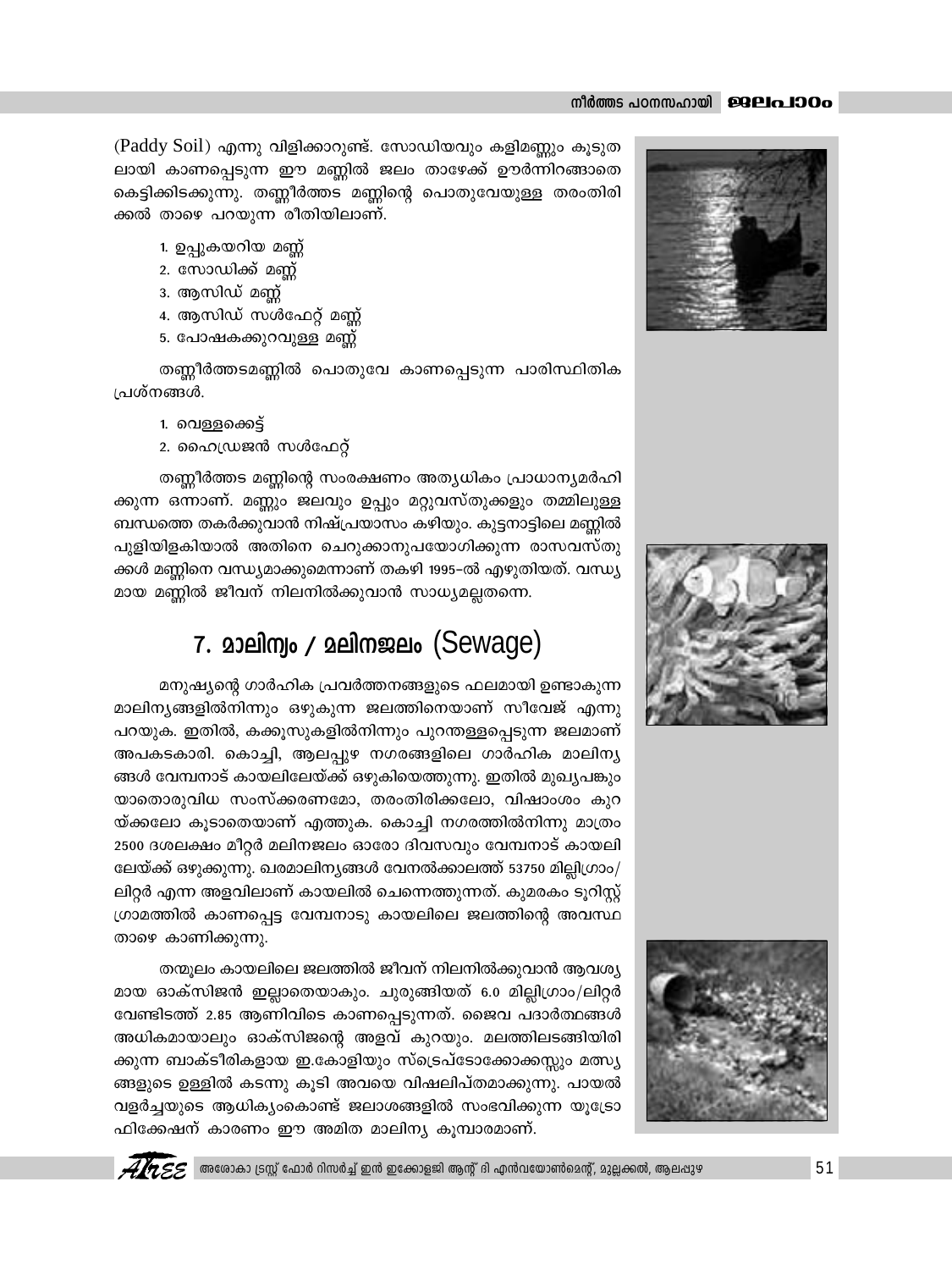### അശോകാ ട്രസ്റ്റ് ഫോർ റിസർച്ച് ഇൻ ഇക്കോളജി ആന്റ് ദി എൻവയോൺമെന്റ്, മുല്ലക്കൽ, ആലപ്പുഴ

### **@@@La\_loOo** midows പഠനസഹായി

| ഘടകം                                            | വേനൽ  | മഴക്കാലം | അനുവദനീയമായ<br>അളവ്  |
|-------------------------------------------------|-------|----------|----------------------|
| അലിഞ്ഞു ചേർന്ന<br>ഓക്സിജൻ                       | 2.85  | 2.85     | 6.0 ആവശ്യമായ<br>അളവ് |
| ബയോളജിക്കൽ ഓക്സിജൻ<br>ഡിമാന്റ് $(BOD)$ $(mg/l)$ | 20.65 | 3.07     | $2.0$ (max)          |
| നൈട്രേറ്റ് (Umol/lit)                           | 17.47 | 34       | $75 \text{ (max)}$   |
| നൈട്രേറ്റ് (Umol/lit)                           | 1.85  | 1.8      | max                  |
| കോളിഫോം ബാക്ടീരിയ<br>(MPN/500ml)                | 5500  | 12000    | 50/500 ml/max        |
| ഇ.കോളി (MPN/500ml)                              | 2500  | 5000     | പാടില്ല              |
| മലത്തിലെ<br>സ്ട്രെപ്ടോക്കോക്കസ്                 | 1000  | 4000     | പാടില്ല              |

(സച്ചിദാനന്ദൻ 1999)

## 8. manualoo (Sustainable)

ഒരു പ്രദേശത്തിന്റെ ഭുമിശാസ്ത്രപരമായ പ്രത്യേകതകൾക്കനു സരിച്ചാണ് അവിടെ പ്രകൃതി വിഭവങ്ങളും ആവാസ വ്യവസ്ഥകളും ജൈ വവൈവിദ്ധ്യവും നിലനിൽക്കുന്നത്. ഇതിനെ ആശ്രയിച്ചുകൊണ്ടും ഒരു പരിധിവരെ കൈകാര്യം ചെയ്തുകൊണ്ടുമാണ് മനുഷ്യ സമുഹങ്ങൾ നിലനിൽക്കുന്നത്. പക്ഷെ പലപ്പോഴും മനുഷ്യന്റെ ഇടപെടൽ കാരണം വിഭവശോഷണവും നാശവും സംഭവിക്കാം. പ്രകൃതിയുടെ സ്വഭാവിക ചാക്രികതകളെയും പരിമിതികളുള്ള പാരിസ്ഥിതക ഘടങ്ങളുടെയും അവസ്ഥയെ തിരിച്ചറിയാതെ പ്രവർത്തിക്കുമ്പോഴാണ് സന്തുലിതാവസ്ഥ തകർക്കപ്പെടുന്നത്. പ്രകൃതിയുടെ ചാക്രികതയെയും പാരസ്പര്യങ്ങളെ യും മനസ്സിലാക്കി ഒരു പ്രദേശത്തിന് താങ്ങുവാൻ കഴിയുന്ന വിധത്തിൽ നിലനിൽക്കുന്ന ഒരു പ്രവർത്തന ഇടപെടൽ ശൈലി ഉരുത്തിരിയുന്ന പ്രക്രിയയാണ് സുസ്ഥിരമാകുന്നത്. ഇതിന് സമഗ്രമായ കാഴ്ചപ്പാടിനൊപ്പം പാരിസ്ഥിതിക അവബോധം സാമുഹികനീതി എന്നിവ ഉണ്ടായിരിക്കണം.

### പ്രായോഗിക പ്രവർത്തനങ്ങൾ

### 1. லேலு ஜ்மூ கூலூஸ் (Saline Intrusion)

ഉദ്ദേശ്യം:- വേമ്പനാട്ടുകായലിലെ ഓരു ജലത്തിന്റെ പ്രശ്നം ചർച്ച ചെയ്യുക.

പ്രവർത്തനരീതി:– കുട്ടികളെക്കൊണ്ട് ശ്രീ. രവിവർമ്മ തമ്പുരാന്റെ പുസ്ത കത്തിലെ പ്രസക്തഭാഗമായ അദ്ധ്യായം വായിപ്പിക്കുക. ഇതിലും പ്രകൃ തിപരമായ കടൽക്കയറ്റം കൂട്ടനാടിന്റെ ആരോഗ്യത്തിനെത്ര അത്യന്താ പേക്ഷിതമായിരുന്നുവെന്ന് മനസ്സിലാക്കുക. ഒരു ചാർട്ട് തയ്യാറാക്കി നോട്ടീസ് ബോർഡിൽ പ്രദർശിപ്പിക്കുക.



Std. VI So.Sc. Ch.4,5,8,9,12-17 G.Sc.Ch.1,2,4,5,9,10,13

Std. VII So.Sc.Ch.2,4,9,10,11,12 G.Sc. Ch.1,13

Std. VIII So.Sc. Ch.13-18

Std. IX So.Sc.Ch.2,4,9,10,11,12 G.Sc. Ch.1,13

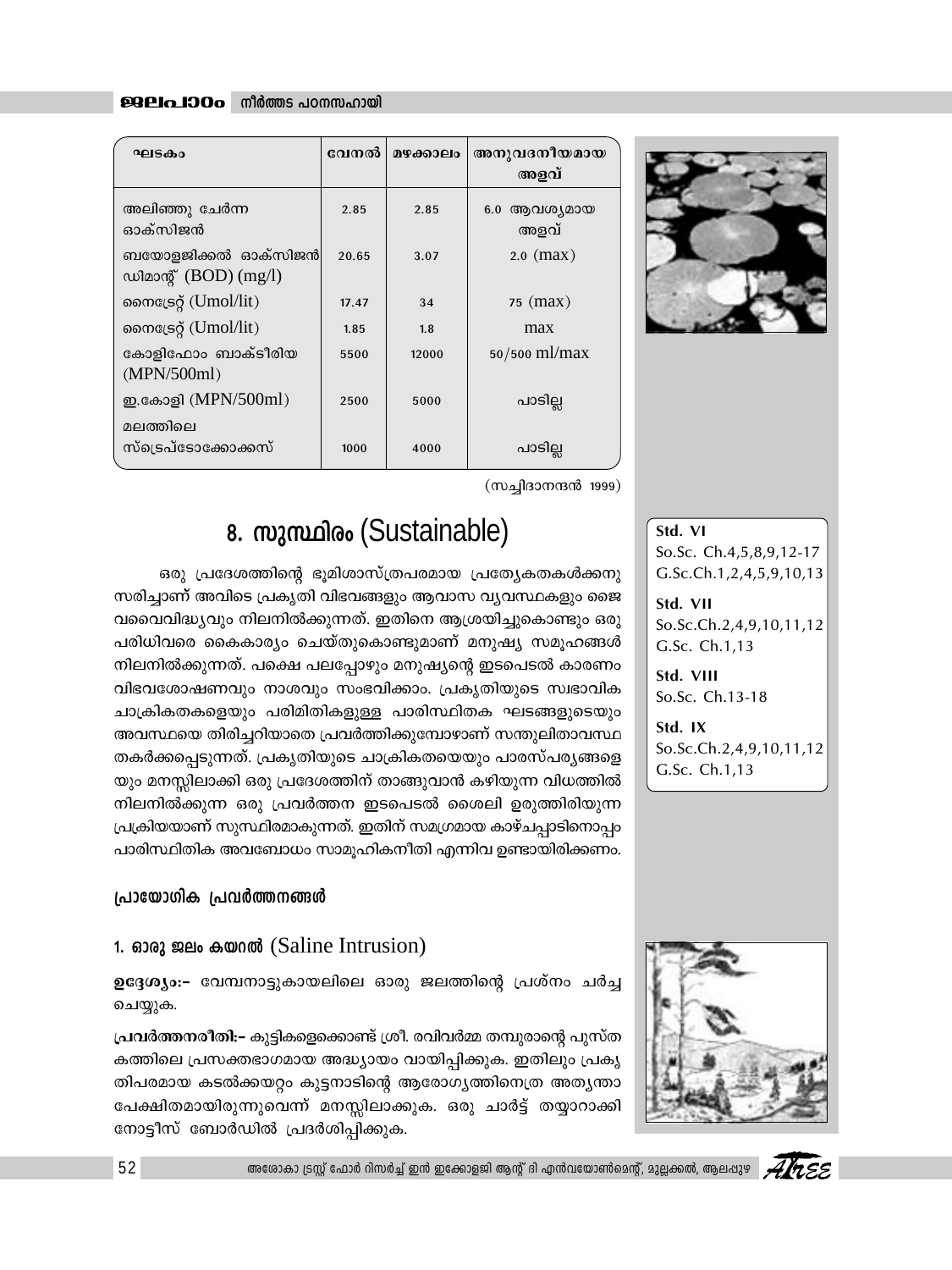## ഭാഗം രണ്ട്

# സാങ്കൽപ്പിക സിദ്ധാന്ത രീതിശാസ്ത്രം (Hypothesis Testing Method)

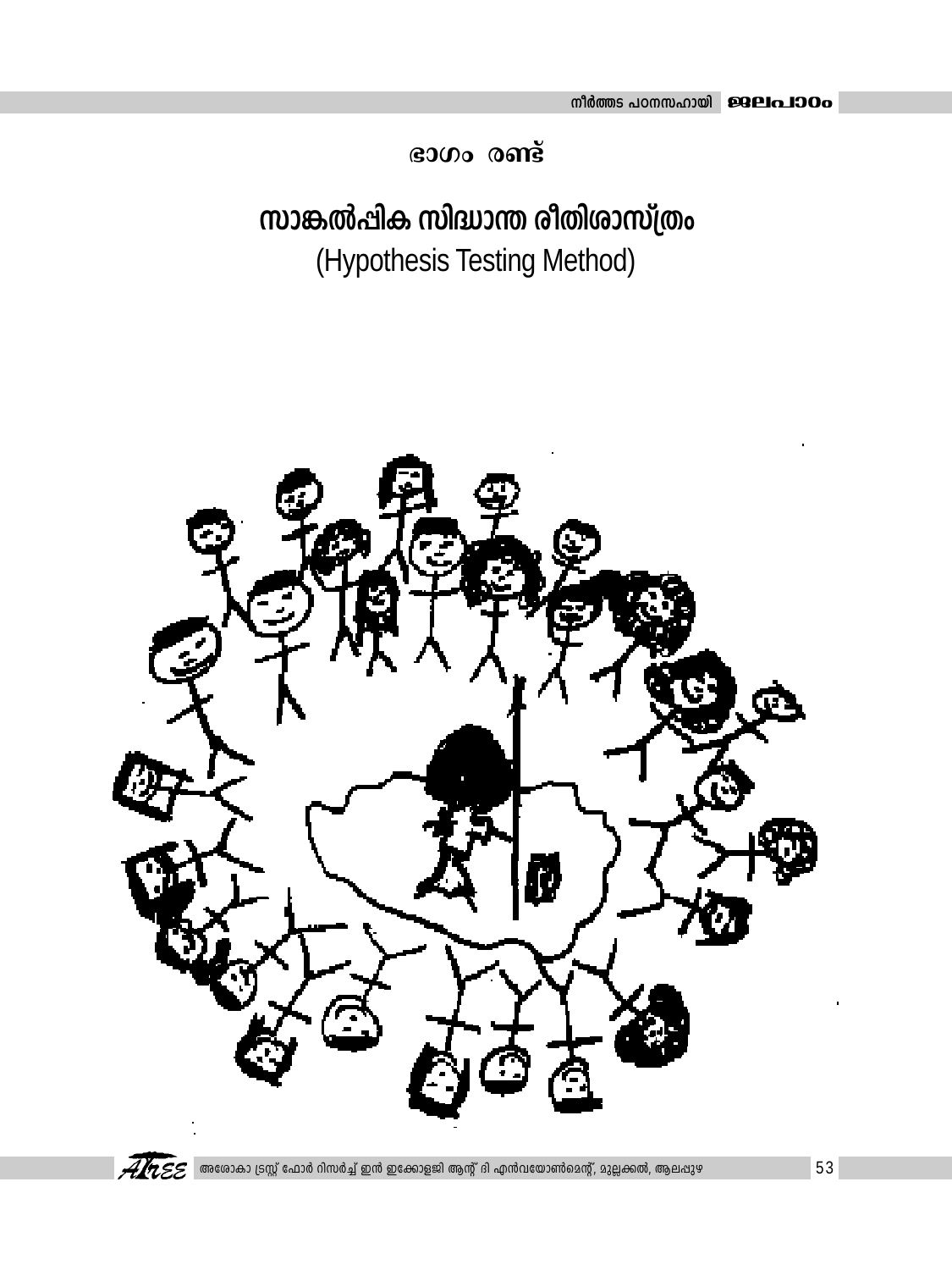### **@@@Lo\_IOOo** midows alommaniwa

### а. ഉദ്ദേശ ലക്ഷ്യം

മുഖ്യ വിഷയങ്ങളെ അടിസ്ഥാനമാക്കി സാങ്കൽപ്പിക സിദ്ധാന്തങ്ങൾ രൂപീകരിച്ച് പരീക്ഷണ ങ്ങളിലൂടെ വിദ്യാർത്ഥികളുടെ പരിസ്ഥിതി സംരക്ഷണ വിദ്യാഭ്യാസപരിപാടിയുടെ ഭാഗമാക്കുക.

### b. എന്താണ് സാങ്കൽപിക സിദ്ധാന്തം അഥവാ Hypothesis?

- 1. ശാസ്ത്ര പഠനത്തിന്റെ അടിത്തറയാണ് സാങ്കൽപ്പിക സിദ്ധാന്തം
- 2. പരീക്ഷിക്കുവാൻ കഴിയുന്ന സിദ്ധാന്തങ്ങൾ രൂപീകരിക്കണം.
- 3. ശാസ്ത്രീയ സാങ്കൽപ്പിക സിദ്ധാന്തങ്ങൾ ശരിയോ തെറ്റോ എന്ന് പരീക്ഷിച്ച് തെളിയിക്കുവാൻ പാകത്തിൽ നിരീക്ഷണങ്ങൾ രൂപീകരിക്കണം.
- 4. ശരിയെന്നു തെളിഞ്ഞാൽ അത് നമ്മുടെ നിരീക്ഷണങ്ങളെയും ധാരണയെയും സ്വാധീനിക്കുന്ന തത്വമായി മാറ്റാവുന്നതാണ്.

### c. സാങ്കൽപ്പിക സിദ്ധാന്ത രീതിശാസ്ത്രം (Hypothesis Methodology)

- 1. എല്ലാ സാങ്കൽപ്പിക സിദ്ധാന്തങ്ങളും പരീക്ഷിക്കപ്പെടുവാൻ പ്രാപ്തമായിരിക്കണം.
- 2. പരീക്ഷണങ്ങൾ അതീവ ശ്രദ്ധയോടെയും കരുതലോടെയും ചെയ്യുവാൻ കഴിയണം.
- 3. ശാസ്ത്രത്തിന്റെ വളർച്ചയ്ക്ക് സഹായകമാകുന്ന രീതിയിലാവണം സിദ്ധാന്തങ്ങളുടെ ഘടന.
- 4. പരീക്ഷണങ്ങളുടെ അടിസ്ഥാനത്തിൽ തെളിയിക്കപ്പെട്ട ഒരു കൂട്ടം സാങ്കൽപ്പിക സിദ്ധാന്തങ്ങളിൽ നിന്നും കൂടുതൽ പരീക്ഷണ വിധേയമാക്കാവുന്ന സിദ്ധാന്തങ്ങൾ ഉരുത്തിരിയണം.

### d. സാങ്കൽപ്പിക സിദ്ധാന്ത രീതിശാസ്ത്രം – അടിസ്ഥാന സമീപനം

- 1. പരീക്ഷണ പഠനരീതി (Scientific Experiments)
- 2. ആപേക്ഷിക (താരതമ്യ) പഠനരീതി (Comparative Study)

### e. മുഖ്യ വിഷയങ്ങൾ മോഡ്യൂളുകൾ

- 1. ജൈവവൈവിദ്ധ്യം
- 2. ആവാസവ്യവസ്ഥാധർമ്മം/ കർത്തവ്യം
- 3. ആവാസവ്യവസ്ഥാ സേവനങ്ങൾ
- 4. വിഭവങ്ങളുടെ ഗുണമേന്മ
- 5. മനുഷ്യ പ്രവർത്തനങ്ങളുടെ ആഘാതം

### ഉദാഹരണങ്ങൾ

- 1. ജൈവവൈവിദ്ധ്വം
- a. സാങ്കൽപ്പിക സിദ്ധാന്തം

തണ്ണീർത്തടങ്ങളിലെ ജൈവവൈവിദ്ധ്യത്തിൽ പ്രധാനപ്പെട്ട ഒരു ജീവജാതിയാണ് മത്സ്യം.

### b. വിദ്യാഭ്യാസ പരിപാടിയുമായുള്ള ബന്ധം

Web of Life (W), Animal Diversity  $(A)$ , Diversity  $(D)$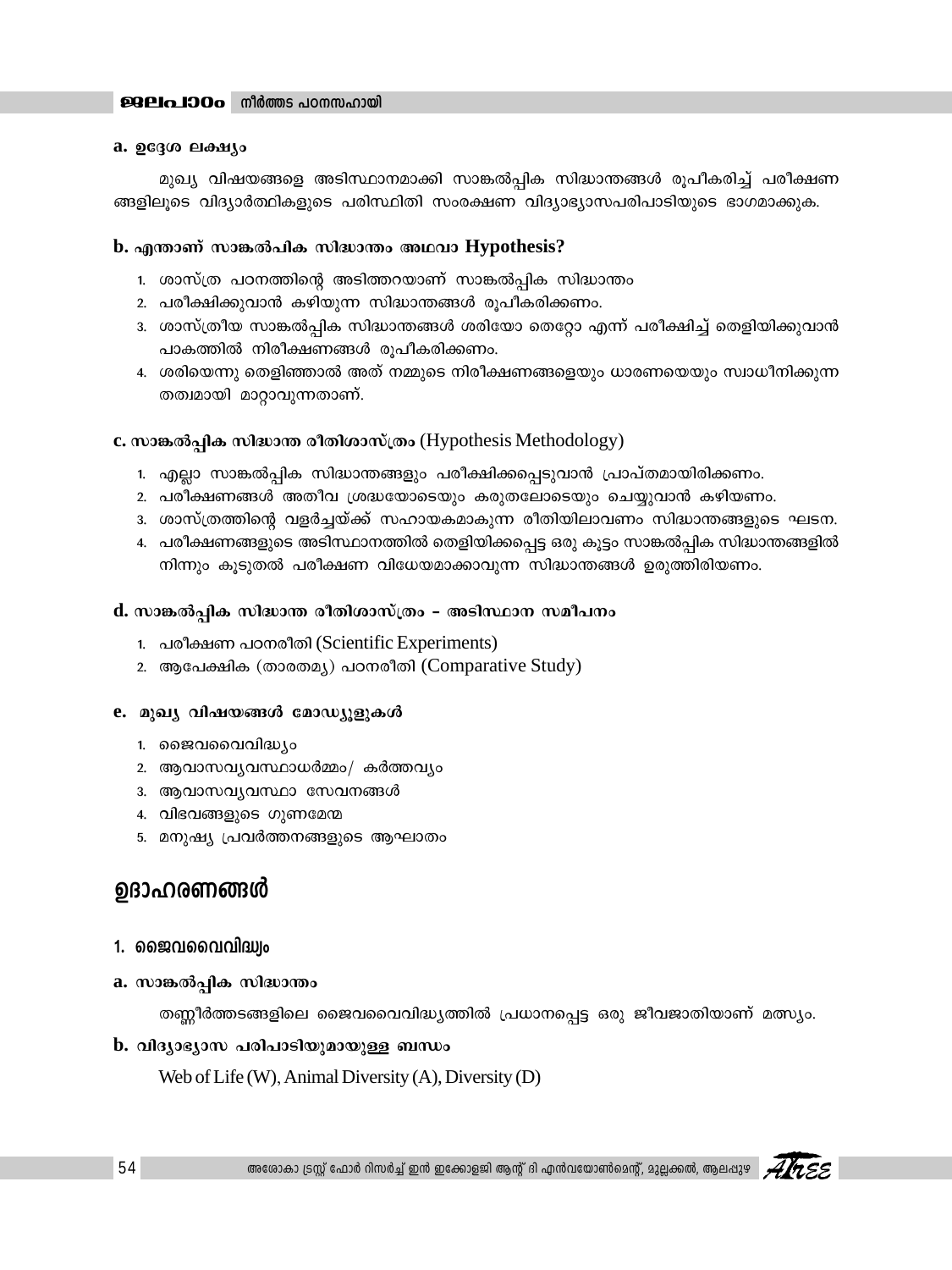### c. അടിസ്ഥാനതത്വം

തണ്ണീർത്തടങ്ങൾ ജലജീവികളുടെ നിലനിൽപ്പിന് അനുകൂലമായ സാഹചര്യങ്ങൾ സൃഷ്ടിക്കു ന്നു. ഫലഭൂയിഷ്ഠമായ എക്കൽ കൊണ്ടു വരുന്ന പുഴകളും വേലിയേറ്റ സമയത്തെ കടൽ ജലത്തിന്റെ അതിപ്രസരവും ഈ മേഖലയെ സമ്പന്നമാക്കുന്നു. ഇതിൽ മത്സ്യവൈവിദ്ധ്യം വളരെ സ്പഷ്ടമായി ത്തന്നെ കുടുതലാണ്.

### d. പഠനരീതി - ഈ സിദ്ധാന്തം പരീക്ഷിക്കുവാൻ രണ്ടു രീതികൾ സ്ഥീകരിക്കാവുന്നതാണ്

### 1. ശാസ്ത്രീയ പഠനരീതി (പരീക്ഷണ സമീപനം)

നേരിട്ട് ശാസ്ത്രീയമായി പരീക്ഷിക്കുവാൻ ചുരുങ്ങിയ സമയം കൊണ്ട് ബുദ്ധിമുട്ടാണെന്നിരിക്കെ ATREE സംഘടിപ്പിച്ച വേമ്പനാട് മത്സ്യ സർവ്വെയുടെ പഠനറിപ്പോർട്ടിന്റെ അടിസ്ഥാനത്തിൽ കാർഷിക സർവ്വകലാശാലയുടെ കുമരകം സ്റ്റേഷൻ സന്ദർശിച്ച് ശാസ്ത്രജ്ഞന്മാരുമായി സംവദിച്ച് റിപ്പോർട്ട് തയ്യാറാക്കാവുന്നതാണ്.

### 2. ആപേക്ഷിക (താരതമൃ) പഠനരീതി

മത്സ്യബന്ധനത്തിലേർപ്പെട്ടിരിക്കുന്ന അയൽക്കാരുമായി സംവദിച്ച് ഇന്നു ലഭിക്കുന്ന മത്സ്യങ്ങളുടെ ഒരു പട്ടിക തയ്യാറാക്കുക. മുൻപുള്ള കാലങ്ങളിൽ ലഭിച്ചിരുന്ന മത്സ്യവൈവിദ്ധ്യത്തെക്കുറിച്ചുള്ള വിവര ങ്ങൾ മുതിർന്നവരുമായി സംവദിച്ച് ശേഖരിക്കുക. രണ്ട് വ്യത്യസ്ത കാലഘട്ടങ്ങളിലെ മത്സ്യബന്ധന ത്തെക്കുറിച്ചുള്ള പട്ടിക തയ്യാറാക്കി ആപേക്ഷിക പഠനരീതിയിലൂടെ ഈ സിദ്ധാന്തം തെളിയിക്കാം.

### 2 ആവാസവ്വവസ്ഥാ ധർമ്മം (Ecosystem Function)

### പാരിസ്ഥിതിക തത്വം

തണ്ണീർത്തടം എന്ന ആവാസവ്യവസ്ഥ അനേകം പാരിസ്ഥിതിക ധർമ്മങ്ങൾ നിർവ്വഹിക്കുന്നു ണ്ട്. ഇതിൽ പ്രധാനപ്പെട്ടവയാണ് ഊർജ്ജ-പോഷക-അടിസ്ഥാനവിഭവ ചാക്രികതയിൽ (Energy-Nutrient - Resource Cycles) വഹിക്കുന്ന പങ്ക്. പലപ്പോഴും തണ്ണീർത്തടങ്ങൾ ഇവയുടെ സ്രോതസ്സോ കലവറയോ ആയി പ്രവർത്തിക്കാറുണ്ട്.

### സാങ്കല്പിക സിദ്ധാന്തം

തണ്ണീർത്തടങ്ങളുടെ സ്വാഭാവിക അവസ്ഥയെ മാറ്റിയാൽ അതിന്റെ ആഘാതം പ്രകടമാകുന്നത് ജലചാക്രികതയിലാണ്. ഇതിന്റെ പ്രതിഫലം ജലലഭ്യതയിൽ അനുഭവപ്പെടുന്നു.

### മോഡ്യൂൾ അദ്ധ്യായങ്ങൾ

Water, Development, Disaster, Nutrients, Energy

### പ്രവർത്തന രീതി:- താരതമൃസമീപനം

നമ്മുടെ അടുത്തുള്ള ഒരു തണ്ണീർത്തടത്തെ നിരീക്ഷണവിധേയമാക്കുക. അതിൽ കഴിഞ്ഞ 10, 12 വർഷമായി നടന്നു വരുന്ന മാറ്റങ്ങൾ സമുഹത്തിലെ വിവിധ തട്ടിലുള്ളവരെ ഇന്റർവ്യു ചെയ്ത് മന സ്സിലാക്കുക. ഇതൊരു ചാർട്ടിന്റെ രൂപത്തിൽ രേഖപ്പെടുത്തുക. ജലലഭ്യതയിൽ വന്ന മാറ്റങ്ങൾ മന സ്സിലാക്കുക.

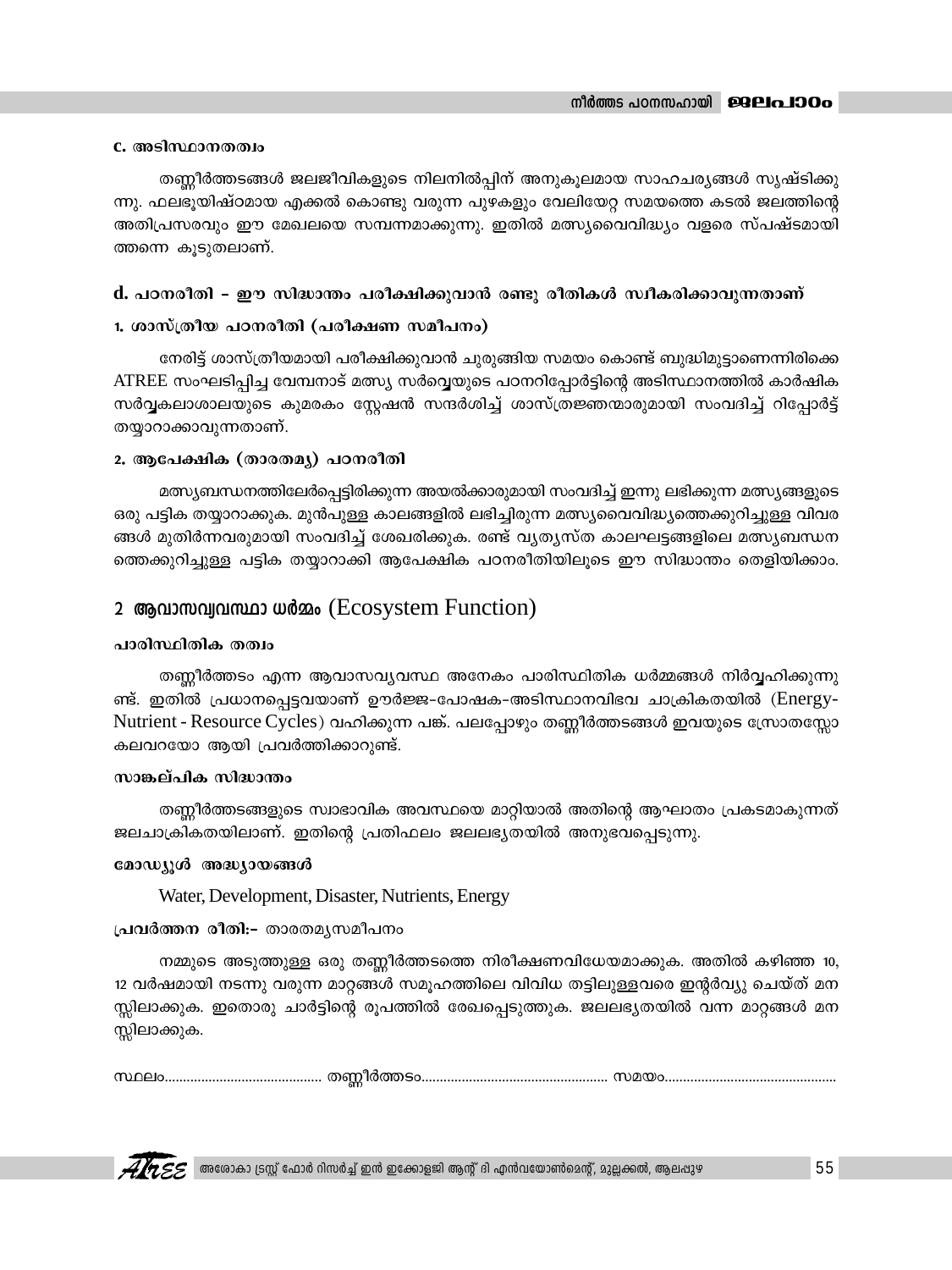#### **@@@La\_loOo** midows പഠനസഹായി

| നമ്പർ | പേര് | പ്രായം | തൊഴിൽ | കാലഘട്ടം                                                    | അഭിപ്രായം/<br>നിരീക്ഷണം |
|-------|------|--------|-------|-------------------------------------------------------------|-------------------------|
|       |      |        |       |                                                             |                         |
|       |      |        |       | ഈ നിരീക്ഷണങ്ങൾ വിശകലനം ചെയ്ത് റിപ്പോർട്ടാക്കി തയ്യാറാക്കുക. |                         |

### 3. ആവാസവ്വവസ്ഥാ സേവനം (Ecosystem Services)

#### പാരിസ്ഥിതിക തത്വം

ആവാസ വ്യവസ്ഥകൾ വൈവിദ്ധ്യമാർന്ന പാരിസ്ഥിതിക സേവനങ്ങൾ നിർവ്വഹിക്കുന്നുണ്ട്. ഇവയിലൂടെയാണ് മനുഷ്യസമൂഹങ്ങൾ ആവാസ വ്യവസ്ഥകളുടെ ഗുണങ്ങൾ തിരിച്ചറിയുന്നത്. തണ്ണീർ ത്തടങ്ങൾ നിർവ്വഹിക്കുന്ന പാരിസ്ഥിതിക സേവനങ്ങളിൽ പ്രധാനപ്പെട്ടതാണ് ജലസംഭരണം.

### സാങ്കല്പിക സിദ്ധാന്തം

തണ്ണീർത്തടങ്ങളുടെ ജലസംഭരണശേഷിയിൽ പ്രധാനപ്പെട്ട പങ്ക് വഹിക്കുന്ന ഒരു മനുഷ്യ നിർമ്മിത വ്യവസ്ഥയാണ് പാടശേഖരങ്ങൾ.

### മോഡ്യൂൾ അദ്ധ്യായങ്ങൾ

Water, Wetlands

### പ്രവർത്തന രീതി: താരതമൃസമീപനം

മൂന്ന് തലമുറയിൽപ്പെട്ട വ്യക്തികളുമായി പാടശേഖരങ്ങളും തണ്ണീർത്തടങ്ങളുമായുള്ള ബന്ധം ചർച്ച ചെയ്യുക. ഇതിൽ പാടശേഖരങ്ങൾ നികന്ന് പോകുമ്പോൾ ചുറ്റുമുള്ള കിണറുകളിൽ വെള്ള ത്തിന്റെ ലഭ്യതയിൽ മാറ്റങ്ങൾ വന്നിട്ടുണ്ടോ എന്ന് പ്രത്യേകം ശ്രദ്ധിക്കുക. ഈ നിരീക്ഷണങ്ങൾ ചാർട്ട് രൂപത്തിൽ എഴുതുക. അവ വിശകലനം ചെയ്ത് റിപ്പോർട്ട് തയ്യാറാക്കുക.

### 4. വിഭവങ്ങളുടെ ഗുണമേന്മ (Resource Quality)

### അടിസ്ഥാന തത്വം

ആവാസവ്യവസ്ഥകളുടെ സുസ്ഥിരമായ നിലനിൽപ്പിലൂടെ മാത്രമേ അടിസ്ഥാന വിഭവങ്ങളുടെ ഗുണമേന്മ നിലനിർത്തുവാൻ കഴിയുകയുള്ളു. തണ്ണീർത്തടങ്ങളുടെ സംരക്ഷണത്തിലൂടെ മാത്രമേ ജലം, മണ്ണ്, വായു എന്നിവയുടെ നിലനിൽപ്പ് ഉറപ്പാക്കുവാൻ കഴിയുകയുള്ളൂ.

### സാങ്കല്പിക സിദ്ധാന്തം

കഴിഞ്ഞ പത്ത് വർഷങ്ങളായി വേമ്പനാട്ടുകായലിലെ ജലത്തിന്റെ ഗുണനിലവാരം തകർന്നിരി ക്കുകയാണ്.

### മോഡ്യൂൾ അദ്ധ്യായങ്ങൾ

Water, Wetlands, Development, Disaster

### പ്രവർത്തന രീതി:- ശാസ്ത്രീയം / പരീക്ഷണം

ഓരോ തണ്ണീർത്തട പഠനകേന്ദ്രത്തിലും Water Quality Testing Kit ഉപയോഗിച്ച് ചുറ്റുമുള്ള തണ്ണീർത്തടങ്ങളിലെ പല സ്ഥാനങ്ങളിൽ നിന്നുമുള്ള ജലം ശേഖരിച്ച് പരീക്ഷണ വിധേയമാക്കുക.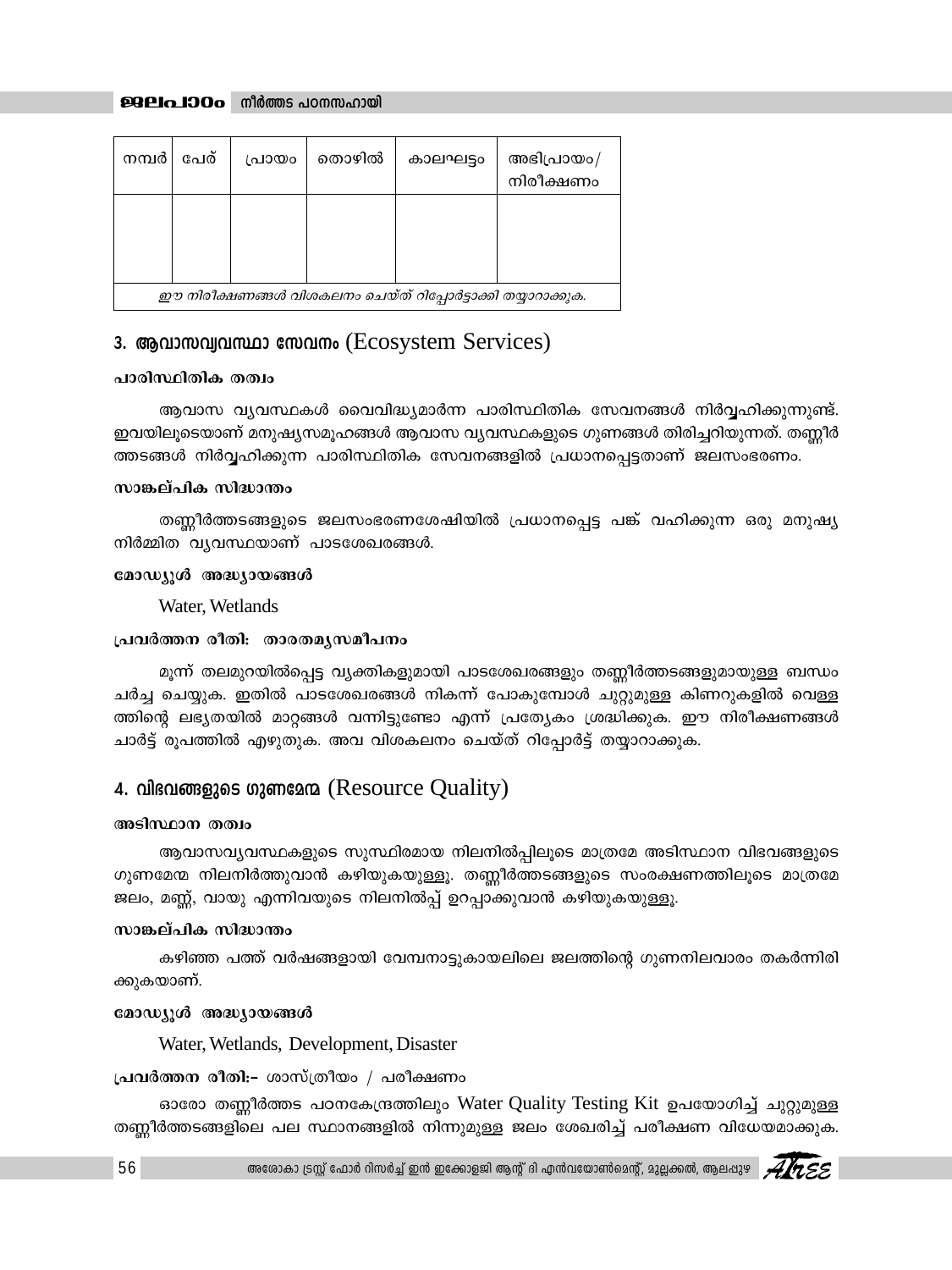#### നീർത്തട പഠനസഹായി **28 ലപ്രാഠം**

വേനൽക്കാലം, മഴക്കാലം, വേനലിനും മഴയ്ക്കും ഇടയ്ക്കുള്ള സമയം എന്നിങ്ങനെ മൂന്ന് കാലഘട്ട ങ്ങളിലായി ജലത്തിന്റെ ഗുണനിലാവരം വിലയിരുത്തുക. ഈ നിരീക്ഷണങ്ങളെ/കണക്കുകളെ ഇരു പതു കൊല്ലം മുമ്പുള്ള ജലത്തിന്റെ ഗുണനിലവാരത്തെക്കുറിച്ചുള്ള മുതിർന്നവരുടെ ഓർമ്മകളുമായി താരതമൃപ്പെടുത്തുക.

### 5. മനുഷ്വപ്രവർത്തനങ്ങളുടെ ആഘാതവും അനന്തരഫലവും

#### പാരിസ്ഥിതിക തത്വം

വികസനത്തിന്റെ പേരിൽ മനുഷ്യസമൂഹം നടപ്പിലാക്കുന്ന പല പ്രവർത്തനങ്ങളുടെയും ആഘാ തങ്ങൾ് പരിസ്ഥിതിയിൽ ദുരവ്യാപകമായ അനന്തരഫലങ്ങൾ ഉണ്ടാകും. അനുകൂലമായ ആഘാത ങ്ങൾ ഉണ്ടാകുമെന്ന ഉദ്ദേശത്തിൽ നടപ്പിലാക്കുന്ന ഇവയുടെ അനന്തരഫലങ്ങൾ പലപ്പോഴും പ്രതി കൂലമായി പരിണമിക്കാറുണ്ട്.

#### മോഡ്യൂൾ അദ്ധ്യായങ്ങൾ

Development, Disaster, Sustainable

#### സാങ്കല്പിക സിദ്ധാന്തം

തണ്ണീർത്തടങ്ങളിൽ നടക്കുന്ന പലതരം പ്രവർത്തങ്ങൾ വേമ്പനാടു കാലയിന്റെ പാരിസ്ഥിതിക ഘടനയ്ക്ക് മാറ്റമുണ്ടാക്കിയിരിക്കുന്നു.

#### പ്രവർത്തന രീതി:- ശാസ്ത്രീയം / പരീക്ഷണം

വേമ്പനാടു കായലിലെ പലതരം നിർമ്മാണപ്രവർത്തനങ്ങളുടെ ആഘാതവും അനന്തരഫ ലവും പഠിക്കുവാൻ നിരീക്ഷണങ്ങൾ നടത്തുക. ഇവയെ പല രീതിയിൽ സമീപിക്കാവുന്നതാണ്.

- ബണ്ട് നിർമ്മാണം  $\mathbf{1}$
- 2. പാലം പണി
- 3. വയൽ / തണ്ണീർത്തടം നികത്തൽ
- കണ്ടൽ വനങ്ങളുടെ നാശം 4.

ആഘാതങ്ങളെയും അനന്തരഫലങ്ങളെയും കുറിച്ചുള്ള നിരീക്ഷണങ്ങൾ കോർത്തിണക്കി ക്കൊണ്ട് റിപ്പോർട്ട് തയ്യാറാക്കുക.

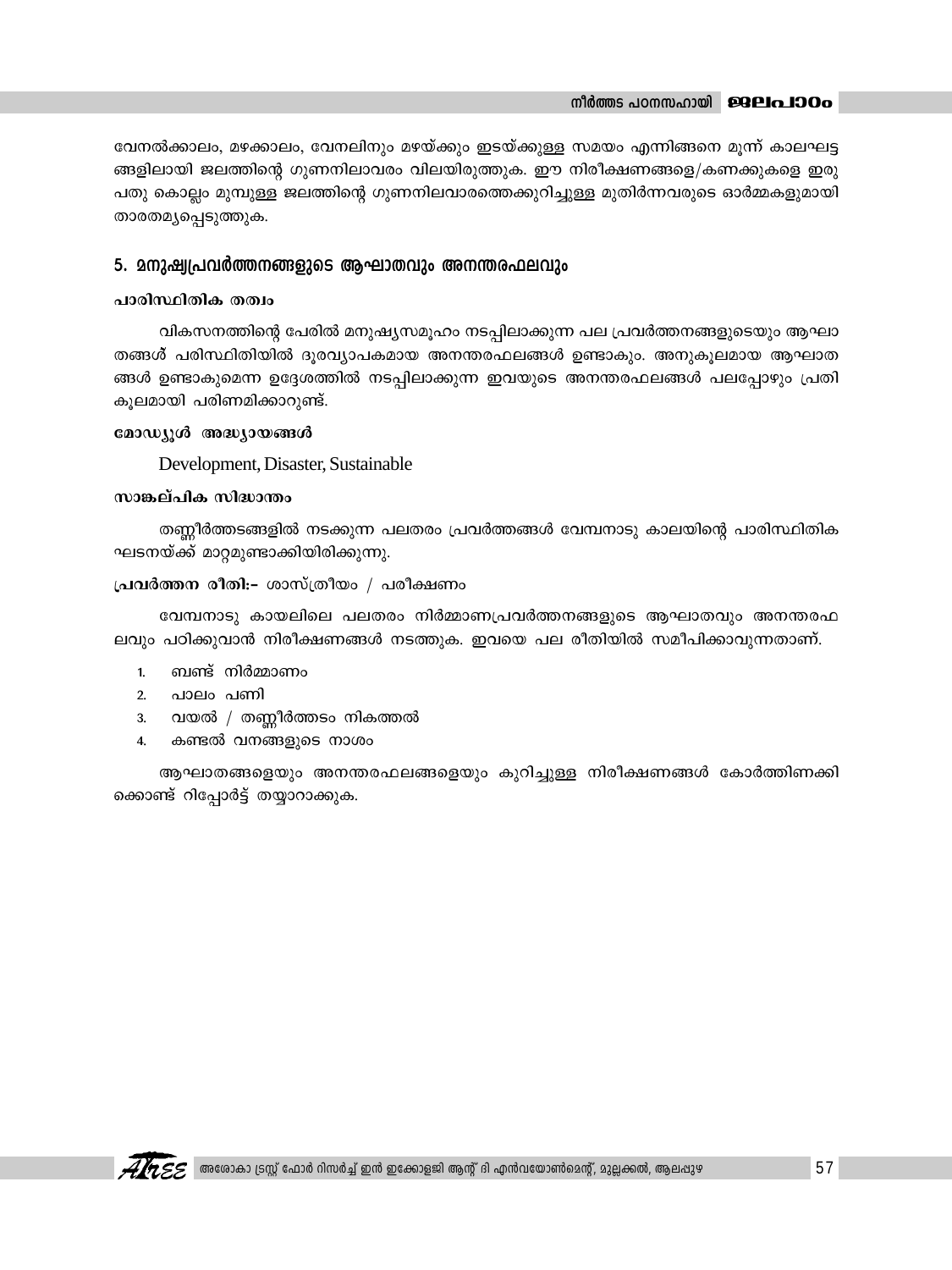# **REFERENCES**

- 1. David Sobel (2004), PLACE BASED EDUCATION : Connecting Classrooms and Communities., Nature Literacy Series. Orion Society.
- 2. Richard Louv (2006),LAST CHILD IN THE WOODS: Saving our children from Nature Deficit Disorder.Algonquin Books of Chapel Hill.
- 3. Joseph Bharat Cornell (1979), SHARING NATURE WITH CHILDREN Exley Publications
- 4. Carlton et.al (1996), THE ENVIRONMENT: A primary Teacher s Guide, Cassell
- 5. Philip W.Sutton(2007) ,The ENVIRONMENT: A Sociological Introduction, Polity Press.
- 6. David S.Wood and Diane Walton Wood (1990), How To Plan a Conservation Education Program, United States Fish and Wildlife Service
- 7. Sneed Collard and Action for Nature (2000), Acting for Nature
- 8. Environmental Education Handbook Teacher's Resource, NCERT with MHRD, Govt of India, CEE, Ahmedabad, 2005
- 9. CEE (1997), The Green Club : A guide to setting up and running clubs for the Environment.
- 10. CEE (1990), Essential learnings in Environmental Education
- 11. CEE (1997), Green Games
- 12. CEE ( 1999), A Guide to Green Material
- 13. CEE (1991), Joy of Learning series, Handbook of Environmental education activities
- 14. River Ocean Foundation 2005, Discover the Coastline : Seashore Puzzles,Games and Facts.
- 15. Eugene P. Odum (1971), Fundamentals of Ecology, W.B.Saunders Company
- 16. Jonathan Turk (1990), Introduction to Environmental Studies, W.B.Saunders
- 17. Conservation International and WWF (1999), Exploring Biodiversity, A Guide for Educators around the World

### **WETLANDS/WATER**

- 18. Dugan Patrick (ed) 1993, WETLANDS IN DANGER,IUCN- Mitchell Beazley
- 19. Wetands Pack-1, Life at the Water's Edge, WWF-IUCN, Sept 1985.
- 20. CDS and KRPLLD (1998), Wetland Resources of Northern Kerala, Their destruction and potential for conservation